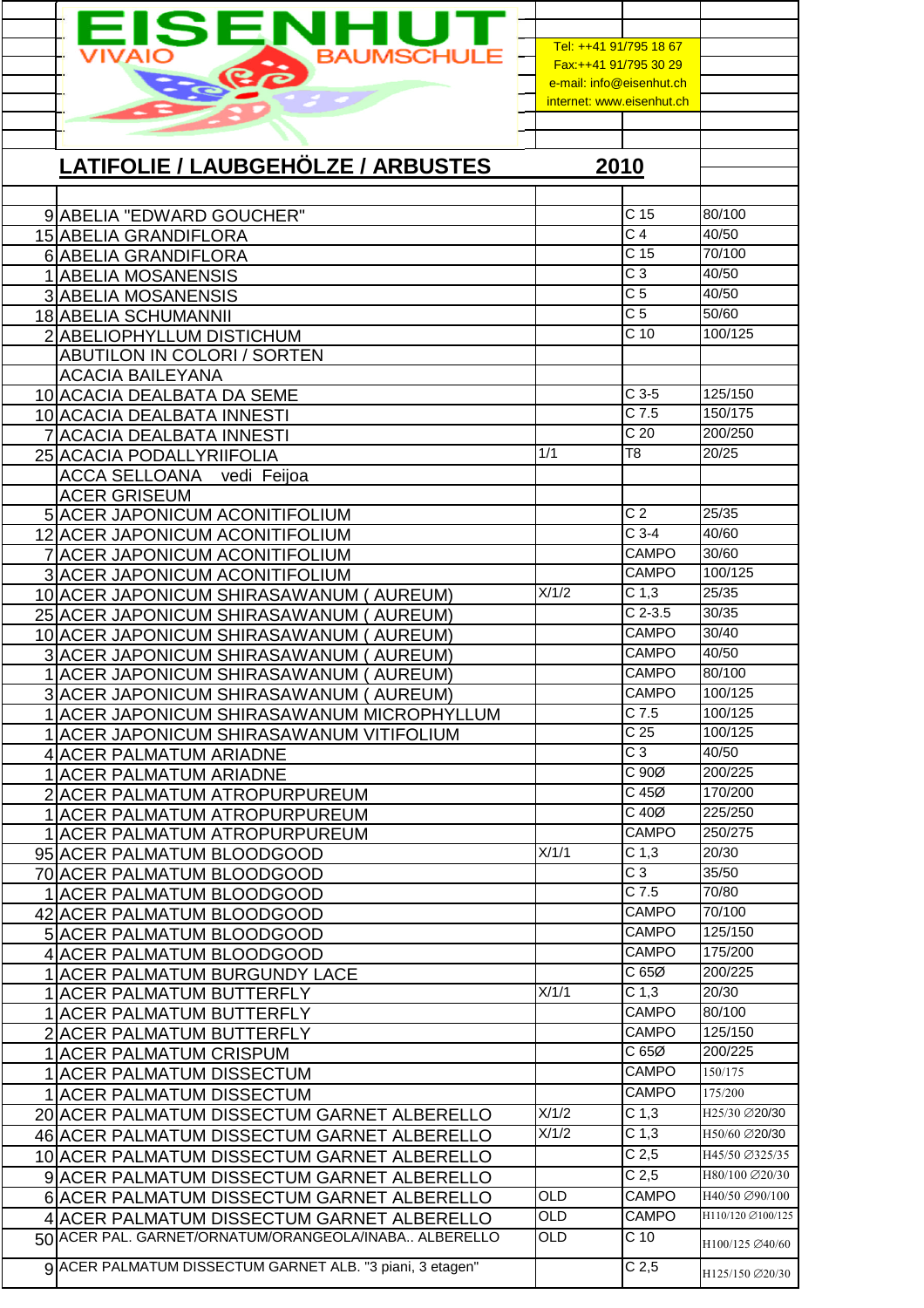| 6 ACER PALMATUM DISSECTUM GARNET ALB. "3 piani, 3 etagen"            |                    | C <sub>2,5</sub>   | H150/175 Ø20/30 |
|----------------------------------------------------------------------|--------------------|--------------------|-----------------|
| 10 ACER PAL. GARNET/ORNATUM ALB. "2 piani, 2 etagen"                 | OLD                | C <sub>15</sub>    | H175/200 Ø50/70 |
| 18 ACER PAL. GARNET/ORNATUM ALB. "3 piani, 3 etagen"                 | OLD                | C <sub>15</sub>    | H175/200 Ø50/70 |
| 20 ACER PAL. GARNET/ORNATUM/ORANGEOLA/INABA ALB. "2 piani, 2 etagen" |                    | C 7.5              | H175/200 Ø30/40 |
| 20 ACER PAL. GARNET/ORNATUM/ORANGEOLA/INABA ALB. "2 piani, 2 etagen" | OLD                | $C$ 10             | H100/125 Ø40/60 |
| 15 ACER PAL. GARNET/ORNATUM/ORANGEOLA/INABA ALB. "3 piani, 3 etagen" |                    | $C$ 7.5            | H175/200 Ø30/40 |
| 5 ACER PAL. GARNET/ORNATUM/ORANGEOLA/INABA ALB. "3 piani, 3 etagen"  |                    | $\overline{C}$ 10  | H175/200 Ø40/50 |
| 10 ACER PALMATUM DISSECTUM ORNATUM ALBERELLO                         | X/1/2              | C <sub>1,3</sub>   | H20/25 Ø20/30   |
| 45 ACER PALMATUM DISSECTUM ORNATUM ALBERELLO                         | X/1/2              | C <sub>1,3</sub>   | H60/65 Ø20/30   |
| 164 ACER PALMATUM DISSECTUM ORNATUM ALBERELLO                        | X/1/2              | C <sub>1,3</sub>   | H45/50 Ø20/30   |
| 15 ACER PALMATUM DISSECTUM ORNATUM ALBERELLO                         |                    | C <sub>2,5</sub>   | H75/80 Ø20/30   |
| 35 ACER PALMATUM DISSECTUM ORNATUM ALBERELLO                         |                    | C <sub>2,5</sub>   | H80/100 Ø20/25  |
| 50 ACER PALMATUM DISSECTUM ORNATUM ALBERELLO                         |                    | $C$ 3-4            | H45/55 Ø30/50   |
| 125 ACER PALMATUM DISSECTUM ORNATUM ALBERELLO                        |                    | $C$ 4-5            | H60/75 Ø40/60   |
| 50 ACER PALMATUM DISSECTUM ORNATUM ALBERELLO                         |                    | $C$ 3-4            | H45/55 Ø30/50   |
| 8 ACER PALMATUM DISSECTUM ORNATUM ALBERELLO                          |                    | $C$ 5-7,5          | H100/125 Ø30/40 |
| 30 ACER PALMATUM DISSECTUM ORNATUM ALBERELLO                         |                    | $C$ 5-7,5          | H100/125 Ø40/60 |
| 62 ACER PALMATUM DISSECTUM ORNATUM ALBERELLO                         |                    | <b>CAMPO</b>       | H90/100 Ø40/60  |
|                                                                      |                    | <b>CAMPO</b>       | H125/130 Ø50/60 |
| 10 ACER PALMATUM DISSECTUM ORNATUM ALBERELLO                         | <b>OLD</b>         | <b>CAMPO</b>       |                 |
| 4 ACER PALMATUM DISSECTUM ORNATUM ALBERELLO                          |                    |                    | H90/100 Ø80/125 |
| 10 ACER PALMATUM DISSECTUM GARNET ALB. "2 piani, 2 etagen"           |                    | C <sub>2,5</sub>   | H100/125 Ø20/30 |
| 58 ACER PALMATUM DISSECTUM GARNET ALB. "2 piani, 2 etagen"           |                    | $C$ 5-7,5          | H125/150 Ø50/60 |
| 16 ACER PALMATUM DISSECTUM GARNET ALB. "2 piani, 2 etagen"           |                    | CAMPO              | H100/125 Ø50/60 |
| 10 ACER PALMATUM DISSECTUM GARNET ALB. "2 piani, 2 etagen"           |                    | <b>CAMPO</b>       | H125/150 Ø40/50 |
| 8 ACER PALMATUM DISSECTUM GARNET ALB. "3 piani, 3 etagen"            |                    | C <sub>2,5</sub>   | H125/150 Ø20/30 |
| 5 ACER PALMATUM DISSECTUM GARNET ALB. "3 piani, 3 etagen"            |                    | CAMPO              | H150/200 Ø30/55 |
| 5 ACER PALMATUM DISSECTUM VARIEGATUM ALBERELLO                       | X/1/2              | $\overline{C}$ 1,3 | H45/50 Ø10/12   |
| 5 ACER PALMATUM DISSECTUM VARIEGATUM ALBERELLO                       |                    | $C$ 7.5            | H100/105 Ø30/45 |
| 4 ACER PALMATUM DISSECTUM VARIEGATUM ALBERELLO                       |                    | <b>CAMPO</b>       | H40/50 ∅ 60/80  |
| 1 ACER PALMATUM DISSECTUM VARIEGATUM ALBERELLO                       |                    | <b>CAMPO</b>       | H90/95 Ø 35/40  |
| 9 ACER PALMATUM DISSECTUM VIRIDIS ALBERELLO/STAM                     | $\overline{X/1/2}$ | C <sub>1,3</sub>   | H25/30 Ø20/30   |
| 38 ACER PALMATUM DISSECTUM VIRIDIS ALBERELLO/STAM                    | X/1/2              | C <sub>1,3</sub>   | H45/50 Ø20/30   |
| 45 ACER PALMATUM DISSECTUM VIRIDIS ALBERELLO/STAM                    | X/1/2              | C <sub>1,3</sub>   | H50/55 Ø20/30   |
|                                                                      |                    |                    |                 |
| 32 ACER PALMATUM DISSECTUM VIRIDIS ALBERELLO/STAM                    |                    | C <sub>2,5</sub>   | H45/50 Ø30/40   |
| 15 ACER PALMATUM DISSECTUM VIRIDIS ALBERELLO/STAM                    |                    | C <sub>2,5</sub>   | H80/100 Ø20/30  |
| 8 ACER PALMATUM DISSECTUM VIRIDIS ALBERELLO/STAM                     |                    | $C$ 4-5            | H50/55 Ø40/50   |
| 15 ACER PALMATUM DISSECTUM VIRIDIS ALBERELLO/STAM                    |                    | $C$ 4-5            | H65/70 Ø40/50   |
| 5 ACER PALMATUM DISSECTUM VIRIDIS ALBERELLO/STAM                     |                    | $C$ 10             | H175/200 Ø30/35 |
| 18 ACER PALMATUM DISSECTUM VIRIDIS ALBERELLO/STAM                    |                    | $C$ 7,5-10         | H100/105 Ø40/50 |
| 3 ACER PALMATUM DISSECTUM VIRIDIS ALBERELLO/STAM                     |                    | C <sub>15</sub>    | H80/85 Ø80/100  |
| 4 ACER PALMATUM DISSECTUM VIRIDIS ALBERELLO/STAM                     |                    | <b>CAMPO</b>       | H40/50 Ø30/50   |
| 6 ACER PALMATUM DISSECTUM VIRIDIS ALBERELLO/STAM                     |                    | CAMPO              | H90/100 Ø 40/50 |
| 5 ACER PALMATUM DISSECTUM VIRIDIS ALBERELLO/STAM                     | <b>OLD</b>         | CAMPO              | H40/50 ∅ 80/100 |
| 6 ACER PALMATUM DISSECTUM VIRIDIS ALBERELLO/STAM                     | OLD                | CAMPO              | H90/95 Ø 90/100 |
| 3 ACER PALMATUM DISSECTUM VIRIDIS ALB. "2 piani, 2 etagen"           |                    | $C$ 10             | H175/200 Ø30/35 |
| 10 ACER PALMATUM DISSECTUM VIRIDIS ALB. "2 piani, 2 etagen"          |                    | C <sub>2,5</sub>   | H100/125 Ø20/30 |
| 10 ACER PALMATUM DISSECTUM VIRIDIS ALB. "2 piani, 2 etagen"          |                    | $C$ 5-7,5          | H100/105 Ø30/40 |
| 6 ACER PALMATUM DISSECTUM VIRIDIS ALB. "2 piani, 2 etagen"           |                    | CAMPO              | H100/125 Ø40/50 |
| 5 ACER PALMATUM DISSECTUM VIRIDIS ALB. "3 piani, 3 etagen"           |                    | C <sub>2,5</sub>   | H125/150 Ø20/30 |
| 19 ACER PALMATUM EIMINI FOGLIE PICCOLE                               | X/1/2              | C <sub>1,3</sub>   | 30/40           |
| 2 ACER PALMATUM EIMINI FOGLIE PICCOLE                                |                    | <b>CAMPO</b>       | 40/50           |
| <b>ACER PALMATUM FIREGLOW</b>                                        |                    |                    |                 |
| <b>ACER PALMATUM GOSHIKI SHIDARE</b> dissectum variegata             |                    |                    |                 |
| <b>1 ACER PALMATUM KATSURA</b>                                       |                    | C 100Ø             | 175/200         |
| <b>ACER PALMATUM INABA-SHIDARE</b>                                   |                    |                    |                 |
|                                                                      |                    |                    |                 |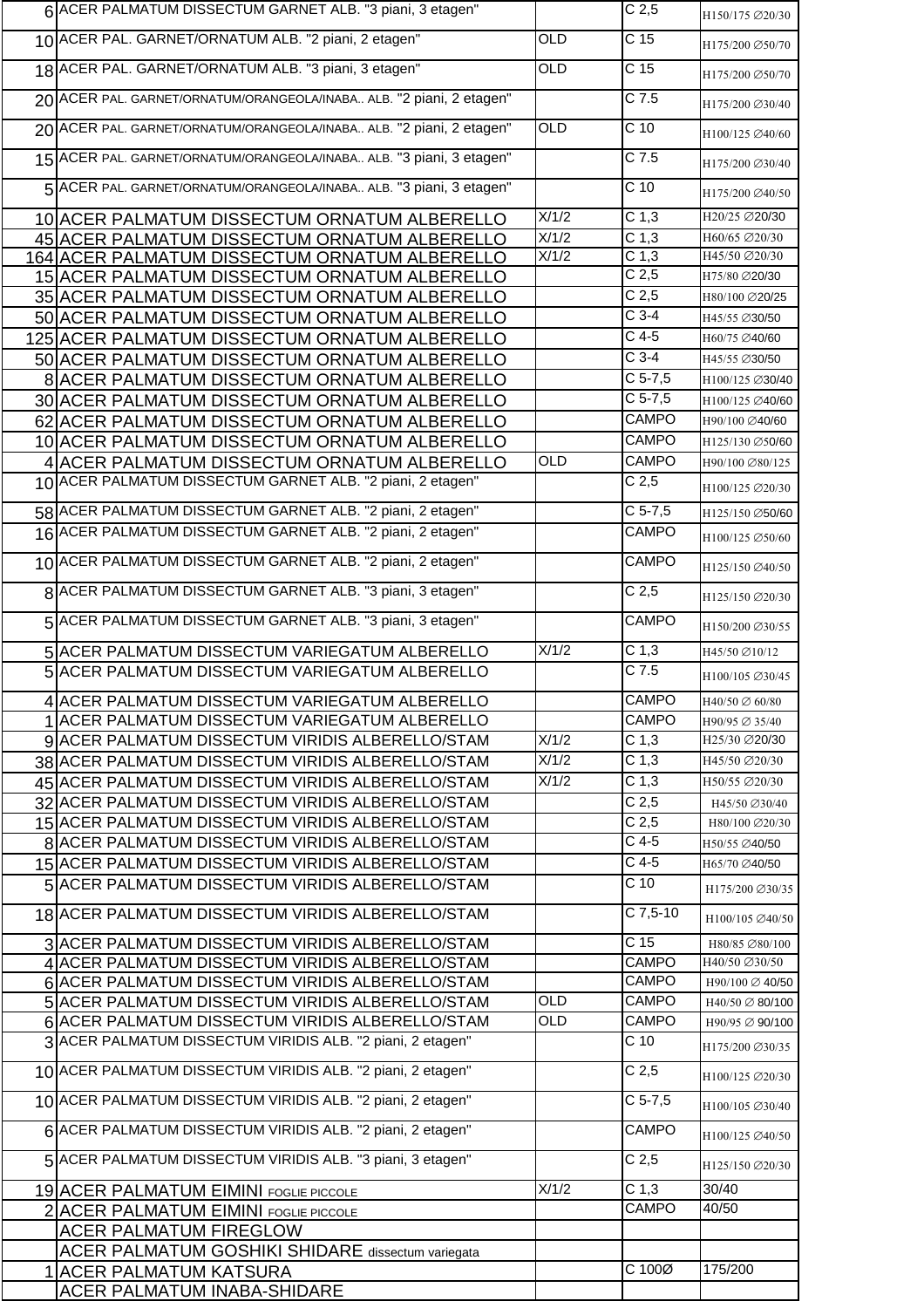| 4 ACER PALMATUM LINEARILOBUM                          |                         | C <sub>3</sub>     | 30/40                      |
|-------------------------------------------------------|-------------------------|--------------------|----------------------------|
| 2 ACER PALMATUM LINEARILOBUM                          |                         | $\overline{C}$ 20  | 70/80                      |
| 7 ACER PALMATUM LINEARILOBUM                          |                         | <b>CAMPO</b>       | 40/60                      |
| 2 ACER PALMATUM LINEARILOBUM                          |                         | <b>CAMPO</b>       | 70/80                      |
| 3 ACER PALMATUM LINEARILOBUM                          |                         | <b>CAMPO</b>       | 80/100                     |
| 65 ACER PALMATUM NICHOLSOONII                         |                         | $C_3$              | 40/50                      |
| 9 ACER PALMATUM NICHOLSOONII                          |                         | <b>CAMPO</b>       | 50/60                      |
|                                                       |                         | CAMPO              | 100/125                    |
| 2 ACER PALMATUM NICHOLSOONII                          |                         | $C$ 5-7,5          |                            |
| 5 ACER PALMATUM ORANGEOLA                             | <b>OLD</b>              | CAMPO              | H60/100 Ø40/65<br>H110/115 |
| 2 ACER PALMATUM ORANGEOLA                             |                         |                    | 280/100                    |
| <b>ACER PALMATUM OSAKAZUKI</b>                        |                         |                    |                            |
| ACER PALMATUM RED PYGMY                               |                         |                    |                            |
| ACER PALMATUM SENGOKAKU                               |                         |                    |                            |
| 5 ACER PALMATUM SHISHIGASHIRA                         |                         | $\overline{C}3$    | 30/40                      |
| 3 ACER PALMATUM SOMMERGOLD                            |                         | C <sub>25</sub>    | 100/125                    |
| 10 ACER PALMATUM TRICOLOR                             | X/1/2                   | C <sub>1,3</sub>   | 30/40                      |
| 15 ACER PALMATUM TRICOLOR                             |                         | $C$ 2,5-3,5        | 30/50                      |
| 2 ACER PALMATUM TRICOLOR                              |                         | C <sub>15</sub>    | 100/125                    |
| 2 ACER PALMATUM TRICOLOR                              |                         | $\overline{C}$ 20  | 125/150                    |
| <b>1 ACER PALMATUM TRICOLOR</b>                       |                         | C <sub>50</sub>    | 150/175                    |
| 20 ACER PALMATUM TRICOLOR                             |                         | <b>CAMPO</b>       | 100/125                    |
| 5 ACER PALMATUM TRICOLOR                              |                         | <b>CAMPO</b>       | 125/175                    |
| 10 ACER PALMATUM TRICOLOR                             |                         | CAMPO              | 225/275                    |
| 155 ACER PALMATUM TROMPENBURG                         |                         | C <sub>3</sub>     | 40/50                      |
| 4 ACER PALMATUM TROMPENBURG                           |                         | $\overline{C}$ 7,5 | 70/80                      |
| <b>1 ACER PALMATUM TROMPENBURG</b>                    |                         | C <sub>25</sub>    | 125/150                    |
| 15 ACER PALMATUM TROMPENBURG                          |                         | C 45-55Ø           | 125/175                    |
| 2 ACER PALMATUM TROMPENBURG                           |                         | $C$ 45 $Ø$         | 175/200                    |
|                                                       |                         | CAMPO              | 70/80                      |
| 76 ACER PALMATUM TROMPENBURG                          |                         | <b>CAMPO</b>       | 100/125                    |
| <b>8 ACER PALMATUM TROMPENBURG</b>                    |                         | CAMPO              | 125/150                    |
| 7 ACER PALMATUM TROMPENBURG                           |                         | CAMPO              | 150/175                    |
| 9 ACER PALMATUM TROMPENBURG                           |                         |                    |                            |
| ACER PLATANOIDES GLOBOSUM                             |                         | $C$ 45 $Ø$         | 200/225                    |
| 2 ACER PLATANOIDES CRIMSON SENTRY                     |                         | C35Ø               | 200/225                    |
| 2 ACER PLATANOIDES CRIMSON SENTRY                     | 8/10Ø                   | $\overline{C}$ 20  |                            |
| 1 ACER RUFINERVE                                      |                         |                    | 125/150                    |
| <b>ACRADENIA FRANKLINIAE</b>                          |                         |                    | 200/225                    |
| 1 ALBIZZIA JULIBRISSIN ROSEA                          |                         | C <sub>30</sub>    |                            |
| ALBIZZIA JULIBRISSIN SUMMER CHOCCOLATE                |                         |                    |                            |
| 10 ALOYSIA TRIPHYLLA old LIPPIA CITRODORA             |                         | $\overline{C}$ 2   | 40/50                      |
| 2 AMELANCHIER LAMARCKII (CANADENSIS)                  |                         | C <sub>25</sub>    | 125/150                    |
| 1 AMELANCHIER LAMARCKII (CANADENSIS)                  |                         | $C$ 45 $Ø$         | 125/150                    |
| 1 AMELANCHIER LAMARCKII (CANADENSIS)                  |                         | $C$ 45 $Ø$         | 200/225                    |
| 1 AMELANCHIER ROTONDIFOLIA (OVALIS)                   |                         | C <sub>4</sub>     | 80/100                     |
| 1 AMELANCHIER ROTONDIFOLIA (OVALIS)                   |                         | $C$ 45 $Ø$         | 100/125                    |
| 10 AGAPANTHUS AFRICANUS BIANCO                        |                         | C <sub>3,5</sub>   |                            |
| 9 AGAPANTHUS AFRICANUS BIANCO                         |                         | $\overline{C}$ 4   |                            |
| 6 AGAPANTHUS AFRICANUS BIANCO                         |                         | C <sub>15</sub>    |                            |
| 30 AGAPANTHUS AFRICANUS BLU                           |                         | C <sub>3,5</sub>   |                            |
| 15 AGAPANTHUS AFRICANUS BLU                           |                         | C <sub>10</sub>    |                            |
| 5 AGAPANTHUS AFRICANUS BLU                            |                         | C <sub>15</sub>    |                            |
| 5 AGAPANTHUS AFRICANUS BLU                            |                         | C <sub>25</sub>    |                            |
| AGAPANTHUS AFRICANUS CITY OF LUGANO                   |                         |                    |                            |
|                                                       |                         |                    |                            |
|                                                       |                         | $\overline{C}3$    | 25/35                      |
| 65 AGAPANTHUS HEADBOUNE HYBRIDS BLU/BIANCO            |                         |                    |                            |
| <b>AGAPANTHUS UMBELLATUS BLU/BIANCO</b>               |                         |                    |                            |
| AGAPANTHUS UMBELLATUS BLUE UMBRELLA                   |                         | C <sub>1,3</sub>   | 40/50                      |
| 5 ANIGOZANTHOS FLAVIDUS RED                           |                         | C <sub>55</sub>    |                            |
| 1 ARBUTUS UNEDO                                       |                         | $\overline{C}$ 4   | 200/225<br>60/70           |
| 1 ARBUTUS UNEDO COMPACTA                              |                         | $C$ 10             | 60/70                      |
| 2 ARBUTUS UNEDO COMPACTA                              |                         |                    |                            |
| 3 ARBUTUS UNEDO COMPACTA                              |                         | C <sub>50</sub>    | 200/225                    |
| 2 ARGYROCYTISUS BATTANDIERI (OLD=CYTISUS BATTANDIERI) |                         | $C$ 7,5            | 80/100                     |
| 7 ARONIA PRUNIFOLIA VIKING                            |                         | $C$ 5-7,5          | 70/100                     |
| 150 ASIMINA TRILOBA<br>160 ASIMINA TRILOBA            | 1/2<br>$\overline{1/2}$ | T11<br>T11-C1      | 15/20<br>20/30             |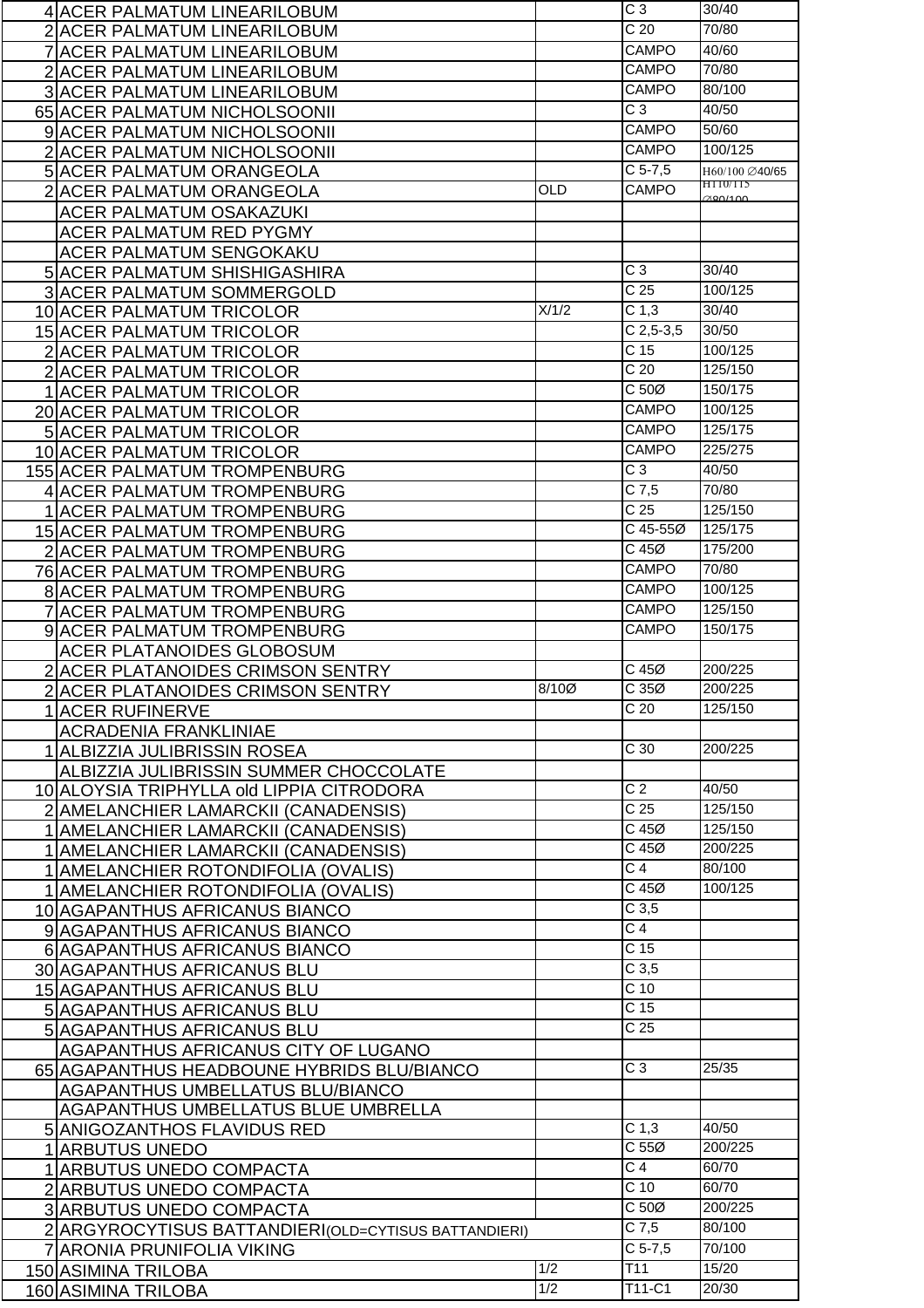| 45 ASIMINA TRILOBA                               |        | C <sub>1,3</sub>  | 30/40   |
|--------------------------------------------------|--------|-------------------|---------|
| <b>3 ASIMINA TRILOBA</b>                         |        | $C$ 5/7,5         | 50/80   |
| 1 ASIMINA TRILOBA                                |        | $C 50\emptyset$   | 200/225 |
| 5 ASIMINA TRILOBA                                | 18/200 | $C$ 40 $Ø$        | 350/400 |
|                                                  | X/1/1  | C <sub>1,3</sub>  | 30/40   |
| 10 ASIMINA TRILOBA CLON 2 WILDSONII / SUN FLOWER |        |                   |         |
| <b>ATLANTICA CITRODORA</b>                       |        |                   |         |
| 5 AUCUBA JAPONICA CROTONIFOLIA                   |        | $\overline{C}$    |         |
| 10 AUCUBA JAPONICA CROTONIFOLIA                  |        | $C$ 5-7,5         | 50/70   |
| 5 AUCUBA JAPONICA LIMBATA                        |        | $C$ 5-7,5         | 50/70   |
| 3 AUCUBA JAPONICA LIMBATA                        |        | <b>CAMPO</b>      | 70/80   |
| 3 AUCUBA JAPONICA ROZANNIE                       |        | $C$ 4-5           | 50/60   |
| 4 AUCUBA JAPONICA ROZANNIE                       |        | <b>CAMPO</b>      | 60/80   |
| 7 AUCUBA JAPONICA VARIEGATA                      |        | $C$ 5-7,5         | 50/70   |
| 2 AUCUBA JAPONICA VARIEGATA                      |        | <b>CAMPO</b>      | 80/100  |
| 5 AZARA DENTATA                                  |        | $\overline{C}$    | 20/25   |
| 2 AZARA DENTATA                                  |        | C <sub>4</sub>    | 80/100  |
| 3 AZARA DENTATA                                  |        | $C$ 7,5           | 100/125 |
| 1  AZARA DENTATA                                 |        | C <sub>20</sub>   | 175/200 |
| <b>AZARA MICROPHYLLA</b>                         |        |                   |         |
|                                                  |        |                   |         |
| <b>BALLOTA PSEUDODICTAMUS</b>                    |        |                   |         |
| <b>BANANA è VEDI MUSA</b>                        |        | C <sub>10</sub>   | 40/50   |
| 3BERBERIS CANDIDULA                              |        |                   |         |
| 10 BERBERIS LOLOGENSIS APRICOT QUEEN             |        | C <sub>3,5</sub>  | 40/50   |
| 6 BERBERIS THUNBERGII ATROPURPUREA               |        | C <sub>4</sub>    | 50/60   |
| 2 BERBERIS THUNBERGII ATROPURPUREA               |        | C <sub>10</sub>   | 60/80   |
| 16 BERBERIS THUNBERGII ATROPURPUREA              |        | $\overline{C}$ 25 | 90/100  |
| 7 BERBERIS THUNBERGII NANA                       |        | $\overline{C}$ 3  | 25/30   |
| 25 BERBERIS THUNBERGII RED CHIEF                 |        | C <sub>1,3</sub>  | 20/30   |
| 1 BETULA PENDULA                                 |        | C <sub>5</sub>    | 125/150 |
| 2 BETULA PENDULA                                 |        | C <sub>55</sub>   | 175/200 |
| 2 BETULA PENDULA HERITAGE                        |        | C <sub>25</sub>   | 225/250 |
| 1 BETULA PENDULA YOUNGII                         | 10/120 | $C$ 45 $Ø$        |         |
| <b>1 BETULA PENDULA YOUNGII</b>                  | 18/200 | C60Ø              | 275/300 |
| <b>BILLARDIERA LONGIFLORA</b>                    |        |                   |         |
| 3 BOUGAINVILLEA X BUTTIANA ROSENKA               |        | C <sub>5</sub>    |         |
| 10 BOUGAINVILLEA GLABRA SANDERIANA               |        | C <sub>3,5</sub>  |         |
| 2 BOUGAINVILLEA GLABRA SANDERIANA                |        | C <sub>25</sub>   | 50/60   |
| 3 BOUGAINVILLEA GLABRA SANDERIANA                |        | $\overline{C}$ 10 | 150/175 |
| 10 BOUGAINVILLEA GLABRA SANDERIANA alberello     |        | C <sub>5</sub>    |         |
| 3 BOUGAINVILLEA GLABRA SANDERIANA alberello      |        | C <sub>15</sub>   |         |
| 5 BOUGAINVILLEA GLABRA SANDERIANA palla          |        | $C$ 7,5           |         |
| 2 BOUGAINVILLEA GLABRA SANDERIANA palla          |        | $\overline{C}$ 10 | 40/50   |
| 1 BOUGAINVILLEA GLABRA SANDERIANA palla          |        | C <sub>15</sub>   | 50/60   |
|                                                  |        | C <sub>5</sub>    |         |
| 15 BOUGAINVILLEA GLABRA SANDERIANA piramide      |        | C <sub>35</sub>   |         |
| 4 BOUGAINVILLEA GLABRA SANDERIANA piramide       |        | $C$ 7.5           | 40/50   |
| 2 BOUGAINVILLEA GLABRA SANDERIANA VARIEGATA      |        | $\overline{C}$ 25 | 80/100  |
| 2 BOUGAINVILLEA GLABRA SANDERIANA VARIEGATA      |        | C <sub>10</sub>   | 100/125 |
| 3 BUDDLEJA ALTERNIFOLIA                          |        | C1,3              | 40/60   |
| 3 BUDDLEJA DAVIDII BLACK KNIGHT                  |        | $\overline{C1,3}$ | 30/40   |
| 3 BUDDLEJA DAVIDII NANHO BLUE                    |        |                   | 30/40   |
| 3 BUDDLEJA DAVIDII NANHO PURPLE                  |        | C1,3              |         |
| 1 BUDDLEJA DAVIDII ROYAL RED                     |        | $C$ 7,5           | 80/100  |
| 1 BUXUS BALEARICA                                |        | C <sub>2</sub>    | 30/40   |
| 4 BUXUS BALEARICA                                |        | C <sub>4</sub>    | 50/60   |
| 3 BUXUS BALEARICA                                |        | $\overline{C}$ 20 | 100/125 |
| 1 BUXUS BALEARICA                                |        | C <sub>50</sub>   | 200/225 |
| 62 BUXUS SEMPERVIRENS LONGIFOLIUM                |        | C <sub>1</sub>    | 10/15   |
| 40 BUXUS SEMPERVIRENS LONGIFOLIUM                |        | C <sub>1,3</sub>  | 10/15   |
| 30 BUXUS SEMPERVIRENS LONGIFOLIUM                |        | $\overline{C}$ 2  | 20/25   |
| 60 BUXUS SEMPERVIRENS                            |        | C <sub>5</sub>    | 40/50   |
| 15 BUXUS SEMPERVIRENS                            |        | $C$ 5-7,5         | 60/70   |
| 15 BUXUS SEMPERVIRENS                            |        | $\overline{C}$ 10 | 70/80   |
| 24 BUXUS SEMPERVIRENS                            |        | C <sub>10</sub>   | 80/100  |
| 20 BUXUS SEMPERVIRENS                            |        | C <sub>20</sub>   | 125/150 |
| 90 BUXUS SEMPERVIRENS                            |        | C <sub>15</sub>   | 80/100  |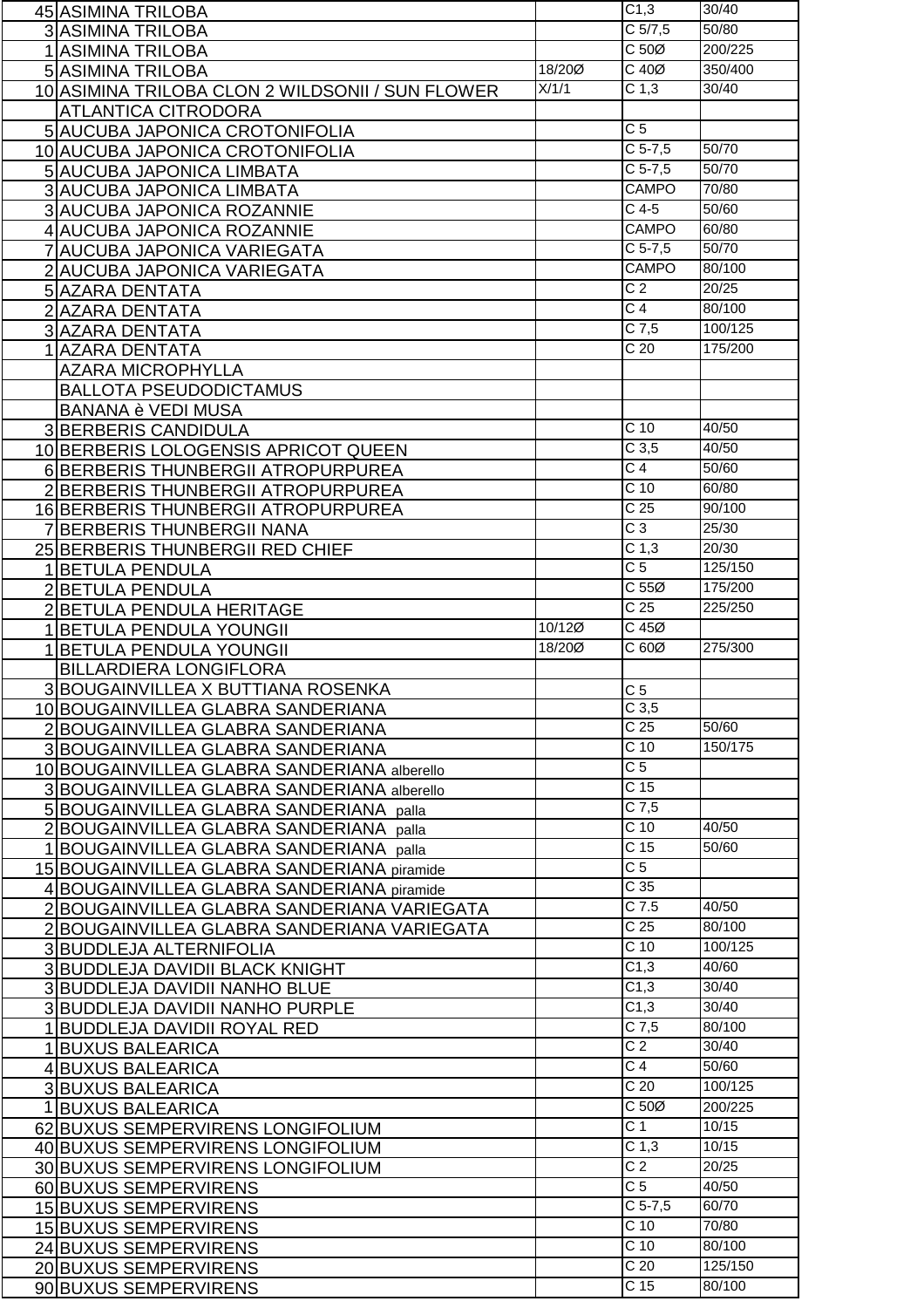|                | <b>3BUXUS SEMPERVIRENS</b>                                            |        | C <sub>25</sub>                  | 80/100   |
|----------------|-----------------------------------------------------------------------|--------|----------------------------------|----------|
|                | 1BUXUS SEMPERVIRENS                                                   |        | C35Ø                             | 90/100   |
|                | <b>3BUXUS SEMPERVIRENS</b>                                            |        | C <sub>50</sub>                  | 100/125  |
|                | 2BUXUS SEMPERVIRENS                                                   |        | C <sub>50</sub>                  | 125/150  |
|                | <b>BUXUS SEMPERVIRENS</b>                                             |        | C65Ø                             | 150/175  |
|                | 200 BUXUS SEMPERVIRENS                                                |        | <b>CAMPO</b>                     | 70/80    |
|                |                                                                       |        | CAMPO                            | 80/100   |
|                | 160 BUXUS SEMPERVIRENS                                                |        | Ω                                | 30/35    |
|                | 3 BUXUS SEMPERVIRENS<br>A PALLA/KUGEL                                 |        | $\overline{\Omega}$              | 40/45    |
|                | <b>3BUXUS SEMPERVIRENS</b><br>A PALLA/KUGEL                           |        |                                  |          |
|                | 8 BUXUS SEMPERVIRENS ARGENTEOVARIEGATA                                |        | $\overline{C}$ 4                 | 30/40    |
|                | 70 BUXUS SEMPERVIRENS ARGENTEOVARIEGATA                               |        | $C$ 7,5                          | 50/60    |
|                | 384 BUXUS SEMPERVIRENS ARGENTEOVARIEGATA                              |        | C <sub>10</sub>                  | 60/70    |
|                | 70 BUXUS SEMPERVIRENS ARGENTEOVARIEGATA                               |        | CAMPO                            | 80/100   |
|                | 80 BUXUS SEMPERVIRENS ARGENTEOVARIEGATA                               |        | CAMPO                            | 100/125  |
|                | <b>CAESALPINIA GRILLIESII</b>                                         |        |                                  |          |
|                | 20 CALLICARPA BODINIERI                                               |        | $C$ 7,5-10                       | 70/80    |
|                | 10 CALLICARPA BODINIERI                                               |        | $C$ 10-20                        | 80/100   |
|                | 11 CALLICARPA BODINIERI                                               |        | C <sub>15</sub>                  | 100/150  |
|                | <b>CALLICARPA BODINIERI</b>                                           |        | C35Ø                             | 125/150  |
|                | CALLICARPA DICHOTOMA ISSAI                                            |        | C <sub>50</sub>                  | 125/175  |
|                | 14 CALLISTEMON CITRINUS                                               |        | $\overline{C}$ 5                 | 80/100   |
|                | 4 CALLISTEMON CITRINUS                                                |        | $\overline{C}$ 25                | 90/100   |
|                | 19 CALLISTEMON CITRINUS                                               |        | $C$ 45 $Ø$                       | 125/150  |
|                |                                                                       |        |                                  |          |
|                | CALLISTEMON CITRINUS LITTLE JOHN                                      |        |                                  |          |
|                | <b>CALLISTEMON CITRINUS SPLENDENS</b>                                 |        | $\overline{C}$ 3                 |          |
|                | 10 CALLISTEMON LEAVIS                                                 |        | $\overline{C}$ 5                 |          |
|                | <b>5 CALLISTEMON LEAVIS</b>                                           |        |                                  |          |
| $\overline{2}$ | <b>CALLISTEMON LEAVIS</b>                                             |        | C <sub>10</sub>                  | 80/100   |
|                | <b>3 CALLISTEMON LEAVIS</b>                                           |        | $\overline{C}$ 15                | 100/125  |
|                | <b>3 CALLISTEMON LEAVIS</b>                                           |        | C <sub>35</sub>                  |          |
|                |                                                                       |        |                                  |          |
| 27             | <b>CALLISTEMON SIEBERI</b>                                            |        | C <sub>2,5</sub>                 | 30/35    |
| 3              | <b>CALLISTEMON RED CLUSTER</b>                                        |        | $C$ 7,5                          |          |
|                | CALLUNA VULGARIS IN VARIETA                                           |        |                                  |          |
|                | <b>CALYCANTHUS FLORIDUS</b>                                           |        | $\overline{C}$ 25                | 125/150  |
|                | 1700 CAMELLIA IN VARIETA                                              | 0/1/2  | T <sub>11</sub>                  | 10/20    |
|                | 600 CAMELLIA IN VARIETA Catalogo speciale su richiesta                |        | C <sub>1,3</sub>                 | 20/30    |
|                | 3800 CAMELLIA IN VARIETA                                              |        | $C$ 3.5-5                        | 40/50/60 |
|                | 1200 CAMELLIA IN VARIETA                                              |        | $\overline{C}$                   | 60/80    |
|                | 1000 CAMELLIA IN VARIETA                                              |        | $C$ 7,5-15                       | 70/125   |
|                | 120 CAMELLIA IN VARIETA                                               |        | $C$ 20-25                        | 70/125   |
|                |                                                                       |        | C 35-60Ø                         | 100/225  |
|                | 185 CAMELLIA IN VARIETA                                               |        | $\overline{C}$ 35-60 $\emptyset$ | 100/225  |
|                | 75 CAMELLIA SASANQUA IN VARIETA                                       |        | C <sub>50</sub>                  | 125/150  |
|                | <b>8 CAMELLIA IN VARIETA</b>                                          |        | C75Ø                             | 150/200  |
|                | " esemplari solitari "<br><b>CAMELLIA IN VARIETA</b>                  |        | C 70/100Ø                        | 225/275  |
|                | " esemplari solitari "<br>4 CAMELLIA IN VARIETA                       |        |                                  |          |
|                | 240 CAMELLIA IN VARIETA                                               |        | <b>CAMPO</b>                     | 100/175  |
|                | 140 CAMELLIA IN VARIETA                                               |        | <b>CAMPO</b>                     | 125/150  |
|                | 45 CAMELLIA IN VARIETA<br>" esemplari solitari "                      |        | <b>CAMPO</b>                     | 200/275  |
|                | 90 CAMELIA                                                            |        | C <sub>3,5</sub>                 |          |
|                | 50 CAMELIA                                                            |        | C <sub>15</sub>                  |          |
|                | <b>CAPPARIS SPINOSA INERMIS</b>                                       |        |                                  |          |
|                | CARPENTERIA CALIFORNICA                                               |        |                                  |          |
|                | <b>CARPOPROTUS EDULIS</b>                                             |        |                                  |          |
|                | 44 CARYOPTERIS CLANDON. HEAVENLY BLUE                                 |        | $C$ 5-7,5                        | 70/80    |
|                | 20 CARYOPTERIS CLANDON. SUMMER SORBET                                 |        | $\overline{C}$                   | 70/80    |
|                | 25 CARYOPTERIS INOVERIS "GRAND BLEU"                                  | 0/1/1  | $\overline{19}$                  | 20/30    |
|                | 55 CARYOPTERIS INOVERIS "GRAND BLEU"                                  |        | C <sub>1,3</sub>                 | 30/40    |
|                | <b>CASSIA</b><br>→→→vedi SENNA                                        |        |                                  |          |
|                | CASTANEA SATIVA "VEREDLUNG/INNESTO" Belle epine&Doree de Lyon         |        | C <sub>25</sub>                  | 150/200  |
|                | 2 CATALPA BIGNOIDES NANA                                              | 22/250 | C 70Ø                            | 300/325  |
|                | <b>CATALPA BIGNOIDES NANA</b>                                         | 25/30Ø | C90Ø                             | 300/325  |
|                | 10 CEANOTHUS IMPRESSUM "VICTORIA"                                     |        | C <sub>1,3</sub>                 | 25/30    |
|                |                                                                       |        | $\overline{C}3$                  |          |
|                | 10 CEANOTHUS IMPRESSUM "VICTORIA"<br>2 CEANOTHUS IMPRESSUM "VICTORIA" |        | $\overline{C}3$                  | 30/40    |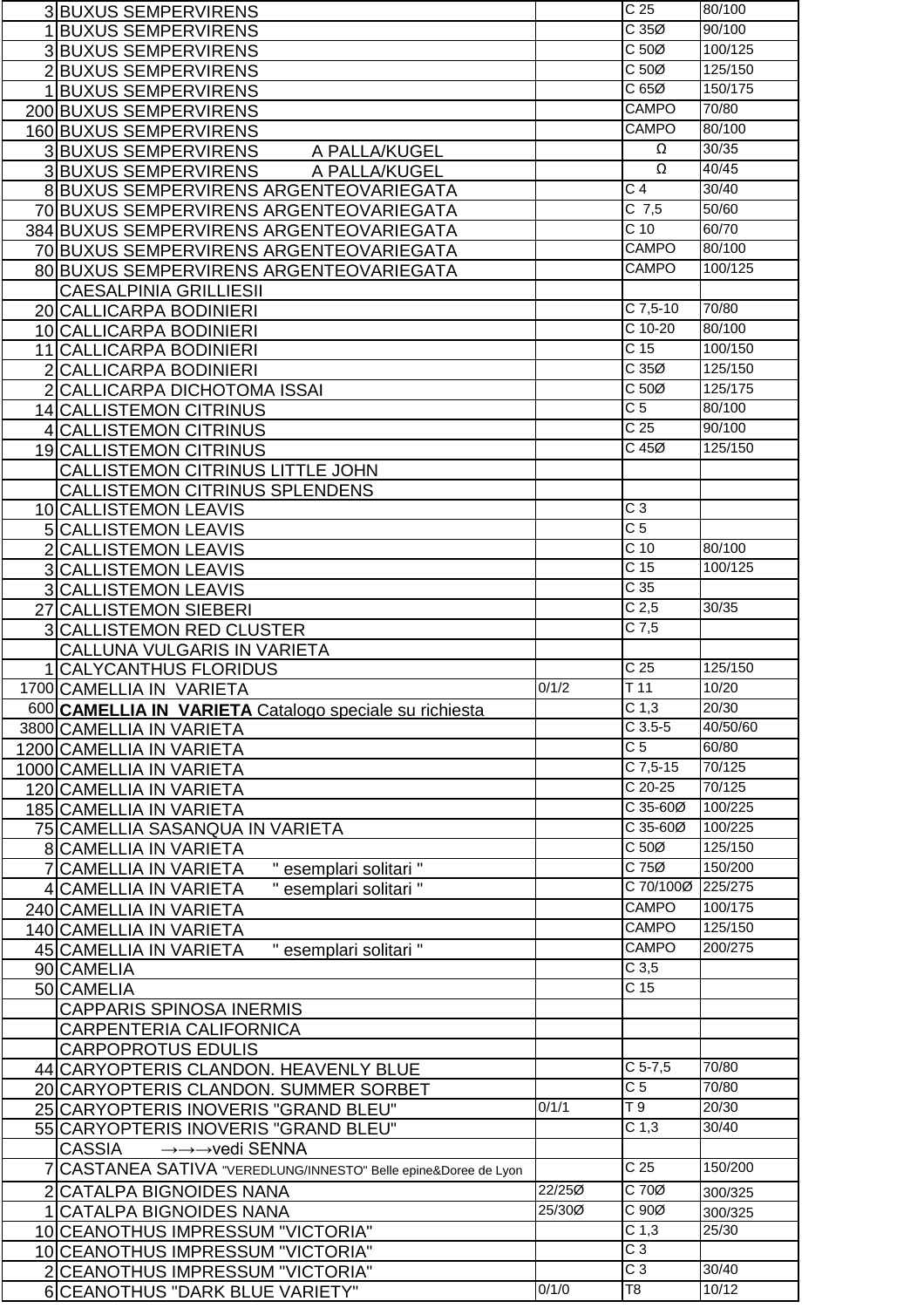|     | 6 CEANOTHUS "DARK BLUE VARIETY"                                    | 0/1/1  | T <sub>11</sub>   | 30/55   |
|-----|--------------------------------------------------------------------|--------|-------------------|---------|
|     | 10 CEANOTHUS THYRSIFLORUS REPENS                                   |        | $\overline{C}3$   |         |
|     | 2 CEANOTHUS THYRSIFLORUS REPENS                                    |        | $\overline{C}3$   | 30/40   |
|     |                                                                    |        | $C$ 7,5           | 50/60   |
|     | 2 CEANOTHUS THYRSIFLORUS REPENS                                    |        |                   |         |
|     | <b>CEDRELA</b><br>$\rightarrow \rightarrow \rightarrow$ vedi TOONA |        |                   |         |
|     | <b>CERATONIA SILIQUA</b>                                           |        |                   |         |
|     | <b>CERATOSTIGMA GRIFFITHII</b>                                     |        |                   |         |
|     | 8 CERATOSTIGMA WILLMOTTIANUM                                       |        | $\overline{C}$    | 40/50   |
|     | 4 CERCIDIPHYLLUM JAP. PENDULUM                                     | 14/160 | $C 50\emptyset$   | 250/275 |
|     | 3 CERCIDIPHYLLUM JAP. ROTFUCHS                                     |        | $C$ 45 $Ø$        | 225/250 |
|     | 1 CERCIS CANADENSIS "FOREST PANSY"                                 |        | $C$ 45 $Ø$        | 150/175 |
|     |                                                                    |        | $C$ 10-15         | 100/150 |
|     | 15 CERCIS CHINENSIS                                                |        |                   |         |
|     | 2 CERCIS CHINENSIS                                                 |        | $C$ 45 $Ø$        | 150/200 |
|     | 10 CERCIS CHINENSIS AVONDALE                                       |        | C <sub>1,3</sub>  | 20/30   |
|     | 2 CERCIS CHINENSIS AVONDALE                                        |        | C <sub>15</sub>   | 70/80   |
|     | <b>3 CERCIS CHINENSIS DAN EGOLF</b>                                |        | C <sub>15</sub>   | 100/125 |
|     | <b>CERCIS LAVENDER TWIST COVEY</b>                                 |        |                   |         |
|     | 1 CERCIS SILIQUASTRUM                                              |        | C 45Ø             | 175/200 |
|     | 1 CERCIS SILIQUASTRUM                                              |        | C 50Ø             | 200/225 |
|     |                                                                    |        |                   |         |
|     | <b>CERCIS SILIQUASTRUM ALBA</b>                                    |        |                   |         |
|     | <b>CERCIS SILIQUASTRUM PENDULA</b>                                 |        |                   |         |
|     | <b>CESTRUM RED/ROSSO</b>                                           |        |                   |         |
|     | <b>8 CHIMONANTHUS PRAECOX</b>                                      |        | C <sub>3,5</sub>  | 50/60   |
|     | <b>8 CHIMONANTHUS PRAECOX</b>                                      |        | C <sub>15</sub>   | 100/125 |
|     | <b>8 CHIMONANTHUS PRAECOX</b>                                      |        | C <sub>15</sub>   | 125/150 |
|     | 9 CHIMONANTHUS PRAECOX                                             |        | C 35-45Ø          | 150/200 |
|     | 4 CHIMONANTHUS RETOSUS                                             |        | $\overline{C}$    | 60/80   |
|     | <b>CHILIOTRICUM DIFFOSUM SISKA</b>                                 |        |                   |         |
|     |                                                                    |        | C <sub>5</sub>    | 50/60   |
|     | <b>3 CHIONANTHUS VIRGINICUS</b>                                    |        | C <sub>50</sub>   | 200/250 |
|     | 4 X CHITALPA TASHKENTENSIS PINK DAWN                               |        |                   |         |
|     | 8 CHOENOMELES SPEC. RUBRA GRANDIFLORA                              |        | C <sub>2,5</sub>  | 30/40   |
|     | 28 CHOISYA TERNATA                                                 | 0/1/0  | $\overline{18}$   | 5/6     |
|     | 25 CHOISYA TERNATA                                                 |        | C <sub>1,3</sub>  | 20/30   |
|     | 2 CHOISYA TERNATA                                                  |        | C <sub>10</sub>   | 50/60   |
|     |                                                                    |        | $\overline{C}$ 10 | 50/60   |
| 1   |                                                                    |        |                   |         |
|     | <b>CHOISYA TERNATA SUNDANCE</b>                                    |        |                   |         |
|     | CHOISYA 'AZTEC PEARL'                                              |        |                   |         |
|     | 2 CINNAMOMUM CAMPHORA                                              |        | $\overline{C}$ 20 | 80/100  |
|     | 6 CINNAMOMUM CAMPHORA                                              |        | C <sub>55</sub>   | 200/225 |
|     | 30 CISTUS SKANBERG e PULVERULENTUS SUNSET                          |        | $\overline{C}3$   |         |
|     | 9 CISTUS IN VARIETA / IN SORTEN                                    |        | $C$ 7,5-10        | 70/100  |
| 680 | CITRUS, INNESTATO SU PONCIRUS TRIFOLIATA ( PIU                     | X/1/1  | $\overline{19}$   | 10/20   |
|     |                                                                    |        |                   |         |
|     | RESISTENTI AL FREDDO) IN 150 VARIETA Catalogo                      |        |                   |         |
|     | speciale su richiesta                                              | X/1/2  | T <sub>11</sub>   | 20/45   |
|     | 1200 CITRUS AUF DEN WINTERHARTEREN PONCIRUS                        |        |                   |         |
|     | <b>VEREDELT IN 150 SORTEN</b> Speziellen Katalog auf anfrage       |        |                   |         |
|     | 800 CITRUS GREFFE'SUR PONCIRUS TRIFOLIATA EN 150                   | X/1/2  | C <sub>1,3</sub>  | 20/55   |
|     | <b>VARIETES</b>                                                    |        |                   |         |
|     | 400 CITRUS                                                         |        | $C$ 3.5-5         | 40/65   |
|     | 350 CITRUS                                                         |        | $C$ 7,5-130       | 60/180  |
|     | 350 CITRUS Resistenti al freddo / Winterhartesorten                | X/1/2  | $T$ 11-C 1,3      | 20/45   |
|     | 100 CITRUS Resistenti al freddo / Winterhartesorten                |        | $C$ 3.5-5         | 40/75   |
|     | 150 CITRUS Resistenti al freddo / Winterhartesorten                |        | $C$ 20/30         | 100/150 |
|     | 20 CITRUS LA VAKETTE                                               |        | $C$ 7,5           |         |
|     |                                                                    |        |                   |         |
|     | <b>CLIANTHUS PUNICEUS FLAMINGO / WHITE</b>                         |        |                   |         |
|     | 1 CLERODENDRUM BUNGEI (C.FOETIDUM)                                 |        | C 35Ø             | 125/150 |
|     | 5 CLERODENDRUM TRICHOTOMUM                                         |        | CAMPO             | 100/175 |
|     | 3 CLERODENDRUM TRICHOTOMUM                                         |        | CAMPO             | 300/400 |
|     | <b>CLEYERA JAPONICA TRICOLOR</b>                                   |        |                   |         |
|     | <b>COCCULUS LAURIFOLIUS</b>                                        |        |                   |         |
|     | COLLETIA HYSTRIX "ARMATA"                                          |        |                   |         |
|     | <b>COLLETIA PARADOXA "CRUCIATA"</b>                                |        |                   |         |
|     |                                                                    |        | C <sub>2</sub>    | 25/30   |
|     | 10 CONVOLVULUS CNEORUM                                             |        |                   |         |
|     | <b>CORNUS ALBA SIBIRICA</b>                                        |        |                   |         |
|     | <b>CORNUS CANADENSIS</b><br>12 CORNUS CAPITATA                     |        | C <sub>25</sub>   | 175/225 |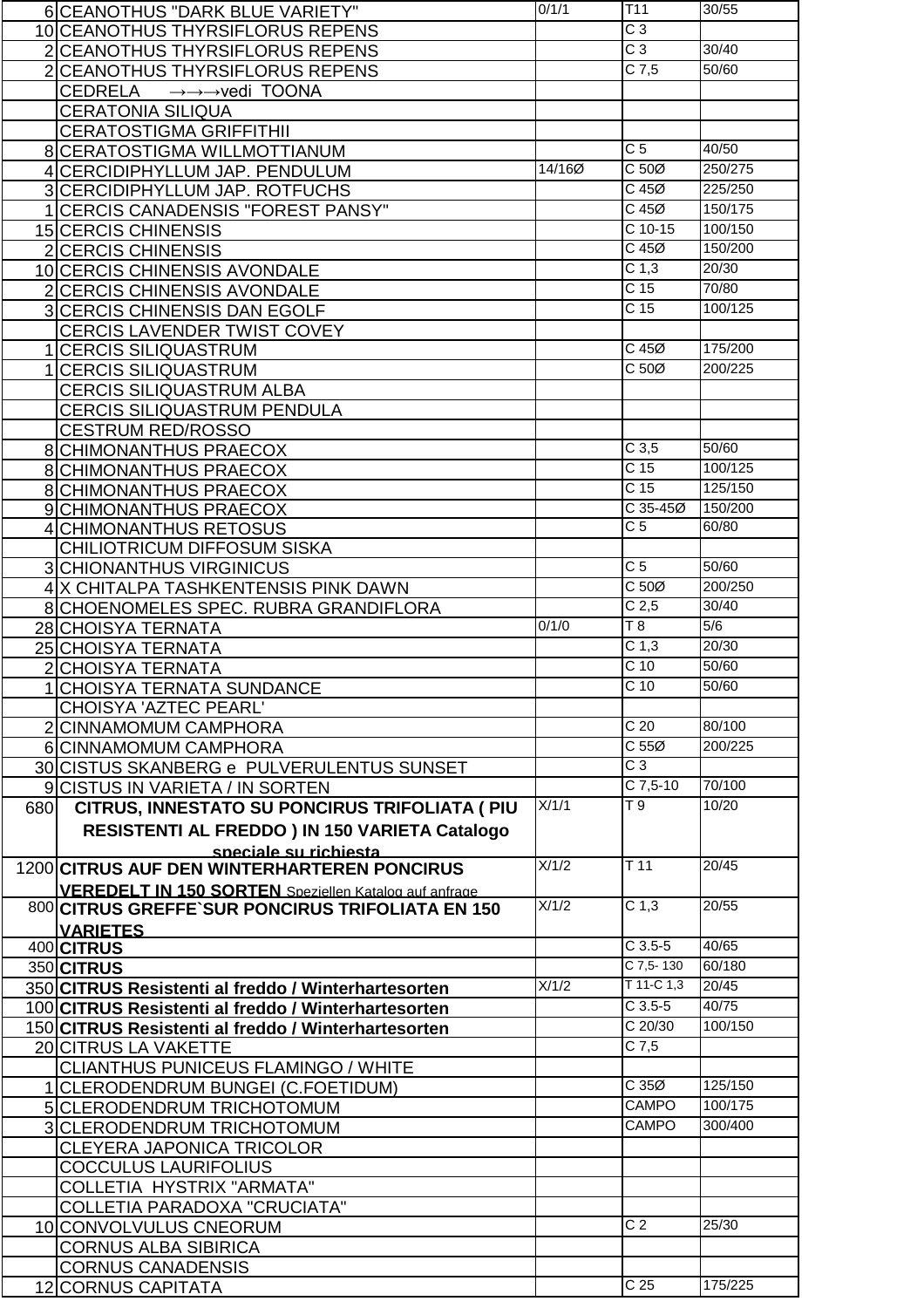| 10 CORNUS CONTROVERSA VARIEGATA                 |       | C <sub>10</sub>      | 60/80   |
|-------------------------------------------------|-------|----------------------|---------|
| 5 CORNUS CONTROVERSA VARIEGATA                  |       | $C$ 45 $Ø$           | 150/175 |
| 1 CORNUS CONTROVERSA VARIEGATA                  |       | <b>CAMPO</b>         | 200/225 |
| <b>CORNUS MAS</b>                               |       |                      |         |
| 1 CORNUS MAS FRUCTO LUTEUS                      |       | $\overline{C}$ 25    | 70/80   |
| 4 CORNUS MAS "JOLICO"                           |       | $C$ 7,5              | 100/125 |
|                                                 |       | C60Ø                 | 150/175 |
| 3 CORNUS KOUSA IN VARIETA                       |       | C65Ø                 | 175/200 |
| 2 CORNUS KOUSA IN VARIETA                       |       | C 40-50Ø             |         |
| <b>3 CORNUS KOUSA IN VARIETA</b>                |       |                      | 150/175 |
| 4 CORNUS KOUSA IN VARIETA                       |       | $\overline{C45-500}$ | 175/225 |
| <b>CORNUS FLORIDA KOUSA NUT. IN 65 VARIETA.</b> |       |                      |         |
| 94 CORNUS FLORIDA KOUSA NUTTALL. IN VARIETA     |       | <b>CAMPO</b>         | 125/250 |
| 11 Cornus florida                               |       | C <sub>3,5</sub>     | 60/70   |
| 8 11 Cornus florida Cherockee Chief             |       | C <sub>3,5</sub>     | 60/70   |
| 12 Cornus florida First Lady                    |       |                      |         |
| 1 14 Cornus florida Rainbow                     |       | C <sub>25</sub>      | 150/175 |
| 43 17 Cornus florida rubra 'Typ Ticino'         | X/1/2 | C <sub>1,3</sub>     | 30/40   |
| 15 17 Cornus florida rubra 'Typ Ticino'         |       | $\overline{C}$ 2,5   | 50/60   |
| 50 17 Cornus florida rubra 'Typ Ticino'         |       | C <sub>3,5</sub>     | 50/80   |
| 8 17 Cornus florida rubra 'Typ Ticino'          |       | $C$ 5-7,5            | 80/100  |
| 217 Cornus florida rubra 'Typ Ticino'           |       | C <sub>15</sub>      | 125/175 |
| 5 17 Cornus florida rubra 'Typ Ticino'          |       | C 45-50Ø             | 175/200 |
| 5 17 Cornus florida rubra 'Typ Ticino'          |       | <b>CAMPO</b>         | 150/200 |
| 18 Cornus florida Walthoni                      |       |                      |         |
| 219 Cornus florida Welch's Junior Miss          | X/1/2 | C <sub>1,3</sub>     | 30/40   |
| 4 20 Cornus florida White                       |       | $C$ 7,5              | 70/80   |
| 4 20 Cornus florida White                       |       | $C$ 7,5              | 80/100  |
| 220 Cornus florida White                        |       | C <sub>15</sub>      | 100/150 |
| 321 Cornus florida Cherockee Daybreak           | X/1/2 | C <sub>1,3</sub>     | 30/40   |
| 13 21 Cornus florida Cherockee Daybreak         |       | C <sub>2,5</sub>     | 50/60   |
| 121 Cornus florida Cherockee Daybreak           |       | $\overline{C}$ 5     | 50/60   |
| 221 Cornus florida Cherockee Daybreak           |       | $C$ 7,5              | 70/80   |
| 222 Cornus florida Cherockee Sunset             |       | $\overline{C}$ 5     | 30/40   |
| 1 23 Cornus florida Cherockee Princess          | X/1/2 | C <sub>1,3</sub>     | 20/30   |
| 323 Cornus florida Cherockee Princess           |       | $C$ 5-7,5            | 50/80   |
|                                                 |       | C <sub>3,5</sub>     | 60/70   |
| 324 Cornus florida Spring Song                  |       | $C$ 7,5              | 100/125 |
| 124 Cornus florida Spring Song                  | X/1/2 | C <sub>1,3</sub>     | 30/40   |
| 7 25 Cornus florida Code Nine                   |       | $\overline{C}$ 15    | 150/175 |
| 225 Cornus florida Code Nine                    | X/1/2 | C <sub>1,3</sub>     | 30/40   |
| 226 Cornus florida Pendula                      |       |                      |         |
| 227 Cornus florida Stokes Pink                  | X/1/2 | C <sub>1,3</sub>     | 30/40   |
| 227 Cornus florida Stokes Pink                  |       | C <sub>3,5</sub>     | 60/80   |
| 128 Cornus florida Golden Nuggels               | X/1/2 | C <sub>1,3</sub>     | 30/40   |
| 3 28 Cornus florida Golden Nuggels              |       | C <sub>3,5</sub>     | 50/60   |
| 331 Cornus kousa Bodnant                        | X/1/2 | C <sub>1,3</sub>     | 30/40   |
| 431 Cornus kousa Bodnant                        |       | C <sub>3,5</sub>     | 60/80   |
| 131 Cornus kousa Bodnant                        |       | C <sub>15</sub>      | 100/125 |
| 2932 Cornus kousa Butterfly                     | X/1/2 | C <sub>1,3</sub>     | 30/40   |
| 13 32 Cornus kousa Butterfly                    |       | C <sub>3,5</sub>     | 60/80   |
| 10 32 Cornus kousa Butterfly                    |       | $C$ 7,5              | 60/80   |
| 14 32 Cornus kousa Butterfly                    |       | C <sub>15</sub>      | 90/125  |
| 332 Cornus kousa Butterfly                      |       | C 40Ø                | 150/175 |
| 232 Cornus kousa Butterfly                      |       | C <sub>55</sub>      | 175/200 |
| 80 33 Cornus kousa chinensis                    | 1/1   | $\overline{T}$ 11    | 30/40   |
| 133 Cornus kousa chinensis                      |       | $C$ 45 $Ø$           | 175/200 |
| 39 34 Cornus kousa China Girl'                  | X/1/2 | C <sub>1,3</sub>     | 30/40   |
| 134 Cornus kousa China Girl'                    |       | C <sub>3,5</sub>     | 50/60   |
| 134 Cornus kousa China Girl'                    |       | $C$ 7,5              | 70/80   |
| 10 34 Cornus kousa China Girl'                  |       | C <sub>10</sub>      | 80/100  |
| 934 Cornus kousa China Girl'                    |       | <b>CAMPO</b>         | 150/200 |
| 635 Cornus kousa Dr. W. Corbin'                 | X/1/2 | C <sub>1,3</sub>     | 40/50   |
| 335 Cornus kousa Dr. W. Corbin'                 |       | C <sub>3,5</sub>     | 60/80   |
| 236 Cornus kousa Miss Petty'                    | X/1/2 | C <sub>1,3</sub>     | 30/40   |
| 136 Cornus kousa Miss Petty'                    |       | C <sub>3,5</sub>     | 50/60   |
| 436 Cornus kousa Miss Petty'                    |       | C <sub>10</sub>      | 60/80   |
|                                                 |       |                      |         |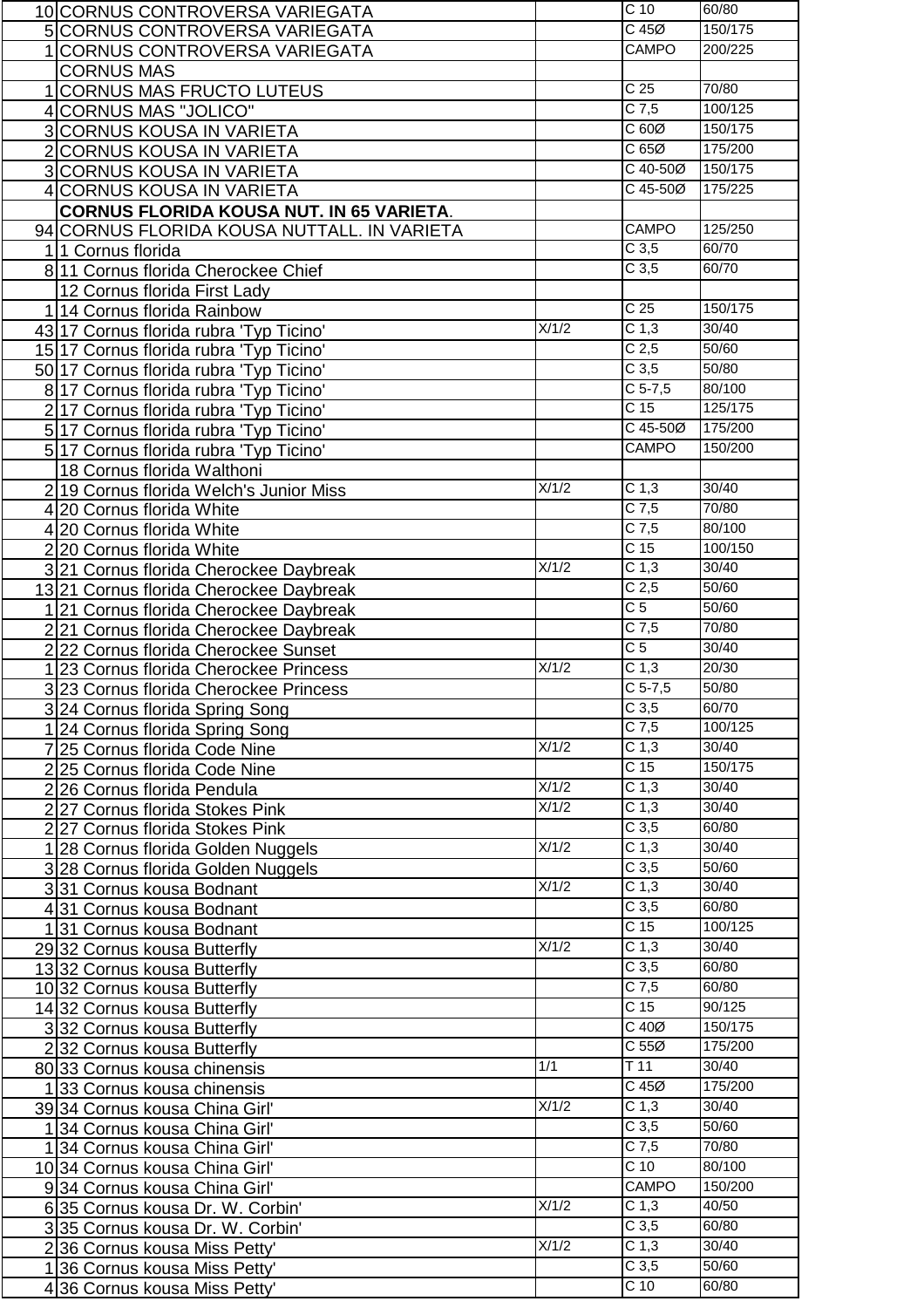| 59 37 Cornus kousa Satomi'                        | X/1/2              | C <sub>1,3</sub>   | 40/50   |
|---------------------------------------------------|--------------------|--------------------|---------|
| 21 37 Cornus kousa Satomi'                        |                    | C <sub>3,5</sub>   | 50/80   |
| 237 Cornus kousa Satomi'                          |                    | $C$ 7,5            | 70/80   |
| 437 Cornus kousa Satomi'                          |                    | C <sub>10</sub>    | 80/100  |
| 337 Cornus kousa Satomi'                          |                    | $\overline{C}$ 15  | 125/150 |
| 1 37 Cornus kousa Satomi'                         |                    | C <sub>50</sub>    | 150/175 |
|                                                   |                    | $C$ 45 $Ø$         | 200/225 |
| 238 Cornus kousa Satomi'                          |                    | <b>CAMPO</b>       | 150/200 |
| 12 37 Cornus kousa Satomi'                        | X/1/2              | C <sub>1,3</sub>   | 30/40   |
| 238 Cornus kousa Tilgaes                          |                    |                    |         |
| 338 Cornus kousa Tilgaes                          |                    | C <sub>3,5</sub>   | 60/80   |
| 8 40 Cornus kousa chinensis 'Schmetterling'       | X/1/2              | C <sub>1,3</sub>   | 30/40   |
| 10 40 Cornus kousa chinensis 'Schmetterling'      |                    | C <sub>3,5</sub>   | 50/80   |
| 2 40 Cornus kousa chinensis 'Schmetterling'       |                    | $C$ 7,5            | 70/80   |
| 16 40 Cornus kousa chinensis 'Schmetterling'      |                    | $\overline{C}$ 10  | 80/100  |
| 9 40 Cornus kousa chinensis 'Schmetterling'       |                    | C <sub>15</sub>    | 100/125 |
| 30 41 Cornus kousa chinensis 'Gold Star'          | X/1/2              | C <sub>1,3</sub>   | 30/40   |
| 17 41 Cornus kousa chinensis 'Gold Star'          |                    | C <sub>2,5</sub>   | 30/40   |
| 241 Cornus kousa chinensis 'Gold Star'            |                    | C <sub>3,5</sub>   | 60/80   |
| 5 41 Cornus kousa chinensis 'Gold Star'           |                    | $\overline{C}$ 10  | 60/80   |
| 12 41 Cornus kousa chinensis 'Gold Star'          |                    | <b>CAMPO</b>       | 80/125  |
| 242 Cornus kousa Kalino                           | X/1/2              | C <sub>1,3</sub>   | 30/40   |
| 242 Cornus kousa Kalino                           |                    | $C$ 10             | 125/150 |
| 1 43 Cornus kousa Soreijo (Soraya)                |                    | $C$ 7,5            | 70/80   |
| 3 44 Cornus kousa Chinensis Nicole                | X/1/2              | C <sub>1,3</sub>   | 40/50   |
| 1 44 Cornus kousa Chinensis Nicole                |                    | C <sub>10</sub>    | 100/125 |
| 2 45 Cornus kousa Hach                            | X/1/2              | C <sub>1,3</sub>   | 40/50   |
| 1 45 Cornus kousa Hach                            |                    | C <sub>3,5</sub>   | 50/60   |
| 1 45 Cornus kousa Hach                            |                    | $\overline{C}$ 10  | 60/70   |
| 246 Cornus kousa Blue Schadow                     | X/1/2              | C <sub>1,3</sub>   | 30/40   |
| 1 46 Cornus kousa Blue Schadow                    |                    | $C$ 40 $Ø$         | 150/175 |
| 347 Cornus kousa Rasen                            | X/1/2              | C <sub>1,3</sub>   | 30/40   |
| 1 47 Cornus kousa Rasen                           |                    | $\overline{C}$ 10  | 125/150 |
| 2 48 Cornus kousa Radiant Rose                    | X/1/2              | C <sub>1,3</sub>   | 40/50   |
|                                                   |                    | C <sub>3,5</sub>   | 60/80   |
| 4 48 Cornus kousa Radiant Rose                    |                    | $\overline{C}$ 10  | 80/100  |
| 5 48 Cornus kousa Radiant Rose                    |                    | C <sub>15</sub>    | 100/125 |
| 1 48 Cornus kousa Radiant Rose                    | X/1/2              | $\overline{C}$ 1,3 | 40/50   |
| 249 Cornus kousa Bultinok Beauty                  |                    | C <sub>3,5</sub>   | 50/70   |
| 249 Cornus kousa Bultinok Beauty                  | X/1/2              | C <sub>1,3</sub>   | 40/50   |
| 18 51 Cornus nutallii Ascona                      |                    | $C$ 7,5            | 60/70   |
| 151 Cornus nutallii Ascona                        |                    |                    |         |
| 351 Cornus nutallii Ascona                        |                    | $\overline{C}$ 10  | 100/125 |
| 3 52 Cornus nutallii Monarch D.C.                 | X/1/2              | C <sub>1,3</sub>   | 30/40   |
| 1 52 Cornus nutallii Monarch D.C.                 |                    | $C$ 7,5            | 60/70   |
| 154 Cornus nutallii Ormande                       | X/1/2              | C <sub>1,3</sub>   | 30/40   |
| 454 Cornus nutallii Ormande                       |                    | C <sub>3,5</sub>   | 60/70   |
| 154 Cornus nutallii Ormande                       |                    | C <sub>10</sub>    | 100/125 |
| 11 55 Cornus nutallii Zurigo                      | X/1/2              | C <sub>1,3</sub>   | 30/40   |
| 255 Cornus nutallii Zurigo                        |                    | C <sub>3,5</sub>   | 60/80   |
| 855 Cornus nutallii Zurigo                        |                    | $C$ 7,5            | 70/80   |
| 355 Cornus nutallii Zurigo                        |                    | C <sub>15</sub>    | 125/150 |
| 14 56 Cornus nutallii Corigo Giant                | X/1/2              | C <sub>1,3</sub>   | 40/50   |
| 457 Cornus nutallii Nord Star                     | X/1/2              | C <sub>1,3</sub>   | 40/50   |
| 2 59 Cornus nutallii Pink Star                    | X/1/2              | C <sub>1,3</sub>   | 40/50   |
| 959 Cornus nutallii Pink Star                     |                    | C <sub>3,5</sub>   | 60/70   |
| 6 69 Cornus kousa x capitata Porlock              | X/1/2              | C <sub>1,3</sub>   | 50/60   |
| 9 69 Cornus kousa x capitata Porlock              |                    | C <sub>3,5</sub>   | 70/100  |
| 269 Cornus kousa x capitata Porlock               |                    | $C$ 7,5            | 100/125 |
| 1 71 Cornus Hybriden Eddi's White Wonder          |                    | $\overline{C}$ 5   | 60/70   |
| 45 72 Cornus Hybriden Galaxy (Celestial) (Rutdan) | X/1/2              | C <sub>1,3</sub>   | 60/70   |
| 2 72 Cornus Hybriden Galaxy (Celestial) (Rutdan)  |                    | C <sub>3,5</sub>   | 50/60   |
| 65 74 Cornus Hybriden Stellar Pink (Rutgan)       | $\overline{X}/1/2$ | C <sub>1,3</sub>   | 50/60   |
| 3 74 Cornus Hybriden Stellar Pink (Rutgan)        |                    | C <sub>3,5</sub>   | 50/60   |
| 14 74 Cornus Hybriden Stellar Pink (Rutgan)       |                    | $C$ 7,5            | 90/100  |
| 3 74 Cornus Hybriden Stellar Pink (Rutgan)        |                    | C <sub>15</sub>    | 100/125 |
| 1 74 Cornus Hybriden Stellar Pink (Rutgan)        |                    | $\overline{C}$ 15  | 150/175 |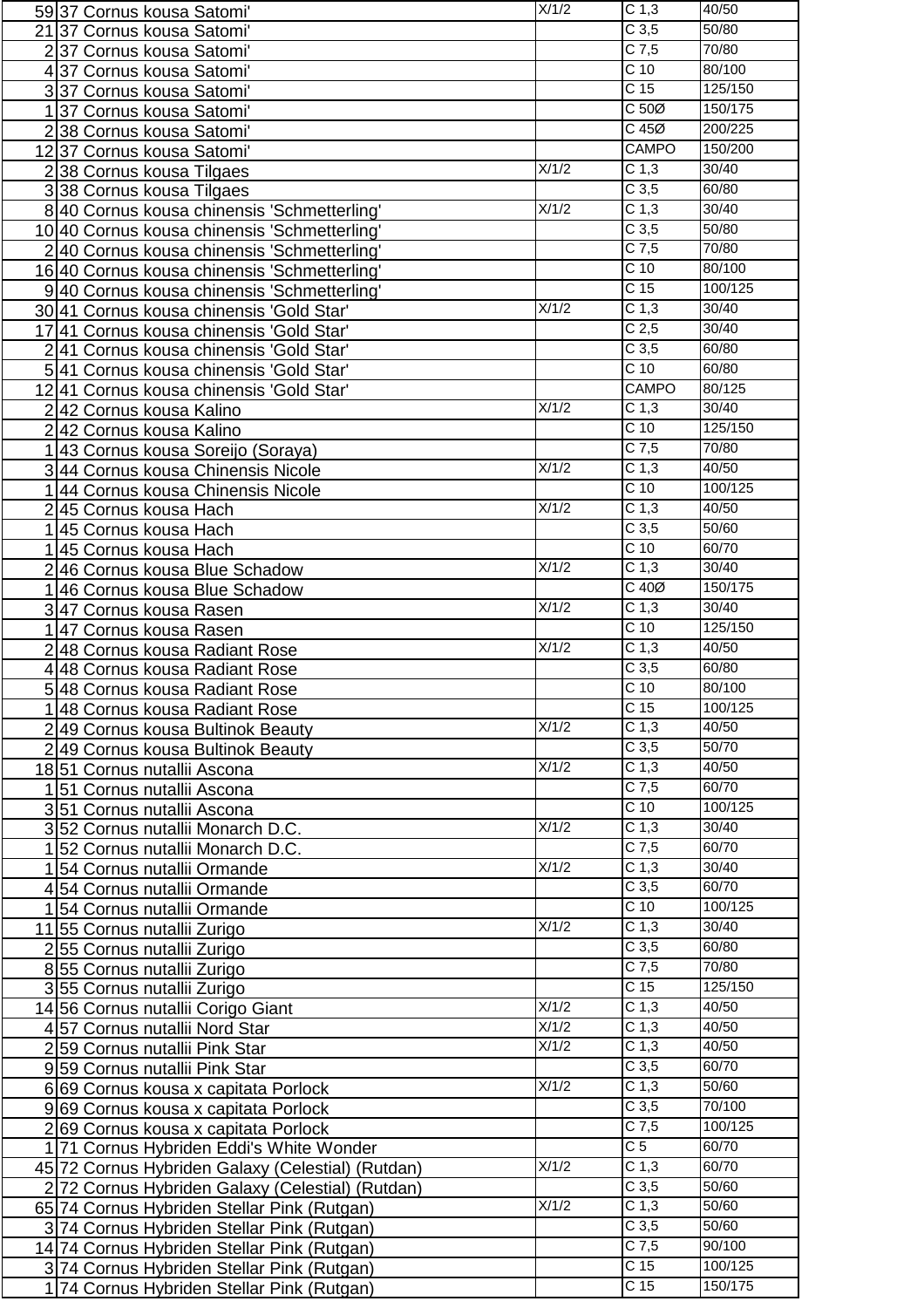| 174 Cornus Hybriden Stellar Pink (Rutgan)                                  |                    | C 50Ø             | 225/250 |
|----------------------------------------------------------------------------|--------------------|-------------------|---------|
| 17 75 Cornus Hybriden Ruth Ellen (Rutlan)                                  | X/1/2              | C <sub>1,3</sub>  | 60/70   |
| 775 Cornus Hybriden Ruth Ellen (Rutlan)                                    |                    | C <sub>3,5</sub>  | 50/60   |
|                                                                            |                    | $C$ 7,5           | 100/125 |
| 175 Cornus Hybriden Ruth Ellen (Rutlan)                                    | X/1/2              | C <sub>1,3</sub>  | 50/60   |
| 6 76 Cornus Hybriden Aurora (Rutban)                                       | X/1/2              | C <sub>1,3</sub>  | 60/70   |
| 18 78 Cornus Hybriden Costellation (Rutcan)                                |                    |                   |         |
| 12 78 Cornus Hybriden Costellation (Rutcan)                                |                    | C <sub>3,5</sub>  | 50/60   |
| 3 81 Cornus kousa chinensis Fontaine                                       | X/1/2              | C <sub>1,3</sub>  | 60/70   |
| 13 81 Cornus kousa chinensis Fontaine                                      |                    | $C$ 7,5           | 70/80   |
| 2 81 Cornus kousa chinensis Fontaine                                       |                    | $C$ 7,5           | 80/100  |
| 20 82 Cornus kousa Milky Way                                               | X/1/2              | C <sub>1,3</sub>  | 60/70   |
| 482 Cornus kousa Milky Way                                                 |                    | C <sub>3,5</sub>  | 50/60   |
| 282 Cornus kousa Milky Way                                                 |                    | $C$ 7,5           | 80/100  |
| 1082 Cornus kousa Milky Way                                                |                    | $C$ 10            | 100/125 |
| 482 Cornus kousa Milky Way                                                 |                    | C <sub>15</sub>   | 125/150 |
| 182 Cornus kousa Milky Way                                                 |                    | C 40Ø             | 150/175 |
| 182 Cornus kousa Milky Way                                                 |                    | $C$ 45 $Ø$        | 150/175 |
|                                                                            |                    | <b>CAMPO</b>      | 175/225 |
| 482 Cornus kousa Milky Way                                                 |                    |                   |         |
| 20 83 Cornus kousa Kreuzdame                                               | X/1/2              | C <sub>1,3</sub>  | 60/70   |
| 583 Cornus kousa Kreuzdame                                                 |                    | C <sub>3,5</sub>  | 50/60   |
| 283 Cornus kousa Kreuzdame                                                 |                    | $C$ 7,5           | 80/100  |
| 15 83 Cornus kousa Kreuzdame                                               |                    | C <sub>10</sub>   | 100/125 |
| 15 83 Cornus kousa Kreuzdame                                               |                    | C <sub>15</sub>   | 125/150 |
| 583 Cornus kousa Kreuzdame                                                 |                    | <b>CAMPO</b>      | 175/225 |
| 284 Cornus kousa National                                                  |                    | $C$ 7,5           | 80/100  |
| 17 85 Cornus kousa Wietings Select                                         | X/1/2              | C <sub>1,3</sub>  | 60/70   |
| 185 Cornus kousa Wietings Select                                           |                    | C <sub>3,5</sub>  | 60/70   |
| 1085 Cornus kousa Wietings Select                                          |                    | $\overline{C}$ 10 | 100/125 |
| 12 86 Cornus kousa Weisse Fontäne                                          | X/1/2              | C <sub>1,3</sub>  | 60/70   |
| 7 86 Cornus kousa Weisse Fontäne                                           |                    | C <sub>3,5</sub>  | 60/80   |
| 22 86 Cornus kousa Weisse Fontäne                                          |                    | $C$ 7,5           | 80/125  |
|                                                                            |                    | C <sub>10</sub>   | 100/125 |
| 16 86 Cornus kousa Weisse Fontäne                                          |                    | C <sub>3,5</sub>  | 60/80   |
| 688 Cornus kousa Moonbeam                                                  | X/1/2              | C <sub>1,3</sub>  | 40/50   |
| 1 89 Cornus kousa chinensis Claudia                                        |                    |                   |         |
| 189 Cornus kousa chinensis Claudia                                         |                    | C <sub>2,5</sub>  | 40/50   |
| 2.90 Cornus kousa chinensis Eurostar                                       | X/1/2              | C <sub>1,3</sub>  | 60/70   |
| 291 Cornus kousa Autonm Rose                                               | X/1/2              | C <sub>1,3</sub>  | 60/70   |
|                                                                            |                    |                   |         |
| 492 Cornus kousa Helmers                                                   | X/1/2              | C <sub>1,3</sub>  | 60/70   |
| 93 Cornus kousa Hearth Throb                                               |                    |                   |         |
| 94 Venus                                                                   | $\overline{X/1/2}$ | C <sub>1,3</sub>  | 60/70   |
| <b>CORNUS STOLONIFERA FLAVIRAMEA</b>                                       |                    |                   |         |
| 115 CORYLOPSIS PAUCIFLORA                                                  | 0/1/1              | T 8               | 10/15   |
|                                                                            | 0/1/2              | $\overline{C}$ 1  | 20/30   |
| 210 CORYLOPSIS PAUCIFLORA                                                  |                    | C <sub>2,5</sub>  | 40/50   |
| 38 CORYLOPSIS PAUCIFLORA                                                   |                    | $C$ 7,5           | 50/60   |
| 70 CORYLOPSIS PAUCIFLORA                                                   |                    |                   |         |
| 25 CORYLOPSIS PAUCIFLORA                                                   |                    | C <sub>10</sub>   | 70/100  |
| 6 CORYLOPSIS PAUCIFLORA                                                    |                    | $\overline{C}$ 25 | 90/100  |
| <b>3 CORYLOPSIS SINENSIS SPRING PURPLE</b>                                 |                    | C <sub>20</sub>   | 100/125 |
| 47 CORYLOPSIS SPICATA                                                      |                    | $\overline{C}$ 10 | 100/125 |
| 33 CORYLOPSIS SPICATA                                                      |                    | C <sub>25</sub>   | 100/125 |
| <b>CORYLOPSIS WILLMOTTIAE</b>                                              |                    |                   |         |
| 12 CORYLUS AVELLANA CONTORTA                                               |                    | C <sub>25</sub>   | 100/125 |
| 6 CORYLUS AVELLANA CONTORTA                                                |                    | $\overline{C}$ 25 | 125/150 |
| 7 CORYLUS AVELLANA CONTORTA                                                |                    | $C$ 40 $Ø$        | 125/150 |
| 1 CORYLUS AVELLANA CONTORTA                                                |                    | $C$ 45 $Ø$        | 175/200 |
| 6 CORYLUS AVELLANA CONTORTA RED MAJESTIC                                   |                    | C <sub>25</sub>   | 100/125 |
| 8 CORYLUS AVELLANA ROTER ZELLERNUSS                                        |                    | $C$ 15-25         | 150/175 |
| 10 CORYLUS MAXIMA HALLISCHE RIESEN                                         |                    | C <sub>15</sub>   | 125/150 |
| <b>CORYLUS MAXIMA WEBBS</b>                                                |                    |                   |         |
| 3 COTINUS COGGYGRIA "YOUNG LADY"                                           |                    | $C$ 15-25         | 100/125 |
| 3 COTINUS COGGYGRIA "YOUNG LADY"                                           |                    | C35Ø              | 125/150 |
|                                                                            |                    | $C$ 7,5           | 70/80   |
| 2 COTINUS COGGYGRIA ROYAL PURPLE                                           |                    | C <sub>10</sub>   | 100/125 |
| 1 COTINUS COGGYGRIA ROYAL PURPLE                                           |                    |                   |         |
| COTINUS COGGYGRIA ROYAL PURPLE COMPACT<br><b>CRINODENDRON HOOCKERIANUM</b> |                    |                   |         |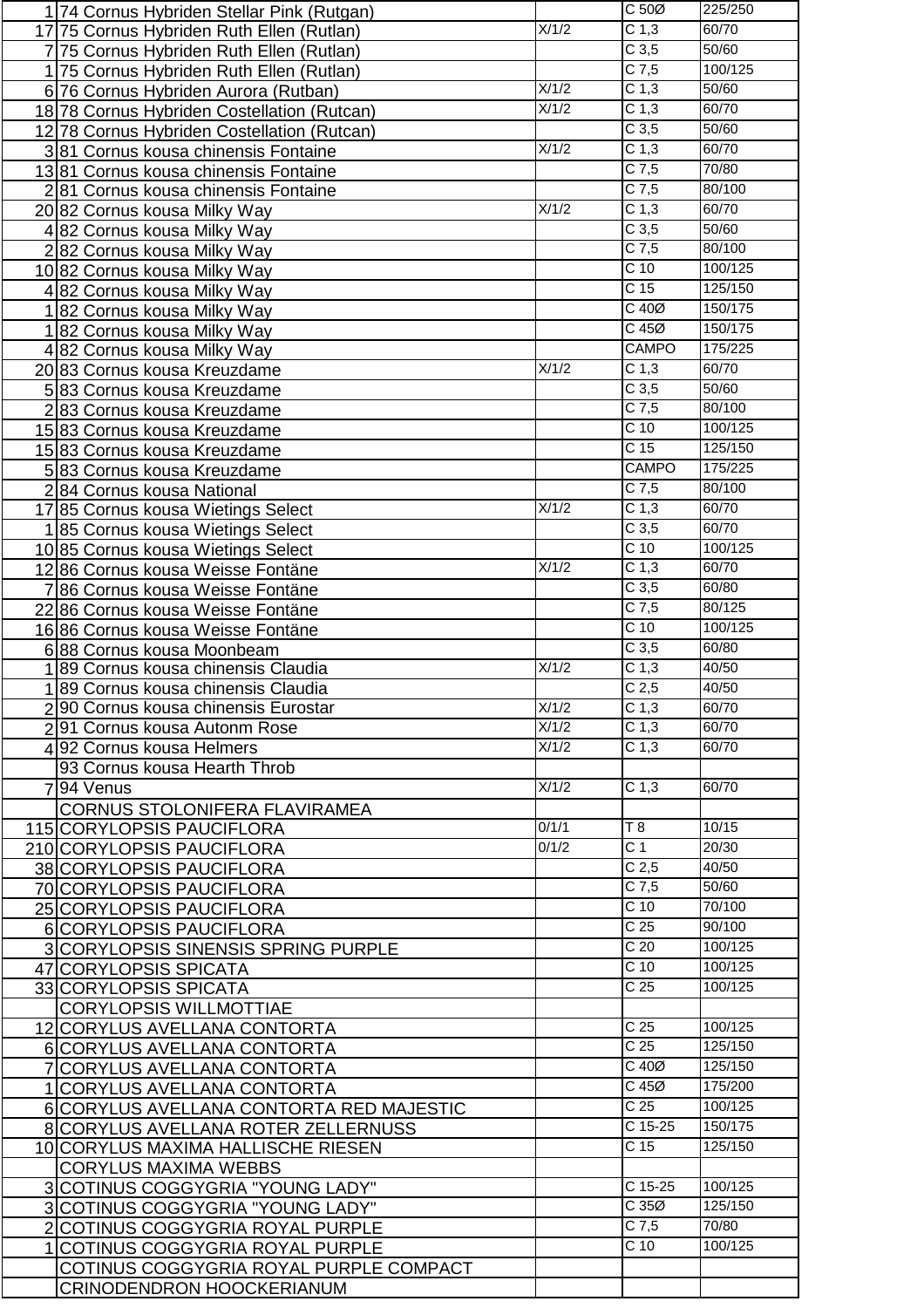| CYMBOPOGON CITRATUS (LEMON GRASS) vedi palme                    |        |                   |                   |
|-----------------------------------------------------------------|--------|-------------------|-------------------|
| CYTISUS BATTANDIERI see Argyrocytisus battandieri               |        |                   |                   |
| <b>3 CYTISUS NIGRITANS CYNI</b>                                 |        | $\overline{C}$ 4  | 40/50             |
| 5 CYTISUS PRAECOX, ALBUS, ALLGOLD, ETC.                         |        | $C$ 5-7,5         | $\frac{1}{50/80}$ |
| <b>CYTISUS PURPUREUS</b>                                        |        |                   |                   |
| <b>8 CYTISUS RACEMOSUS</b>                                      |        | C <sub>1,3</sub>  | 20/30             |
|                                                                 |        |                   |                   |
| CYTISUS SCOPARIUS, FIREFLY, VANESSA, WINDSLE. RUBY, ZELANDIA    |        |                   |                   |
| 130 DAPHNE BHOLUA                                               | 0/1    | T <sub>8</sub>    | 8/10              |
| <b>DAPHNE CNEORUM</b>                                           |        |                   |                   |
| <b>DAPHNE LAUREOLA</b>                                          |        |                   |                   |
| 10 DAPHNE ODORA                                                 |        | $\overline{C}$ 2  |                   |
| DAPHNE ODORA / ODORA VARIEGATA                                  |        |                   |                   |
| DAPHNIPHYLLUM MACROPODUM                                        |        |                   |                   |
| 5 DATURA ROSA BIANCO LILLA GIALLO                               |        | $\overline{C}$ 20 | 100/150           |
| 1 DAVIDIA INVOLUCRATA                                           |        | $C$ 7,5           | 80/100            |
| 1 DAVIDIA INVOLUCRATA                                           |        | $C$ 7,5           | 100/125           |
| <b>DECAISNEA FARGESII</b>                                       |        |                   |                   |
| DECUMARIA BARBARA                                               |        |                   |                   |
| 10 DEUTZIA GRACILIS                                             | 0/1/1  | T9                | 15/20             |
| 25 DEUTZIA GRACILIS NIKKO                                       |        | C <sub>1,3</sub>  | 20/30             |
| 7 DEUTZIA HYBRID MONT ROSE                                      |        | C <sub>15</sub>   | 100/125           |
|                                                                 |        | C <sub>25</sub>   | 125/150           |
| 3 DEUTZIA HYBRID MONT ROSE                                      |        | C <sub>25</sub>   | 150/175           |
| 1 DEUTZIA HYBRID MONT ROSE                                      |        |                   |                   |
| <b>3 DEUTZIA MAGNIFICA</b>                                      |        | C <sub>20</sub>   | 100/150           |
| 3 DEUTZIA PURPURASCENS KALMIIFLORA                              |        | C <sub>15</sub>   | 100/125           |
| 3 DEUTZIA SCABRA PRIDE OF ROCHESTER                             |        | $\overline{C}$ 15 | 100/125           |
| 2 DIETES BICOLOR                                                |        | C <sub>3,5</sub>  |                   |
| 80 DIOSPYROS KAKI                                               | X/1/1  | $T$ 11-C 1,3      | 20/40             |
| 1 DIOSPYROS KAKI                                                |        | C <sub>2,5</sub>  | 30/40             |
| <b>7 DIOSPYROS KAKI</b>                                         |        | $C$ 7.5           | 80/100            |
| 7 DIOSPYROS KAKI<br>1/ <sub>2</sub> FUSTO                       | 12/140 | <b>CAMPO</b>      | 225/275           |
| 1/ <sub>2</sub> FUSTO<br>20 DIOSPYROS KAKI                      | 10/12Ø | $\overline{C}$ 25 | 200/225           |
| 5 DIOSPYROS KAKI<br>1/ <sub>2</sub> FUSTO                       | 12/14Ø | C35Ø              | 225/250           |
| 4 DIOSPYROS KAKI<br>1/ <sub>2</sub> FUSTO                       | 14/160 | $C$ 70 $Ø$        | 225/250           |
| 2DIOSPYROS KAKI                                                 | 25/300 | C65Ø              | 300/400           |
| DIOSPYROS KAKI FUJU E SEL. LAGO DI COMO                         |        |                   |                   |
| 150 DIOSPYROS LOTUS                                             | 1/1    | $T$ 11            | 30/40             |
| 2 DIOSPYROS LOTUS                                               |        | C <sub>3,5</sub>  | 80/100            |
| <b>DIPELTA FLORIBUNDA</b>                                       |        |                   |                   |
|                                                                 |        |                   |                   |
|                                                                 |        |                   |                   |
| <b>DIPELTA FLORIBUNDA</b>                                       |        |                   |                   |
| <b>DIPELTA YUNNANENSIS</b>                                      |        |                   |                   |
| <b>3 ECHIUM CANDICANS</b>                                       |        | C 10              |                   |
| <b>ECHIUM FASTUSUM</b>                                          |        |                   |                   |
| 6 EDGEWORTHIA PAPYRIFERA                                        |        | C <sub>1,3</sub>  | 40/50             |
| 3 EDGEWORTHIA PAPYRIFERA                                        |        | C <sub>20</sub>   |                   |
| 17 EDGEWORTHIA PAPYRIFERA GRANDIFLORA                           |        | $\overline{C}$ 10 | 80/100            |
| 6 EDGEWORTHIA PAPYRIFERA GRANDIFLORA                            |        | $C$ 7,5           | 125/150           |
| 7 EDGEWORTHIA PAPYRIFERA ROSSO                                  |        | $\overline{T}$ 11 | 30/40             |
| 5 EDGEWORTHIA PAPYRIFERA ROSSO                                  |        | $C$ 7,5           | 60/70             |
| 70 ELAEAGNUS EBBINGEI                                           |        | $C$ 7,5           | 100/125           |
| 3 ELAEAGNUS EBBINGEI GILD EDGE                                  |        | $C$ 10            | 50/60             |
| 2 ELAEAGNUS PUNGENS MACULATA                                    |        | C <sub>15</sub>   | 80/100            |
| 5 ELAEAGNUS PUNGENS MACULATA                                    |        | $C$ 20-25         | 80/100            |
|                                                                 |        | C 30-35Ø          | 100/125           |
| 4 ELAEAGNUS PUNGENS MACULATA                                    |        | C <sub>1,3</sub>  | 40/50             |
| 26 ELSHOLZIA STAUNTONII                                         |        |                   |                   |
| <b>EMBOTRIUM COCCINEUM</b>                                      |        | $\overline{C4}$   | 50/60             |
| 2 ERICA ARBOREA                                                 |        |                   |                   |
| ERICA CARNEA, VAGANS, X DERLAYENSIS IN VARIETA                  |        |                   |                   |
| 8 ERIOBOTRYA JAPONICA                                           |        | $C$ 7,5-10        | 60/100            |
| 1 ERIOBOTRYA JAPONICA                                           |        | C65Ø              | 200/225           |
| 2 ERIOBOTRYA JAPONICA                                           | 8/10Ø  | C <sub>50</sub>   | 175/200           |
| 1 ERIOBOTRYA JAPONICA                                           | 18/200 | C65Ø              | 225/250           |
| 1 ERIOBOTRYA JAPONICA                                           | 16/180 | C 60Ø             | 225/250           |
| ERIOBOTRYA JAPONICA TANAKA<br>5 ERYTHRINA CRISTA-GALLI COMPACTA |        | C <sub>15</sub>   | 100/125           |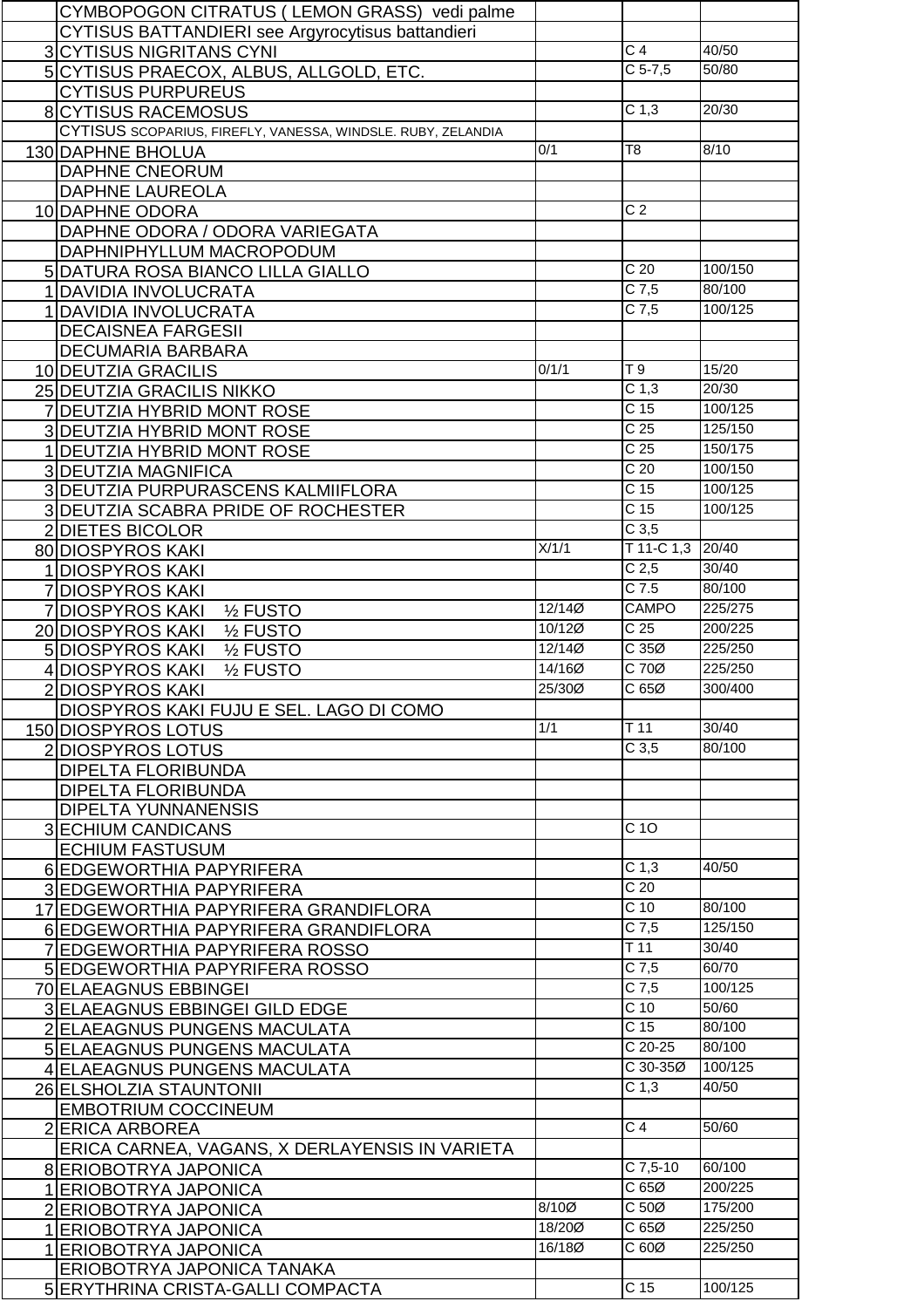| 2 ESCALLONIA DONARD SEEDLING                          |         | $C5-10$                         | 50/60   |
|-------------------------------------------------------|---------|---------------------------------|---------|
| <b>5 ESCALLONIA RED ELF</b>                           |         | $\overline{C}$ 3                | 30/40   |
| 1 ESCALLONIA RUBRA MACRANTHA                          |         | C <sub>25</sub>                 | 100/125 |
| 1 EUCALYPTUS GUNNII                                   |         | $C$ 40 $Ø$                      | 200/225 |
| 4 EUCALYPTUS GUNNII                                   |         | C60Ø                            | 400/500 |
| 2 EUCALYPTUS NIPOPHILLA                               |         | C <sub>25</sub>                 | 200/250 |
|                                                       |         |                                 |         |
| EUCALYPTUS CITRODURUS, NIPHOPHILA, NITENS, PARVIFLORA |         |                                 |         |
| <b>EUCRYPHIA</b>                                      |         |                                 |         |
| 2 EUONIMUS ALATUS                                     |         | C <sub>50</sub>                 | 100/125 |
| 1 EUONIMUS ALATUS COMPACTUS                           |         | $\overline{C4}$                 | 35/40   |
| 10 EUONIMUS FORT. BIONDII                             |         | C <sub>2,5</sub>                | 30/40   |
| 10 EUONIMUS PLANIPES                                  |         | $\overline{C}$ 15               | 100/150 |
| 9 EXOCHORDA MACRANTHA THE BRIDE                       |         | C <sub>15</sub>                 | 70/100  |
| 1 FAGUS SYLVATICA ATROPUNICEA (PURPUREA) PENDULA      |         | C 50Ø                           | 225/250 |
| 2 FAGUS SYLVATICA ATROPUNICEA (PURPUREA) PENDULA      |         | $C 50\emptyset$                 | 250/275 |
| 1 FAGUS SYLVATICA PENDULA                             | 20/22Ø  | C80Ø                            | 500/600 |
| 1 FAGUS SYLVATICA PURPLE FONTAIN                      | 20/22Ø  | $\overline{C}$ 80 $\varnothing$ | 500/600 |
| 4 FATSHEDERA LIZEI VARIEGATA                          |         | $\overline{C}$                  | 70/80   |
| 1 FATSIA JAPONICA                                     |         | $\overline{C}$ 10               | 100/125 |
| 1 FATSIA JAPONICA                                     |         | $\overline{C}$ 25               | 80/100  |
| 8 FEIJOA SELLOWIANA (ACCA)                            |         | $\overline{C}$ 10               | 100/125 |
|                                                       |         | C <sub>20</sub>                 | 125/150 |
| 3 FEIJOA SELLOWIANA (ACCA)                            |         | C <sub>55</sub>                 |         |
| 2 FEIJOA SELLOWIANA (ACCA)                            |         |                                 | 200/225 |
| 6 FICUS CARICA 2xbianco 2xnero 2xverde 172 fusto      |         | C <sub>12</sub>                 |         |
| 6 FICUS CARICA 2xbianco 4xnero alberello              |         |                                 |         |
| FICUS CARICA BRIGIOTTO NERO                           |         |                                 |         |
| 180 FICUS CARICA GIALLO PERETTA                       | 0/1x1   | T 8                             | 20/30   |
| 35 FICUS CARICA GIALLO PERETTA                        |         | C <sub>1,3</sub>                | 20/30   |
| 8 FICUS CARICA GIALLO PERETTA                         |         | C <sub>2,5</sub>                | 50/60   |
| 3 FICUS CARICA GIALLO PERETTA                         |         | C 45-50Ø                        | 200/250 |
| 6 FICUS CARICA GIALLO PERETTA                         |         | CAMPO                           | 200/250 |
| 29 FICUS CARICA Nero Tondo Precoce                    |         | $C$ 10                          | 60/125  |
| 3 FICUS CARICA Nero Tondo Precoce                     |         | C 45-50Ø                        | 200/250 |
| 6 FICUS CARICA Nero Tondo Precoce                     |         | CAMPO                           | 200/250 |
| 140 FICUS CARICA NOSTRANO NERO                        |         | C <sub>1,3</sub>                | 40/50   |
| 3 FICUS CARICA NOSTRANO NERO                          |         | C 45-50Ø                        | 200/250 |
| 6 FICUS CARICA NOSTRANO NERO                          |         | <b>CAMPO</b>                    | 200/250 |
| 20 FICUS CARICA NOSTRANO NERO                         |         | $C$ 10                          | 60/125  |
| 2 FICUS CARICA TURCO                                  | 14/16 Ø | C 70Ø                           |         |
|                                                       | 10/12Ø  | $\overline{C}$ 20               | 175/200 |
| 2 FICUS CARICA IN VARIETA BASSO FUSTO                 |         | C <sub>20</sub>                 | 150/175 |
| 2 FICUS CARICA a frutta piccola                       |         |                                 |         |
|                                                       |         |                                 |         |
| 20 FICUS PUMILA                                       |         | $\overline{C4}$                 | 35/40   |
| 3 FORSYTHIA INTERMEDIA LYNWOOD                        |         | C <sub>1,3</sub>                | 40/60   |
| 14 FORSYTHIA INTERMEDIA LYNWOOD                       |         | $C$ 5-7,5                       | 100/125 |
| 3 FORSYTHIA INTERMEDIA LYNWOOD                        |         | C <sub>20</sub>                 | 90/100  |
| 60 FORSYTHIA INTERMEDIA LYNWOOD                       |         | C <sub>25</sub>                 | 125/150 |
| 3 FORSYTHIA INTERMEDIA MÉLÉE D'OR (COUTANEUR)         |         | C <sub>1,3</sub>                | 20/30   |
| 7 FORSYTHIA INTERMEDIA NANA                           |         | C <sub>10</sub>                 | 50/70   |
| 3 FORSYTHIA INTERMEDIA NANA                           |         | $\overline{C}$ 20               | 70/80   |
| 14 FORSYTHIA INTERMEDIA VARIEGATA                     |         | $\overline{C}$ 4                | 80/125  |
| 1 FORSYTHIA INTERMEDIA VARIEGATA                      |         | C <sub>15</sub>                 | 125/150 |
|                                                       |         |                                 |         |
| FORSYTHIA INTERMEDIA WEEK END / COURTALYN             |         | $\overline{C}$                  | 30/35   |
| 60 FOTHERGILLA MAJOR                                  |         |                                 | 35/45   |
| 50 FOTHERGILLA MAJOR                                  |         | C <sub>2,5</sub>                |         |
| 4 FOTHERGILLA MAJOR                                   |         | C <sub>15</sub>                 | 70/80   |
| 10 FRANKLINIA ALATAMAHA                               |         | $\overline{T}$ 11               | 20/30   |
| 1 FRAXINUS EXC. WESTHOF GLORIE                        | 18/200  | C65Ø                            | 300/350 |
| 10 FREMONTODENDRON CALIF. "CALIFORNIA GOLD"           |         | $C$ 3,5                         |         |
| 45 FUCHSIA MAG. FREY "Mes. Popple"                    |         | C <sub>1,3</sub>                | 20/25   |
| 5 FUCHSIA MAG. FREY                                   |         | C <sub>2,5</sub>                | 25/30   |
| <b>GARRYA ELLIPTICA</b>                               |         |                                 |         |
| 15 GARDENIA JASMINOIDES                               |         | C <sub>2,5</sub>                |         |
| 3 GARDENIA JASMINOIDES                                |         | $\overline{C}$ 4                | 30/40   |
| 10 GARDENIA JASMINOIDES<br>3 GARDENIA JASMINOIDES     |         | $C$ 7,5<br>$C 50\emptyset$      |         |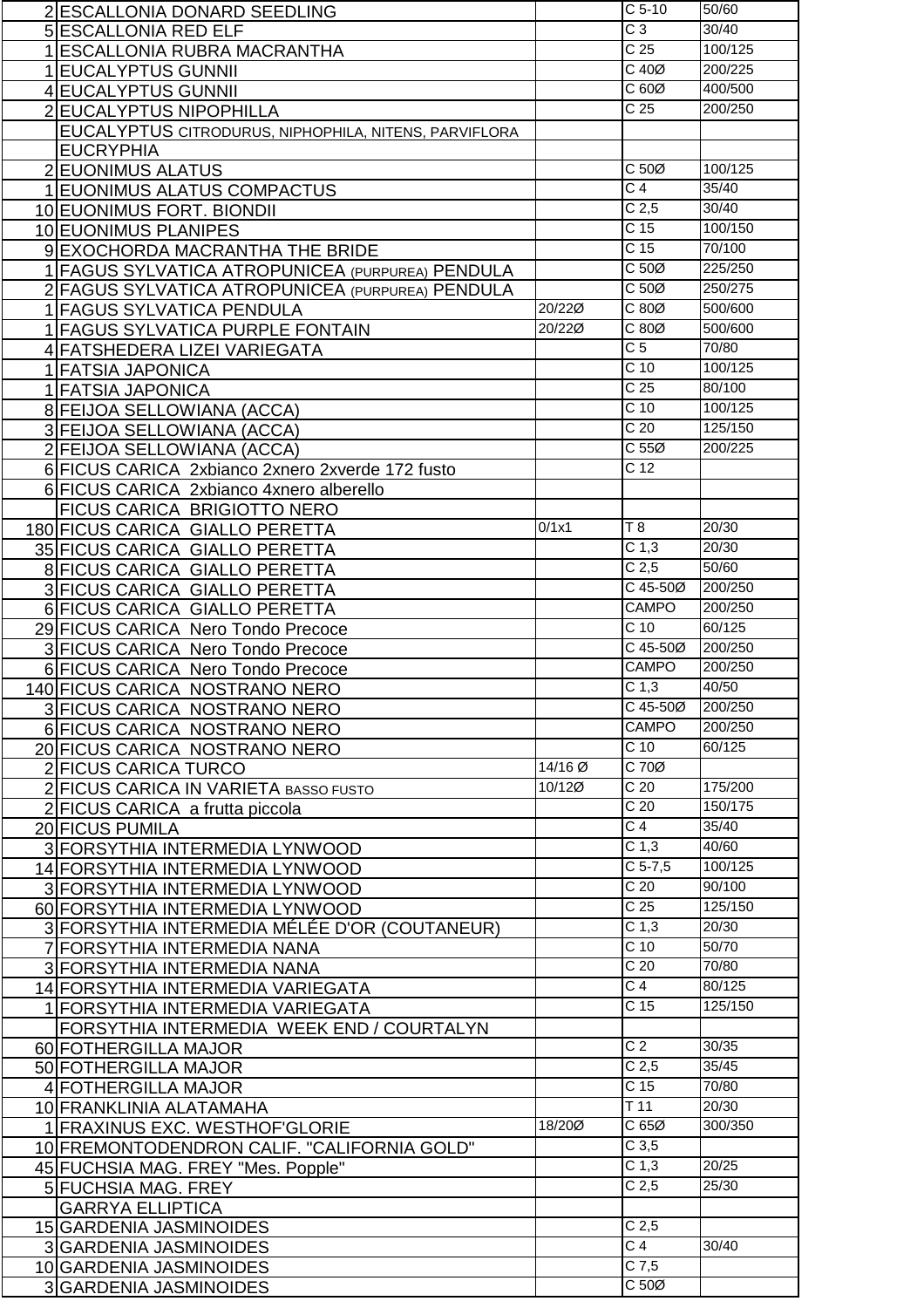| 1 GARDENIA JASMINOIDES                                  |       | $C$ 40 $Ø$                  | 60/70          |
|---------------------------------------------------------|-------|-----------------------------|----------------|
| <b>GARDENIA JASMINOIDES "WALDER"</b>                    |       |                             |                |
| <b>GARDENIA MISTERI"WALDER"</b>                         |       |                             |                |
| 2 GENISTA LYDIA                                         |       | C <sub>3,5</sub>            | 30/40          |
| 1 GENISTA LYDIA                                         |       | C <sub>5</sub>              | 50/60          |
| 5 GENISTA PIL. GOLDLLOCKS                               |       | C <sub>1,3</sub>            | 20/25          |
|                                                         |       | C <sub>1,3</sub>            | 20/25          |
| 5 GENISTA PIL. VANCOUVER GOLD                           |       |                             |                |
| <b>5 GENISTA RADIATA</b>                                |       | C <sub>1,3</sub>            | 20/25          |
| 18 GORDONIA AXILLARIS                                   | 0/1/1 | T9                          | 5/10           |
| 7 GORDONIA AXILLARIS                                    | 0/2/1 | T <sub>11</sub>             | 10/12          |
| 14 GORDONIA AXILLARIS                                   |       | $C$ 40 $Ø$                  | 125/150        |
| <b>3 GREWIA OCCIDENTALIS</b>                            |       | $C_3$                       |                |
| 3 GREVILLEA JOHSONII                                    |       | $\overline{C}$ 25           |                |
| 2 GREVILLEA JUNIPERINA                                  |       | C <sub>20</sub>             | 80/100         |
|                                                         |       |                             |                |
| <b>GREVILLEA JUNIPERINA "WALDER"</b>                    |       | $\overline{\mathsf{C}}$     | 100/125        |
| 1 GREVILLEA ROBIN GORDON                                |       |                             |                |
| 5 GRISELINIA LITTORALIS                                 |       | C <sub>15</sub>             | 80/125         |
| 5 GRISELINIA LITTORALIS VARIEGATA                       |       | $\overline{C}$              | 50/60          |
| 6 GUNNERA MICROCARPA                                    |       | $\overline{C}$ 25           | 125/150        |
| <b>HAKEA SALINGUA</b>                                   |       |                             |                |
| 9 HALESIA CAROLINA                                      |       | C <sub>2,5</sub>            | 40/50          |
| 1 HALESIA CAROLINA                                      |       | $C$ 10                      | 70/80          |
|                                                         |       | $C$ 40 $Ø$                  | 125/150        |
| 1 HALESIA CAROLINA                                      |       | $C$ 45 $Ø$                  |                |
| 1 HAMAMELIS                                             |       |                             | 175/200        |
| 9 HAMAMELIS DIANA & PALLIDA                             |       | $\overline{C}3$             | 80/100         |
| 16 HAMAMELIS AURORA & DIANA & PALLIDA                   |       | C <sub>25</sub>             | 70/100         |
| 4 INTERMEDIA ARNOLDE PROMISE, DIANE, SUNBURST,          |       | C45Ø                        | 125/150        |
| <b>WESTERSSTEDE, MOLLIS PALLIDA</b>                     |       |                             |                |
| HEBE PINGUIFOLIA / VARIEGATA / VERNICOSA                |       |                             |                |
| 350 HEMEROCALLIS IN 130 VARIETÀ catalogo su richiesta / |       | $\overline{C}3$             |                |
| Katalog auf anfrage                                     |       |                             |                |
| 0 HEMEROCALLIS IN 130 VARIETÀ catalogo su richiesta /   |       | $\overline{C}$ 3            |                |
|                                                         |       |                             |                |
|                                                         |       | vecchi                      |                |
| Katalog auf anfrage                                     |       |                             |                |
| 1 HEPTACODIUM MICONIODES                                |       | $\overline{C}$ 10           | 100/150        |
| 3 HEPTACODIUM MICONIODES                                |       | $C$ 20-25                   | 125/175        |
| HERTIA (OTHONUOPSIS) CHEIRIFOLIA                        |       |                             |                |
| <b>HIBISCUS COCCINEUS</b>                               |       |                             |                |
| <b>HIBISCUS MILITARIS</b>                               |       |                             |                |
| 300 HIBISCUS MOSCHEUTOS                                 |       | C <sub>1.3</sub>            | 50/60          |
|                                                         |       | $C$ 3-4                     | 80/100         |
| 15 HIBISCUS MOSCHEUTOS                                  |       | $\overline{C}$              | 100/125        |
| 30 HIBISCUS MOSCHEUTOS                                  |       |                             |                |
| 30 HIBISCUS MOSCHEUTOS                                  |       | C <sub>10</sub>             | 125/150        |
| 6 HIBISCUS SYRIACUS BLUE BIRD                           |       | $C$ 7,5-15                  | 50/80          |
| 2 HIBISCUS SYRIACUS BLUE BIRD                           |       | $\overline{C}$ 20           | 100/125        |
| 48 HIBISCUS SYRIACUS FLOREPLENA ROSA                    |       | C 7,5-15                    | 70/120         |
| 5 HIBISCUS SYRIACUS FLOREPLENA ROSA                     |       | C <sub>25</sub>             | 150/200        |
| 14 HIBISCUS SYRIACUS FLOREPLENA ROSSO                   |       | $\overline{C7,5-15}$        | 70/120         |
| 12 HIBISCUS SYRIACUS FLOREPLENA ROSSO                   |       | $\overline{C}$ 25           | 150/200        |
| 4 HIBISCUS SYRIACUS HAMABO                              |       | $C$ 7,5-15                  | 70/100         |
|                                                         |       | C <sub>25</sub>             | 150/175        |
| <b>3 HIBISCUS SYRIACUS HAMABO</b>                       |       |                             |                |
| 1 HIBISCUS SYRIACUS MONSTOSUS                           |       | $\overline{C7,5}$           | 60/80          |
| 6 HIBISCUS SYRIACUS MONSTOSUS PLENA                     |       | C <sub>15</sub>             | 70/100         |
| 6 HIBISCUS SYRIACUS MONSTOSUS PLENA                     |       | C <sub>25</sub>             | 150/175        |
| HIBISCUS SYRIACUS PURPUREUS VARIEGATA                   |       |                             |                |
| 2 HIBISCUS SYRIACUS WILLIAM R. SMITH                    |       | C 15                        | 60/70          |
| 2 HIBISCUS SYRIACUS WILLIAM R. SMITH                    |       | C <sub>20</sub>             | 100/125        |
| 19 HIBISCUS SYRIACUS WOODBRIDGE                         |       | $C$ 7,5-15                  | 70/100         |
|                                                         |       | C <sub>25</sub>             | 150/200        |
| 5 HIBISCUS SYRIACUS WOODBRIDGE                          |       |                             |                |
| HIPPOPHAE RHAMNOIDES FEMALE LEIKORA                     |       |                             |                |
| HIPPOPHAE RHAMNOIDES MALE POLLMIX                       |       |                             |                |
| <b>HOHERIA GLABRATA</b>                                 |       |                             |                |
| <b>HOVENIA DULCIS</b>                                   |       |                             |                |
| 8 HYDRANGEA ARBORESCENS ANNABELLE                       |       | $C$ 10                      | 100/125        |
| 8 HYDRANGEA ASPERA SARGENTIANA                          | 0/1/1 | C 7,5-10<br>T <sub>11</sub> | 50/80<br>30/40 |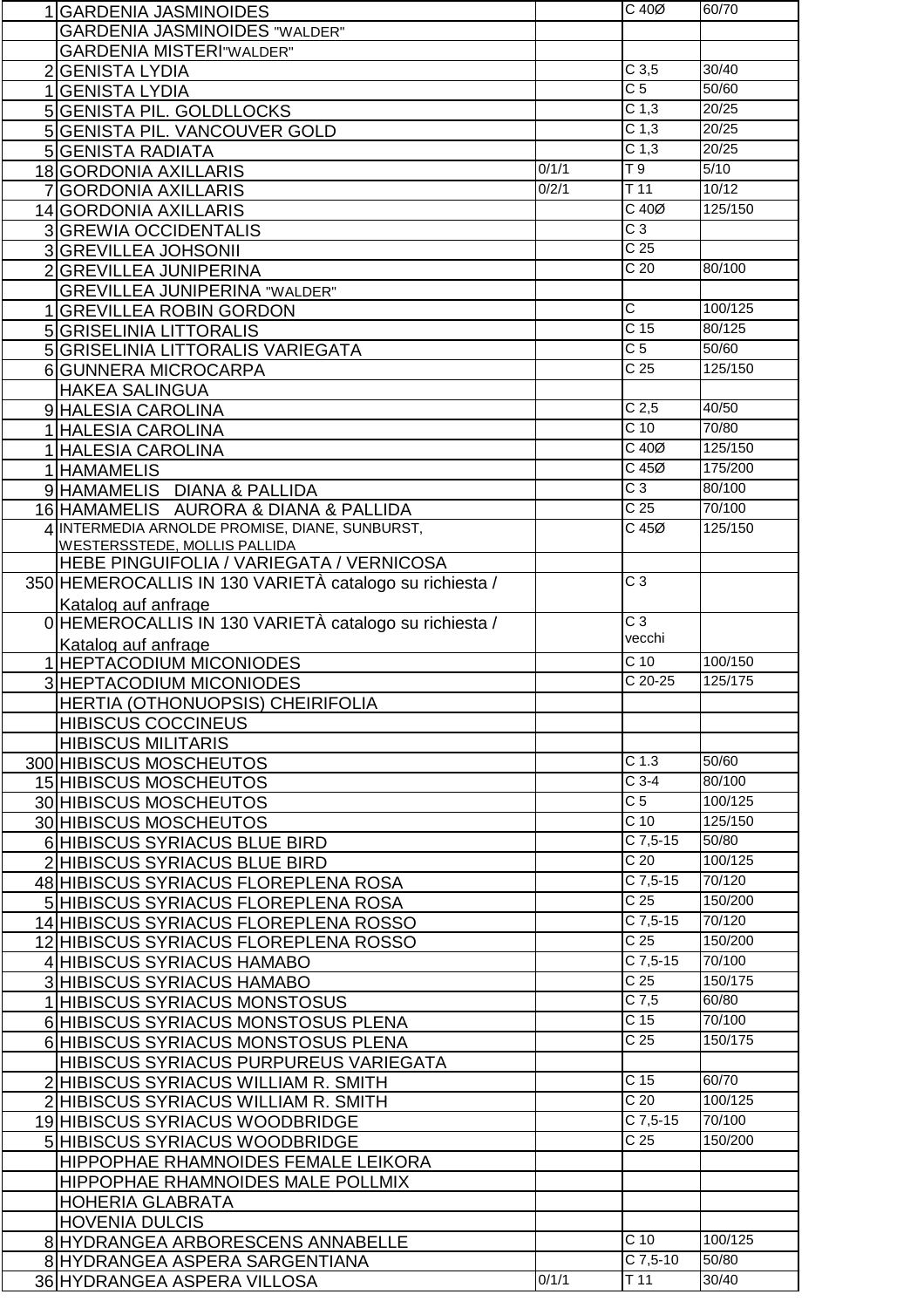|                | 22 HYDRANGEA ASPERA VILLOSA                  |        | $C$ 7,5                            | 50/70             |
|----------------|----------------------------------------------|--------|------------------------------------|-------------------|
|                | 8 HYDRANGEA ASPERA VILLOSA                   |        | C <sub>10</sub>                    | 70/80             |
|                | 13 HYDRANGEA MACR. palla bianco/kugel weiss  |        | $\overline{C}$ 4                   | 30/40             |
|                | 24 HYDRANGEA MACR. palla bianco/kugel weiss  |        | $\overline{C}$ 4                   | 60/70             |
|                | 85 HYDRANGEA MACR. palla blu / kugel blau    |        | $\overline{C}$ 4                   | 30/40             |
|                |                                              |        | $\overline{C}$ 4                   | 30/40             |
|                | 5 HYDRANGEA MACR. palla rosa / kugel rosa    |        | C <sub>4</sub>                     | 30/40             |
|                | 30 HYDRANGEA MACR. palla rosso / kugel rot   |        |                                    |                   |
|                | 37 HYDRANGEA MACR. palla rosso / kugel rot   |        | C <sub>10</sub>                    | 60/80             |
|                | 10 HYDRANGEA MACR. piatto blu / teller blau  |        | C <sub>1,3</sub>                   | 20/30             |
|                | 10 HYDRANGEA MACR. piatto blu / teller blau  |        | $C$ 7,5                            | 60/70             |
|                | HYDRANGEA MACR. piatto rosa / teller rosa    |        |                                    |                   |
|                | 10 HYDRANGEA MACR. piatto rosso / teller rot |        | C <sub>1,3</sub>                   | 20/30             |
|                | 150 HYDRANGEA MACR. TOVELIT                  | 0/1/0  | T9                                 | $\overline{5/10}$ |
|                | 160 HYDRANGEA MACR. TOVELIT                  |        | C <sub>1,3</sub>                   | 15/20             |
|                | 12 HYDRANGEA MACR. TOVELIT                   |        | $\overline{C}$                     | 30/40             |
|                | 22 HYDRANGEA MACR. TOVELIT                   |        | C <sub>10</sub>                    | 40/50             |
|                |                                              |        | $\overline{C}$ 5                   | 30/40             |
|                | 5 HYDRANGEA MACR. VARIEGATA                  |        | $C$ 7,5                            | 60/70             |
|                | 40 HYDRANGEA MACR. VARIEGATA                 |        |                                    |                   |
|                | HYDRANGEA PANICULATA LIMELIGHT               |        |                                    |                   |
|                | 14 HYDRANGEA PANICULATA KYUSHU               |        | C <sub>25</sub>                    | 150/175           |
|                | 2 HYDRANGEA PANICULATA KYUSHU                | 10/12Ø | C35Ø                               | 175/200           |
|                | 24 HYDRANGEA QUERCIFOLIA                     |        | C <sub>10</sub>                    | 50/70             |
|                | 3 HYDRANGEA QUERCIFOLIA SNOW QUEEN           |        | C <sub>25</sub>                    | 80/100            |
|                | 15 HYDRANGEA SERRATA BLUEBIRD                |        | $\overline{C}$ 10                  | 70/80             |
|                | HYDRANGEA SERRATA KOREANA                    |        |                                    |                   |
|                | 26 HYPERICUM HIDCODE                         |        | C <sub>2,5</sub>                   | 40/50             |
|                | 30 HYPERICUM HIDCODE                         |        | C <sub>5</sub>                     | 40/50             |
|                | 28 IDESIA POLYCARPA seme/ausaat              |        | $\overline{C}$ 15                  | 125/150           |
|                | 33 IDESIA POLYCARPA innesto/veredelt         |        | C <sub>15</sub>                    | 80/100            |
|                | 1 ILEX AQUIFOLIUM ESEMPLARE                  |        | $C$ 40 $Ø$                         | 150/175           |
|                | 1 ILEX AQUIFOLIUM ALASKA                     |        | $C$ 40 $Ø$                         | 200/225           |
|                | 10 ILEX AQUIFOLIUM ARGENTEOMARGINATA         |        | C <sub>20</sub>                    | 100/150           |
|                | 2 ILEX CASTANEAFOLIA                         |        | $C$ 45 $Ø$                         | 250/300           |
|                | <b>8 ILEX CASTANEAFOLIA</b>                  |        | <b>CAMPO</b>                       | 225/250           |
|                | <b>12 ILEX CORNUTA</b>                       |        | C <sub>25</sub>                    | 100/125           |
|                | 10 ILEX CRENATA                              |        | C <sub>10</sub>                    | 90/100            |
|                | <b>ILEX CRENATA CONVEXA</b>                  |        |                                    |                   |
|                | 6 ILEX CRENATA FASTIGIATA                    |        | $C$ 40 $Ø$                         | 175/200           |
|                | 8 ILEX FEROX                                 |        | C <sub>15</sub>                    | 100/150           |
|                | 3 ILEX FEROX ARGENTEA                        |        | $C$ 7,5-10                         | 70/90             |
|                | 4 ILEX FEROX ARGENTEA                        |        | $\overline{C}$ 20/25               | 100/125           |
|                | <b>ILEX GLABRA NANA</b>                      |        |                                    |                   |
|                | 50 ILEX MESERVEAE BLUE ANGEL                 |        | <b>CAMPO</b>                       | 125/175           |
|                |                                              |        |                                    |                   |
|                | <b>ILEX MYRTIFOLIA</b>                       |        |                                    |                   |
|                | <b>ILEX PERNYI</b>                           |        |                                    |                   |
|                | 4 ILEX VERTICILLATA FEMALE                   |        | C <sub>25</sub><br>C <sub>25</sub> | 80/100            |
|                | 1 ILEX VERTICILLATA MALE                     |        |                                    | 80/100            |
|                | 6 ILLICIUM ANISATUM                          | 0/1/1  | T8                                 | 4/5               |
|                | 25 ILLICIUM FLORIDAUM COMPACTUM              |        | C <sub>1,3</sub>                   | 20/25             |
|                | 25 ILLICIUM FLORIDAUM COMPACTUM              |        | $\overline{C}$ 4                   | 40/45             |
|                | 25 ILLICIUM PARVIFLORA                       |        | C <sub>2,5</sub>                   | 40/50             |
|                | 1 ILLICIUM PARVIFLORA                        |        | C 50Ø                              | 175/200           |
|                | <b>INDIGOFERA HETERANTHA</b>                 |        |                                    |                   |
|                | 1 INDIGOFERA POTANNI                         |        | $C$ 7,5                            | 100/125           |
| $\overline{3}$ | <b>JACARANDA</b>                             | 12/140 | C <sub>50</sub>                    | 325/375           |
|                | <b>JUGLANS REGIA FRANQUETTE</b>              |        |                                    |                   |
|                | <b>KADSURA JAPONICA</b>                      |        |                                    |                   |
|                | 8 KERRIA JAPONICA PLENIFLORA                 |        | $C$ 10-15                          | 80/100            |
|                | 45 KERRIA JAPONICA PLENIFLORA                |        | $C$ 15-20                          | 125/150           |
|                | 8 KOLKWITZIA AMABILIS                        |        | C <sub>15</sub>                    | 70/80             |
|                | 24 KOLKWITZIA AMABILIS                       |        | C <sub>25</sub>                    | 100/125           |
|                | 2 KOLKWITZIA AMABILIS                        |        | $C$ 45 $Ø$                         | 125/150           |
|                | 4 KOLKWITZIA AMABILIS PINK CLOUD             |        | $C$ 7.5                            | 60/80             |
|                | 2 LABURNUM WATERERI VOSSII                   |        | C <sub>10</sub>                    | 100/125           |
|                | 1 LABURNUM WATERERI VOSSII                   |        | $\overline{C}$ 20                  | 125/150           |
|                |                                              |        |                                    |                   |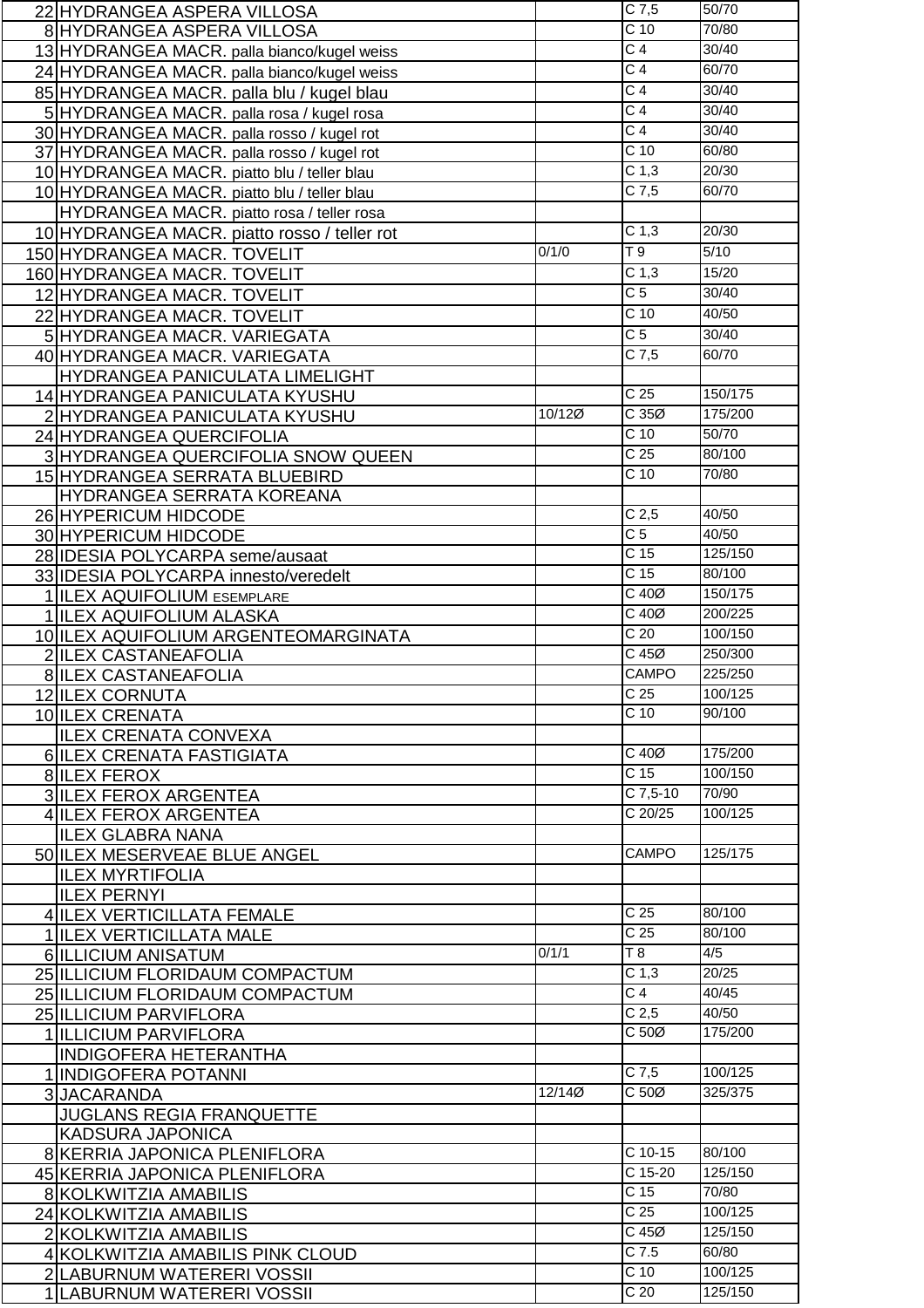| 2 LABURNOCYTISUS ADAMI                    |         | C <sub>2</sub>                       | 20/25           |
|-------------------------------------------|---------|--------------------------------------|-----------------|
| 1 LABURNOCYTISUS ADAMI                    |         | C <sub>2,5</sub>                     | 50/60           |
| 25 LAGERSTROEMIA INDICA NANA IN COLORI    |         | $\overline{C}$ 1                     | 20/25           |
| 20 LAGERSTROEMIA INDICA                   |         | C <sub>4</sub>                       | 70/80           |
| <b>3 LAGERSTROEMIA INDICA</b>             |         | $\overline{C}$ 15                    | 70/80           |
| 5 LAGERSTROEMIA INDICA                    |         | C <sub>15</sub>                      | 100/125         |
|                                           |         | C <sub>50</sub>                      | 225/275         |
| 1 LAGERSTROEMIA INDICA COCCINEA           |         |                                      |                 |
| 7 LAGERSTROEMIA 5xrosso 2xrosa 1/2 fusto  | $6/8$ Ø | C <sub>15</sub>                      |                 |
| 7 LAGERSTROEMIA INDICA                    | 8/10Ø   | C <sub>15</sub>                      | 225/250         |
| 1 LAGERSTROEMIA INDICA ROSA               | 25/40Ø  | <b>CAMPO</b>                         | 250/275         |
| 1 LAGERSTROEMIA INDICA ROSA               | 35/40Ø  | C90Ø                                 | 300/350         |
| 40 LAURUS NOBILIS                         | 0/1/1   | $\overline{78}$                      | 5/8             |
| 50 LAURUS NOBILIS                         | 0/1/1   | T 9                                  | 10/20           |
| 10 LAURUS NOBILIS                         |         | $\overline{C}$ 4                     | 30/40           |
| 50 LAURUS NOBILIS                         |         | C <sub>4</sub>                       | 80/100          |
| 25 LAURUS NOBILIS                         |         | C <sub>10</sub>                      | 125/150         |
| 4 LAURUS NOBILIS                          |         | C <sub>20</sub>                      | 90/100          |
|                                           |         | $\overline{C}$ 25                    | 125/150         |
| <b>7 LAURUS NOBILIS</b>                   |         | C30Ø                                 |                 |
| 2 LAURUS NOBILIS                          |         |                                      | 100/125         |
| <b>15 LAURUS NOBILIS</b>                  |         | C35Ø                                 | 70/100          |
| <b>8LAURUS NOBILIS</b>                    |         | $C$ 45 $Ø$                           | 150/175         |
| 1 LAURUS NOBILIS                          |         | $C$ 45 $Ø$                           | 225/250         |
| 2 LAURUS NOBILIS " ALBERELLO "            | 16/180  | C <sub>25</sub>                      | 125/150         |
| 1 LAURUS NOBILIS " ALBERELLO "            | 16/180  | C60Ø                                 | 225/250         |
| <b>LEONOTHIS LEONORIS</b>                 |         |                                      |                 |
| 3 LEPTOSPERMUM SCOPARIUM ROSEUM           |         | C <sub>1,3</sub>                     | 20/30           |
| 2 LEPTOSPERMUM SCOPARIUM ROSEUM           |         | C <sub>2,5</sub>                     | 60/80           |
| 3 LEPTOSPERMUM SCOPARIUM ROSEUM           |         | C <sub>5</sub>                       | 70/80           |
| 20 LESPEDEZA THUNBERGII                   |         | C <sub>1,3</sub>                     | 40/50           |
|                                           |         | $\overline{C}$ 4                     | 90/100          |
| 12 LESPEDEZA THUNBERGII                   |         | $\overline{C}$ 5                     | 90/100          |
| 1 LESPEDEZA THUNBERGII                    |         | C <sub>10</sub>                      | 90/100          |
| 2 LESPEDEZA THUNBERGII                    |         |                                      |                 |
| 15 LESPEDEZA ALBOFLORA                    |         | $C$ 7,5                              | 125/150         |
| LEYCESTERIA FORMOSA PURPLE RAIN           |         |                                      |                 |
| <b>LIBERTIA</b>                           |         |                                      |                 |
| 2 LIGUSTRUM JAPONICUM                     | 10/12 Ø | C35Ø                                 |                 |
| 24 LIGUSTRUM JAPONICUM ROTUNDIFOLIUM      |         | C <sub>1,3</sub>                     | 30/40           |
| 10 LIGUSTRUM JAPONICUM ROTUNDIFOLIUM      |         | C <sub>25</sub>                      | 70/100          |
| 1 LIGUSTRUM JAPONICUM ROTUNDIFOLIUM       |         | C <sub>25</sub>                      | 100/125         |
| 10 LIGUSTRUM JAPONICUM TEXANUM            |         | C <sub>10</sub>                      | 60/80           |
| 1 LIGUSTRUM JAPONICUM TEXANUM             |         | C <sub>15</sub>                      | 80/100          |
|                                           |         |                                      |                 |
|                                           |         |                                      |                 |
| 6 LIGUSTRUM JAPONICUM TEXANUM VARIEGATUM  |         | C <sub>15</sub>                      | 80/100          |
| LIGUSTRUM LUCIDUM                         |         |                                      |                 |
| LIGUSTRUM OVALIFOLIUM                     |         |                                      |                 |
| 13 LIPPIA CITRODORA new ALOYSIA TRIPHYLLA |         | $C$ 2,5-4                            | 40/60           |
| 2 LIQUIDAMBAR FORMOSA var. MONTICOLA      |         | C <sub>1,3</sub>                     | 40/50           |
| 5 LIQUIDAMBAR STYRACIFLUA                 |         | C <sub>20</sub>                      | 175/200         |
| 1 LIQUIDAMBAR STYRACIFLUA                 |         | C60Ø                                 | 325/350         |
| 1 LIRIODENDRON TULIPIFERA                 | 30/35 Ø | C 80Ø                                | 450/500         |
| 3 LIRIODENDRON TULIPIFERA FASTIGIATUM     |         | C <sub>1,3</sub>                     | 40/50           |
| 2 LIRIODENDRON TULIPIFERA ROTONDILOBUM    |         | C <sub>1,3</sub>                     | 40/50           |
| LOMATIA TINCTORIA & FERRUGINEA            |         |                                      |                 |
| 4 LONICERA HONEY BABY                     |         | $C$ 7,5                              | 40/50           |
|                                           |         | $C$ 7,5                              | 60/80           |
| 1 LONICERA HONEY BABY                     |         |                                      |                 |
| <b>LONICERA NITIDA</b>                    |         | C <sub>15</sub>                      | 150/175         |
| 1 LIRIODENDRON TULIPIFERA                 |         |                                      |                 |
| 1 LIRIODENDRON TULIPIFERA                 |         | C90Ø                                 | 275/300         |
| 15 LOROPETALUM CHINENSE                   |         | $\overline{C4}$                      | 40/50           |
| 10 LOROPETALUM CHINENSE BLUMS             |         | C <sub>2,5</sub>                     | 30/40           |
| <b>3 LOROPETALUM CHINENSE BLUMS</b>       |         | C <sub>25</sub>                      | 80/100          |
| 1 LOROPETALUM CHINENSE BLUMS              |         | $\overline{C}$ 25                    | 100/125         |
| 3 LOROPETALUM CHINENSE RUBRUM BURGUNDY    |         | $\overline{C}$ 20                    | 80/100          |
| <b>LUPINUS ARBOREA</b>                    |         |                                      |                 |
| 26 LYCIUM BARBARUM<br>48 LYCIUM BARBARUM  |         | C <sub>1,3</sub><br>C <sub>2,5</sub> | 40/50<br>80/100 |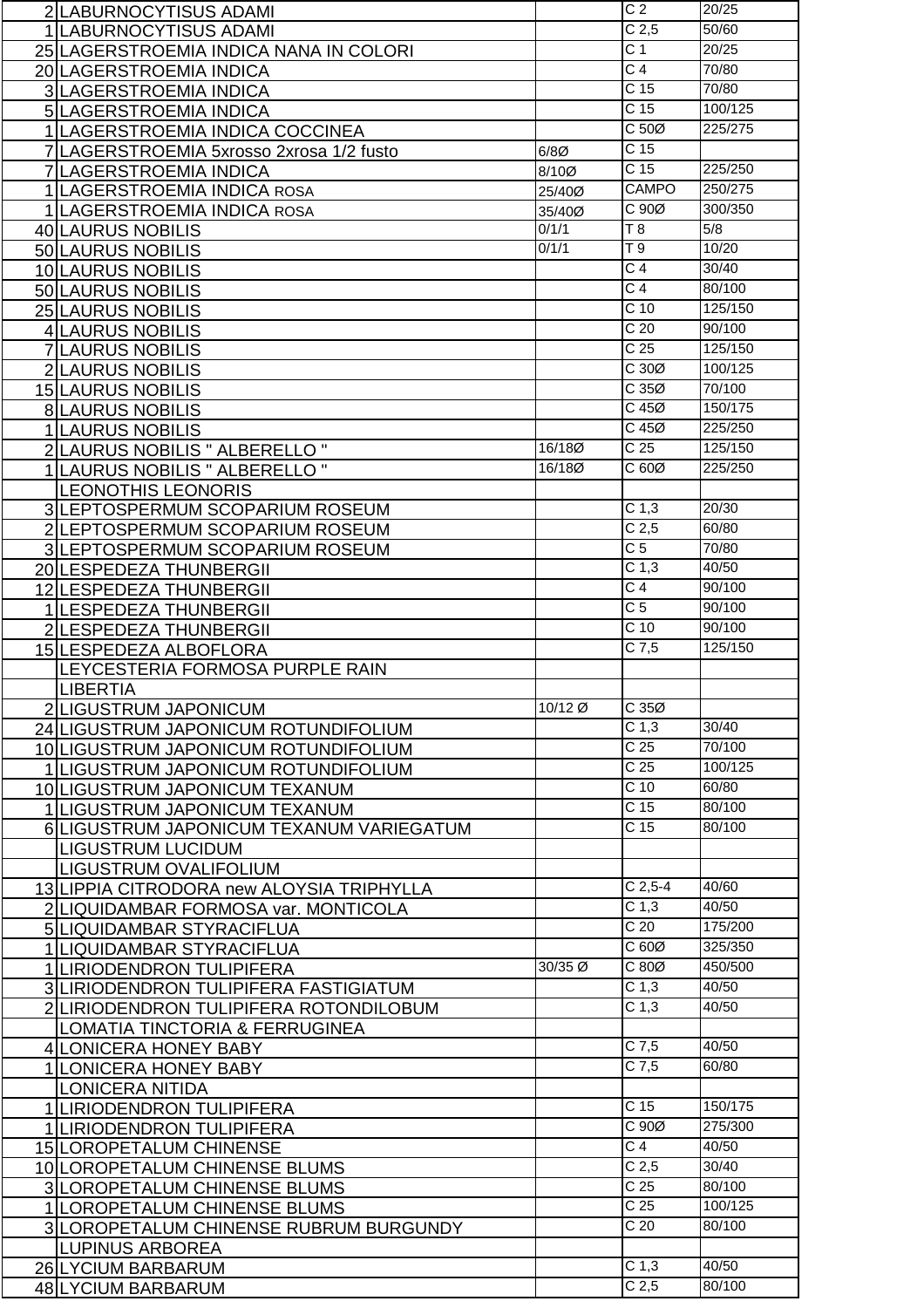|                        | 1 MACLURA POMIFERA                                             |                          | C35Ø                            | 200/225 |
|------------------------|----------------------------------------------------------------|--------------------------|---------------------------------|---------|
|                        | 400 MAGNOLIE IN 400 VARIETA Catalogo speciale su richiesta     | X/1/1                    | $\overline{T}$ 11               |         |
|                        | 2700 MAGNOLIE IN 400 VARIETA Catalogo speciale su richiesta    | X/1/1                    | C <sub>1,3</sub>                |         |
|                        | 900 MAGNOLIE IN 400 VARIETA Catalogo speciale su richiesta     | X/1/2                    | C <sub>2,5</sub>                |         |
|                        |                                                                | X/1/2                    | $\overline{C}$ 5                |         |
|                        | 620 MAGNOLIE IN 400 VARIETA Catalogo speciale su richiesta     |                          |                                 |         |
|                        | 10 MAGNOLIE GRANDIFLORA in 30 varietà, Speziellen              | X/1/1                    | T 11-C 1,3                      |         |
|                        | Katalog auf anfrage                                            |                          |                                 |         |
|                        | 150 MAGNOLIE GRANDIFLORA in 30 varietà, Speziellen             | X/1/2                    | $C3-C10$                        |         |
|                        | Katalog auf anfrage                                            |                          |                                 |         |
|                        | 2 107 MAGNOLIE GRANDIFLORA GOLIATH                             |                          | $C$ 70 $Ø$                      |         |
|                        | 3 107 MAGNOLIE GRANDIFLORA GALUSSONIERE                        |                          | C30Ø                            |         |
|                        | 2 107 MAGNOLIE GRANDIFLORA GALUSSONIERE                        | 12/14 Ø                  | C <sub>50</sub>                 |         |
|                        | 2 108 MAGNOLIE GRANDIFLORA GALUSSONIERE                        |                          |                                 |         |
|                        | 1 108 MAGNOLIE GRANDIFLORA GALUSSONIERE                        |                          | C 65Ø                           |         |
|                        | 1 108 MAGNOLIE GRANDIFLORA GALUSSONIERE                        |                          | C65Ø                            |         |
|                        | 2 107 MAGNOLIE GRANDIFLORA GOLIATH                             |                          | $C$ 70 $Ø$                      |         |
|                        | 31 207 MAGNOLIA LILIFLORA NIGRA                                | 0/2/1                    | C <sub>1,3</sub>                | 200/250 |
|                        | 13 207 MAGNOLIA LILIFLORA NIGRA                                |                          | $\overline{C}$ 2,5              | 125/150 |
|                        | 10 161 MAGNOLIA LOEBNERI LEONARD MESSEL                        |                          | C <sub>2,5</sub>                |         |
|                        | 10 547 MAGNOLIA SOULEANGEANA BURGUNDY                          |                          | C <sub>2,5</sub>                | 225/250 |
|                        |                                                                | 0/2/1                    | C <sub>1,3</sub>                | 300/350 |
|                        | 40 169 MAGNOLIA STELLATA                                       |                          | C <sub>2,5</sub>                | 375/400 |
|                        | 42 169 MAGNOLIA STELLATA                                       | 0/2/1                    | C <sub>1,3</sub>                |         |
|                        | 50 523 MAGNOLIA KOSAR - DEVOS SUSAN                            |                          |                                 | 200/250 |
|                        | 38 523 MAGNOLIA KOSAR - DEVOS SUSAN                            |                          | C <sub>2,5</sub>                |         |
| 683                    | Magnolia acuminata Butterflies                                 | $X/1/1-X/1/2$            | $C$ 1,3-2,5                     |         |
| $64\overline{5}$       | Magnolia acuminata Elizabeth                                   | $X/1/1-X/1/2$            | $C$ 1,3-2,5                     |         |
| 21 8                   | Magnolia acuminata Goldstar                                    | $X/1/1-X/1/2$            | $C$ 1,3-2,5                     |         |
| 19 21                  | Magnolia acuminata Yellow Bird                                 | $X/1/1-X/1/2$            | $C$ 1,3-2,5                     |         |
|                        | 50 29<br>Magnolia acuminata Carlos (var. Subcordata x Heptata) | $X/1/1-X/1/2$            | $C$ 1,3-2,5                     |         |
|                        | 30 47<br>Magnolia Caerhays Surprise                            | X/1/1                    | C <sub>1,3</sub>                |         |
|                        | 24 51<br>Magnolia campbelii Darjeeling                         | X/1/1                    | C <sub>1,3</sub>                |         |
|                        | 34 73 Magnolia Lanarth                                         | $X/1/1-X/1/2$            | $C$ 1,3-2,5                     |         |
|                        | 14 80 Magnolia Werrington                                      | $X/1/1-X/1/2$            | $\overline{C}$ 1,3-2,5          |         |
|                        | 2585 Magnolia cylindrica                                       | 1/1                      | T11                             |         |
|                        | 60 93 Magnolia Delavayi                                        | 1/2                      | T11                             |         |
|                        | 20 136 Magnolia denudata Japanese (Wada's) Clone               | $X/1/1-X/1/2$            | $C$ 1,3-2,5                     |         |
|                        | 52 162 Magnolia Mag's Pirouette                                | $\overline{X/1}/1-X/1/2$ | $\overline{C}$ 1,3-2,5          |         |
|                        | 39 170 Magnolia stellata Chrysanthemumiflora                   | $X/1/1-X/1/2$            | $C$ 1,3-2,5                     |         |
|                        | 23 190 Magnolia macrophylla                                    | $X/1/1-X/1/2$            | $C$ 1,3-2,5                     |         |
|                        | 25 191 Magnolia macrophylla Ashei                              |                          | C <sub>1,3</sub>                |         |
|                        | 56 256 Magnolia sprengeri Diva                                 | $X/1/1-X/1/2$            | $C$ 1,3-2,5                     |         |
|                        | 23 260 Magnolia Eric Savill                                    | $X/1/1-X/1/2$            | $C$ 1,3-2,5                     |         |
|                        | 34 271 Magnolia sieboldi Best Polyploid Form                   | X/1/2                    | C <sub>2,5</sub>                |         |
|                        | 52 318 Magnolia pseudokobus (Kubuschi-modoki)                  | $X/1/1-X/1/2$            | $C$ 1,3-2,5                     |         |
|                        | 33 338 Magnolia Philip Treguna                                 | $X/1/1-X/1/2$            | $C$ 1,3-2,5                     |         |
|                        | 16 352 Magnolia Golden Gala                                    | X/1/1                    | C <sub>1,3</sub>                |         |
|                        | 14 362 Magnolia Peachy                                         | X/1/1                    | C <sub>1,3</sub>                |         |
|                        | 16 389 Magnolia Ruth                                           | X/1/1                    | C <sub>1,3</sub>                |         |
|                        | 31 391 Magnolia Schirazz                                       | $\overline{X/1}/1$       | $\overline{C}$ 1,3              |         |
|                        |                                                                | $X/1/1-X/1/2$            | $C$ 1,3-2,5                     |         |
|                        | 39 415 Magnolia Galaxy                                         | $X/1/1-X/1/2$            | $C$ 1,3-2,5                     |         |
|                        | 34 422 Magnolia Gresham David Clulow                           | $X/1/1-X/1/2$            | $C$ 1,3-2,5                     |         |
|                        | 37 430 Magnolia Gresham Joe McDaniel                           | $X/1/1-X/1/2$            |                                 |         |
|                        | 50 440 Magnolia Gresham Manchu Fan                             | X/1/1                    | $C$ 1,3-2,5<br>C <sub>1,3</sub> |         |
|                        | 20 449 Magnolia Gresham Sayonara                               |                          |                                 |         |
|                        | 14 452 Magnolia Gresham Tina Durio                             | X/1/2                    | C <sub>2,5</sub>                |         |
|                        | 37 528 Magnolia Daybraek                                       | $X/1/1-X/1/2$            | $C$ 1,3-2,5                     |         |
|                        | 88 574 Magnolia Star Wars                                      | $X/1/1-X/1/2$            | $C$ 1,3-2,5                     |         |
|                        | 36 630 Magnolia Daphne                                         | $X/1/1-X/1/2$            | $C$ 1,3-2,5                     |         |
|                        | 40 655 Magnolia Genie                                          | $X/1/1-X/1/2$            | $T11-C2,5$                      |         |
| acuminata              | <b>Butterflies</b>                                             | 175/225                  | campo                           |         |
| acuminata<br>acuminata | <b>Butterflies</b><br><b>Butterflies</b>                       | 225/250<br>275/300       | campo<br>C 75Ø                  |         |
| acuminata              | <b>Butterflies</b>                                             | 300/325                  | C 85Ø                           |         |
| acuminata              | DC <sub>4</sub>                                                | 300/325                  | C 80pØ                          |         |
| acuminata              | Elizabeth                                                      | 50/60                    | zolla                           |         |
| acuminata              | Elizabeth                                                      | 150/175                  | zolla                           |         |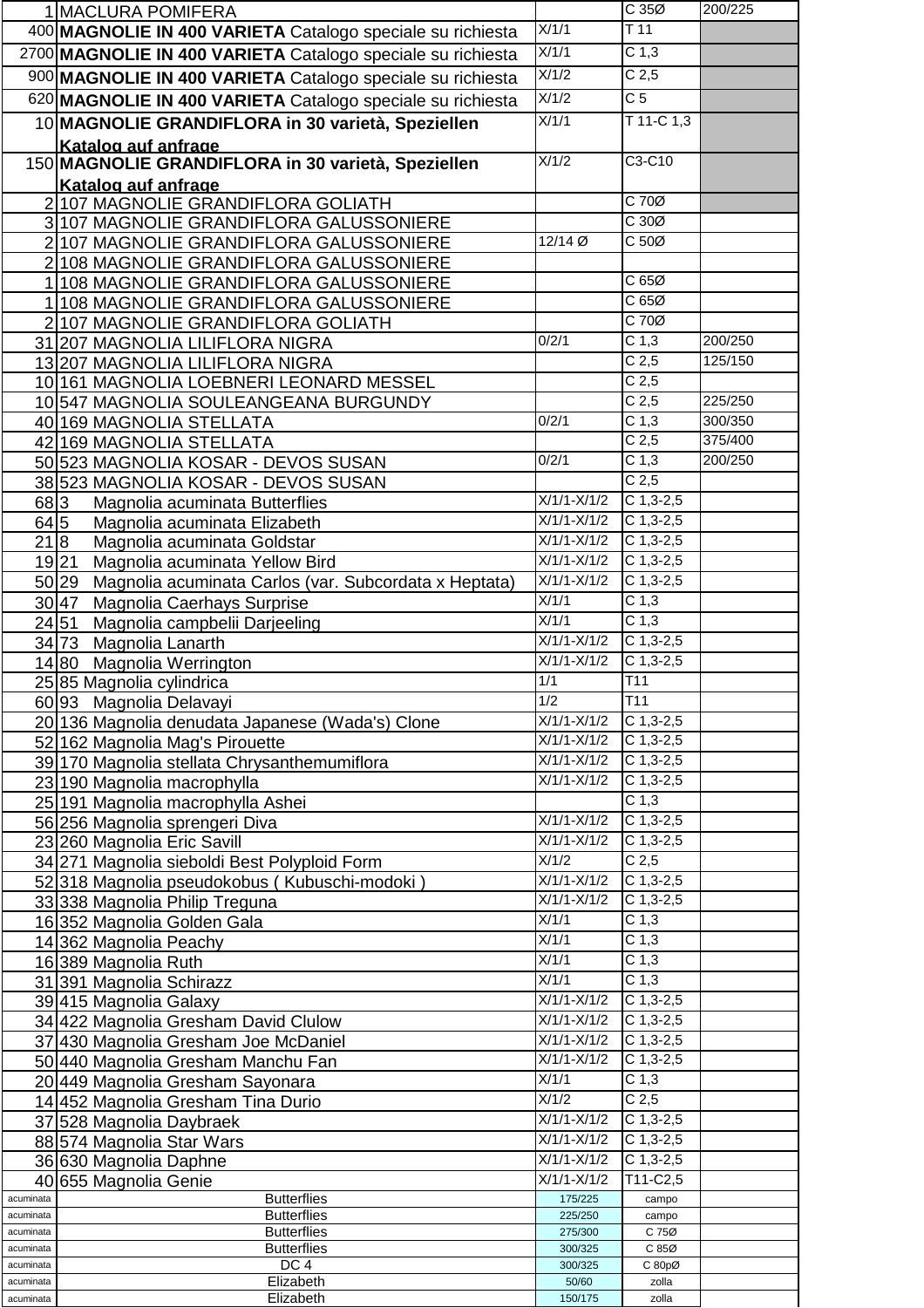| acuminata                   | Elizabeth                  | 175/200            | zolla           |  |
|-----------------------------|----------------------------|--------------------|-----------------|--|
| acuminata                   | Elizabeth                  | 225/250            | zolla           |  |
| acuminata                   | Elizabeth                  | 250/275            | zolla           |  |
| acuminata                   | Goldstar                   | 300/325            | C 70Ø           |  |
| acuminata                   | Koban Dori                 | 100/125            | zolla           |  |
| acuminata                   | Koban Dori                 | 200/225            | zolla           |  |
| acuminata                   | Moegi Dori                 | 275/300            | C 55Ø           |  |
| acuminata                   | Sundance                   | 175/200            | zolla           |  |
| acuminata                   | Sundance                   | 200/250            | zolla           |  |
| acuminata                   | <b>Yellow Bird</b>         | 90/100             | zolla           |  |
| acuminata                   | <b>Yellow Bird</b>         | 175/200            | zolla           |  |
| acuminata                   | <b>Yellow Bird</b>         | 225/250            | zolla           |  |
| acuminata                   | <b>Yellow Bird</b>         | 250/275            | zolla           |  |
| acuminata<br>F <sub>M</sub> | x Sprengeri Diva           | 225/250            | C 50Ø           |  |
| acuminata                   | var.Subcordata x Heptepeta | 100/150            | zolla           |  |
| acuminata                   | var.Subcordata x Heptepeta | 200/225            | zolla           |  |
| acuminata                   | var.Subcordata x Heptepeta | 175/200            | zolla           |  |
|                             | Biondii                    | 90/100             | C <sub>10</sub> |  |
| acuminata                   | Sun Ray                    | 125/150            | zolla           |  |
|                             | <b>Early Rose</b>          | 350/375            | C 55Ø           |  |
| campbellii                  | Trengwainton               | 325/350            | C 60Ø           |  |
| campbellii                  | Trengwainton               | 350/375            | C 60Ø           |  |
| campbellii                  | Veitch Clone               | 125/150            | C <sub>20</sub> |  |
|                             | Sidbury                    | 200/225            | zolla           |  |
| campbellii                  | Wakehurst                  | 325/350            | C 60Ø           |  |
| mollicomata                 | Werrington                 | 200/225            | zolla           |  |
| cylindrica                  |                            | 80/100             | zolla           |  |
| cylindrica                  |                            | 125/150            | zolla           |  |
| cylindrica                  |                            | 175/225            | zolla           |  |
| cylindrica                  |                            | 300/325            | zolla           |  |
| dawsoniana                  | Villa Taranto              | 80/120             | zolla           |  |
| grandiflora                 | Freeman                    | 250/275            | zolla           |  |
| grandiflora                 | Goliath                    | 200/250            | zolla           |  |
| grandiflora                 | Russet                     | 125/150            | zolla           |  |
| grandiflora                 | Russet                     | 150/200            | zolla           |  |
| grandiflora                 | Russet                     | 200/225            | zolla           |  |
| grandiflora                 | Russet                     | 225/250            | zolla           |  |
| grandiflora                 | Montreux semi doubled      | 200/225            | zolla           |  |
| grandiflora                 | Montreux semi doubled      | 225/250            | zolla           |  |
| grandiflora                 | Montreux semi doubled      | 250/275            | zolla           |  |
| grandiflora                 | Montreux fiori grandi      | 300/325            | zolla           |  |
| grandiflora                 | Francais Trecques          | 150/175            | zolla           |  |
| grandiflora                 | <b>Francais Trecques</b>   | 200/225            | zolla           |  |
| grandiflora                 | <b>Francais Trecques</b>   | 250/300            | zolla           |  |
| grandiflora                 | <b>Francais Trecques</b>   | 300/325            | zolla           |  |
| denudata                    | x cylindrica               | 150/200            | zolla           |  |
| denudata                    | x cylindrica               | 225/250            | zolla           |  |
| denudata                    | Forrest's Pink             | 175/200            | zolla           |  |
| denudata                    | <b>Forrest's Pink</b>      | 200/225            | zolla           |  |
| denudata                    | Forrest's Pink             | 250/275            | zolla           |  |
| denudata                    | Gere                       | 100/125<br>200/225 | zolla           |  |
| denudata<br>denudata        | Gere<br>Gere               | 225/250            | zolla           |  |
| denudata                    | Gere                       | 250/275            | zolla<br>zolla  |  |
| denudata                    | Gere                       | 100/125            | zolla           |  |
| denudata                    | Japanese (Wada's) Clone    | 175/225            | zolla           |  |
| obovata                     |                            |                    |                 |  |
| (hypoleuca)                 |                            | 300/325            | C <sub>50</sub> |  |
|                             | Sonnleiten                 | 125/150            | C 45Ø           |  |
| X loebneri                  | Donna                      | 125/150            | C 40Ø           |  |
| X loebneri                  | Donna                      | 150/175            | C 40Ø           |  |
| X loebneri                  | Donna                      | 225/275            | C 45Ø           |  |
| X loebneri                  | <b>Leonard Messel</b>      | 225/250            | C 45Ø           |  |
| X loebneri                  | Mag's Pirouette            | 90/100             | campo           |  |
| X loebneri                  | Mag's Pirouette            | 100/125            | campo           |  |
| X loebneri                  | Mag's Pirouette            | 125/150            | campo           |  |
| X loebneri                  | Mag's Pirouette            | 125/150            | C 45Ø           |  |
| X loebneri                  | Mag's Pirouette            | 175/200            | campo           |  |
| X loebneri                  | Merrill                    | 175/200            | C 45Ø           |  |
| X loebneri                  | Merrill                    | 150/175            | campo           |  |
| X loebneri                  | Merrill                    | 175/200            | campo           |  |
| X loebneri                  | Merrill                    | 200/225            | campo           |  |
| X loebneri                  | Merrill                    | 225/250            | campo           |  |
| X loebneri                  | Merrill                    | 175/200            | C 45Ø           |  |
| stellata                    |                            | 125/150            | C 50Ø           |  |
| stellata                    |                            | 100/125            | C 45Ø           |  |
| stellata                    |                            | 125/150            | C 45Ø           |  |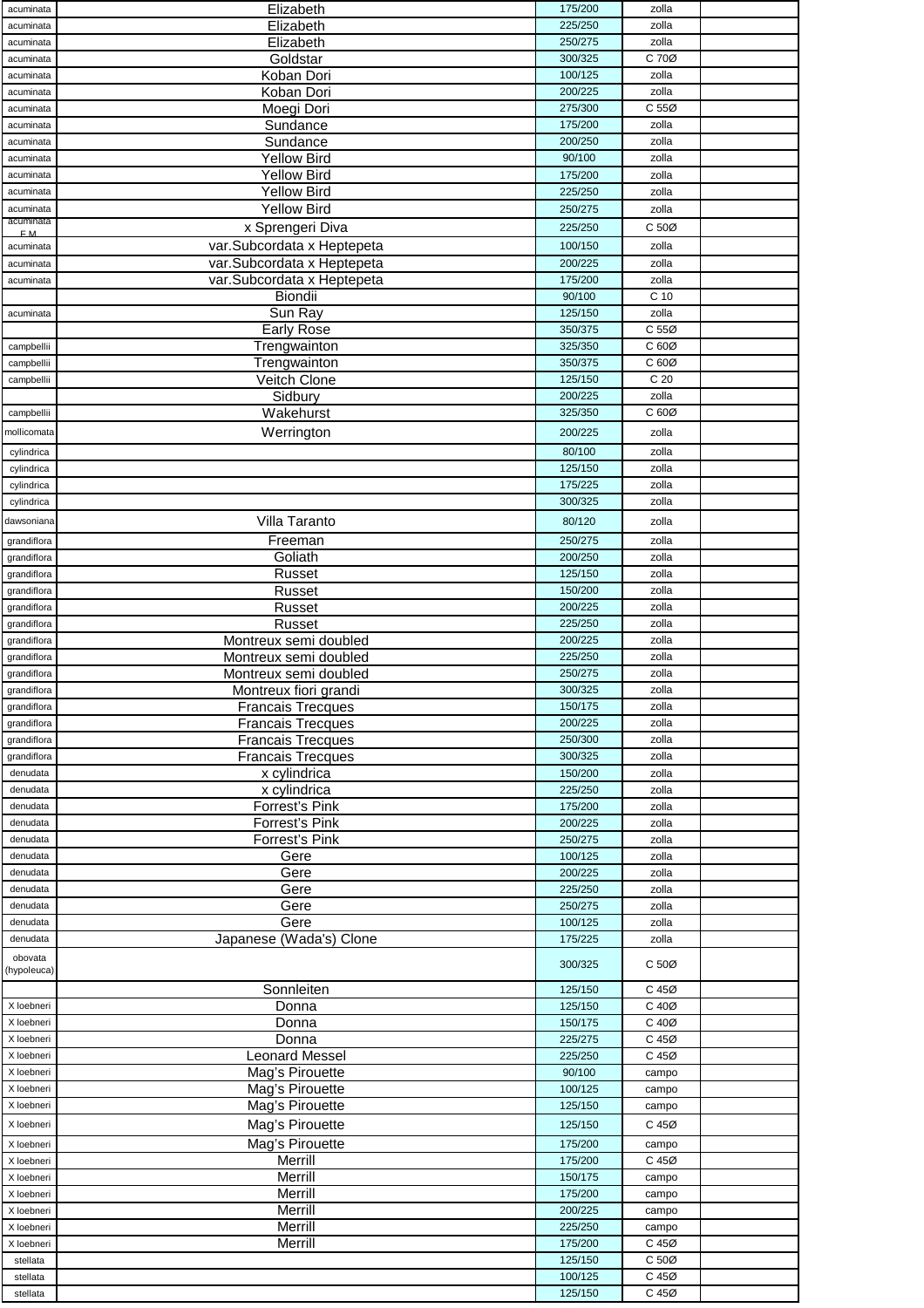| stellata        |                                 | 150/175 | C 50-60Ø        |  |
|-----------------|---------------------------------|---------|-----------------|--|
| stellata        |                                 | 125/150 | campo           |  |
| stellata        |                                 | 150/175 | campo           |  |
| stellata        |                                 | 150/175 | campo           |  |
| stellata        |                                 | 175/200 | C 50Ø           |  |
|                 |                                 |         |                 |  |
| stellata        |                                 | 200/225 | C 85Ø           |  |
| stellata        | Chrysanthemumiflora             | 70/80   | C <sub>20</sub> |  |
| stellata        | Chrysanthemumiflora             | 100/125 | zolla           |  |
| stellata        | Chrysanthemumiflora             | 125/175 | zolla           |  |
| stellata        | Chrysanthemumiflora             | 175/200 | zolla           |  |
| stellata        | Chrysanthemumiflora             | 200/225 | C 75Ø           |  |
| stellata        | King Rosea                      | 125/150 | C 45Ø           |  |
| stellata        | <b>King Rosea</b>               | 150/175 | C 45Ø           |  |
|                 |                                 |         |                 |  |
| stellata        | <b>Royal Star</b>               | 175/200 | C 45Ø           |  |
|                 | Legacy                          | 175/200 | C <sub>20</sub> |  |
| officinalis     |                                 | 200/225 | C <sub>20</sub> |  |
| sargentiana     | <b>Blood Moon</b>               | 125/150 | zolla           |  |
|                 |                                 |         |                 |  |
| sargentiana     | <b>Blood Moon</b>               | 175/200 | zolla           |  |
| salicifolia     | Wild Mt-Hakkada(Japan)          | 125/150 | C <sub>20</sub> |  |
| sieboldii       |                                 | 100/150 | C 45Ø           |  |
| sieboldii       |                                 | 150/175 | C 50Ø           |  |
| sieboldii       | <b>Michiko Renge Seedling</b>   | 150/175 | C 50Ø           |  |
|                 | <b>Eric Savill</b>              | 80/100  |                 |  |
|                 |                                 |         | zolla           |  |
|                 | <b>Eric Savill</b>              | 125/150 | zolla           |  |
|                 | Eric Savill                     | 150/175 | zolla           |  |
|                 | <b>Eric Savill</b>              | 175/200 | zolla           |  |
|                 | Eric Savill                     | 200/225 | zolla           |  |
|                 | <b>Eric Savill</b>              | 225/250 | zolla           |  |
| sprengeri       | Köln                            | 125/150 | zolla           |  |
| sieboldii       | South Korea                     | 80/100  | zolla           |  |
| sieboldii       | Multipetalled                   | 175/200 | C 45Ø           |  |
|                 |                                 |         |                 |  |
| sieboldii       | 15 tepals                       | 150/175 | C 45Ø           |  |
| sieboldii       | best polyploid form             | 175/200 | C 50Ø           |  |
|                 | Golden Endeavor                 | 90/100  | C 7.5           |  |
|                 | Solar Flair                     | 175/200 | C 40Ø           |  |
|                 | Stellar Acclaim                 | 300/325 | C 50Ø           |  |
|                 | Sunburst                        | 90/100  | C <sub>10</sub> |  |
|                 | Hot Flash                       | 375/400 | C45Ø            |  |
| pseudokob       |                                 |         |                 |  |
| us              | Kubushi-modoki                  | 150/175 | zolla           |  |
| pseudokob       | Kubushi-modoki                  | 175/200 | zolla           |  |
| us<br>pseudokob |                                 |         |                 |  |
| <b>us</b>       | Kubushi-modoki                  | 175/200 | C 35Ø           |  |
| x Loebneri      | Wildcat                         | 100/125 | zolla           |  |
| x Loebneri      | Wildcat                         | 125/150 | zolla           |  |
| x Loebneri      | Wildcat                         | 150/175 | zolla           |  |
|                 | Pastel Beauty                   | 125/150 | C <sub>20</sub> |  |
|                 | Southern Belle                  | 225/250 | C <sub>25</sub> |  |
|                 | Philip Treguna                  | 125/150 | zolla           |  |
|                 | <b>Philip Treguna</b>           | 150/200 |                 |  |
|                 |                                 |         | zolla           |  |
|                 | Peachy                          | 200/225 | campo           |  |
|                 | <b>Aschild Kalleberg Scions</b> | 200/225 | C45Ø            |  |
| x<br>soulangian | Red Lucky                       | 175/200 | C 20-25         |  |
| a               |                                 |         |                 |  |
|                 | <b>Felix Jury</b>               | 50/60   | $C$ 7.5         |  |
|                 | Felix Jury                      | 100/125 | C <sub>20</sub> |  |
|                 | Felix Jury                      | 70/80   | C 25            |  |
|                 | Felix Jury                      | 100/125 | C45Ø            |  |
|                 | Felix Jury                      | 225/250 | C45Ø            |  |
|                 |                                 |         |                 |  |
|                 | <b>Black Tulip</b>              | 150/175 | C <sub>25</sub> |  |
| Hybrid          | Ambrosia                        | 100/125 | C 15            |  |
| Hybrid          | <b>Purple Sensation</b>         | 150/175 | C 20            |  |
|                 | Apollo                          | 125/150 | campo           |  |
|                 | Athene                          | 275/300 | C 60Ø           |  |
|                 | Atlas                           | 175/225 | campo           |  |
|                 | <b>Atlas</b>                    | 225/250 | campo           |  |
|                 | Atlas                           | 250/275 | campo           |  |
|                 | Atlas                           | 250/275 | campo           |  |
|                 |                                 |         |                 |  |
|                 | <b>Big Dude</b>                 | 90/100  | C <sub>20</sub> |  |
|                 | Felicity                        | 125/150 | C 20            |  |
|                 | <b>Charles Coates</b>           | 175/200 | campo           |  |
|                 | <b>Charles Coates</b>           | 250/275 | campo           |  |
|                 | Galaxy                          | 150/175 | campo           |  |
|                 | Galaxy                          | 275/300 | campo           |  |
|                 | Galaxy                          | 200/225 | C 60Ø           |  |
|                 | Galaxy                          | 250/275 | C 60Ø           |  |
|                 | Galaxy                          | 250/275 | campo           |  |
|                 |                                 | 300/325 |                 |  |
|                 | Galaxy                          |         | campo           |  |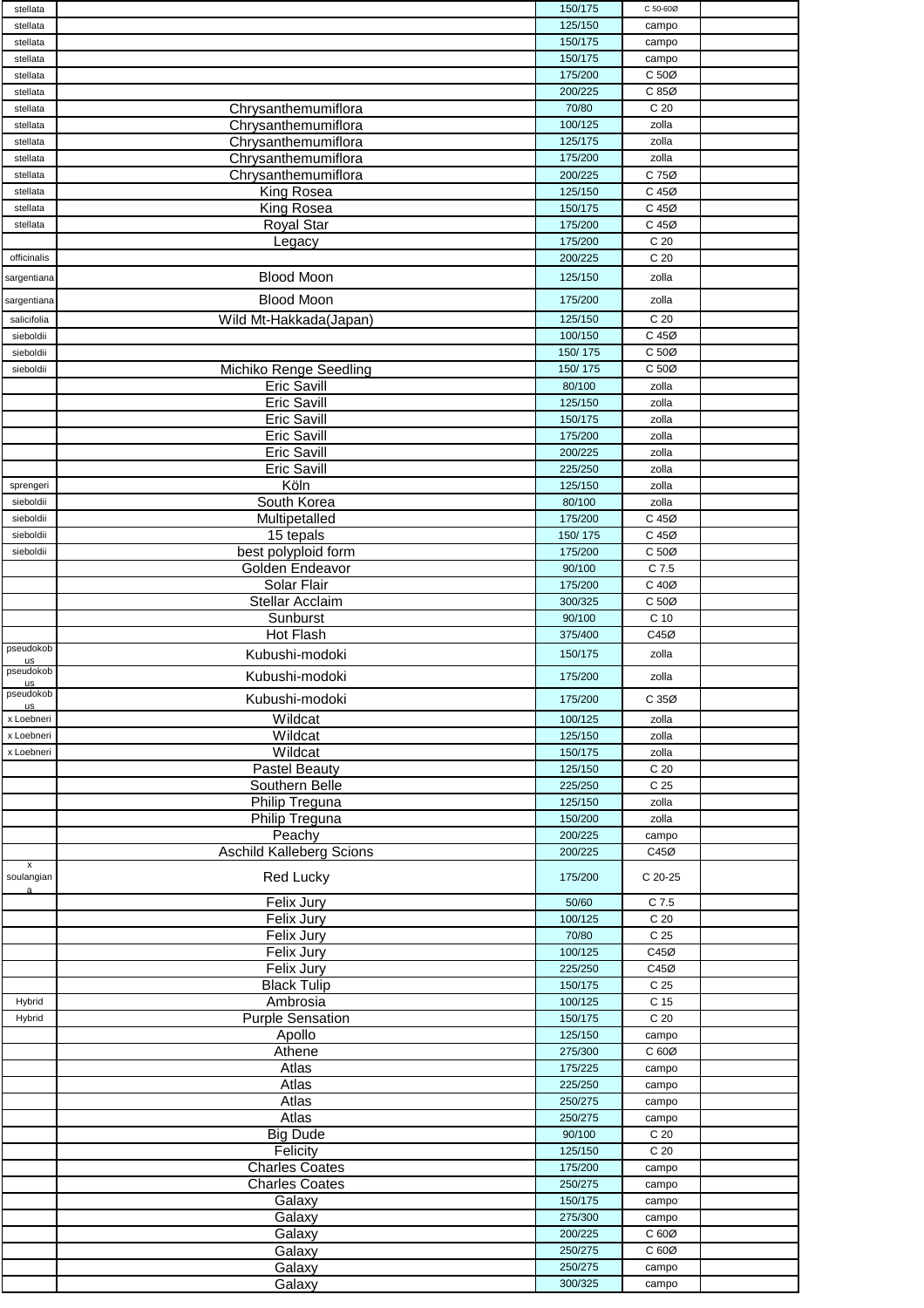|                                | Galaxy                                     | 325/350            | campo            |  |
|--------------------------------|--------------------------------------------|--------------------|------------------|--|
|                                | Galaxy                                     | 300/325            | C 60Ø            |  |
|                                | Galaxy                                     | 300/325            | C 70Ø            |  |
|                                | Galaxy                                     | 300/325            | C 70Ø            |  |
|                                | Galaxy                                     | 375/400            | C 75Ø            |  |
|                                | Galaxy                                     | 325/350            | C 60Ø            |  |
|                                | Galaxy                                     | 350/375            | C 50Ø            |  |
|                                | Galaxy                                     | 375/400            | C 105Ø           |  |
| Gresham                        | David Clulow LA-20                         | 150/175            | zolla            |  |
| Gresham                        | David Clulow LA-20                         | 200/225            | zolla            |  |
| Gresham                        | David Clulow LA-20                         | 225/250<br>225/250 | zolla<br>C 45Ø   |  |
| Gresham<br>Gresham             | <b>Heaven Scent</b><br><b>Heaven Scent</b> | 300/325            | C 65Ø            |  |
| Gresham                        | <b>Heaven Scent</b>                        | 300/325            | C 80Ø            |  |
|                                |                                            |                    |                  |  |
| Gresham                        | <b>Heaven Scent</b>                        | 300/325            | C <sub>50</sub>  |  |
| Gresham                        | <b>Heaven Scent</b>                        | 300/325            | C 60Ø            |  |
| Gresham                        | <b>Heaven Scent</b>                        | 325/350            | C 75Ø            |  |
| Gresham                        | <b>Heaven Scent</b>                        | 350/375            | C 45Ø            |  |
| Gresham                        | <b>Heaven Scent</b>                        | 350/375            | C 70Ø            |  |
| Gresham<br>Gresham             | <b>Heaven Scent</b><br><b>Heaven Scent</b> | 275/300<br>350/375 | C 50Ø<br>C 50Ø   |  |
| Gresham                        | <b>Heaven Scent</b>                        | 350/375            | C 65Ø            |  |
| Gresham                        | Joe McDaniel                               | 175/200            | zolla            |  |
| Gresham                        | Joe McDaniel                               | 200/225            | zolla            |  |
| Gresham                        | Joe McDaniel                               | 250/275            | zolla            |  |
| Gresham                        | Joe McDaniel                               | 275/300            | zolla            |  |
| Gresham                        | Joe McDaniel                               | 350/375            | campo            |  |
|                                |                                            |                    |                  |  |
| Gresham                        | <b>JG 16</b>                               | 275/300            | $C60\varnothing$ |  |
| Gresham                        | <b>JG 16</b>                               | 300/325            | C <sub>50</sub>  |  |
| Gresham                        | Manchu Fan                                 | 125/150            | zolla            |  |
| Gresham                        | Manchu Fan                                 | 150/175            | zolla            |  |
| Gresham<br>Gresham             | Manchu Fan<br>Manchu Fan                   | 175/200<br>200/225 | zolla<br>zolla   |  |
| Gresham                        | Manchu Fan                                 | 225/250            | zolla            |  |
| Gresham                        | Manchu Fan                                 | 175/200            | C 50Ø            |  |
| Gresham                        | <b>Peppermint Stick</b>                    | 100/125            | campo            |  |
| Gresham                        | <b>Peppermint Stick</b>                    | 300/325            | C 50Ø            |  |
| Gresham                        | <b>Peppermint Stick</b>                    | 275/300            | C 70Ø            |  |
| Gresham                        | <b>Peppermint Stick</b>                    | 400/425            | C 135Ø           |  |
| Gresham                        | <b>Peppermint Stick</b>                    | 375/400            | C 75Ø            |  |
| Gresham                        | <b>Peppermint Stick</b>                    | 375/400            | C 85Ø            |  |
| Gresham                        | <b>Peppermint Stick</b>                    | 400/450            | C 85Ø            |  |
| Gresham                        | <b>Peppermint Stick</b>                    | 275/300            | C 70Ø            |  |
| Gresham                        | <b>Peppermint Stick</b>                    | 400/425            | C 135Ø           |  |
| Gresham                        | Rouged Alabaster                           | 175/200            | zolla            |  |
| Gresham                        | Rouged Alabaster                           | 200/225            | zolla            |  |
| Gresham                        | Rouged Alabaster                           | 375/400            | zolla            |  |
| Gresham                        | Rouged Alabaster                           | 300/325            | C 45Ø            |  |
| Gresham                        | Royal Crown                                | 125/150            | C <sub>20</sub>  |  |
| Gresham                        | <b>Sweet Sixteen</b>                       | 225/250            | zolla            |  |
|                                | Hawk                                       | 150/200            | zolla            |  |
|                                | Hawk                                       | 200/225            | zolla            |  |
|                                | Lotus                                      | 150/175            | zolla            |  |
|                                | Lotus                                      | 200/225            | zolla            |  |
|                                | Lotus                                      | 225/250            | zolla            |  |
|                                | Milky Way                                  | 90/100             | C <sub>10</sub>  |  |
|                                | Nakamura 1 Bunju                           | 225/250<br>125/175 | zolla<br>zolla   |  |
| Pickard'                       | Nakamura 6 w                               |                    |                  |  |
| Hybrid<br>Pickard'             | Pickard's Pearl                            | 300/325            | zolla            |  |
| Hybrid                         | Pickard's Ruby                             | 125/150            | zolla            |  |
| Pickard'                       | Pickard's Ruby                             | 150/175            | zolla            |  |
| Hybrid<br>Pickard <sup>®</sup> | Pickard's Sundew                           | 200/250            | C 46Ø            |  |
| Hybrid                         | Pristrine                                  | 200/225            |                  |  |
|                                |                                            |                    | zolla            |  |
| x<br>Proctoriana               | (salicifolia x Stellata)                   | 350/375            | C 50Ø            |  |
| x kewensis                     | Wada's Memory                              | 225/250            | C 50Ø            |  |
| Kosar -                        |                                            |                    |                  |  |
| Devos<br>Hybrid                | Anne                                       | 175/200            | zolla            |  |
| Kosar -                        |                                            |                    |                  |  |
| Devos<br><b>H</b> vbrid        | Anne                                       | 200/225            | zolla            |  |
| Kosar -                        |                                            |                    |                  |  |
| Devos<br>Hybrid                | Anne                                       | 225/250            | zolla            |  |
| Kosar -<br>Devos               | Anne                                       | 200/225            | C 45Ø            |  |
|                                |                                            |                    |                  |  |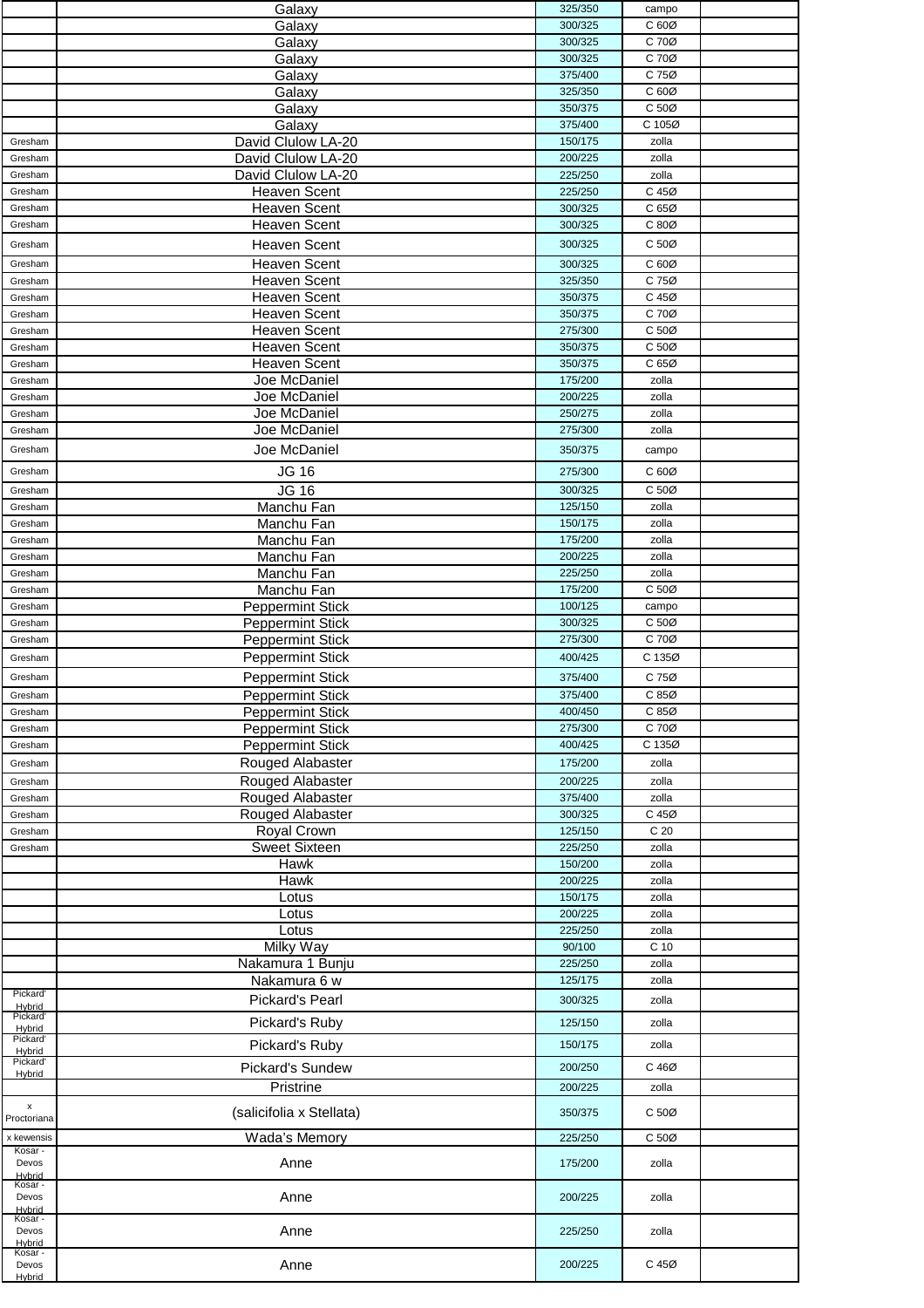| Kosar -<br>Devos<br>Hybrid                       | Anne                     | 225/250            | C 50Ø           |  |
|--------------------------------------------------|--------------------------|--------------------|-----------------|--|
| Kosar -<br>Devos<br>Hybrid                       | <b>Betty</b>             | 200/225            | zolla           |  |
| Kosar -<br>Devos<br>Hybrid                       | <b>Betty</b>             | 225/275            | zolla           |  |
| Kosar -<br>Devos<br>Hybrid                       | <b>Betty</b>             | 250/275            | zolla           |  |
| Kosar -<br>Devos<br><b>Hybrid</b>                | <b>Betty</b>             | 250/275            | C 45Ø           |  |
| Kosar -<br>Devos<br>Hybrid                       | <b>Betty</b>             | 250/275            | C 60Ø           |  |
| Kosar -<br>Devos<br>Hybrid                       | <b>Betty</b>             | 275/300            | C 60Ø           |  |
| Kosar -<br>Devos<br>Hybrid                       | <b>Betty</b>             | 275/300            | C 65Ø           |  |
| Kosar -<br>Devos<br>Hybrid                       | Pinkie                   | 125/150            | C 80Ø           |  |
| Kosar -<br>Devos<br>Hybrid                       | Pinkie                   | 150/175            | C 35Ø           |  |
| Kosar -<br>Devos                                 | Pinkie                   | 175/200            | C 50Ø           |  |
| Hybrid<br>Kosar -<br>Devos                       | Pinkie                   | 200/225            | C 45-50Ø        |  |
| <b>Hybrid</b><br>Kosar -<br>Devos<br>Hybrid      | Susan                    | 125/150            | zolla           |  |
| Kosar -<br>Devos<br>Hybrid                       | Susan                    | 100/125            | zolla           |  |
| Kosar -<br>Devos<br>Hybrid                       | Susan                    | 175/200            | zolla           |  |
| Kosar -<br>Devos<br>Hybrid                       | Susan                    | 200/225            | zolla           |  |
| Kosar -<br>Devos<br>Hybrid                       | Susan                    | 150/175            | C <sub>50</sub> |  |
| Kosar -<br>Devos<br>Hybrid                       | Susan                    | 200/225            | C 45Ø           |  |
| Kosar -<br>Devos<br><b>Hybrid</b>                | Susan                    | 225/250            | C 60Ø           |  |
| Kosar -<br>Devos<br>Hybrid                       | Georg Henry Kern         | 150/175            | C 35Ø           |  |
| x<br>gotoborgen<br>$\frac{\text{sis}}{\text{x}}$ | Clone 2                  | 80/100             | zolla           |  |
| gotoborgen<br>sis                                | Clone 2                  | 100/125            | zolla           |  |
| x<br>gotoborgen<br>sis                           | Clone 2                  | 125/150            | zolla           |  |
| $\overline{x}$<br>gotoborgen<br>sis<br>x         | Clone 2                  | 225/275            | zolla           |  |
| gotoborgen<br>sis                                | Clone 2                  | 300/325            | zolla           |  |
|                                                  | Daybreak                 | 80/100             | zolla           |  |
|                                                  | Daybreak                 | 100/125            | zolla           |  |
|                                                  | Daybreak<br>Daybreak     | 125/150<br>150/175 | zolla<br>zolla  |  |
|                                                  | Daybreak                 | 175/200            | zolla           |  |
|                                                  | Daybreak                 | 200/225            | zolla           |  |
|                                                  | <b>Daybreak</b>          | 225/250            | zolla           |  |
|                                                  | Daybreak                 | 250/275            | zolla           |  |
|                                                  | Daybreak                 | 300/325            | zolla           |  |
| sieboldii                                        | Genesisx Virginiana      | 300/325            |                 |  |
| Kosar                                            |                          |                    | C 40Ø           |  |
| Devos-                                           | Randy                    | 250/275            | C65Ø            |  |
| Hybrid                                           |                          | 175/200            | C <sub>20</sub> |  |
|                                                  | Fireglow                 | 300/325            | C40Ø            |  |
| x<br>soulangian                                  | Fireglow<br>Alba Superba | 90/100             | C 7.5           |  |
| $\frac{a}{x}$                                    |                          | 150/175            | C40Ø            |  |
| soulangian<br>a<br>X<br>soulangian               | Alexandrina              | 125/150            | C40Ø            |  |
| $\frac{a}{x}$<br>soulangian                      | Alexandrina              | 150/175            | campo           |  |
| a<br>X<br>soulangian<br>$\frac{a}{x}$            | Alexandrina              | 200/250            | campo           |  |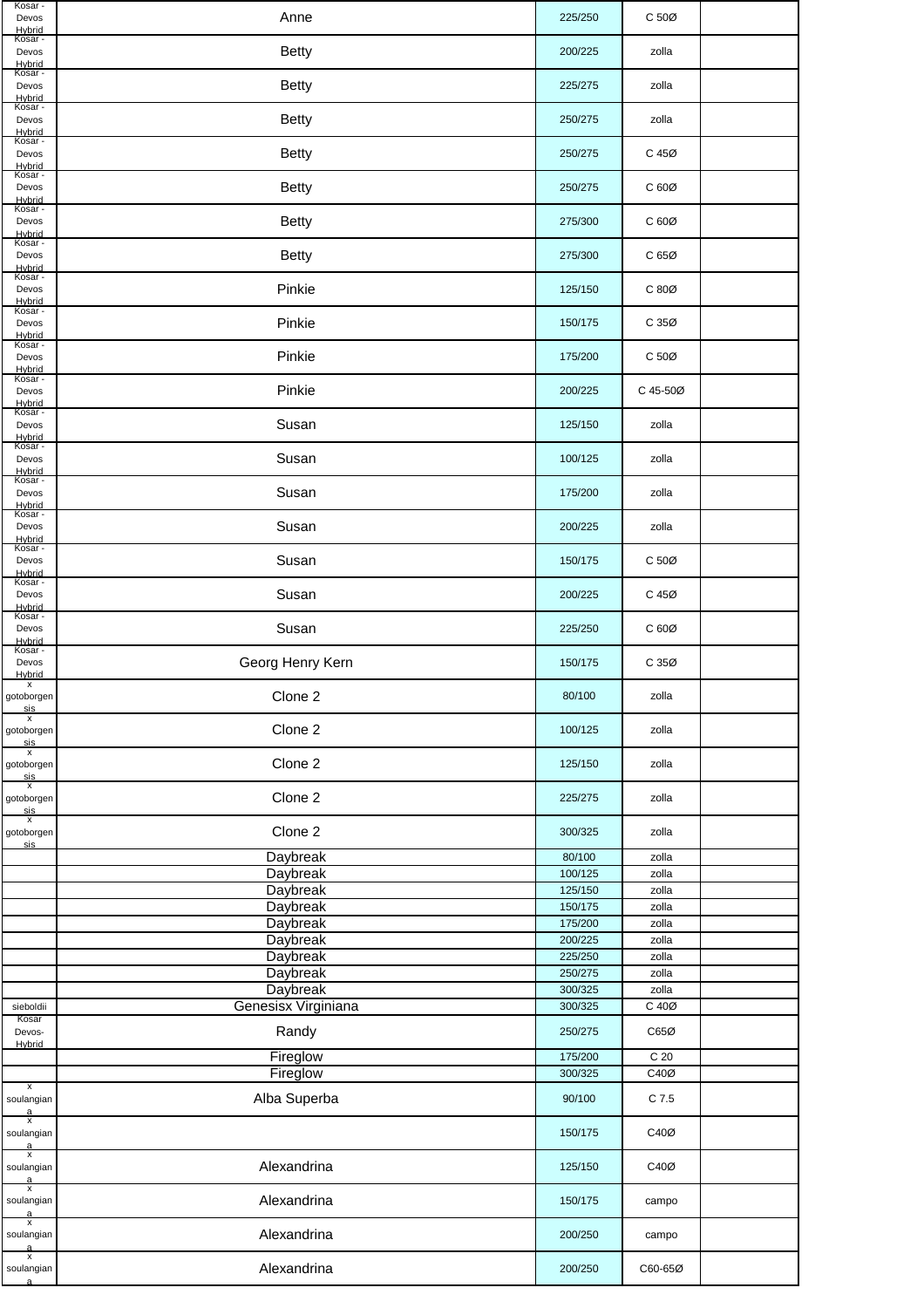| X<br>soulangian                            | Burgundy                     | 225/250            | C70Ø                    |       |
|--------------------------------------------|------------------------------|--------------------|-------------------------|-------|
| X<br>soulangian<br>a                       | Burgundy                     | 225/250            | campo                   |       |
| x<br>soulangian<br>a                       | Burgundy                     | 250/275            | campo                   |       |
| X<br>soulangian<br>a                       | Burgundy                     | 300/325            | campo                   |       |
| X<br>soulangian<br>a                       | Burgundy                     | 400/425            | campo                   |       |
| X<br>soulangian                            | Speciosa                     | 200/225            | C 45Ø                   |       |
| $\pmb{\mathsf{x}}$<br>soulangian<br>a      | Speciosa                     | 300/325            | C 65Ø                   |       |
| x<br>soulangian<br>a                       | Verbanica                    | 175/200            | C 40Ø                   |       |
| $\overline{\mathbf{x}}$<br>soulangian<br>a | Verbanica                    | 200/225            | campo                   |       |
|                                            | Angelica'                    | 60/80              | zolla                   |       |
|                                            | Angelica <sup>®</sup>        | 80/125             | zolla                   |       |
|                                            | Spectrum                     | 300/325            | C 50Ø                   |       |
|                                            | Spectrum                     | 250/275            | campo                   |       |
|                                            | Spectrum                     | 275/300            | campo                   |       |
|                                            | Spectrum                     | 250/275            | campo                   |       |
|                                            | Spectrum                     | 300/325            | campo                   |       |
|                                            | Spectrum                     | 325/350            | campo                   |       |
|                                            | Spectrum                     | 375/400            | C 60Ø                   |       |
| campbelli x                                | <b>Star Wars</b>             | 125/150            | zolla                   |       |
| liliflora<br>campbelli x                   |                              |                    |                         |       |
| liliflora                                  | <b>Star Wars</b>             | 175/200            | zolla                   |       |
| campbelli x<br>liliflora                   | <b>Star Wars</b>             | 175/200            | zolla                   |       |
| campbelli x                                | <b>Star Wars</b>             | 200/225            | zolla                   |       |
| liliflora<br>campbelli x                   |                              |                    |                         |       |
| liliflora                                  | <b>Star Wars</b>             | 225/250            | zolla                   |       |
| campbelli x<br>liliflora                   | <b>Star Wars</b>             | 250/275            | zolla                   |       |
| campbelli x                                | <b>Star Wars</b>             | 300/325            |                         |       |
| liliflora                                  |                              |                    | zolla                   |       |
| campbelli x<br>liliflora                   | <b>Star Wars</b>             | 225/250            | C 65Ø                   |       |
| campbelli x<br>liliflora                   | <b>Star Wars</b>             | 250/275            | C 60Ø                   |       |
| campbelli x                                | Star Wars                    |                    |                         |       |
| liliflora<br>$\boldsymbol{\mathsf{x}}$     |                              | 375/400            | C 60Ø                   |       |
| thompsonia<br>na                           |                              | 125/150            | C 25                    |       |
| х<br>thompsonia<br>na                      |                              | 250/275            | campo                   |       |
| x veitchii                                 | Peter Veitch                 | 300/325            | zolla                   |       |
| x veitchii                                 | x Denudata                   | 300/325            | zolla                   |       |
|                                            | Vulcan                       | 80/100             | zolla                   |       |
|                                            | Vulcan                       | 100/125            | zolla                   |       |
|                                            | Vulcan                       | 250/275            | campo                   |       |
|                                            | Vulcan                       | 175/225            | zolla                   |       |
|                                            | Vulcan                       | 225/250            | zolla                   |       |
|                                            | <b>Vulcan</b>                | 250/275            | zolla                   |       |
|                                            | Aurora                       | 100/125            | zolla                   |       |
|                                            | Aurora                       | 225/250            | zolla                   |       |
| x wiesneri                                 | Aashild Kalleberg            | 200/225            | zolla                   |       |
|                                            | Leda                         | 100/125            | zolla                   |       |
|                                            | Leda                         | 175/225            | zolla                   |       |
|                                            | Romina's Pink                | 100/125            | C 40Ø                   |       |
|                                            | Rebekka's Perfume            | 150/175            | C 20                    |       |
|                                            | Daphne                       | 125/150            | C <sub>10</sub>         |       |
|                                            | Lois                         | 90/100             | C <sub>10</sub>         |       |
| virginiana                                 | x Freeman (Beckross)         |                    |                         |       |
| stellata                                   | Waterlily                    | 100/125            | C 45Ø                   |       |
| stellata                                   | Waterlily                    | 125/150            | C 50Ø                   |       |
| stellata                                   | Waterlily                    | 200/225            | campo                   |       |
|                                            | Snowwhite<br>Golden Sun      | 125/150<br>200/225 | C <sub>20</sub><br>C45Ø |       |
| Phelan                                     |                              |                    |                         |       |
| <b>Bright</b>                              |                              | 100/125            | C <sub>10</sub>         |       |
|                                            | rosa fiore grande            | 300/325            | C 45Ø                   |       |
|                                            | Bianco                       | 300/325            | C 50Ø                   |       |
|                                            | Bianco sfumato rosa          | 250/275            | C 50Ø                   |       |
|                                            | tipo loebneri a fiore grande | 150/175            | C <sub>5</sub>          |       |
|                                            | loebneri                     | 175/200            | C 45Ø                   |       |
|                                            | loebneri                     | 250/275            | C 60Ø                   |       |
|                                            | stellata rosea               | 150/175            | C 50Ø                   |       |
|                                            | 14 MAHONIA MEDIA WINTER SUN  |                    | $\overline{C}$ 7,5      | 50/60 |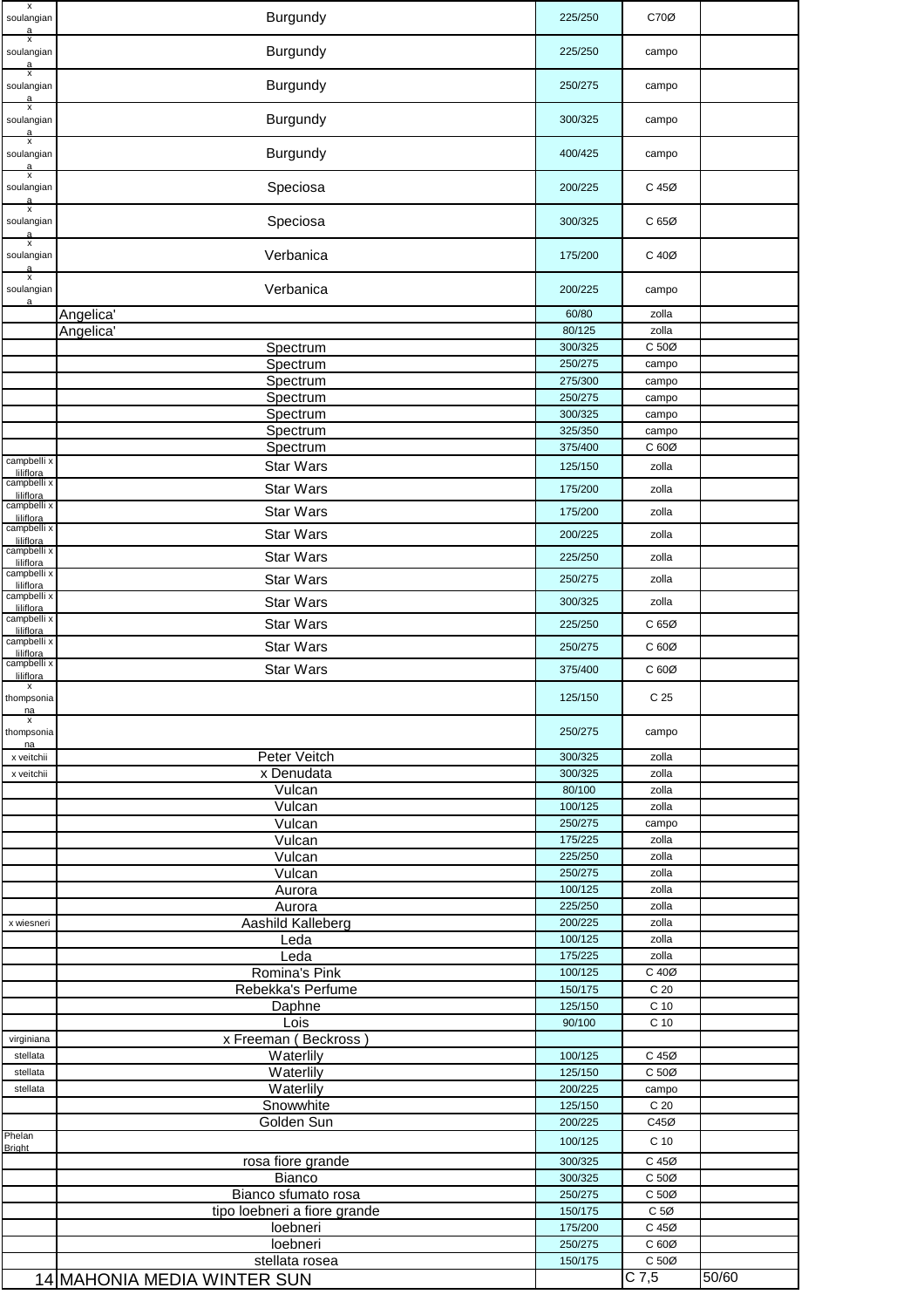|                | 5 MAHONIA MEDIA WINTER SUN                                    |           | $C$ 7,5           | 100/125 |
|----------------|---------------------------------------------------------------|-----------|-------------------|---------|
|                | 28 MAHONIA MEDIA WINTER SUN                                   |           | $\overline{C}$ 20 | 100/125 |
|                | MANDORLO / MANDELBÄUMCHEN VEDI PRUNUS DULCIS                  |           |                   |         |
|                | 20 MELIA AZEDARACH                                            |           | C <sub>2,5</sub>  | 30/40   |
|                | 12 MELIA AZEDARACH                                            | 8/12 Ø    | $C$ 45 $Ø$        | 250/275 |
|                | 6 MELIA AZEDARACH                                             | 20/22 Ø   | C 60Ø             | 350/400 |
|                | <b>MANDEVILLA SANDERII</b>                                    |           |                   |         |
|                |                                                               |           | C <sub>15</sub>   | 60/70   |
|                | 2 METROSIDEROS                                                |           | C30Ø              | 60/70   |
|                | 1 METROSIDEROS                                                |           |                   |         |
|                | 2 MESPILUS GERMANICA                                          |           | C <sub>1,3</sub>  | 50/60   |
|                | 2 MESPILUS GERMANICA ALBERELLO                                | Ø         |                   |         |
|                | MICHELIA IN VARIETA/SORTEN VEDILISTA MAGNOLIE WWW.EISENHUT.CH |           |                   |         |
|                | 2 MICHELIA DOLTSOPA                                           |           | C <sub>50</sub>   | 225/250 |
|                | <b>MIMOSA PUDICA</b>                                          |           |                   |         |
|                | 2 MORUS ALBA NANA ISSAI                                       |           | C <sub>2,5</sub>  | 40/50   |
|                | 1 MORUS ALBA NANA ISSAI                                       |           | C <sub>4</sub>    | 70/80   |
|                | 1 MORUS ALBA PENDULA TRONCO / STAMM 250CM                     | $22/25 -$ | C65Ø              | 300/325 |
|                | 1 MORUS ALBA PENDULA TRONCO / STAMM 250CM                     | $25/30 -$ | C 80Ø             | 300/325 |
|                | <b>3 MORUS NIGRA</b>                                          | $18/20 -$ | C60Ø              | 300/350 |
|                | 5 MUSA BANANA                                                 |           | $C$ 5-7,5         | 40/70   |
|                | 10 MUSA BANANA                                                |           | $C$ 7,5-10        | 80/150  |
|                | 2 MUSA LASIOCARPA                                             |           | C <sub>2,5</sub>  | 30/40   |
|                | <b>3 MYRTUS COMMUNIS</b>                                      |           | $C$ 10            | 70/80   |
|                | <b>MYRTUS COMMUNIS TARENTINA</b>                              |           |                   |         |
|                | 5 NANDINA DOMESTICA                                           |           | $\overline{C}$ 3  |         |
|                | <b>8 NANDINA DOMESTICA</b>                                    |           | C <sub>3,5</sub>  |         |
|                | 3 NANDINA DOMESTICA                                           |           | $\overline{C}$    | 70/80   |
|                | 5 NANDINA DOMESTICA                                           |           | C <sub>15</sub>   | 60/80   |
|                | 2 NANDINA DOMESTICA                                           |           | C 30Ø             | 100/125 |
|                | NANDINA DOMESTICA LEUCOCARPA                                  |           |                   |         |
|                |                                                               |           | $\overline{C}$ 3  |         |
|                | 20 NANDINA DOMESTICA FIRE POWER                               |           | C <sub>2,5</sub>  |         |
|                | 6 NERINE BIANCO                                               |           | $C$ 4-7,5         | 50/80   |
|                | 24 NERIUM OLEANDER ROSSO SCURO / DUNKELROT                    |           |                   |         |
|                | NERIUM OLEANDER JANNOCH                                       |           |                   |         |
|                | NERIUM OLEANDER ANGELO PUCCI                                  |           |                   |         |
|                | NERIUM OLEANDER TITO POGGI                                    |           |                   |         |
|                | NERIUM OLEANDER SOEUR AGNES                                   |           |                   |         |
|                | NERIUM OLEANDER ROSITA                                        |           |                   | 30/40   |
|                | 44 NERIUM OLEANDER BIANCO                                     |           | C <sub>1,3</sub>  |         |
|                | 32 NERIUM OLEANDER GIALLO                                     |           | C <sub>1,3</sub>  | 40/50   |
|                | 5 NERIUM OLEANDER IN COLORI                                   |           | C <sub>50</sub>   | 150/175 |
|                | 50 NERIUM OLEANDER IN COLORI                                  |           | $C$ 4-5           | 50/70   |
|                | 5 NERIUM OLEANDER IN COLORI                                   |           | C 7,5-10          | 70/80   |
|                | 17 NERIUM OLEANDER IN COLORI                                  |           | $C$ 10-20         | 80/125  |
|                | 1 NERIUM OLEANDER APRICOT                                     | $6/8 -$   | C <sub>20</sub>   | 275/300 |
|                | 1 NERIUM OLEANDER APRICOT                                     | $18/20 -$ | C <sub>55</sub>   | 275/300 |
|                | 1 NERIUM OLEANDER ROSA                                        | $6/8 -$   | $\overline{C}$ 20 | 275/300 |
|                | 2 NERIUM OLEANDER ROSSO                                       | $6/8$ $-$ | C <sub>20</sub>   | 275/300 |
|                | 35 OLEA EUROPAEA                                              |           | $\overline{C}$ 3  | 30/40   |
|                | 25 OLEA EUROPAEA                                              |           | C <sub>5</sub>    | 40/50   |
|                | 10 OLEA EUROPAEA Frantoio e Leccino                           |           | C <sub>28</sub>   |         |
|                | 5 OLEA EUROPAEA Frantoio e Leccino                            |           | $C$ 40            |         |
| $\mathbf{1}$   | <b>OLEA EUROPAEA</b>                                          |           | $C$ 40 $Ø$        | 200/225 |
| $\mathbf{1}$   | <b>OLEA EUROPAEA</b>                                          |           | C 50Ø             | 250/275 |
|                | <b>OLEA EUROPAEA ALBERELLO/STAMM</b>                          |           | $C$ 10            |         |
|                | 10 OLEA EUROPAEA Frantoio e Leccino e Pendulino               | $4/6$ Ø   | C <sub>3,5</sub>  |         |
|                | OLEA EUROPAEA Frantoio e Leccino e Pendulino                  | 14/16 Ø   | $\overline{C}$ 40 |         |
|                | 5 OLEA EUROPAEA Frantoio e Leccino e Pendulino                | 16/18 Ø   | C <sub>50</sub>   |         |
|                | OLEA EUROPAEA ALBERELLO/STAMM                                 | $8/10$ Ø  | C <sub>20</sub>   | 225/250 |
|                | 16 OLEA EUROPAEA ALBERELLO/STAMM                              | 10/12 Ø   | C <sub>20</sub>   | 200/225 |
| 1.             | OLEA EUROPAEA ALBERELLO/STAMM                                 | 18/20 Ø   | C 50Ø             | 275/300 |
|                | 3 OLEA EUROPAEA ALBERELLO/STAMM                               | 16/18 Ø   | $C$ 45 $Ø$        | 200/225 |
| $\overline{2}$ | <b>OLEA EUROPAEA ALBERELLO/STAMM</b>                          | 25/30 Ø   | C85Ø              | 350/400 |
| $\overline{2}$ | OLEA EUROPAEA ALBERELLO/STAMM                                 | 35/45 Ø   | <b>CAMPO</b>      | 250/275 |
|                |                                                               |           |                   |         |
|                | OLEA EUROPEA AGLANDAU AND CIPRESSINO                          |           |                   |         |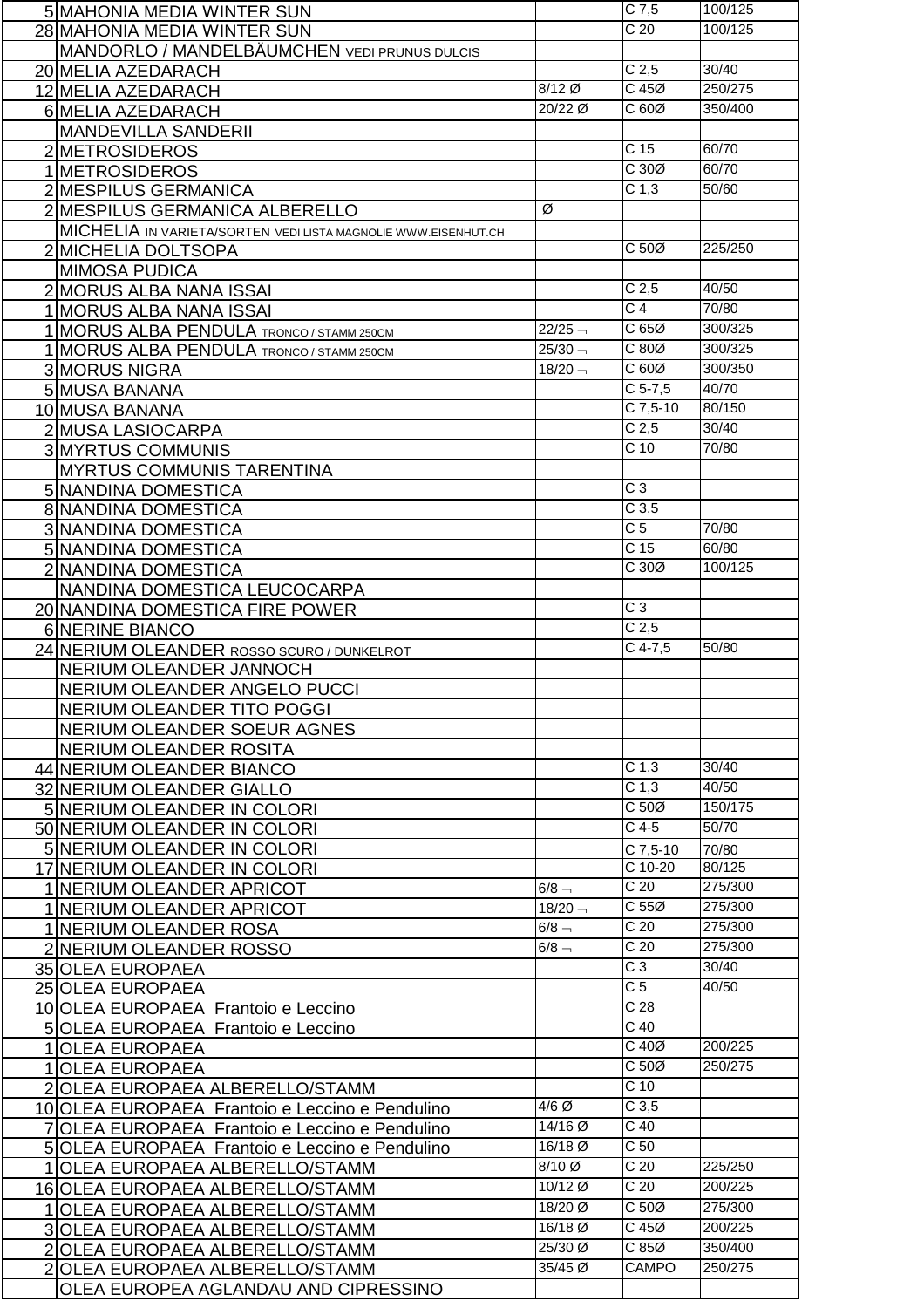| 2 OLEA EUROPAEA LEUCOCARPA                |                    |                          |                    |
|-------------------------------------------|--------------------|--------------------------|--------------------|
| 4 OLEARIA HAASTII                         |                    | $\overline{C}$ 3         | 30/40              |
| <b>OLEARIA HAASTII</b>                    |                    | C <sub>4</sub>           | 50/60              |
|                                           |                    |                          |                    |
| <b>OLEARIA ILICIFOLIA</b>                 |                    |                          |                    |
| 12 OSMANTHUS ARMATUS                      | 0/1/1              | T8                       | 10/12              |
| 7 OSMANTHUS ARMATUS                       |                    | C 40Ø                    | 175/200            |
| 5 OSMANTHUS ARMATUS                       |                    | C 90Ø                    | 200/250            |
| 15 OSMANTHUS ARMATUS                      |                    | <b>CAMPO</b>             | 150/175            |
| 30 OSMANTHUS ARMATUS                      |                    | <b>CAMPO</b>             | 175/200            |
| 3 OSMANTHUS DELAWAYI                      |                    | $C$ 3,5                  |                    |
| 5 OSMANTHUS FRAGRANS (APRICOT GOLD BUTTER |                    | C 40-70Ø                 | 200/250            |
| 5 OSMANTHUS FRAGRANS                      |                    | $C$ 10                   | 80/100             |
| 4 OSMANTHUS FRAGRANS                      |                    | $C$ 40 $Ø$               | 175/200            |
|                                           | <b>MOLTO LARGO</b> | C 105Ø                   | 225/250            |
| 1 OSMANTHUS FRAGRANS                      |                    | $C$ 7,5-10               | 80/100             |
| <b>3 OSMANTHUS FRAGRANS AURANTICUS</b>    |                    |                          |                    |
| 10 OSMANTHUS FRAGRANS AURANTICUS          |                    | C 15-25                  | 125/175            |
| <b>1 OSMANTHUS FRAGRANS AURANTICUS</b>    | <b>MOLTO LARGO</b> | C95Ø                     | 225/250            |
| <b>OSMANTHUS HAVENT SENT</b>              |                    |                          |                    |
| OSMANTHUS HETEROPHYLLUS PURPUREUS         |                    |                          |                    |
| 8 OSMANTHUS HETEROPHYLLUS VARIEGATUS      | 0/1/1              | $\overline{78}$          | 4/5                |
| 12 OSMANTHUS HETEROPHYLLUS VARIEGATUS     |                    | $C$ 7,5                  | 50/60              |
| 10 OSMANTHUS HETEROPHYLLUS VARIEGATUS     |                    | $\overline{C}$ 15        | 50/60              |
| 6 OSMANTHUS HETEROPHYLLUS VARIEGATUS      |                    | C <sub>15</sub>          | 60/80              |
| 8 OSMANTHUS HETEROPHYLLUS VARIEGATUS      |                    | $C$ 7,5-10               | 80/100             |
| 10 OSMANTHUS HETEROPHYLLUS VARIEGATUS     |                    | C 30Ø                    | 100/125            |
|                                           |                    | $C$ 40 $Ø$               | 125/150            |
| 1 OSMANTHUS HETEROPHYLLUS VARIEGATUS      |                    |                          |                    |
| OSMANTHUS HETEROPHYLLUS GOSHIKI (TICOLOR) |                    |                          |                    |
| <b>OSMANTHUS PEARLY GATE</b>              |                    |                          |                    |
| 5 OSMAREA/OSMANTHUS BURKWOODII            |                    | C <sub>2,5</sub>         | 30/35              |
| 15 OSMAREA/OSMANTHUS BURKWOODII           |                    | $C$ 5-7,5                | 50/60              |
| 2 OSMAREA/OSMANTHUS BURKWOODII            |                    | C <sub>20</sub>          | 80/100             |
| 25 OSMAREA/OSMANTHUS BURKWOODII           |                    | <b>CAMPO</b>             | 80/120             |
|                                           |                    |                          |                    |
|                                           |                    |                          |                    |
| OTHONUOPSIS vedi HERTIA CHEIRIFOLIA       |                    |                          |                    |
| 220 PAEONIA SUFFRUTICOSA IN 40 VARIETA    |                    | C <sub>4</sub>           | 20/45              |
| 15 PAEONIA SUFFRUTICOSA IN 40 VARIETA     |                    | $C$ 40 $Ø$               | 70/100             |
| 6 PAEONIA Rock's Var.                     | $1/2 - 2/2$        | T 11C1,3                 | 5/10               |
| 85 PAEONIA Rock's Var.                    |                    | C <sub>3</sub>           | 20/30              |
| PARAKMERIA LOTUNGENSIS                    |                    |                          |                    |
| 1 PAULOWNIA TOMENTOSA                     | 20/22 Ø            | C 60Ø                    | 450/500            |
| <b>PERNETTYA</b>                          |                    |                          |                    |
| 15 PEROVSKIA ATRIPLICIFOLIA               | 0/1/1              | $T$ 11                   | 30/40              |
| 8 PEROVSKIA ATRIPLICIFOLIA                |                    | C <sub>1,3</sub>         | 40/50              |
| 26 PEROVSKIA ATRIPLICIFOLIA               |                    | C <sub>2,5</sub>         | 40/50              |
| 2 PEROVSKIA ATRIPLICIFOLIA                |                    | $C$ 5-7,5                | 50/60              |
|                                           |                    | C <sub>4</sub>           | 70/80              |
| 2 PHILADELPHUS BELLE ETOILE               |                    | C <sub>25</sub>          | 80/100             |
| 2 PHILADELPHUS BELLE ETOILE               |                    |                          |                    |
| 5 PHILADELPHUS CORONARIUS                 |                    | C <sub>5</sub>           | 70/80              |
| 5 PHILADELPHUS CORONARIUS                 |                    | $C$ 7,5                  | 80/100             |
| 2 PHILADELPHUS CORONARIUS                 |                    | C35Ø                     | 125/150            |
| 3 PHILADELPHUS LEMONEI                    |                    | C <sub>10</sub>          | 80/100             |
| 5 PHILADELPHUS LEMONEI                    |                    | C <sub>25</sub>          | 100/150            |
| 2 PHILADELPHUS VIRGINAL                   |                    | C <sub>20</sub>          | 125/150            |
| 3 PHILADELPHUS VIRGINAL                   |                    | C 20-35Ø                 | 125/175            |
| 5 PHILADELPHUS VIRGINAL                   |                    | C <sub>25</sub>          | 150/200            |
| 1 PHILADELPHUS VIRGINAL                   |                    | C 40Ø                    | 175/200            |
| PHILESIA MAGELLANICA                      |                    |                          |                    |
|                                           |                    |                          |                    |
| PHLOMIS FRUTICOSA                         |                    |                          |                    |
| 50 PHOTINIA X FRASERI RED ROBIN           |                    | $\overline{C}$ 3         | 40/50              |
| 20 PHOTINIA X FRASERI RED ROBIN           |                    | C <sub>4</sub>           | 80/100             |
| 26 PHOTINIA X FRASERI RED ROBIN           |                    | C <sub>10</sub>          | 80/100             |
| 15 PHOTINIA X FRASERI RED ROBIN           |                    | C <sub>15</sub>          | 100/125            |
| 5 PHOTINIA X FRASERI RED ROBIN            |                    | C <sub>15</sub>          | 150/175            |
| 5 PHOTINIA X FRASERI RED ROBIN            |                    | C <sub>30</sub>          | 150/175            |
| 36 PHOTINIA X FRASERI RED ROBIN           |                    | $C$ 40 $Ø$<br>$C$ 45 $Ø$ | 125/150<br>150/175 |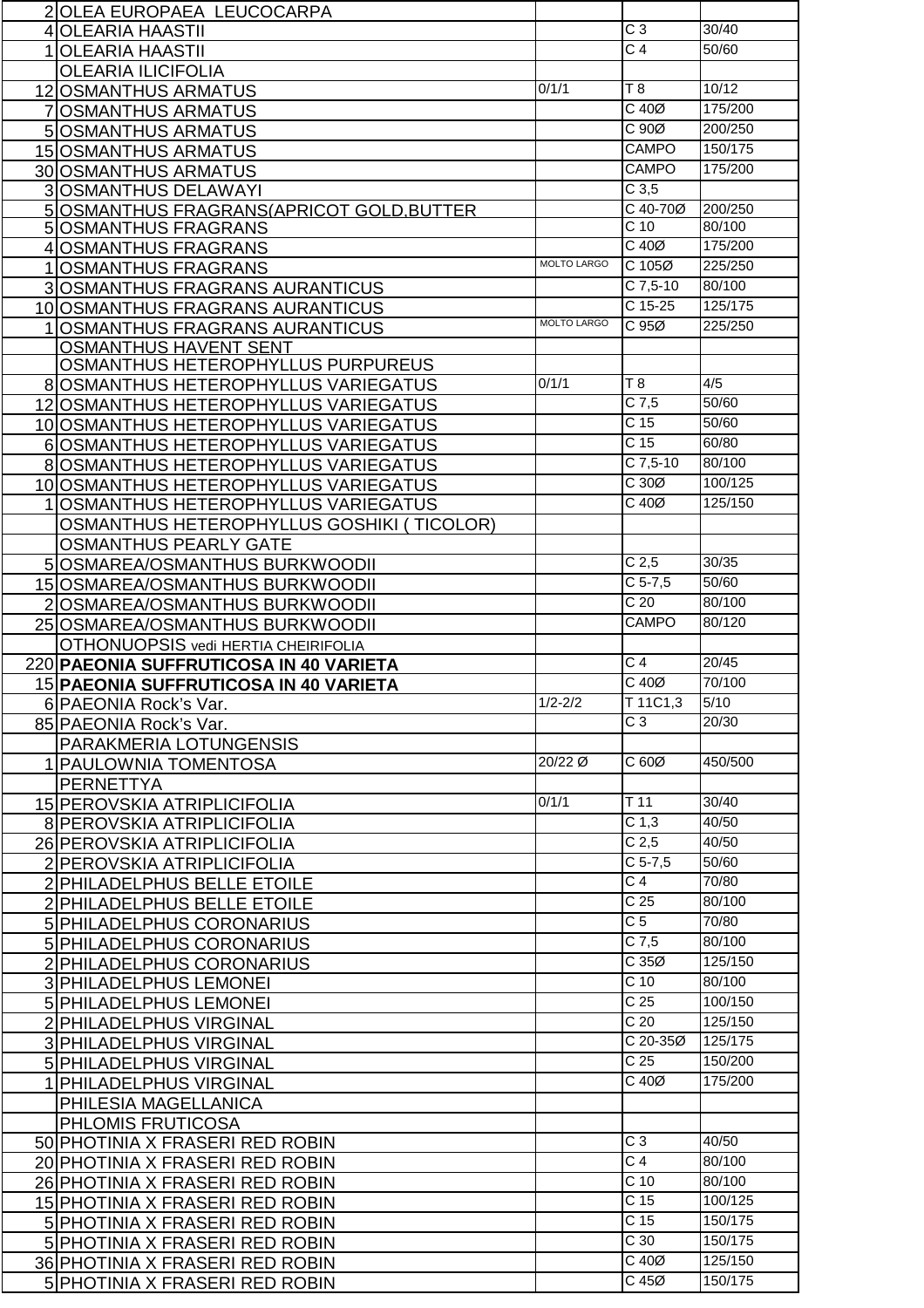| 6 PHOTINIA X FRASERI RED ROBIN                               |         | C65Ø                            | 200/250 |
|--------------------------------------------------------------|---------|---------------------------------|---------|
| 3 PHYGELIUS CAPENSIS                                         |         | $\overline{C}$ 3                | 30/40   |
| 2 PHYGELIUS AEQUALIS YELLOW TROMPED                          |         | $\overline{C}3$                 | 30/40   |
|                                                              |         |                                 |         |
| PHYSOCARPUS RED BARON                                        |         |                                 |         |
| PIPTANTHUS NEPALENSIS                                        |         |                                 |         |
| 1 PISTACIA                                                   |         | $C$ 40 $Ø$                      | 125/150 |
| 40 PITTOSPORUM TOBIRA                                        |         | $\overline{C}$ 3                |         |
| 25 PITTOSPORUM TOBIRA                                        |         | $C$ 10                          | 60/80   |
| 5 PITTOSPORUM TOBIRA                                         |         | C <sub>12</sub>                 |         |
| 30 PITTOSPORUM TOBIRA NANA                                   |         | $\overline{C}3$                 |         |
| 20 PITTOSPORUM TOBIRA NANA                                   |         | C <sub>10</sub>                 |         |
| 10 PITTOSPORUM TOBIRA VARIEGATA                              |         | $\overline{C}3$                 |         |
|                                                              |         | C <sub>20</sub>                 |         |
| 3 PITTOSPORUM TOBIRA VARIEGATA                               |         |                                 |         |
| 2 PLATANUS ACERIFOLIA                                        | 10/12 Ø | C 35Ø                           |         |
| PLUMBAGO AURICULATA BLU E BIANCO                             |         |                                 |         |
| POLIOTHYRSIS SINENSIS                                        |         |                                 |         |
| 15 PONCIRUS TRIFOLIATA                                       |         | C <sub>15</sub>                 | 80/100  |
| 180 PONCIRUS TRIFOLIATA FLYING DRAGON                        | 2/2     | $\overline{711}$                | 30/40   |
| 45 PONCIRUS TRIFOLIATA FLYING DRAGON                         |         | C <sub>15</sub>                 | 80/100  |
| 42 PONCIRUS TRIFOLIATA FLYING DRAGON                         |         | <b>CAMPO</b>                    | 100/125 |
| 5 POTENTILLA FRUTICOSA ELIZABETH (arbuscula)                 |         | C <sub>2,5</sub>                | 30/40   |
|                                                              |         | C <sub>15</sub>                 | 150/175 |
| 2 PRUNUS ACCOLADE                                            |         |                                 |         |
| 1 PRUNUS AVIUM PLENA                                         | 30/35 Ø | $C80\emptyset$                  | 350/400 |
| 2 PRUNUS AVIUM FRUTTA                                        | 12/14 Ø | C35Ø                            |         |
| 3 PRUNUS CERASIFERA NIGRA STUIK                              |         | C <sub>1,3</sub>                | 30/40   |
| 1 PRUNUS CERASIFERA "WOODII" ex NIGRA                        |         | CAMPO                           | 350/400 |
| 1 PRUNUS CERASUFERA "WOODII" ex. NIGRA                       | 10/12 Ø | C <sub>20</sub>                 | 300/350 |
| 2 PRUNUS CISTENA                                             |         | C45Ø                            | 225/275 |
| 3 PRUNUS DOLCIUS "VERO MANDORLO" MANDELBAUM"                 |         | $C$ 10                          | 225/250 |
|                                                              | 10/12 Ø | C <sub>25</sub>                 | 225/250 |
| 7 PRUNUS DOLCIUS "VERO MANDORLO" MANDELBAUM"                 |         |                                 |         |
| 1 PRUNUS DOLCIUS "VERO MANDORLO" MANDELBAUM"                 | 18/20 Ø | C60Ø                            | 225/250 |
| 10 PRUNUS GLANDULOSA ALBIPLENA                               |         | C <sub>1,3</sub>                | 30/40   |
| 13 PRUNUS GLANDULOSA ROSEOPLENA                              |         | C <sub>2,5</sub>                | 40/50   |
| PRUNUS INCISA KOJOU-NO-MAI                                   |         |                                 |         |
| PRUNUS LAUROCERASUS ETNA                                     |         |                                 |         |
| PRUNUS LAUROCERASUS MARBLED WHITE                            |         |                                 |         |
| 200 PRUNUS LAUROCERASUS NOVITA                               |         | C <sub>1,3</sub>                | 50/80   |
| 150 PRUNUS LAUROCERASUS NOVITA                               |         | $C$ 10                          | 80/100  |
|                                                              |         | C <sub>20</sub>                 | 125/150 |
| 50 PRUNUS LAUROCERASUS NOVITA                                |         |                                 |         |
| 20 PRUNUS LAUROCERASUS NOVITA                                |         | C35Ø                            | 125/150 |
| 500 PRUNUS LAUROCERASUS ROTUNDIFOLIA                         |         | C <sub>1.3</sub>                | 60/70   |
| 45 PRUNUS LAUROCERASUS ROTUNDIFOLIA                          |         |                                 |         |
|                                                              |         | $\overline{C}$ 4                | 70/100  |
| 21 PRUNUS LAUROCERASUS ROTUNDIFOLIA                          |         | C 50-60Ø                        | 175/225 |
|                                                              |         | CAMPO                           | 225/250 |
| 9 PRUNUS LAUROCERASUS ROTUNDIFOLIA                           |         | C <sub>5</sub>                  | 80/100  |
| 10 PRUNUS LUSITANICA                                         |         | C <sub>15</sub>                 | 125/150 |
| <u>1 IPRUNUS LUSITANICA ANGUSTIFOLIA</u>                     |         |                                 | 150/175 |
| 4 PRUNUS LUSITANICA ANGUSTIFOLIA                             |         | C <sub>25</sub>                 | 200/250 |
| 10 PRUNUS LUSITANICA ANGUSTIFOLIA                            |         | $\overline{C}$ 35 $\varnothing$ |         |
| 4 PRUNUS LUSITANICA ANGUSTIFOLIA                             |         | C 45Ø                           | 175/200 |
| 39 PRUNUS LUSITANICA ANGUSTIFOLIA                            |         | <b>CAMPO</b>                    | 150/175 |
| 30 PRUNUS LUSITANICA ANGUSTIFOLIA                            |         | <b>CAMPO</b>                    | 225/250 |
| 30 PRUNUS LUSITANICA ANGUSTIFOLIA                            |         | <b>CAMPO</b>                    | 250/275 |
| 2 PRUNUS LUSITANICA ANGUSTIFOLIA VARIEGATA                   |         | $\overline{C}$ 4                | 50/60   |
| 4 PRUNUS LUSITANICA ANGUSTIFOLIA VARIEGATA                   |         | $\overline{C}$ 20               | 80/125  |
| 1 PRUNUS MUME ALBOPLENA, ALBASIMPLEX, ALPHANDII, BENICHIDORI |         | C <sub>25</sub>                 | 100/125 |
|                                                              |         | C <sub>15</sub>                 | 150/175 |
| 4 PRUNUS MUME ALBOPLENA, ALBASIMPLEX, ALPHANDII, BENICHIDORI |         | C <sub>1,3</sub>                | 80/100  |
| 5 PRUNUS MUME BENICHIDORI                                    |         |                                 | 100/125 |
| 1 PRUNUS MUME BENICHIDORI                                    |         | C <sub>15</sub>                 |         |
| 1 PRUNUS MUME BENICHIDORI                                    |         | C <sub>25</sub>                 | 150/175 |
| 1 PRUNUS MUME PEGGY CLARKE                                   |         | C <sub>15</sub>                 | 100/125 |
| 2 PRUNUS NIPPONICA KURSAR                                    |         | $\overline{C}$ 15               | 70/80   |
| 1 PRUNUS NIPPONICA RUBY                                      |         | C <sub>15</sub>                 | 100/125 |
| <b>3 PRUNUS OKAME</b>                                        |         | $\overline{C}$ 25               | 150/175 |
| 1 PRUNUS OKAME                                               |         | C 45Ø                           | 225/250 |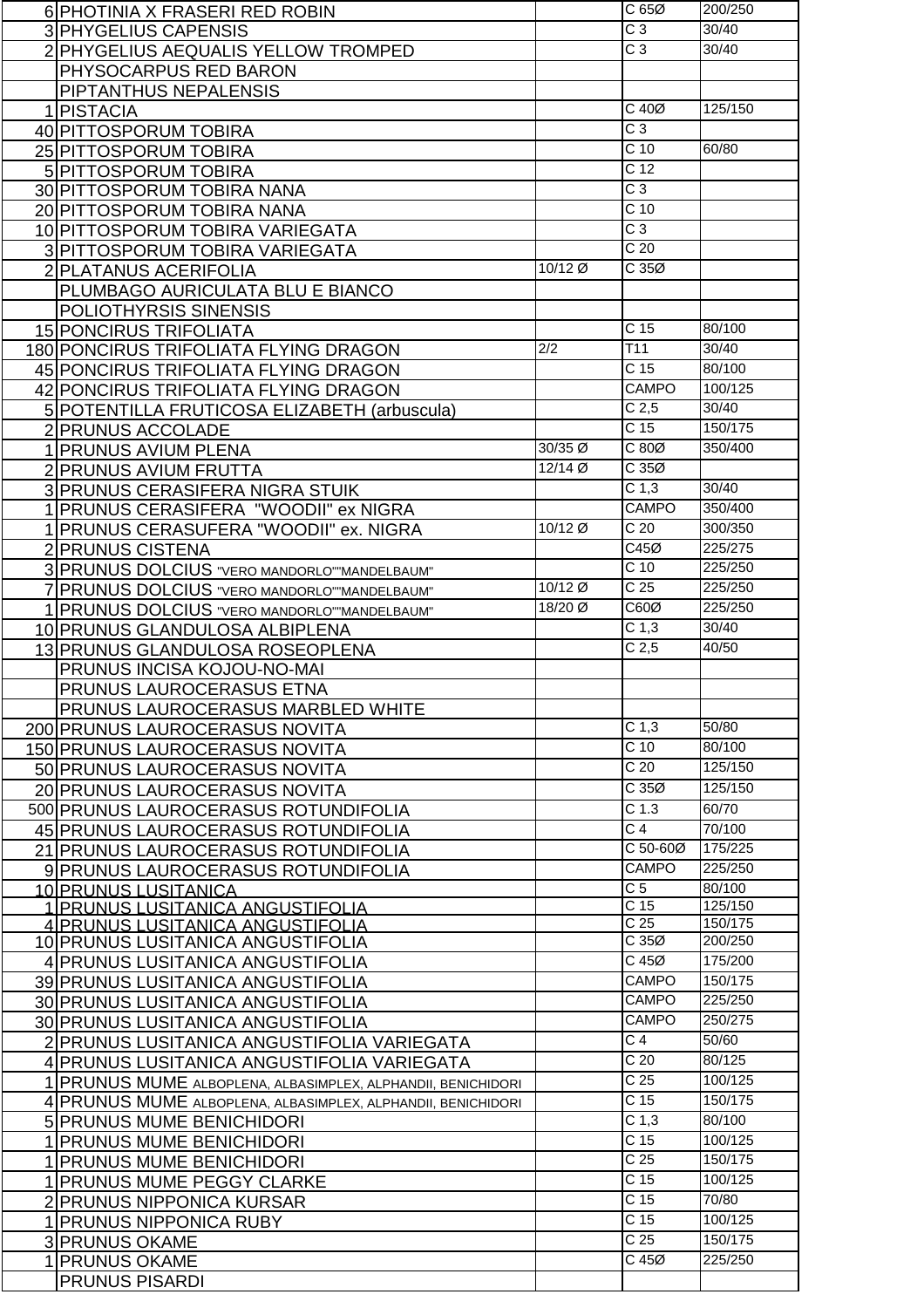| 1 PRUNUS SERRULATA AMANOGAWA                    |                  | $C$ 45 $\varnothing$ | 275/300 |
|-------------------------------------------------|------------------|----------------------|---------|
| 4 PRUNUS SERRULATA KANZAN                       |                  | C <sub>1,3</sub>     | 70/80   |
| 3 PRUNUS SERRULATA KANZAN                       |                  | C 25L-35Ø            | 150/175 |
|                                                 |                  | $C$ 45 $Ø$           | 200/225 |
| 5 PRUNUS SERRULATA KANZAN                       |                  | CAMPO                | 400/450 |
| 1 PRUNUS SERRULATA KANZAN                       | 30/35 Ø          | CAMPO                | 500/600 |
| 1 PRUNUS SERRULATA KANZAN                       |                  |                      |         |
| 1 PRUNUS SERRULATA KANZAN                       | 35/40 Ø          | CAMPO                | 450/500 |
| 4 PRUNUS SERRULATA ROYAL BURGUNDII              |                  | C <sub>1,3</sub>     | 70/80   |
| 4 PRUNUS SERRULATA ROYAL BURGUNDII              |                  | C <sub>25</sub>      | 150/200 |
| 5 PRUNUS SERRULATA ROYAL BURGUNDII              |                  | $C$ 45 $Ø$           | 225/250 |
| 1 PRUNUS SERRULATA KIKU-SHIDARE                 | 30/35 Ø          | C 80Ø                | 250/275 |
| 3 PRUNUS SUBHIRTELLA AUTUMNALIS                 |                  | $C$ 45 $Ø$           | 150/175 |
| 2 PRUNUS SUBHIRTELLA ROSEA                      |                  | C 10-15              | 80/100  |
| PRUNUS SUBHIRTELLA DAHLEM "ROSEOPLENA"          |                  |                      |         |
| PRUNUS TENELLA FIRE HILL                        |                  |                      |         |
| 7 PRUNUS TOMENTOSA                              |                  | $C$ 7,5-10           | 50/60   |
|                                                 |                  | $\overline{C}$ 25    |         |
| 1 PRUNUS TRAIBLAZER                             |                  |                      | 200/225 |
| PRUNUS YEDONENSIS SHIDARE YOSHIMO               |                  |                      |         |
| 10 PUNICA GRANATUM NANA                         |                  | C <sub>2</sub>       | 20/30   |
| 1 PUNICA GRANATUM ALBOPLENO                     |                  | $\overline{C}$       | 60/70   |
| 3 PUNICA GRANATUM ALBOPLENO                     |                  | C <sub>15</sub>      | 100/125 |
| 1 PUNICA GRANATUM ALBOPLENO                     |                  | $C$ 40 $Ø$           | 150/175 |
| 10 PUNICA GRANATUM EDULIS DA FRUTTO             |                  | $\overline{C}$ 4     | 70/80   |
| 3 PUNICA GRANATUM EDULIS DA FRUTTO              |                  | $\overline{C}$ 5     | 70/80   |
| 5 PUNICA GRANATUM FLORE PLENO                   |                  | C <sub>10</sub>      |         |
| <b>12 PUNICA GRANATUM LEGRITILLE</b>            |                  | $\overline{C}$ 10    | 80/100  |
| 5 PUNICA GRANATUM LEGRITILLE                    |                  | C <sub>15</sub>      | 125/150 |
|                                                 | $\overline{2/1}$ | $\overline{711}$     | 8/12    |
| 11 PUNICA GRANATUM ORANGE MASTER                |                  |                      |         |
| PUNICA MULTIFLORA PLENA                         |                  |                      |         |
| 7 PYRACANTHA DARTS RED                          |                  | C <sub>5</sub>       | 80/125  |
| 7 PYRACANTHA SAPHYR JEANE                       |                  | C <sub>5</sub>       | 80/125  |
| 7 PYRACANTHA SAPHYR ORANGE                      |                  | $\overline{C5}$      | 80/125  |
| 10 QUERCUS ILEX                                 |                  | C <sub>1,3</sub>     | 50/60   |
| 4 QUERCUS ILEX                                  |                  | C <sub>50</sub>      | 200/225 |
| 1QUERCUS ILEX                                   |                  | C65Ø                 | 300/350 |
| <b>8 QUERCUS ILEX</b>                           | 18/20 Ø          | <b>CAMPO</b>         | 250/275 |
| 1 QUERCUS ILEX                                  | 35/40 Ø          | <b>CAMPO</b>         | 300/325 |
| <b>3QUERCUS SUBER</b>                           |                  | C65Ø                 | 350/400 |
| <b>QUERCUS SUBER</b>                            | 22/25 Ø          | C <sub>50</sub>      | 275/300 |
|                                                 | 25/30 Ø          | C60Ø                 | 225/250 |
| <b>QUERCUS SUBER</b>                            | 40/45 Ø          | CAMPO                | 400/450 |
| <b>QUERCUS SUBER</b>                            |                  |                      |         |
| 5 QUERCUS SUBER CAMBRIDGE                       |                  | C <sub>3</sub>       | 40/50   |
| 4 RHAPHIOLEPIS INDICA COPERTONE                 |                  | C <sub>15</sub>      | 60/80   |
| 6 RHAPHIOLEPIS UMBELLATA                        |                  | $C$ 10               | 50/60   |
| 1 RIBES SANGUINEUM ATRORUBENS                   |                  | $\overline{C}$ 5     | 30/40   |
| <b>3 RIBES SANGUINEUM ATRORUBENS</b>            |                  | $C$ 7,5              | 50/60   |
| 3 ROBINIA PSEUDOACACIA UMBRACULIFERA            | 22/25 Ø          | C60Ø                 | 300/350 |
| 120 ROSA COPRITERRENI                           |                  | C <sub>2,5</sub>     | 30/40   |
| 66 ROSA CHINENSIS BENGAL                        |                  | $\overline{C}3$      | 20/30   |
| 20 ROSA CHINENSIS MUTABILIS                     |                  | $\overline{C}3$      | 20/30   |
| ROSA HEIDETRAUM / HEIDEFEUER                    |                  |                      |         |
| 45 ROSA MOZARD                                  |                  | $\overline{C}$ 4     | 40/60   |
| 120 ROSE IN VARIETA                             |                  | $\overline{C}$ 4     | 30/60   |
|                                                 |                  | $C$ 10               |         |
| 6 ROSE IN VARIETA ALBERELLO                     |                  |                      |         |
| 10 ROSMARINUS OFFICINALIS POINT DE RAZ          |                  | $\overline{C}$ 10    | 40/50   |
| 145 ROSMARINUS OFFICINALIS TIPO TICINO          | 0/1x1            | $\overline{18}$      | 8/10    |
| 115 ROSMARINUS OFFICINALIS TIPO TICINO          |                  | C <sub>2,5</sub>     | 40/50   |
| 10 ROSMARINUS OFFICINALIS REPENS                |                  | $\overline{C}$ 5     |         |
| RUELLIA MACRANTHA                               |                  |                      |         |
| 98 RUSCUS ACULEATUS                             |                  | $C$ 2,5-3            | 20/25   |
| <b>3 RUSCUS ACULEATUS</b>                       |                  | $C$ 7,5              | 40/50   |
| 15 RUSCUS HYPOGLOSSUM                           |                  | $\overline{C}$ 4     | 40/50   |
| 1RUSSELIA                                       |                  | C <sub>15</sub>      | 50/60   |
| 2 SALIX ALBA TRISTIS / SEPULCRALIS "CHRYSOCOMA" | 10/12 Ø          | $\overline{C}$ 30    |         |
| 2 SALIX ALBA TRISTIS / SEPULCRALIS "CHRYSOCOMA" | 10/12 Ø          | C 30                 |         |
|                                                 |                  |                      |         |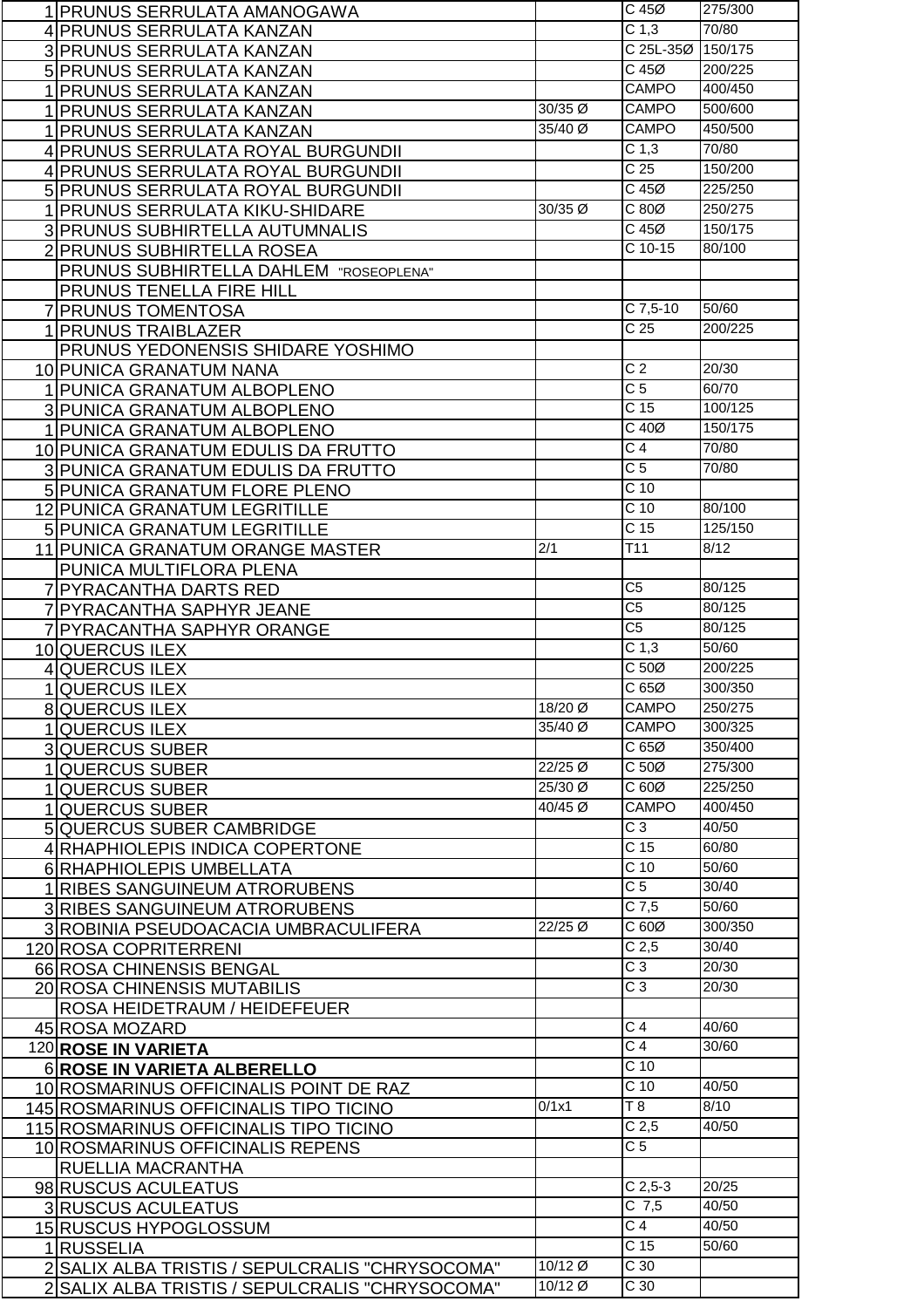|                | <b>3 SALIX BABYLONICA</b>                 | 25/30 Ø   | C 60Ø             | 400/425 |
|----------------|-------------------------------------------|-----------|-------------------|---------|
|                | <b>SALIX CAPREA PENDULA</b>               |           | $\overline{C}$ 15 | 80/100  |
|                | <b>SALIX VIMINALIS</b>                    |           |                   |         |
|                | <b>SAMBUCUS CANADENSIS MAXIMA</b>         |           | C <sub>2,5</sub>  | 30/40   |
|                | 4 SAMBUCUS NIGRA BLACK BEAUTY             |           | $C$ 3,5-5         | 50/60   |
|                | SAMBUCUS NIGRA PULVERULATA                |           |                   |         |
|                |                                           |           |                   |         |
|                | SANTOLINA CHAMAECYPARISSUS                |           |                   |         |
|                | SANTOLINA ROSMARINIFOLIA PRIMROSE GEM     |           |                   |         |
|                | <b>SORBUS DOMESTICA</b>                   |           |                   |         |
|                | 75 SARCOCOCCA HUMILIS                     | 1/1       | T 8               | 5/6     |
|                | 180 SARCOCOCCA HUMILIS                    |           | C <sub>2,5</sub>  | 30/35   |
|                | <b>8 SARCOCOCCA HUMILIS</b>               |           | $C$ 7,5           | 50/60   |
|                | 8 SARCOCOCCA HUMILIS                      |           | C <sub>15</sub>   | 70/80   |
|                | 1 SARCOCOCCA HUMILIS                      |           | C <sub>25</sub>   | 90/125  |
|                | 1 SARCOCOCCA RUSCIFOLIA                   |           | $C$ 45 $Ø$        | 100/125 |
|                | 20 SENECIO GREYI                          | 0/1/1     | T8                | 10/12   |
|                | <b>SENECIO GREYI</b>                      |           | $\overline{C}$ 5  | 40/50   |
|                | SENNA CORYMBOSA ALBERETTO (CASSIA)        | $14/16 -$ | $C$ 40 $Ø$        | 300/350 |
|                | 8 SENNA FLORIBUNDA (CASSIA)               |           | $\overline{C}$ 3  | 70/80   |
|                |                                           |           | $C5-7,5$          | 60/100  |
|                | 3 SESBANIA PUNICEA                        |           |                   |         |
|                | <b>SESBANIA TRIPETII</b>                  |           |                   |         |
|                | <b>SKIMMIA IN VARIETA</b>                 |           |                   |         |
|                | 5 SOLANUM JASMINOIDES ALBUM               |           | $C$ 7,5           |         |
|                | 3 SOLANUM JASMINOIDES ALBUM a piramide    |           | $C$ 7,5           |         |
| $\overline{2}$ | SOLANUM RANTONETI alberello               |           | $C$ 7,5           |         |
|                | <b>SOLANUM RANTONETI alberello</b>        |           | C <sub>50</sub>   |         |
|                | SOPHORA DAVIDII                           |           |                   |         |
|                | SOPHORA JAPONICA PENDULA                  |           |                   |         |
|                | 32 SOPHORA PROSTRATA                      | 0/1/1     | $\overline{18}$   | 10/15   |
|                | 15 SOPHORA PROSTRATA                      |           | C <sub>1,3</sub>  | 30/35   |
|                | 2 SORBUS AUCUPARIA                        | 10/12 Ø   | $\overline{C}$ 30 |         |
|                | 9 SPARTIUM JUNCEUM                        |           | $\overline{C}$ 4  | 100/125 |
|                | 4 SPIRAEA CINEREA GREFSHEIM               |           | C <sub>3,5</sub>  | 50/60   |
|                | 1 SPIRAEA CINEREA GREFSHEIM               |           | $\overline{C}$ 10 | 60/80   |
|                | <b>SPIRAEA CINEREA GREFSHEIM</b>          |           | C <sub>15</sub>   | 100/125 |
|                |                                           |           | C <sub>5</sub>    | 40/50   |
|                | 1 SPIRAEA JAPONICA ALBIFOLIA              |           | $C$ 10            | 70/80   |
|                | 2 SPIRAEA JAPONICA ALBIFOLIA              |           | $\overline{C}$ 2  | 30/40   |
|                | 14 SPIRAEA JAPONICA (BUMALDA) "CRISPA"    |           |                   |         |
|                | 8 SPIRAEA JAPONICA (BUMALDA) "CRISPA"     |           | C <sub>10</sub>   | 40/50   |
|                | 10 SPIRAEA JAPONICA (BUMALDA)<br>"CRISPA" |           | $C$ 10-15         | 60/70   |
|                | 2 SPIRAEA JAPONICA HUBERT GOLD            |           | $C$ 10            | 60/80   |
|                | 15 SPIRAEA JAPONICA LITTLE PRINCESS       |           | C <sub>2,5</sub>  | 30/35   |
|                | 5 SPIRAEA JAPONICA LITTLE PRINCESS        |           | $\overline{C}$    | 30/40   |
|                | 2 SPIRAEA JAPONICA LITTLE PRINCESS        |           | C <sub>15</sub>   | 50/60   |
|                | 55 SPIRAEA NIPPONICA SNOWMOUND            |           | C <sub>15</sub>   | 100/125 |
|                | <b>SPIRAEA THUNBERGII</b>                 |           |                   |         |
|                | 4 STACHYURUS CHINENSIS                    |           | C <sub>5</sub>    | 80/100  |
|                | 2 STACHYURUS CHINENSIS CELINA             |           | $C$ 45 $Ø$        | 150/175 |
|                | 2 STACHYURUS CHINENSIS JOY FOREVER        |           | C 45Ø             | 125/150 |
|                | STACHYURUS PRAECOX                        |           |                   |         |
|                | 2 STACHYURUS PRAECOX LEUCOTRICHUS         |           | C <sub>25</sub>   | 125/150 |
|                | <b>STACHYURUS PRAECOX MATSUZAKII</b>      |           | $\overline{C}$ 20 | 100/125 |
|                |                                           |           |                   |         |
|                | STACHYURUS PRAECOX RUBRIFLORUS            |           |                   |         |
|                | STAPHYLLEA PINNATA                        |           | C <sub>10</sub>   | 100/125 |
|                | 1 STAPHYLLEA PINNATA                      |           | C <sub>25</sub>   | 100/125 |
|                | 1 STEWARTIA PSEUDOCAMELLIA                |           | C <sub>2,5</sub>  | 30/40   |
|                | <b>STEWARTIA PSEUDOCAMELLIA</b>           |           | C <sub>15</sub>   | 100/125 |
|                | <b>STEWARTIA PSEUDOCAMELLIA</b>           |           | C <sub>20</sub>   | 150/175 |
| 11             | <b>STEWARTIA PSEUDOCAMELLIA</b>           |           | $C$ 45 $Ø$        | 175/200 |
|                | 6 STEWARTIA PSEUDOCAMELLIA/SINENSIS       |           | $C$ 45 $Ø$        | 225/250 |
|                | 9 STEWARTIA PSEUDOCAMELLIA/SINENSIS       |           | $C 50\emptyset$   | 250/300 |
| $\overline{7}$ | ISTEWARTIA PSEUDOCAMELLIA/SINENSIS        |           | $C 50\emptyset$   | 275/300 |
|                | 2 STRELIZIA REGINAE                       |           | $C$ 40 $Ø$        | 80/100  |
|                | 1 SYCOPSIS SINENSIS                       |           | $C$ 7,5           | 60/80   |
|                | 9 STYRAX JAPONICA                         | 0/1/1     | T8                | 8/10    |
|                |                                           |           |                   |         |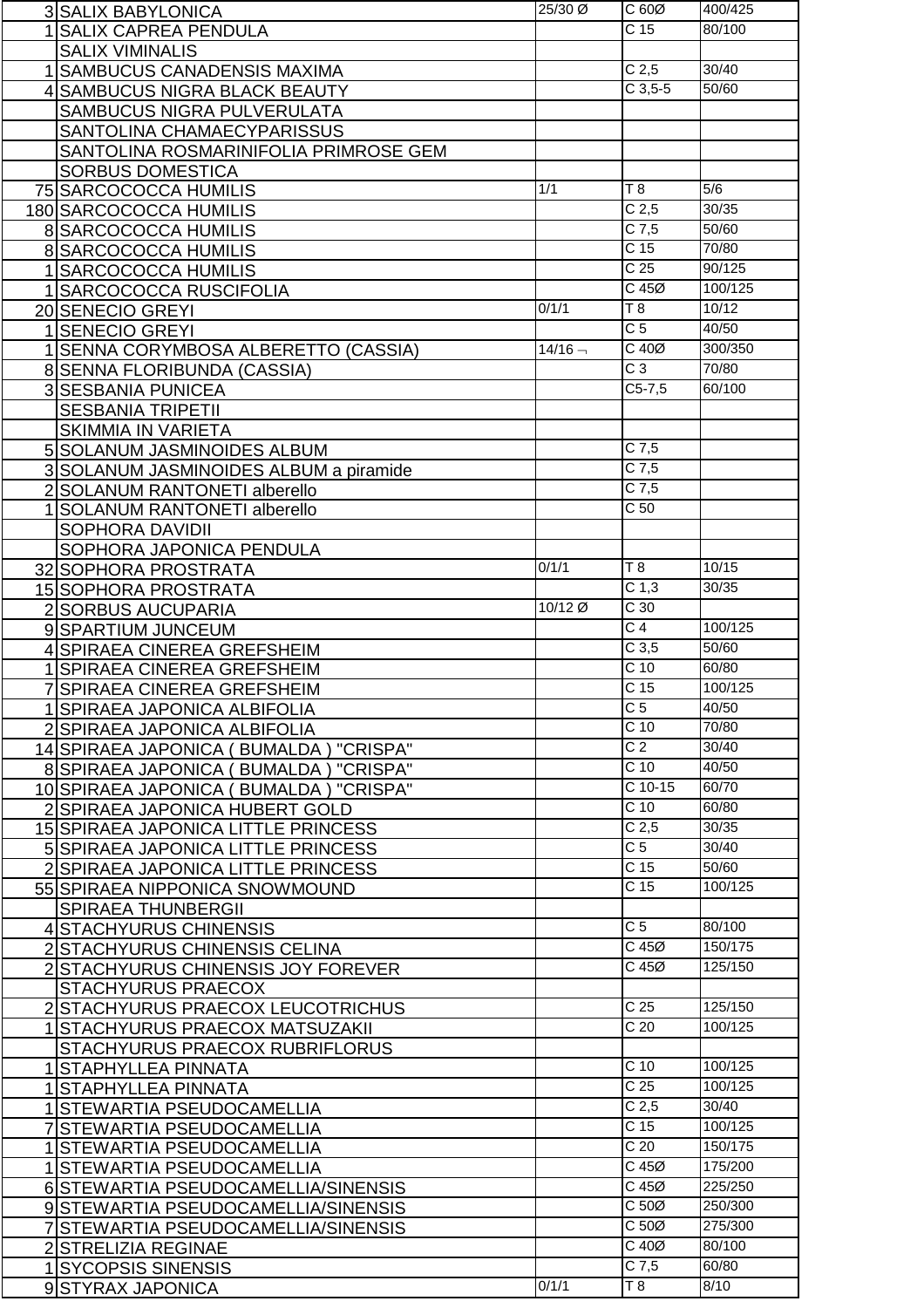| <b>5 STYRAX JAPONICA</b>                                             |          | C <sub>25</sub>   | 125/150           |
|----------------------------------------------------------------------|----------|-------------------|-------------------|
| 1 STYRAX JAPONICA                                                    |          | C35Ø              | 175/200           |
| 2 STYRAX JAPONICA                                                    | 14/16Ø   | $C$ 40 $Ø$        | 200/225           |
| 1 STYRAX JAPONICA PINK CHIMES                                        |          | $C$ 10            | 100/125           |
| 2 STYRAX OBASSIA                                                     | 18/200   | C <sub>50</sub>   | 275/300           |
| 15 SYRINGA AFGHANICA ( PROTOLACINIATA )                              | 0/1/1    | T8                | 5/8               |
|                                                                      | $8/10$ Ø | C <sub>25</sub>   |                   |
| 1 SYRINGA AFGHANICA ( PROTOLACINIATA )                               | 0/1/1    | $\overline{18}$   |                   |
| 3 SYRINGA JOSE                                                       |          |                   | 5/6               |
| 35 SYRINGA MEYERI PALIBIN                                            | 0/1/1    | $\overline{18}$   | 8/10              |
| 28 SYRINGA MEYERI PALIBIN                                            | 0/2/1    | $\overline{T}$ 11 | 10/12             |
| 15 SYRINGA MEYERI PALIBIN                                            |          | $\overline{C}3$   | 40/50             |
| 14 SYRINGA MEYERI PALIBIN                                            |          | $C$ 7.5           | 40/50             |
| 8 SYRINGA MEYERI PALIBIN                                             |          | C <sub>10</sub>   | 70/80             |
| 10 SYRINGA MEYERI PALIBIN                                            |          | C <sub>10</sub>   | 70/100            |
| 1 SYRINGA MEYERI PALIBIN                                             |          | C <sub>25</sub>   | 80/100            |
| 5 SYRINGA MICROPHYLLA SUPERBA                                        |          | C <sub>1,3</sub>  | 20/30             |
| 3 SYRINGA PATULA MISS KIM                                            |          | C <sub>20</sub>   | 10/125            |
| 4 SYRINGA Pekinensis Beijng Gold                                     |          | $C$ 7,5           | 100/125           |
|                                                                      |          | $\overline{C}$ 20 | 125/150           |
| 2 SYRINGA Pekinensis Beijng Gold                                     |          |                   |                   |
| SYRINGA VULGARIS IN VARIETÀ                                          |          |                   |                   |
| 10 SUNDAVILLE COSMOS WHITE                                           |          | $C$ 3,5           |                   |
| 40 SUNDAVILLE RED                                                    |          | $C$ 3,5           |                   |
| 20 SUNDAVILLE RED                                                    |          | C <sub>5</sub>    |                   |
| 5 SUNDAVILLE RED spagliera                                           |          | $C$ 7,5           |                   |
| 1 TAMARIX TETRANDRA                                                  |          | C <sub>15</sub>   | 150/175           |
| 7 TAMARIX TETRANDRA                                                  |          | $C$ 20-25         | 125/150           |
| 8 TIBOUCHINA                                                         |          | $\overline{C}$ 15 | 60/80             |
| 3 TIBOUCHINA                                                         |          | C <sub>20</sub>   | 90/100            |
| 1 TILIA X EUROPEA PALLIDA                                            | 12/140   | C35Ø              |                   |
| 13 TERNSTROEMIA GYMNANTHERA                                          | 0/1/1    | $\overline{18}$   | $\overline{5/10}$ |
| 3 TERNSTROEMIA GYMNANTHERA                                           |          | $\overline{C}$ 4  | 40/70             |
| 2 TERNSTROEMIA GYMNANTHERA                                           |          | $\overline{C}$ 5  | 80/100            |
|                                                                      |          | $C$ 10-15         | 70/100            |
| 8 TERNSTROEMIA GYMNANTHERA                                           |          | $\overline{C}$ 20 | 90/125            |
| 13 TERNSTROEMIA GYMNANTHERA                                          |          |                   |                   |
| 6 TEUCRIUM FRUTICANS                                                 |          | $\overline{C}$ 10 | 80/125            |
| 2 THULBAGIA VIOLACEA                                                 |          | $C_3$             | 40/50             |
| 2 TOONA SINENSIS (CEDRELA)                                           |          | $C$ 40 $Ø$        | 300/325           |
| 28 TRACHELOSPERMUM ASIATICUM SUMMER SUNSET                           | 0/2/1    | T11               | 10/15             |
| 68 TRACHELOSPERMUM ASIATICUM TRICOLOR                                | 0/2/1    | $\overline{711}$  | 10/12             |
| 1 TROCHODENDRON ARALIOIDES                                           |          | C <sub>4</sub>    | 40/50             |
| 4 TROCHODENDRON ARALIOIDES                                           |          | C 7,5-10          | 60/80             |
| 2 TROCHODENDRON ARALIOIDES                                           |          | C 15              | 80/100            |
| 6 TROCHODENDRON ARALIOIDES                                           |          | C <sub>25</sub>   | 100/125           |
| <b>THRYPTOMENE</b>                                                   |          |                   |                   |
| 12 ULEX EUROPEA                                                      | 0/1/1    | T8                | 4/5               |
| ULMUS GLABRA ELEGANTISSIMA                                           |          |                   |                   |
| 4 ULMUS HOLANDICA JACHUELINE HILLIER                                 |          | $C$ 10-15         | 80/100            |
| 1 JULMUS HOLANDICA JACHUELINE HILLIER                                |          | C <sub>25</sub>   | 100/125           |
| 30 UMBELLULARIA CALIFORNICA                                          |          | C <sub>1,3</sub>  | 20/30             |
|                                                                      |          | C <sub>15</sub>   | 100/125           |
| 2 VIBURNUM BODNANTENSE                                               |          | C <sub>20</sub>   | 100/125           |
| 3 VIBURNUM BURKWOODII                                                |          |                   |                   |
| 3 VIBURNUM CARLESII AURORA                                           |          | $C$ 7,5           | 80/100            |
| 1 VIBURNUM CARLESII AURORA                                           |          | C35Ø              | 125/150           |
| <b>VIBURNUM CINNAMONIFOLIUM</b>                                      |          |                   |                   |
| 5 VIBURNUM DAVIDII                                                   |          | $C$ 7,5           | 50/70             |
| <b>VIBURNUM "ESKIMO"</b>                                             |          |                   |                   |
| 1 VIBURNUM MACROCEPHALUM VAR. KETELEERI                              |          | $C$ 7,5           | 100/125           |
| 1 VIBURNUM OPULUS                                                    |          | $\overline{C}$ 20 | 125/150           |
| 2 VIBURNUM OPULUS COMPACTUM                                          |          | $\overline{C4}$   | 50/60             |
|                                                                      |          |                   |                   |
|                                                                      |          |                   |                   |
| <b>VIBURNUM OPULUS ROSEUM</b>                                        |          |                   |                   |
| <b>VIBURNUM PLICATUM CASCADE</b>                                     |          |                   |                   |
| <b>3 VIBURNUM PLICATUM MARIESI</b>                                   |          | $\overline{C}$ 4  | 50/60             |
| 2 VIBURNUM PLICATUM WATANABE                                         |          | $\overline{C}$ 4  | 50/60             |
| <b>VIBURNUM PROPINQUM</b><br>45 VIBURNUM TINUS EVE PRICE / GWENLLIAN |          | C 7,5-10          | 40/60             |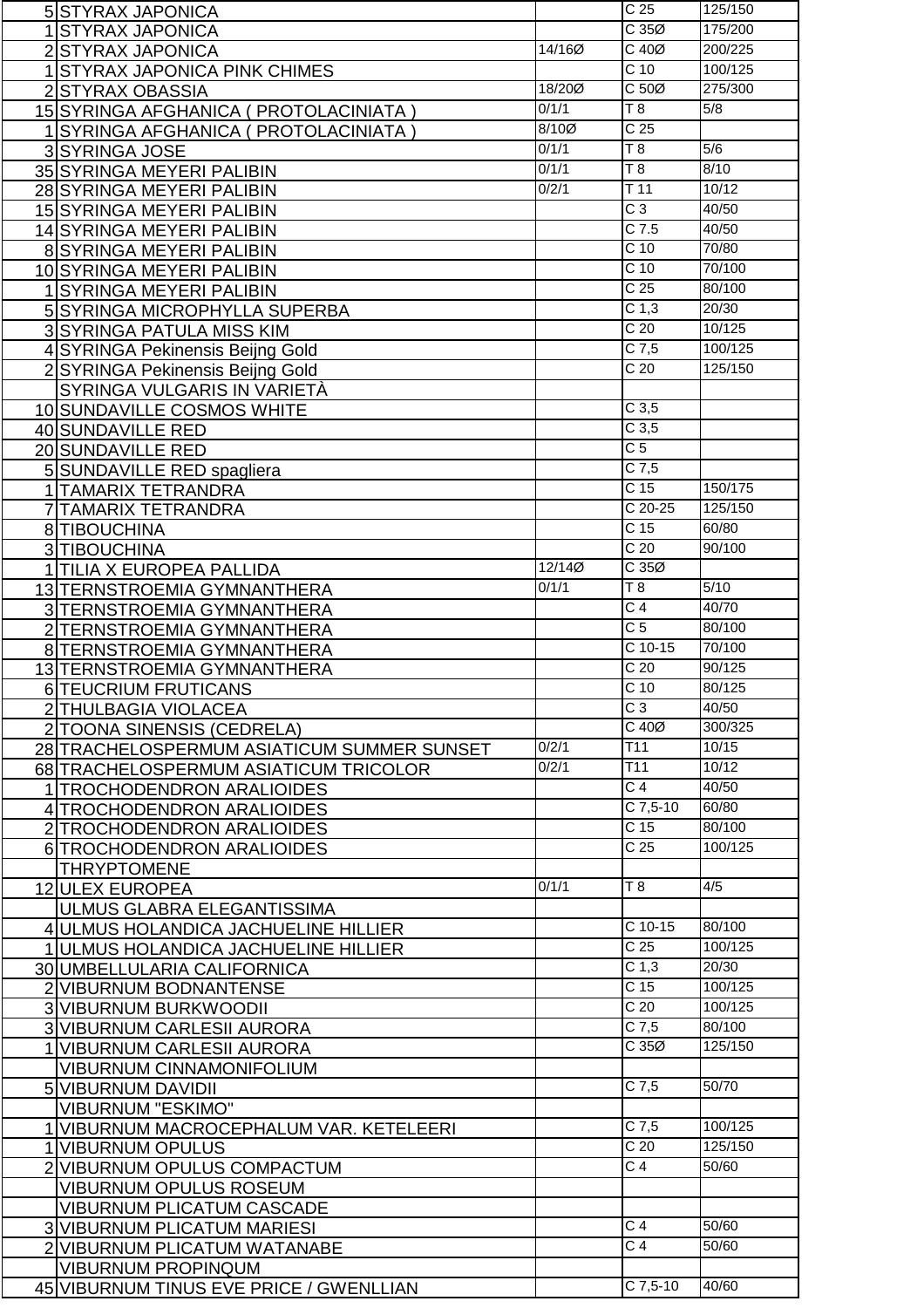| 20 VIBURNUM TINUS EVE PRICE / GWENLLIAN                                      |                    | C <sub>15</sub>                 | 60/80   |
|------------------------------------------------------------------------------|--------------------|---------------------------------|---------|
| 2 VIBURNUM TINUS EVE PRICE<br>ALBERELLO/STÄMMCHEN                            | $8/10$ Ø           | C <sub>10</sub>                 | 150/175 |
| 3 VIBURNUM TINUS EVE PRICE<br>ALBERELLO/STÄMMCHEN                            | 10/12Ø             | C <sub>25</sub>                 | 175/200 |
|                                                                              |                    | $C$ 7,5-10                      | 40/60   |
| 5 VIBURNUM TINUS RUBRA                                                       |                    |                                 |         |
| <b>VIBURNUM TINUS VARIEGATA</b>                                              |                    |                                 |         |
| 11 VITEX AGNUS CASTUS                                                        |                    | C <sub>1,3</sub>                | 20/25   |
| 24 VITEX AGNUS CASTUS                                                        |                    | C <sub>2,5</sub>                | 30/40   |
| 10 VITEX AGNUS CASTUS                                                        |                    | C <sub>3,5</sub>                | 35/40   |
| 2 VITEX AGNUS CASTUS                                                         |                    | $C$ 10                          | 70/80   |
| 7 WEIGELA BRISTOL RUBY                                                       |                    | C <sub>15</sub>                 | 80/100  |
|                                                                              |                    | C35Ø                            | 150/175 |
| 1 WEIGELA BRISTOL RUBY                                                       |                    |                                 |         |
| 3 WEIGELA FLORIDA "ALEXANDRINA"                                              |                    | $C_3$                           | 40/50   |
| 3 WEIGELA FLORIDA "ALEXANDRINA"                                              |                    | $C$ 7,5                         | 50/60   |
| 2 WEIGELA FLORIDA MINOR BLACK                                                |                    | $C_3$                           | 30/40   |
| 1 WEIGELA FLORIDA MONET                                                      |                    | $\overline{C}$ 7,5              | 50/60   |
| 1 WEIGELA FLORIDA PURPUREA (FOLIIS PURPUREIS)                                |                    | C <sub>15</sub>                 | 80/100  |
| 14 WEIGELA FLORIDA PURPUREA ( FOLIIS PURPUREIS )                             |                    | C <sub>25</sub>                 | 100/125 |
|                                                                              |                    | $\overline{C}$ 1,3              | 30/40   |
| 3 WEIGELA FLORIDA VARIEGATA                                                  |                    |                                 |         |
| WEIGELA FLORIDA RUBY QUEEN / SUNNY PRINCESS / SUZANNE / RED<br><b>PRINCE</b> |                    |                                 |         |
| 2 WEIGELA STYRIACA                                                           |                    | $C$ 10                          | 100/125 |
|                                                                              |                    | C <sub>1,3</sub>                | 30/50   |
| 18 XANTHOCERAS SORBIFOLIUM                                                   |                    |                                 |         |
| 10 ZANTEDESCHIA ( CALLA )                                                    |                    | C7,5                            | 40/50   |
| 5 ZIZIPHUS JUJUBA                                                            |                    | C <sub>3,5</sub>                | 80/100  |
| 1 ZIZIPHUS JUJUBA                                                            |                    | $C$ 40 $Ø$                      | 200/225 |
| 3 ZIZIPHUS JUJUBA                                                            |                    | $\overline{C}$ 50 $\varnothing$ | 225/250 |
|                                                                              |                    |                                 |         |
|                                                                              |                    |                                 |         |
| <b>ALTO FUSTO / HOCHSTÄMME</b>                                               |                    |                                 |         |
|                                                                              |                    |                                 |         |
| ACER PLATANOIDES CRIMSON KING                                                |                    |                                 |         |
| 2 ACER PLATANOIDES CRIMSON SENTRY                                            | 8/10Ø              | C 35Ø                           | 200/225 |
| ACER PLATANOIDES GLOBOSUM                                                    |                    |                                 |         |
|                                                                              |                    |                                 |         |
| 5 ASIMINA TRILOBA                                                            | 18/200             | C 40Ø                           | 350/400 |
|                                                                              |                    |                                 |         |
| 1 BETULA PENDULA YOUNGII                                                     | 10/12Ø             | C 45Ø                           |         |
| 1 BETULA PENDULA YOUNGII                                                     | 18/200             | C60Ø                            | 275/300 |
|                                                                              | 22/250             | C 70Ø                           |         |
| 2 CATALPA BIGNOIDES NANA                                                     |                    |                                 | 300/325 |
| 1 CATALPA BIGNOIDES NANA                                                     | 25/300             | C 90Ø                           | 300/325 |
| 13 CORDYLINE AUSTRALIS / DRACAENA                                            | 20/30Ø             | C 45-65Ø                        | 175/225 |
| 4 CORDYLINE AUSTR. / DRACAENA ATROPURPUREA                                   | 20/22Ø             | $\overline{C40\varnothing}$     | 175/200 |
| 7 DIOSPYROS KAKI 1/2 FUSTO                                                   | 12/140             | <b>CAMPO</b>                    | 225/275 |
| 20 DIOSPYROS KAKI<br>1/ <sub>2</sub> FUSTO                                   | 10/12Ø             | $\overline{C}$ 25               | 200/225 |
| 5 DIOSPYROS KAKI<br>1/ <sub>2</sub> FUSTO                                    | 12/140             | C35Ø                            | 225/250 |
| 4 DIOSPYROS KAKI<br>1/ <sub>2</sub> FUSTO                                    | 14/160             | C 70Ø                           | 225/250 |
| 2 DIOSPYROS KAKI                                                             | 25/300             | C 65Ø                           | 300/400 |
|                                                                              | 8/10Ø              | C 50Ø                           | 175/200 |
| 2 ERIOBOTRYA JAPONICA                                                        |                    |                                 |         |
| 1 ERIOBOTRYA JAPONICA                                                        | 18/200             | C 65Ø                           | 225/250 |
| 1 ERIOBOTRYA JAPONICA                                                        | 16/180             | C 60Ø                           | 225/250 |
| 1 FAGUS SYLVATICA PENDULA                                                    | 20/22Ø             | C80Ø                            | 500/600 |
| 1 FAGUS SYLVATICA PURPLE FONTAIN                                             | 20/220             | C80Ø                            | 500/600 |
| 2 FICUS CARICA TURCO                                                         | 14/16 Ø            | $C$ 70 $Ø$                      |         |
| 1 GINKGO BILOBA MERIKEN                                                      | 8/10Ø              | C <sub>30</sub>                 |         |
| 1 FRAXINUS EXC. WESTHOF GLORIE                                               | 18/200             | C 65Ø                           | 300/350 |
|                                                                              | 10/12Ø             | C 35Ø                           | 175/200 |
| 2 HYDRANGEA PANICULATA KYUSHU                                                |                    |                                 |         |
| 3JACARANDA                                                                   | 12/14Ø             | C 50Ø                           | 325/375 |
| <b>JUGLANS REGIA</b>                                                         |                    |                                 |         |
| 7 LAGERSTROEMIA 5xrosso 2xrosa 1/2 fusto                                     | $6/8$ Ø            | C <sub>15</sub>                 |         |
| 7 LAGERSTROEMIA INDICA                                                       | 8/10Ø              | C <sub>15</sub>                 | 225/250 |
| 1 LAGERSTROEMIA INDICA ROSA                                                  | 25/40Ø             | CAMPO                           | 250/275 |
| 1 LAGERSTROEMIA INDICA ROSA                                                  | 35/40Ø             | C 90Ø                           | 300/350 |
|                                                                              | 16/180             | $\overline{C}$ 25               | 125/150 |
| 2 LAURUS NOBILIS " ALBERELLO "                                               | 16/180             | C 60Ø                           | 225/250 |
| 1   LAURUS NOBILIS " ALBERELLO "                                             |                    |                                 |         |
| 1 LARIX DECIDUA PULI mezzo fusto a forma piangente                           | 8/10 Ø             | C <sub>25</sub>                 |         |
| 1 LARIX KAE. STIFF WEEPER mezzo fusto a forma piangente                      | 8/10 Ø             | C <sub>25</sub>                 |         |
| 2 LIGUSTRUM JAPONICUM<br>1 LIRIODENDRON TULIPIFERA                           | 10/12 Ø<br>30/35 Ø | C35Ø<br>C80Ø                    | 450/500 |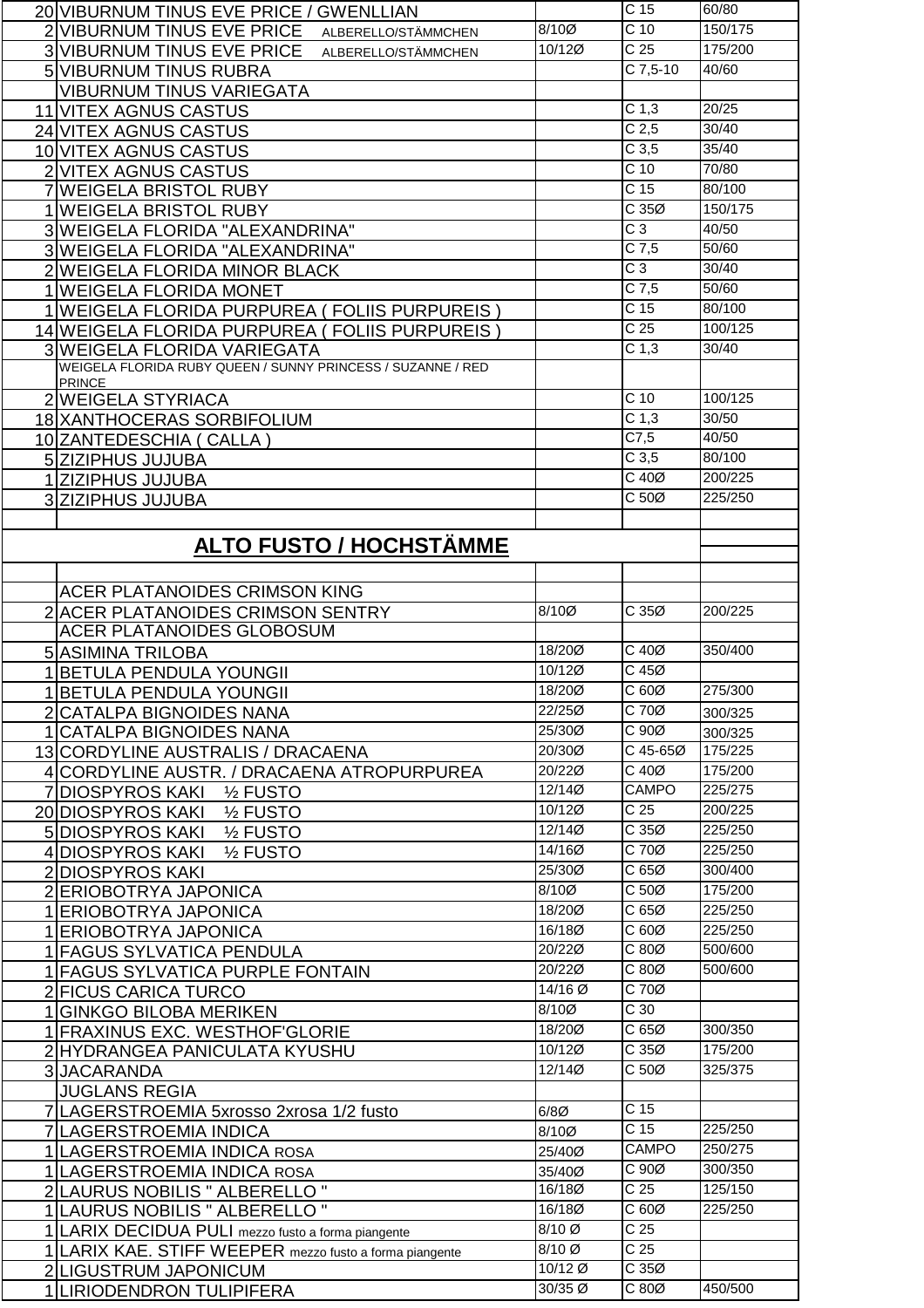|   | <b>LIQUIDAMBAR STYRACIFLUA</b>                                |                    |                   |         |
|---|---------------------------------------------------------------|--------------------|-------------------|---------|
|   | 20 MAGNOLIA IN VARIETÀ/SORTEN vedi lista/siehe liste magnolie | 10-25 Ø            |                   |         |
|   | 2 107 MAGNOLIE GRANDIFLORA GALUSSONIERE                       | 12/14 Ø            | C 50Ø             |         |
|   | 12 MELIA AZEDARACH                                            | 8/12 Ø             | $C$ 45 $Ø$        | 250/275 |
|   | 6 MELIA AZEDARACH                                             | 20/22 Ø            | C 60Ø             | 350/400 |
|   | 1 MORUS ALBA PENDULA TRONCO / STAMM 250CM                     | $22/25 -$          | C 65Ø             | 300/325 |
|   |                                                               | $25/30 -$          | C 80Ø             | 300/325 |
|   | 1 MORUS ALBA PENDULA TRONCO / STAMM 250CM                     |                    |                   |         |
|   | 3 MORUS NIGRA                                                 | $18/20 -$          | C60Ø              | 300/350 |
|   | 1 NERIUM OLEANDER APRICOT                                     | $6/8 -$            | C <sub>20</sub>   | 275/300 |
|   | 1 NERIUM OLEANDER APRICOT                                     | $18/20 -$          | C <sub>55</sub>   | 275/300 |
|   | 1 NERIUM OLEANDER ROSA                                        | $6/8 -$            | C <sub>20</sub>   | 275/300 |
|   | 2 NERIUM OLEANDER ROSSO                                       | $6/8 -$            | C <sub>20</sub>   | 275/300 |
|   | 1 OLEA EUROPAEA ALBERELLO/STAMM                               | 8/10 Ø             | C 20Ø             | 225/250 |
|   | 16 OLEA EUROPAEA ALBERELLO/STAMM                              | 10/12 Ø            | C <sub>20</sub>   | 200/225 |
|   | 1 OLEA EUROPAEA ALBERELLO/STAMM                               | 18/20 Ø            | C 50Ø             | 275/300 |
|   | 3 OLEA EUROPAEA ALBERELLO/STAMM                               | 16/18 <sup>Ø</sup> | $C$ 45 $Ø$        | 200/225 |
|   | 2 OLEA EUROPAEA ALBERELLO/STAMM                               | 25/30 Ø            | C 85Ø             | 350/400 |
|   | 2 OLEA EUROPAEA ALBERELLO/STAMM                               | 35/45 Ø            | CAMPO             | 250/275 |
|   | 1   PAULOWNIA TOMENTOSA                                       | 20/22 Ø            | C 60Ø             | 450/500 |
|   | 1 PERO                                                        | 20/22 Ø            | C60Ø              | 250/275 |
|   |                                                               | 10/12 Ø            | C 35Ø             |         |
|   | 2 PLATANUS ACERIFOLIA                                         |                    |                   |         |
|   | PLATANUS ACERIFOLIA A FORMA OMBRELLO SCHIRMFÖRMIG             | 30/35 Ø            | C 80Ø             | 350/400 |
|   | 1 PRUNUS AVIUM PLENA                                          | $12/14$ Ø          | C35Ø              |         |
|   | 2 PRUNUS AVIUM FRUTTA                                         |                    |                   |         |
|   | 1 PRUNUS CERASUFERA "WOODII" ex. NIGRA                        | 10/12 Ø            | C <sub>20</sub>   | 300/350 |
|   | PRUNUS DOLCIUS "VERO MANDORLO" MANDELBAUM"                    | 10/12 Ø            | $\overline{C}$ 25 | 225/250 |
|   | 1 PRUNUS DOLCIUS "VERO MANDORLO" MANDELBAUM"                  | 18/20 Ø            | C60Ø              | 225/250 |
|   | 1 PRUNUS SERRULATA KANZAN                                     | 30/35 Ø            | <b>CAMPO</b>      | 500/600 |
|   | 1 PRUNUS SERRULATA KANZAN                                     | 35/40 Ø            | CAMPO             | 450/500 |
|   | 1 PRUNUS SERRULATA KIKU-SHIDARE                               | 30/35 Ø            | C 80Ø             | 250/275 |
|   | <b>8 QUERCUS ILEX</b>                                         | 18/20 Ø            | <b>CAMPO</b>      | 250/275 |
| 1 | QUERCUS ILEX                                                  | 35/40 Ø            | <b>CAMPO</b>      | 300/325 |
|   | <b>QUERCUS SUBER</b>                                          | 22/25 Ø            | C 50Ø             | 275/300 |
|   | <b>QUERCUS SUBER</b>                                          | 25/30 Ø            | C 60Ø             | 225/250 |
| 1 | <b>QUERCUS SUBER</b>                                          | 40/45 Ø            | <b>CAMPO</b>      | 400/450 |
|   | 3 ROBINIA PSEUDOACACIA UMBRACULIFERA                          | 22/25 Ø            | C 60Ø             | 300/350 |
|   | 2 SALIX ALBA TRISTIS / SEPULCRALIS "CHRYSOCOMA"               | 10/12 Ø            | $\overline{C}$ 30 |         |
|   | 2 SALIX ALBA TRISTIS / SEPULCRALIS "CHRYSOCOMA"               | $10/12$ Ø          | $\overline{C}$ 30 |         |
|   | <b>3 SALIX BABYLONICA</b>                                     | 25/30 Ø            | C60Ø              | 400/425 |
|   | SENNA CORYMBOSA ALBERETTO (CASSIA)                            | 14/16 Ø            | C 40Ø             | 300/350 |
|   | SOPHORA JAPONICA PENDULA                                      |                    |                   |         |
|   | 2 SORBUS AUCUPARIA                                            | 10/12 Ø            | $\overline{C}$ 30 |         |
|   | 2 STYRAX JAPONICA                                             | 14/16Ø             | $C$ 40 $Ø$        | 200/225 |
|   | 2 STYRAX OBASSIA                                              | 18/200             | C <sub>50</sub>   | 275/300 |
|   | SYRINGA AFGHANICA ( PROTOLACINIATA )                          | 8/10Ø              | $\overline{C}$ 25 |         |
|   | 1 TILIA X EUROPEA PALLIDA                                     | 12/14Ø             | C35Ø              |         |
|   | 2 VIBURNUM TINUS EVE PRICE<br>ALBERELLO/STÄMMCHEN             | 8/10Ø              | $C$ 10            | 150/175 |
|   | 3 VIBURNUM TINUS EVE PRICE                                    | 10/120             | $\overline{C}$ 25 | 175/200 |
|   | ALBERELLO/STÄMMCHEN                                           |                    | $\overline{C}$ 25 |         |
|   | 2 WISTERIA<br>1 WISTERIA                                      | 10/120             | C35Ø              |         |
|   |                                                               | 25/30Ø             | C 70Ø             | 400/450 |
|   | 2 CEDRUS LIBANI ATLANICA GLAUCA PENDULA                       |                    |                   |         |
|   |                                                               |                    |                   |         |
|   | <b>CONIFERE / NADELGEHÖLZE / CONIFERES</b>                    |                    |                   |         |
|   |                                                               |                    |                   |         |
|   | <b>8 ABIES AMABILIS SPREADING STAR</b>                        |                    | $\overline{C}$ 5  | 30/50   |
|   | <b>8 ABIES AMABILIS SPREADING STAR</b>                        |                    | C <sub>10</sub>   | 40/70   |
|   | 1 ABIES AMABILIS SPREADING STAR                               |                    | $C$ 45 $Ø$        | 100/125 |
|   | ABIES BALSAMEA NANA                                           |                    |                   |         |
|   | 1 ABIES CONCOLOR VIOLACEA                                     |                    | $C$ 7,5           | 80/100  |
|   |                                                               |                    | $\overline{C}$ 15 | 80/100  |
|   | 2 ABIES CONCOLOR VIOLACEA                                     |                    | C <sub>25</sub>   | 100/125 |
|   | 5 ABIES CONCOLOR VIOLACEA                                     |                    | C <sub>15</sub>   | 125/150 |
|   | 2 ABIES CONCOLOR VIOLACEA                                     |                    | C35Ø              | 200/225 |
|   | 1 ABIES CONCOLOR VIOLACEA                                     |                    |                   |         |
|   | 2 ABIES CONCOLOR VIOLACEA                                     |                    | C 60Ø             | 250/275 |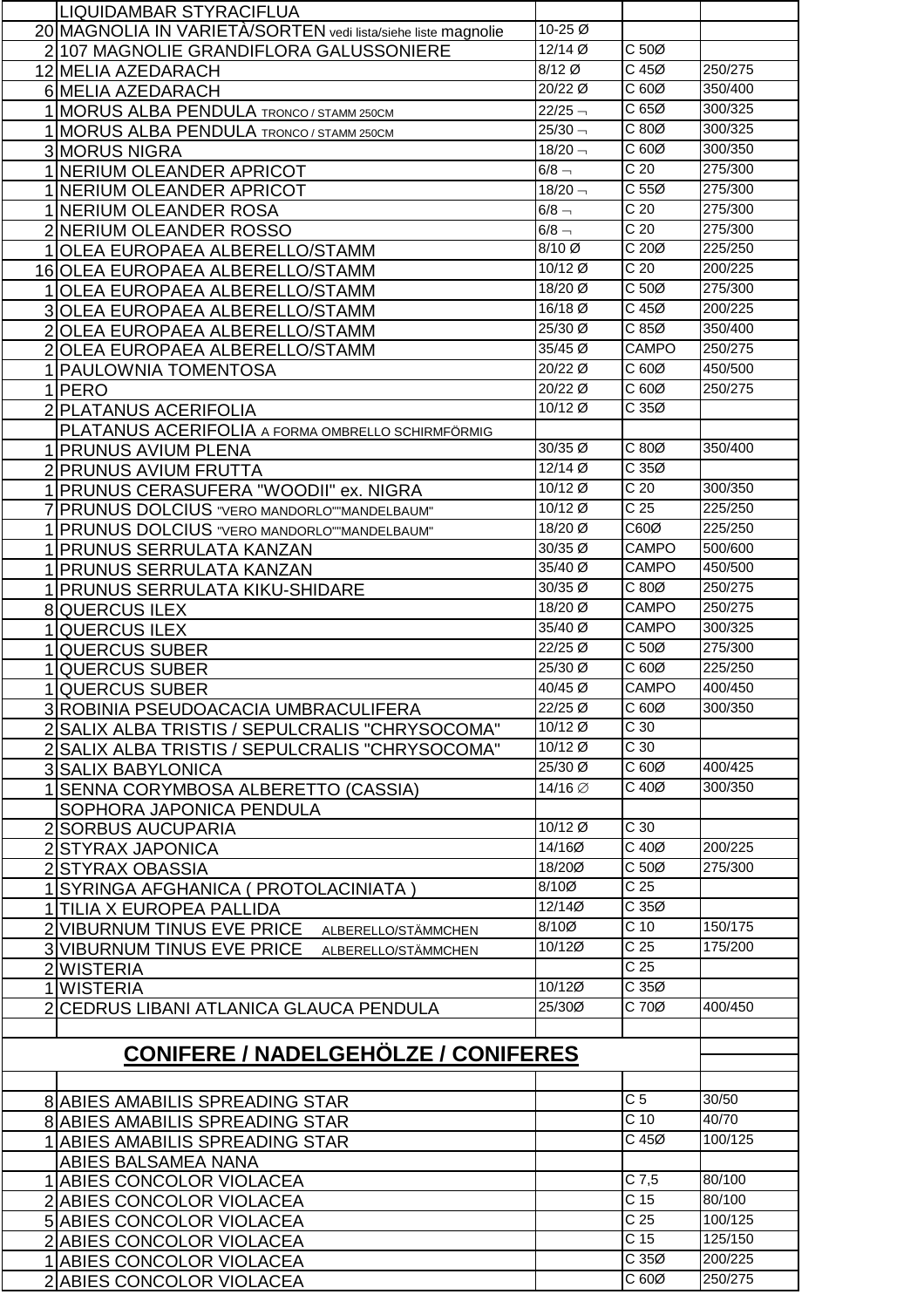| 1 ABIES KOREANA HORSTMANN'S SILBERLOCKE                                           |        | C 45Ø                 | 175/200            |
|-----------------------------------------------------------------------------------|--------|-----------------------|--------------------|
| 1 ABIES KOREANA HORSTMANN'S SILBERLOCKE                                           |        | <b>CAMPO</b>          | 100/125            |
| 2 ABIES KOREANA HORSTMANN'S SILBERLOCKE                                           |        | CAMPO                 | 200/225            |
| 1 ABIES KOREANA HORSTMANN'S SILBERLOCKE                                           |        | <b>CAMPO</b>          | 350/375            |
| 1 ABIES LASIOCARPA COMPACTA                                                       |        | $\overline{C}$ 25     | 125/150            |
| 1 ABIES LASIOCARPA COMPACTA                                                       |        | C 60Ø                 | 300/325            |
|                                                                                   |        |                       |                    |
| ABIES LASIOCARPA COMPACTA GLAUCA                                                  |        | C30Ø                  | 100/125            |
| 1 ABIES NORDMANNIANA                                                              |        |                       |                    |
| 2 ABIES NORDMANNIANA                                                              |        | $C$ 40 $Ø$            | 125/150            |
| <b>5 ABIES NORDMANNIANA</b>                                                       |        | $\overline{\text{c}}$ | 125/150            |
| ABIES NORDMANNIANA PENDULA                                                        |        |                       |                    |
| 1 ABIES PINSAPO                                                                   |        | C <sub>5</sub>        | 40/50              |
| <b>5 ABIES PINSAPO GLAUCA</b>                                                     |        | C <sub>1,5</sub>      | 20/25              |
| 2 ABIES PINSAPO GLAUCA                                                            |        | C <sub>15</sub>       | 90/100             |
| 2 ABIES PINSAPO GLAUCA                                                            |        | $C$ 40 $Ø$            | 150/175            |
| 10 ABIES PROCERA GLAUCA                                                           |        | C <sub>1,5</sub>      | 20/25              |
| 1 ABIES PROCERA GLAUCA                                                            |        | C <sub>25</sub>       | 100/125            |
| 1 ABIES PROCERA GLAUCA                                                            |        | C <sub>50</sub>       | 200/225            |
| 1 ABIES PROCERA GLAUCA                                                            |        | CAMPO                 | 225/250            |
| 8 ARAUCARIA ARAUCANA                                                              |        | C 35-50Ø              | 100/200            |
| 4 ARAUCARIA BRASILENSIS                                                           |        | $C$ 7,5               | 100/125            |
| 2 CEDRUS DEODARA                                                                  |        | C 50Ø                 | 275/325            |
|                                                                                   |        |                       |                    |
| <b>CEDRUS DEODARA AUREA</b>                                                       |        |                       |                    |
| CEDRUS DEODARA PENDULA<br><b>CEDRUS DEODARA "FEELIN BLUE"</b>                     |        |                       |                    |
| 3 CEDRUS LIBANI                                                                   | 1/2    | T11                   | 15/20              |
| 1 CEDRUS LIBANI GLAUCA                                                            |        | C <sub>25</sub>       | 200/225            |
|                                                                                   |        | C 45Ø                 | 300/350            |
| 2 CEDRUS LIBANI GLAUCA                                                            |        | C 75Ø                 | 300/325            |
| 2 CEDRUS LIBANI GLAUCA FASTIGIATA                                                 |        | $\overline{C}$        | 125/150            |
| 1 CEDRUS LIBANI GLAUCA PENDULA                                                    |        | $\overline{C}$ 15     | 175/200            |
| 4 CEDRUS LIBANI GLAUCA PENDULA                                                    |        | $C$ 70 $Ø$            | 400/450            |
| 2 CEDRUS LIBANI ATLANICA GLAUCA PENDULA                                           | 25/30Ø |                       |                    |
| 1 CEDRUS LIBANI BREVIFOLIA                                                        |        | C <sub>4</sub>        | 40/50              |
| 2 CEDRUS LIBANI BREVIFOLIA                                                        |        | $\overline{C7,5}$     | 60/70              |
| 2 CEDRUS LIBANI PENDULA                                                           |        | $C$ 7,5               | 125/150            |
| 1 CEDRUS LIBANI PENDULA                                                           |        | C <sub>20</sub>       | 100/125            |
| <b>3 CEDRUS LIBANI PENDULA</b>                                                    |        | C 45Ø                 | 200/225            |
| 1 CEDRUS LIBANI PENDULA                                                           |        | C60Ø                  | 200/225            |
| 6 CEPHALOTAXUS HARRINGTONIA PROSTRATA                                             |        | C <sub>25</sub>       | 100/125            |
| 5 CEPHALOTAXUS HARRINGTONIA FASTIGIATA                                            |        | C <sub>1,5</sub>      | 20/30              |
| 1 CEPHALOTAXUS HARRINGTONIA FASTIGIATA                                            |        | <b>CAMPO</b>          | 175/200            |
| 6 CHAMAECYPARIS LAWS. IVONNE                                                      |        | C <sub>25</sub>       | 100/125            |
| 1 CHAMAECYPARIS LAWS. IVONNE                                                      |        |                       |                    |
|                                                                                   |        | C <sub>25</sub>       | 150/175            |
|                                                                                   |        | C 40Ø                 | 200/225            |
| 2 CHAMAECYPARIS LAWS. IVONNE                                                      |        | <b>CAMPO</b>          | 350/400            |
| 7 CHAMAECYPARIS LAWS. IVONNE                                                      |        | CAMPO                 | 450/500            |
| 10 CHAMAECYPARIS LAWS. IVONNE                                                     |        |                       |                    |
| 1   CHAMAECYPARIS LAWS. COLUMNARIS GLAUCA                                         |        | $C$ 7,5               | 80/100             |
| 3 CHAMAECYPARIS LAWS. COLUMNARIS GLAUCA                                           |        | C <sub>15</sub>       | 125/150            |
| CHAMAECYPARIS LAWS. ELLWOODII                                                     |        |                       |                    |
| 3 CHAMAECYPARIS LAWS. ELLWOOD'S GOLD                                              |        | C <sub>4</sub>        | 40/50              |
| 2 CHAMAECYPARIS LAWS. ELLWOOD'S GOLD                                              |        | $\overline{C}$ 5-7,5  | 60/70              |
| CHAMAECYPARIS LAWS. MINIMA GLAUCA                                                 |        |                       |                    |
| CHAMAECYPARIS LAWS. PEMBURY BLUE                                                  |        |                       |                    |
| 2 CHAMAECYPARIS NOOTK. NANA                                                       |        | C <sub>15</sub>       | 80/100             |
| 9 CHAMAECYPARIS NOOTK. PENDULA                                                    |        | $C$ 45 $Ø$            | 200/225            |
| 1 CHAMAECYPARIS OBT. ALBOSPICATA                                                  |        | C 45Ø                 | 100/125            |
| 11 CHAMAECYPARIS OBT. CRIPPSII                                                    |        | C <sub>15</sub>       | 100/125            |
| 5 CHAMAECYPARIS OBT. CRIPPSII                                                     |        | C <sub>25</sub>       | 125/150            |
| 3 CHAMAECYPARIS OBT. FILICOIDES                                                   |        | C30Ø                  | 150/175            |
| 3 CHAMAECYPARIS OBT. FILICOIDES                                                   |        | C 35Ø                 | 100/125            |
| 2 CHAMAECYPARIS OBT. FILICOIDES                                                   |        | C35Ø                  | 200/225            |
| 2 CHAMAECYPARIS OBT. GRACIOSA / LOENIK                                            |        | $C$ 10                | 60/70              |
| 21 CHAMAECYPARIS OBT. GRACIOSA / LOENIK                                           |        | C <sub>15</sub>       | 80/100             |
| 3 CHAMAECYPARIS OBT. GRACIOSA / LOENIK<br>19 CHAMAECYPARIS OBT. GRACIOSA / LOENIK |        | C 35-45Ø<br>CAMPO     | 125/150<br>175/200 |

▐▁

 $\overline{\phantom{a}}$ 

|<br>|-<br>|-

┍╶┢╸╊╸╊╸╊╸╊╸╊╸╊╸╊╸╊╸╊╸╊╸╊╸╊╸╊╸╊╸╊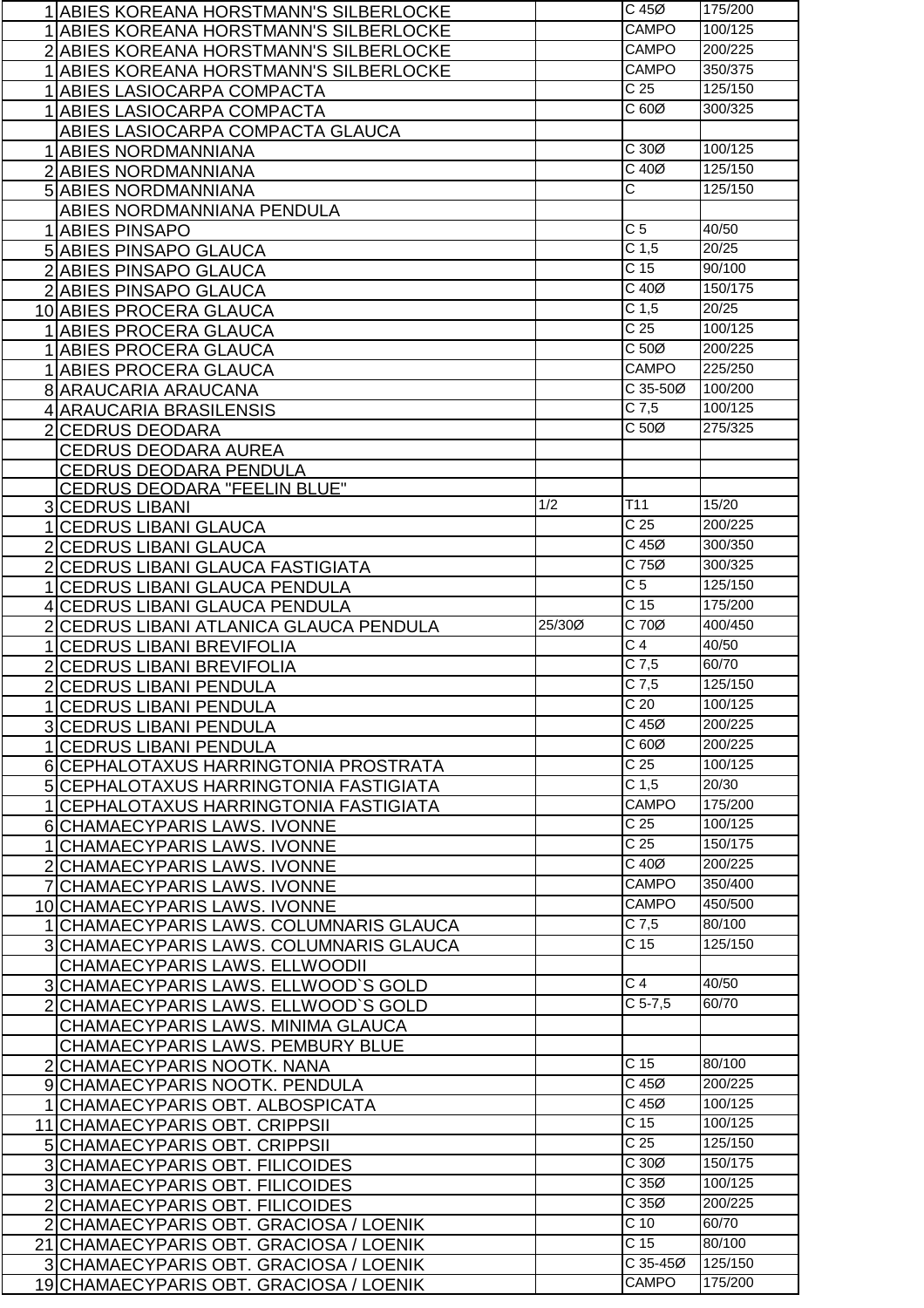| 12 CHAMAECYPARIS OBT. GRACIOSA / LOENIK  | <b>CAMPO</b>                                                                                                                                                                                                                                                                                                                                                                                                                                                                                                                                                                                                                                                                                                                                                                                                                                                                                                                                                                                                                                                                                                                                | 200/225                                                                                                                                                                                                                                                                                                                                                                                                  |
|------------------------------------------|---------------------------------------------------------------------------------------------------------------------------------------------------------------------------------------------------------------------------------------------------------------------------------------------------------------------------------------------------------------------------------------------------------------------------------------------------------------------------------------------------------------------------------------------------------------------------------------------------------------------------------------------------------------------------------------------------------------------------------------------------------------------------------------------------------------------------------------------------------------------------------------------------------------------------------------------------------------------------------------------------------------------------------------------------------------------------------------------------------------------------------------------|----------------------------------------------------------------------------------------------------------------------------------------------------------------------------------------------------------------------------------------------------------------------------------------------------------------------------------------------------------------------------------------------------------|
|                                          | $\overline{C}$ 10                                                                                                                                                                                                                                                                                                                                                                                                                                                                                                                                                                                                                                                                                                                                                                                                                                                                                                                                                                                                                                                                                                                           | 80/100                                                                                                                                                                                                                                                                                                                                                                                                   |
|                                          | C 10-20                                                                                                                                                                                                                                                                                                                                                                                                                                                                                                                                                                                                                                                                                                                                                                                                                                                                                                                                                                                                                                                                                                                                     | 100/125                                                                                                                                                                                                                                                                                                                                                                                                  |
|                                          |                                                                                                                                                                                                                                                                                                                                                                                                                                                                                                                                                                                                                                                                                                                                                                                                                                                                                                                                                                                                                                                                                                                                             | 15/20                                                                                                                                                                                                                                                                                                                                                                                                    |
|                                          |                                                                                                                                                                                                                                                                                                                                                                                                                                                                                                                                                                                                                                                                                                                                                                                                                                                                                                                                                                                                                                                                                                                                             | 40/50                                                                                                                                                                                                                                                                                                                                                                                                    |
|                                          |                                                                                                                                                                                                                                                                                                                                                                                                                                                                                                                                                                                                                                                                                                                                                                                                                                                                                                                                                                                                                                                                                                                                             | 70/80                                                                                                                                                                                                                                                                                                                                                                                                    |
|                                          |                                                                                                                                                                                                                                                                                                                                                                                                                                                                                                                                                                                                                                                                                                                                                                                                                                                                                                                                                                                                                                                                                                                                             | 80/100                                                                                                                                                                                                                                                                                                                                                                                                   |
|                                          |                                                                                                                                                                                                                                                                                                                                                                                                                                                                                                                                                                                                                                                                                                                                                                                                                                                                                                                                                                                                                                                                                                                                             | 150/175                                                                                                                                                                                                                                                                                                                                                                                                  |
|                                          |                                                                                                                                                                                                                                                                                                                                                                                                                                                                                                                                                                                                                                                                                                                                                                                                                                                                                                                                                                                                                                                                                                                                             |                                                                                                                                                                                                                                                                                                                                                                                                          |
|                                          |                                                                                                                                                                                                                                                                                                                                                                                                                                                                                                                                                                                                                                                                                                                                                                                                                                                                                                                                                                                                                                                                                                                                             | 175/200                                                                                                                                                                                                                                                                                                                                                                                                  |
|                                          |                                                                                                                                                                                                                                                                                                                                                                                                                                                                                                                                                                                                                                                                                                                                                                                                                                                                                                                                                                                                                                                                                                                                             | 90/100                                                                                                                                                                                                                                                                                                                                                                                                   |
|                                          |                                                                                                                                                                                                                                                                                                                                                                                                                                                                                                                                                                                                                                                                                                                                                                                                                                                                                                                                                                                                                                                                                                                                             | 150/175                                                                                                                                                                                                                                                                                                                                                                                                  |
|                                          |                                                                                                                                                                                                                                                                                                                                                                                                                                                                                                                                                                                                                                                                                                                                                                                                                                                                                                                                                                                                                                                                                                                                             | 175/200                                                                                                                                                                                                                                                                                                                                                                                                  |
|                                          |                                                                                                                                                                                                                                                                                                                                                                                                                                                                                                                                                                                                                                                                                                                                                                                                                                                                                                                                                                                                                                                                                                                                             | 45/55                                                                                                                                                                                                                                                                                                                                                                                                    |
|                                          |                                                                                                                                                                                                                                                                                                                                                                                                                                                                                                                                                                                                                                                                                                                                                                                                                                                                                                                                                                                                                                                                                                                                             | 50/60                                                                                                                                                                                                                                                                                                                                                                                                    |
|                                          |                                                                                                                                                                                                                                                                                                                                                                                                                                                                                                                                                                                                                                                                                                                                                                                                                                                                                                                                                                                                                                                                                                                                             | 80/125                                                                                                                                                                                                                                                                                                                                                                                                   |
|                                          | <b>CAMPO</b>                                                                                                                                                                                                                                                                                                                                                                                                                                                                                                                                                                                                                                                                                                                                                                                                                                                                                                                                                                                                                                                                                                                                | 100/125                                                                                                                                                                                                                                                                                                                                                                                                  |
|                                          | CAMPO                                                                                                                                                                                                                                                                                                                                                                                                                                                                                                                                                                                                                                                                                                                                                                                                                                                                                                                                                                                                                                                                                                                                       | 250/300                                                                                                                                                                                                                                                                                                                                                                                                  |
|                                          | $\overline{C}$ 25                                                                                                                                                                                                                                                                                                                                                                                                                                                                                                                                                                                                                                                                                                                                                                                                                                                                                                                                                                                                                                                                                                                           | 125/150                                                                                                                                                                                                                                                                                                                                                                                                  |
|                                          |                                                                                                                                                                                                                                                                                                                                                                                                                                                                                                                                                                                                                                                                                                                                                                                                                                                                                                                                                                                                                                                                                                                                             | 40/50                                                                                                                                                                                                                                                                                                                                                                                                    |
|                                          |                                                                                                                                                                                                                                                                                                                                                                                                                                                                                                                                                                                                                                                                                                                                                                                                                                                                                                                                                                                                                                                                                                                                             | 80/100                                                                                                                                                                                                                                                                                                                                                                                                   |
|                                          |                                                                                                                                                                                                                                                                                                                                                                                                                                                                                                                                                                                                                                                                                                                                                                                                                                                                                                                                                                                                                                                                                                                                             | 150/175                                                                                                                                                                                                                                                                                                                                                                                                  |
|                                          |                                                                                                                                                                                                                                                                                                                                                                                                                                                                                                                                                                                                                                                                                                                                                                                                                                                                                                                                                                                                                                                                                                                                             | 40/50                                                                                                                                                                                                                                                                                                                                                                                                    |
|                                          |                                                                                                                                                                                                                                                                                                                                                                                                                                                                                                                                                                                                                                                                                                                                                                                                                                                                                                                                                                                                                                                                                                                                             | 90/100                                                                                                                                                                                                                                                                                                                                                                                                   |
|                                          |                                                                                                                                                                                                                                                                                                                                                                                                                                                                                                                                                                                                                                                                                                                                                                                                                                                                                                                                                                                                                                                                                                                                             | 70/80                                                                                                                                                                                                                                                                                                                                                                                                    |
|                                          |                                                                                                                                                                                                                                                                                                                                                                                                                                                                                                                                                                                                                                                                                                                                                                                                                                                                                                                                                                                                                                                                                                                                             | 18/20                                                                                                                                                                                                                                                                                                                                                                                                    |
|                                          |                                                                                                                                                                                                                                                                                                                                                                                                                                                                                                                                                                                                                                                                                                                                                                                                                                                                                                                                                                                                                                                                                                                                             |                                                                                                                                                                                                                                                                                                                                                                                                          |
|                                          |                                                                                                                                                                                                                                                                                                                                                                                                                                                                                                                                                                                                                                                                                                                                                                                                                                                                                                                                                                                                                                                                                                                                             | 40/50                                                                                                                                                                                                                                                                                                                                                                                                    |
|                                          |                                                                                                                                                                                                                                                                                                                                                                                                                                                                                                                                                                                                                                                                                                                                                                                                                                                                                                                                                                                                                                                                                                                                             | 125/150                                                                                                                                                                                                                                                                                                                                                                                                  |
|                                          |                                                                                                                                                                                                                                                                                                                                                                                                                                                                                                                                                                                                                                                                                                                                                                                                                                                                                                                                                                                                                                                                                                                                             | 45/50                                                                                                                                                                                                                                                                                                                                                                                                    |
|                                          |                                                                                                                                                                                                                                                                                                                                                                                                                                                                                                                                                                                                                                                                                                                                                                                                                                                                                                                                                                                                                                                                                                                                             | 50/60                                                                                                                                                                                                                                                                                                                                                                                                    |
|                                          |                                                                                                                                                                                                                                                                                                                                                                                                                                                                                                                                                                                                                                                                                                                                                                                                                                                                                                                                                                                                                                                                                                                                             | 50/60                                                                                                                                                                                                                                                                                                                                                                                                    |
| 1 CHAMAECYPARIS PIS. SUNGOLD             | C <sub>35</sub>                                                                                                                                                                                                                                                                                                                                                                                                                                                                                                                                                                                                                                                                                                                                                                                                                                                                                                                                                                                                                                                                                                                             | 50/60                                                                                                                                                                                                                                                                                                                                                                                                    |
|                                          |                                                                                                                                                                                                                                                                                                                                                                                                                                                                                                                                                                                                                                                                                                                                                                                                                                                                                                                                                                                                                                                                                                                                             |                                                                                                                                                                                                                                                                                                                                                                                                          |
| <b>CHAMAECYPARIS TARANTESII</b>          |                                                                                                                                                                                                                                                                                                                                                                                                                                                                                                                                                                                                                                                                                                                                                                                                                                                                                                                                                                                                                                                                                                                                             |                                                                                                                                                                                                                                                                                                                                                                                                          |
| CHAMAECYPARIS THYO. ANDELYENSIS          |                                                                                                                                                                                                                                                                                                                                                                                                                                                                                                                                                                                                                                                                                                                                                                                                                                                                                                                                                                                                                                                                                                                                             |                                                                                                                                                                                                                                                                                                                                                                                                          |
| CRYPTOMERIA JAPONICA ARAUCARIOIDES       |                                                                                                                                                                                                                                                                                                                                                                                                                                                                                                                                                                                                                                                                                                                                                                                                                                                                                                                                                                                                                                                                                                                                             |                                                                                                                                                                                                                                                                                                                                                                                                          |
| CRYPTOMERIA JAPONICA BANDAI SUGI         |                                                                                                                                                                                                                                                                                                                                                                                                                                                                                                                                                                                                                                                                                                                                                                                                                                                                                                                                                                                                                                                                                                                                             |                                                                                                                                                                                                                                                                                                                                                                                                          |
| 22 CRYPTOMERIA JAPONICA CRISTATA         | $C$ 7,5-10                                                                                                                                                                                                                                                                                                                                                                                                                                                                                                                                                                                                                                                                                                                                                                                                                                                                                                                                                                                                                                                                                                                                  | 100/125                                                                                                                                                                                                                                                                                                                                                                                                  |
| 7 CRYPTOMERIA JAPONICA CRISTATA          | $\overline{C}$ 15                                                                                                                                                                                                                                                                                                                                                                                                                                                                                                                                                                                                                                                                                                                                                                                                                                                                                                                                                                                                                                                                                                                           | 100/125                                                                                                                                                                                                                                                                                                                                                                                                  |
| 15 CRYPTOMERIA JAPONICA CRISTATA         | $C$ 15-20                                                                                                                                                                                                                                                                                                                                                                                                                                                                                                                                                                                                                                                                                                                                                                                                                                                                                                                                                                                                                                                                                                                                   | 125/150                                                                                                                                                                                                                                                                                                                                                                                                  |
| 15 CRYPTOMERIA JAPONICA CRISTATA         | C 15-20                                                                                                                                                                                                                                                                                                                                                                                                                                                                                                                                                                                                                                                                                                                                                                                                                                                                                                                                                                                                                                                                                                                                     | 150/175                                                                                                                                                                                                                                                                                                                                                                                                  |
|                                          | $C$ 45 $Ø$                                                                                                                                                                                                                                                                                                                                                                                                                                                                                                                                                                                                                                                                                                                                                                                                                                                                                                                                                                                                                                                                                                                                  | 175/200                                                                                                                                                                                                                                                                                                                                                                                                  |
| 5 CRYPTOMERIA JAPONICA CRISTATA          | $C$ 45 $Ø$                                                                                                                                                                                                                                                                                                                                                                                                                                                                                                                                                                                                                                                                                                                                                                                                                                                                                                                                                                                                                                                                                                                                  | 200/250                                                                                                                                                                                                                                                                                                                                                                                                  |
| 2 CRYPTOMERIA JAPONICA CRISTATA          | CAMPO                                                                                                                                                                                                                                                                                                                                                                                                                                                                                                                                                                                                                                                                                                                                                                                                                                                                                                                                                                                                                                                                                                                                       | 225/250                                                                                                                                                                                                                                                                                                                                                                                                  |
| 7 CRYPTOMERIA JAPONICA CRISTATA          |                                                                                                                                                                                                                                                                                                                                                                                                                                                                                                                                                                                                                                                                                                                                                                                                                                                                                                                                                                                                                                                                                                                                             |                                                                                                                                                                                                                                                                                                                                                                                                          |
| CRYPTOMERIA JAPONICA DACRYDIOIDES        |                                                                                                                                                                                                                                                                                                                                                                                                                                                                                                                                                                                                                                                                                                                                                                                                                                                                                                                                                                                                                                                                                                                                             |                                                                                                                                                                                                                                                                                                                                                                                                          |
| <b>CRYPTOMERIA JAPONICA ELEGANS</b>      |                                                                                                                                                                                                                                                                                                                                                                                                                                                                                                                                                                                                                                                                                                                                                                                                                                                                                                                                                                                                                                                                                                                                             |                                                                                                                                                                                                                                                                                                                                                                                                          |
| 8 CRYPTOMERIA JAPONICA GLOBOSA NANA      | C <sub>15</sub>                                                                                                                                                                                                                                                                                                                                                                                                                                                                                                                                                                                                                                                                                                                                                                                                                                                                                                                                                                                                                                                                                                                             | 40/50                                                                                                                                                                                                                                                                                                                                                                                                    |
| 7 CRYPTOMERIA JAPONICA GLOBOSA NANA      | C <sub>15</sub>                                                                                                                                                                                                                                                                                                                                                                                                                                                                                                                                                                                                                                                                                                                                                                                                                                                                                                                                                                                                                                                                                                                             | 50/60                                                                                                                                                                                                                                                                                                                                                                                                    |
| 1 CRYPTOMERIA JAPONICA GLOBOSA NANA      | <b>CAMPO</b>                                                                                                                                                                                                                                                                                                                                                                                                                                                                                                                                                                                                                                                                                                                                                                                                                                                                                                                                                                                                                                                                                                                                | 100/125                                                                                                                                                                                                                                                                                                                                                                                                  |
| 1 CRYPTOMERIA JAPONICA GRACILIS          | C <sub>25</sub>                                                                                                                                                                                                                                                                                                                                                                                                                                                                                                                                                                                                                                                                                                                                                                                                                                                                                                                                                                                                                                                                                                                             | 125/150                                                                                                                                                                                                                                                                                                                                                                                                  |
| 5 CRYPTOMERIA JAPONICA GRACILIS          | $C$ 40 $Ø$                                                                                                                                                                                                                                                                                                                                                                                                                                                                                                                                                                                                                                                                                                                                                                                                                                                                                                                                                                                                                                                                                                                                  | 225/250                                                                                                                                                                                                                                                                                                                                                                                                  |
| 10 CRYPTOMERIA JAPONICA MONSTROSA NANA   | C <sub>15</sub>                                                                                                                                                                                                                                                                                                                                                                                                                                                                                                                                                                                                                                                                                                                                                                                                                                                                                                                                                                                                                                                                                                                             | 60/80                                                                                                                                                                                                                                                                                                                                                                                                    |
| 3 CRYPTOMERIA JAPONICA MONSTROSA NANA    | $\overline{C}$ 15                                                                                                                                                                                                                                                                                                                                                                                                                                                                                                                                                                                                                                                                                                                                                                                                                                                                                                                                                                                                                                                                                                                           | 80/100                                                                                                                                                                                                                                                                                                                                                                                                   |
| 1 CRYPTOMERIA JAPONICA MONSTROSA NANA    | CAMPO                                                                                                                                                                                                                                                                                                                                                                                                                                                                                                                                                                                                                                                                                                                                                                                                                                                                                                                                                                                                                                                                                                                                       | 90/100                                                                                                                                                                                                                                                                                                                                                                                                   |
| CRYPTOMERIA JAPONICA TORULOSA            |                                                                                                                                                                                                                                                                                                                                                                                                                                                                                                                                                                                                                                                                                                                                                                                                                                                                                                                                                                                                                                                                                                                                             |                                                                                                                                                                                                                                                                                                                                                                                                          |
| <b>CRYPTOMERIA JAPONICA VILMORENIANA</b> | C <sub>5</sub>                                                                                                                                                                                                                                                                                                                                                                                                                                                                                                                                                                                                                                                                                                                                                                                                                                                                                                                                                                                                                                                                                                                              | 35/40                                                                                                                                                                                                                                                                                                                                                                                                    |
| <b>CRYPTOMERIA JAPONICA YORE SUGI</b>    |                                                                                                                                                                                                                                                                                                                                                                                                                                                                                                                                                                                                                                                                                                                                                                                                                                                                                                                                                                                                                                                                                                                                             |                                                                                                                                                                                                                                                                                                                                                                                                          |
| 1 CUNNINGHAMIA LANCEOLATA                | $\overline{C}$ 10                                                                                                                                                                                                                                                                                                                                                                                                                                                                                                                                                                                                                                                                                                                                                                                                                                                                                                                                                                                                                                                                                                                           | 100/125                                                                                                                                                                                                                                                                                                                                                                                                  |
| 2 CUNNINGHAMIA LANCEOLATA                | C30Ø                                                                                                                                                                                                                                                                                                                                                                                                                                                                                                                                                                                                                                                                                                                                                                                                                                                                                                                                                                                                                                                                                                                                        | 125/175                                                                                                                                                                                                                                                                                                                                                                                                  |
| 1   CUNNINGHAMIA LANCEOLATA              | $\overline{C}$ 25                                                                                                                                                                                                                                                                                                                                                                                                                                                                                                                                                                                                                                                                                                                                                                                                                                                                                                                                                                                                                                                                                                                           | 175/200                                                                                                                                                                                                                                                                                                                                                                                                  |
| 1 CUNNINGHAMIA LANCEOLATA NANA           | $\overline{C}$ 10                                                                                                                                                                                                                                                                                                                                                                                                                                                                                                                                                                                                                                                                                                                                                                                                                                                                                                                                                                                                                                                                                                                           | 60/80                                                                                                                                                                                                                                                                                                                                                                                                    |
| 6 CUPRESSUS ARIZONICA GLAUCA             | C <sub>25</sub>                                                                                                                                                                                                                                                                                                                                                                                                                                                                                                                                                                                                                                                                                                                                                                                                                                                                                                                                                                                                                                                                                                                             | 150/175                                                                                                                                                                                                                                                                                                                                                                                                  |
| 4 CUPRESSUS ARIZONICA GLAUCA             | C35Ø                                                                                                                                                                                                                                                                                                                                                                                                                                                                                                                                                                                                                                                                                                                                                                                                                                                                                                                                                                                                                                                                                                                                        | 250/275                                                                                                                                                                                                                                                                                                                                                                                                  |
| 42 CUPRESSUS ARIZONICA GLAUCA AUREA      | $\overline{C}$ 5                                                                                                                                                                                                                                                                                                                                                                                                                                                                                                                                                                                                                                                                                                                                                                                                                                                                                                                                                                                                                                                                                                                            | 80/100                                                                                                                                                                                                                                                                                                                                                                                                   |
| 2 CUPRESSUS ARIZONICA GLAUCA AUREA       | C <sub>25</sub>                                                                                                                                                                                                                                                                                                                                                                                                                                                                                                                                                                                                                                                                                                                                                                                                                                                                                                                                                                                                                                                                                                                             | 125/150                                                                                                                                                                                                                                                                                                                                                                                                  |
| 6 CUPRESSUS ARIZONICA GLAUCA AUREA       | $C$ 40 $Ø$                                                                                                                                                                                                                                                                                                                                                                                                                                                                                                                                                                                                                                                                                                                                                                                                                                                                                                                                                                                                                                                                                                                                  | 175/200                                                                                                                                                                                                                                                                                                                                                                                                  |
|                                          | 3 CHAMAECYPARIS OBT. LYCOPODIOIDES<br>2 CHAMAECYPARIS OBT. LYCOPODIOIDES<br>5 CHAMAECYPARIS OBT. NANA GRACILIS<br>4 CHAMAECYPARIS OBT. NANA GRACILIS<br>32 CHAMAECYPARIS OBT. NANA GRACILIS<br>4 CHAMAECYPARIS OBT. NANA GRACILIS<br>1 CHAMAECYPARIS OBT. NANA GRACILIS<br>1 CHAMAECYPARIS OBT. NANA GRACILIS<br>10 CHAMAECYPARIS OBT. NANA GRACILIS<br>7 CHAMAECYPARIS OBT. NANA GRACILIS<br>2 CHAMAECYPARIS OBT. NANA GRACILIS<br>32 CHAMAECYPARIS OBT. NANA GRACILIS NANA<br>4 CHAMAECYPARIS OBT. NANA GRACILIS AUREA<br>4 CHAMAECYPARIS OBT. NANA GRACILIS AUREA<br>12 CHAMAECYPARIS OBT. NANA GRACILIS AUREA<br>9 CHAMAECYPARIS OBT. NANA GRACILIS AUREA<br>4 CHAMAECYPARIS OBT. TETRAGONA AUREA<br><b>3 CHAMAECYPARIS PIS. BOULEVARD</b><br>2 CHAMAECYPARIS PIS. BOULEVARD<br>1 CHAMAECYPARIS PIS. BOULEVARD<br>2 CHAMAECYPARIS PIS. FILIFERA<br>9 CHAMAECYPARIS PIS. FILIFERA<br>4 CHAMAECYPARIS PIS. FILIFERA<br>5 CHAMAECYPARIS PIS. FILIFERA AUREA<br>1 CHAMAECYPARIS PIS. FILIFERA AUREA<br>4 CHAMAECYPARIS PIS. INTERMEDIA<br>2 CHAMAECYPARIS PIS. NANA<br>2 CHAMAECYPARIS PIS. PLUMOSA AUREA<br>2 CHAMAECYPARIS PIS. SQUARROSA | C <sub>1,5</sub><br>$C$ 7,5<br>$C$ 7,5-10<br>C <sub>15</sub><br>C60Ø<br>$C$ 40 $Ø$<br><b>CAMPO</b><br>CAMPO<br><b>CAMPO</b><br>$\overline{C}$<br>$C$ 5-7,5<br>$\overline{C}$ 20<br>$\overline{C4}$<br>C <sub>15</sub><br>$C$ 40 $Ø$<br>$\overline{C}$ 5<br>C <sub>15</sub><br>C <sub>20</sub><br>C <sub>1,5</sub><br>$\overline{C}$<br>C <sub>25</sub><br>$C$ 10<br>$\overline{C}$ 5<br>$\overline{C}$ 4 |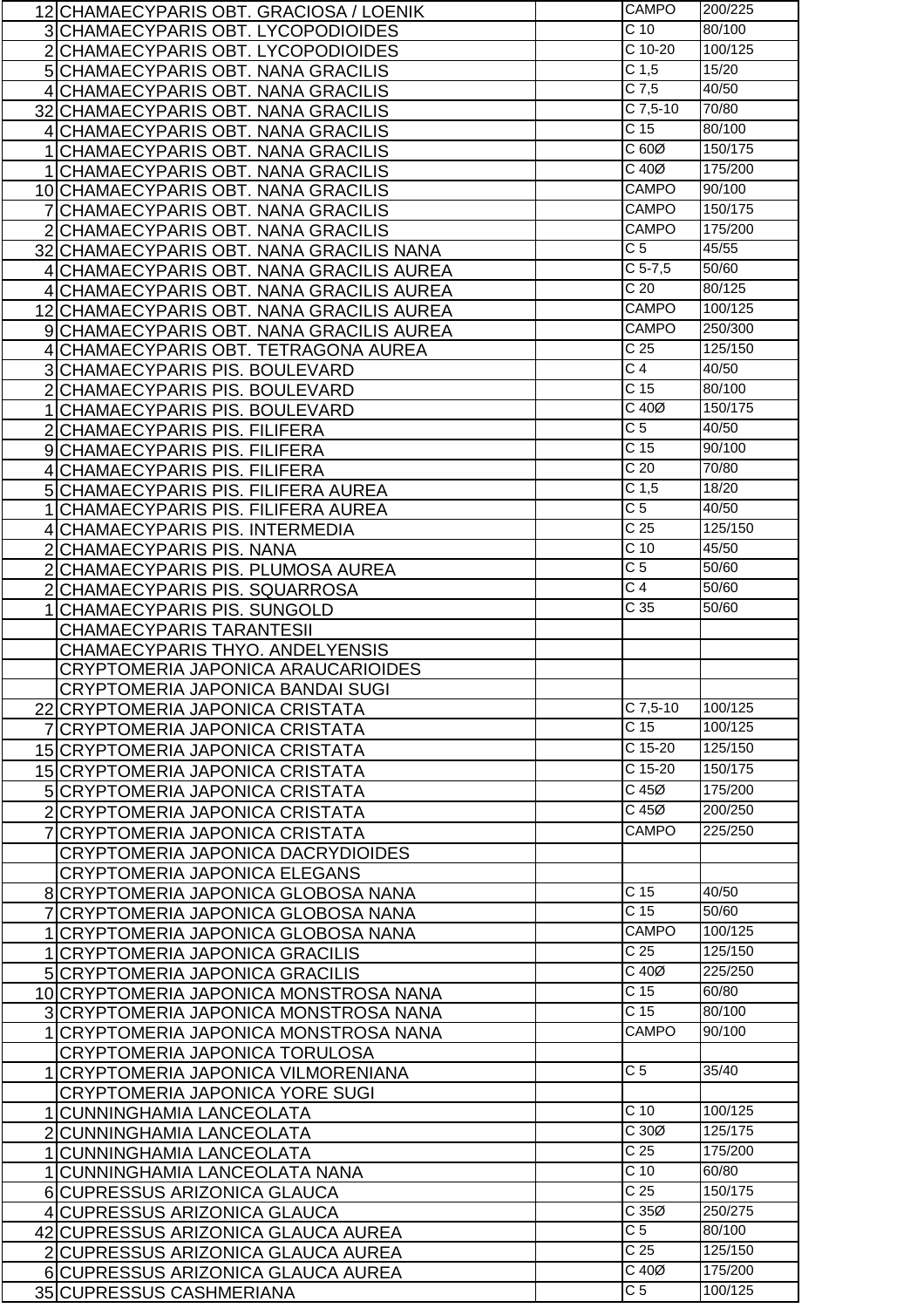| <b>CUPRESSUS MACROCARPA AUREA</b>                       |         |                   |                 |
|---------------------------------------------------------|---------|-------------------|-----------------|
| 2 CUPRESSUS MACROCARPA GOLD CREST "spirale"             |         | C20               | 100/125         |
| 8 CUPRESSUS SEMPERVIRENS BOLGHERI                       |         | $\overline{C}$ 15 | 150/175         |
|                                                         |         | $\overline{C}$ 30 | 200/250         |
| 6 CUPRESSUS SEMPERVIRENS BOLGHERI                       |         |                   |                 |
| 20 CUPRESSUS SEMPERVIRENS SANCOREY                      |         | $C$ 10            | 200/225         |
| 24 CUPRESSUS SEMPERVIRENS STRICTA (L. GARDA)            |         | $\overline{C}$    | 100/125         |
| 1GINKGO BILOBA                                          |         | C <sub>50</sub>   | 400/450         |
| 15 GINKGO BILOBA MALE                                   |         | $C$ 10-15         | 150/125         |
| 30 GINKGO BILOBA MALE                                   |         | C <sub>25</sub>   | 225/300         |
|                                                         |         | $C$ 40 $Ø$        | 250/300         |
| 5 GINKGO BILOBA MALE                                    |         |                   |                 |
| 1 GINKGO BILOBA MALE                                    |         | C <sub>50</sub>   | 400/425         |
| 1 GINKGO BILOBA MERIKEN                                 | 8/10Ø   | C <sub>30</sub>   |                 |
| <b>GINKGO BILOBA MERIKEN</b>                            |         |                   |                 |
| 8 GINKGO BILOBA Nr. 14 TUBIFOLIA                        |         | C <sub>10</sub>   | 80/100          |
| 12 GINKGO BILOBA Nr. 14 TUBIFOLIA                       |         | C <sub>25</sub>   | 150/175         |
| GINKGO BILOBA Nr.2 BARABIT'S NANA, Nr.5 FASTIGIATA,     |         |                   |                 |
|                                                         |         |                   |                 |
| Nr.7HORIZONTALIS, Nr. 15 UMBRELLA                       |         |                   |                 |
| 30 JUNIPERUS TAPPEZZANTI GIALLI E BLU                   |         | $\overline{C7,5}$ | 40/70           |
| JUNIPERUS COMMUNIS DEPRESSA AUREA                       |         |                   |                 |
| 3 JUNIPERUS COMMUNIS EXELSA                             |         | $\overline{C}$ 5  | 60/70           |
| 2 JUNIPERUS COMMUNIS OBLONGA PENDULA                    |         | C60Ø              | 250/275         |
| 1 JUNIPERUS COMMUNIS BARMSTEDT                          |         | $\overline{C}$ 4  | 40/50           |
|                                                         |         | C <sub>25</sub>   | 90/100          |
| 3 JUNIPERUS COMMUNIS BARMSTEDT                          |         |                   |                 |
| JUNIPERUS COMMUNIS REPANDA                              |         |                   |                 |
| 1 JUNIPERUS COMMUNIS SENTINEL                           |         | $\overline{C}$ 15 | 80/100          |
| <b>JUNIPERUS COMMUNIS STRICTA</b>                       |         |                   |                 |
| <b>JUNIPERUS COMMUNIS STRICTA LAURIN</b>                |         |                   |                 |
| JUNIPERUS COMMUNIS WALLIS                               |         |                   |                 |
|                                                         |         | C <sub>1,5</sub>  | 20/25           |
| 5 JUNIPERUS HORIZONTALIS BLUE CHIP                      |         |                   |                 |
| <b>8 JUNIPERUS HORIZONTALIS ICE BLUE</b>                |         | C <sub>1,5</sub>  | 20/25           |
| 12 JUNIPERUS HORIZONTALIS EMERALD SPREADER              |         | C <sub>1,5</sub>  | 30/35           |
| 2 JUNIPERUS HORIZONTALIS GOLDEN CARPET                  |         | $\overline{C}$ 4  | 40/50           |
| 5 JUNIPERUS HORIZONTALIS PRINCE OF WALES                |         | C <sub>1,5</sub>  | 20/25           |
| 5 JUNIPERUS HORIZONTALIS WILTONI                        |         | C <sub>1,5</sub>  | 20/25           |
| 1JUNIPERUS HORIZONTALIS WILTONI                         |         | C <sub>3,5</sub>  | 40/50           |
|                                                         |         | C 15              | 80/100          |
| <b>3JUNIPERUS MEDIA BLAAUW</b>                          |         |                   |                 |
| JUNIPERUS MEDIA PFITZERIANA GLAUCA                      |         |                   |                 |
| 5 JUNIPERUS MEDIA PFITZERIANA GOLD COAST                |         | C <sub>1,5</sub>  | 20/25           |
| 1 JUNIPERUS MEDIA PFITZERIANA MINT JULEP                |         | $\overline{C4}$   | 40/50           |
| 2 JUNIPERUS MEDIA PLUMOSA VARIEGATA                     |         | $\overline{C}$ 15 | 70/80           |
| <b>JUNIPERUS PINGII LODERI</b>                          |         |                   |                 |
| 1 JUNIPERUS SQUAMATA BLUE CARPET                        |         | $\overline{C}$ 4  | 40/50           |
| 6 JUNIPERUS SQUAMATA BLUE STAR                          |         | C <sub>2,5</sub>  | 25/30           |
|                                                         |         | C <sub>3,5</sub>  | 20/25           |
| 15 JUNIPERUS SQUAMATA BLUE STAR                         |         |                   |                 |
| JUNIPERUS VIRG. GREY OWL                                |         |                   |                 |
| 1 LARIX DECIDUA PULI mezzo fusto a forma piangente      | 8/10 Ø  | C <sub>25</sub>   |                 |
| LARIX KAEMPFERI DIANA                                   |         |                   |                 |
| 1 LARIX KAE. STIFF WEEPER mezzo fusto a forma piangente | 8/10 Ø  | C <sub>25</sub>   |                 |
| 7 MICROBIOTA DECUSSATA                                  |         | $\overline{C}$ 5  | 35/45           |
| 4 KETELERIA DAVIDIANA                                   |         | $C$ 45 $Ø$        | 200/250         |
| PICEA ABIES ACROCONA                                    |         |                   |                 |
|                                                         |         |                   |                 |
| PICEA ABIES CUPRESSINA                                  |         |                   |                 |
| 1 PICEA ABIES                                           |         | <b>CAMPO</b>      | 200/225         |
| 21 PICEA ABIES INVERSA                                  |         | $\overline{C}$ 15 | 100/125         |
| 7 PICEA ABIES INVERSA                                   |         | C <sub>25</sub>   | 125/150         |
| 3 PICEA ABIES INVERSA                                   |         | C 25-30Ø          | 150/175         |
| 1 PICEA ABIES INVERSA                                   |         | C60Ø              | 225/250         |
|                                                         | 22/25 Ø | C65Ø              | 250/275         |
| 2 PICEA ABIES INVERSA                                   |         |                   |                 |
| PICEA ENGELMANNI GLAUCA                                 |         |                   |                 |
| 2 PICEA LIKIANGENSIS BALFOURIANA / RUBESCENS            |         | C 40Ø             | 200/225         |
| 2 PICEA LIKIANGENSIS BALFOURIANA / RUBESCENS            |         | C60Ø              | 225/250         |
| 1 PICEA LIKIANGENSIS BALFOURIANA / RUBESCENS            |         | C80Ø              | 300/350         |
| PICEA MARIANA DOUMETII                                  |         |                   |                 |
| 5 PICEA MARIORIKA MACHALA                               |         | $C$ 10            | 35/45           |
|                                                         |         | C <sub>15</sub>   |                 |
| 7 PICEA MARIORIKA MACHALA                               |         |                   | $\frac{40}{50}$ |

 $\mathsf{L}$ 

 $\overline{\phantom{a}}$  $\overline{\phantom{a}}$ 

 $\mathbf{L}$  $\overline{\phantom{a}}$ 

 $\overline{\phantom{0}}$ 

 $\overline{\phantom{a}}$ 

 $\overline{\phantom{0}}$ 

Г

 $\overline{\phantom{a}}$  $\overline{\phantom{a}}$ 

┠

└

 $\overline{\phantom{0}}$ 

Г

 $\overline{\phantom{0}}$ 

 $\overline{\phantom{0}}$ 

 $\overline{\phantom{a}}$ 

 $\overline{\phantom{a}}$  $\overline{\phantom{a}}$ 

 $\overline{\phantom{a}}$  $\overline{\phantom{0}}$  $\mathsf{L}$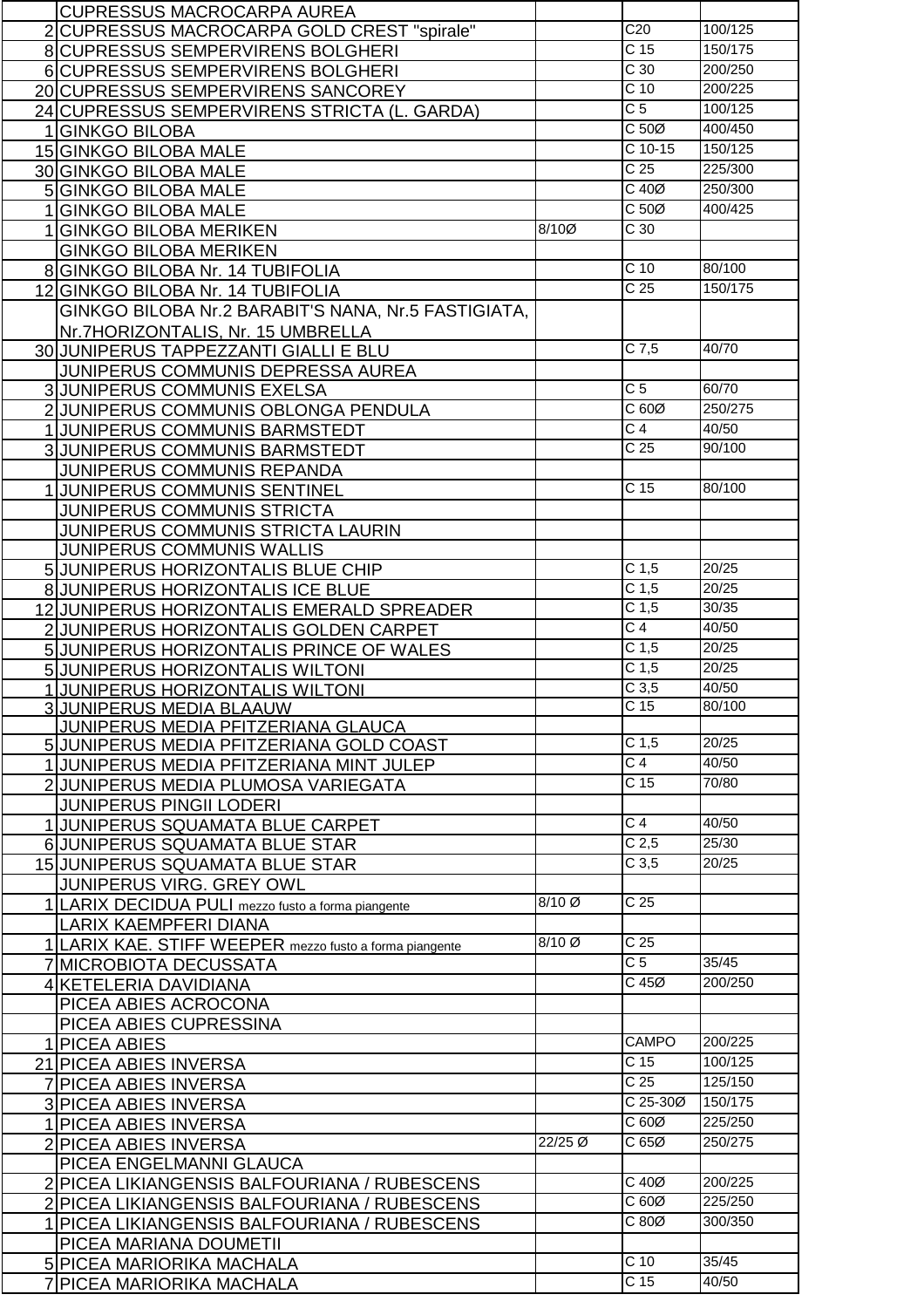| 2 PICEA MARIORIKA MACHALA          |     | C <sub>15</sub>               | 50/60              |
|------------------------------------|-----|-------------------------------|--------------------|
| 1 PICEA MARIORICA MACHALA          |     | C60Ø                          | 175/200            |
| 1 PICEA MARIORICA MACHALA          |     | CAMPO                         | 90/100             |
| 1 PICEA OMORIKA NANA               |     | C <sub>4</sub>                | 30/35              |
| <b>5 PICEA OMORIKA NANA</b>        |     | $\overline{C}$ 10             | 40/50              |
|                                    |     | $\overline{C}$ 15             | 80/100             |
| 15 PICEA OMORIKA PENDULA           |     | C <sub>15</sub>               | 100/125            |
| 28 PICEA OMORIKA PENDULA           |     |                               |                    |
| 4 PICEA OMORIKA PENDULA            |     | C <sub>20</sub>               | 150/175            |
| 1 PICEA OMORIKA PENDULA            |     | $C$ 40 $Ø$                    | 125/150            |
| 1 PICEA OMORIKA PENDULA            |     | $C 50\emptyset$               | 175/200            |
| 3 PICEA OMORIKA PENDULA            |     | $C$ 40 $Ø$                    | 200/225            |
| 5 PICEA OMORIKA PENDULA            |     | C <sub>50</sub>               | 225/250            |
| 1 PICEA OMORIKA PENDULA            |     | $C$ 75 $Ø$                    | 275/300            |
| 1 PICEA OMORIKA PENDULA            |     | C 70Ø                         | 350/375            |
| 7 PICEA OMORIKA PENDULA            |     | <b>CAMPO</b>                  | 200/250            |
| 3 PICEA OMORIKA PENDULA            |     | <b>CAMPO</b>                  | 150/175            |
| 2 PICEA OMORIKA WILL'S ZWERG       |     | $\overline{C}$ 4              | 35/40              |
| 1 PICEA ORIENTALIS                 |     | C30Ø                          | 150/175            |
|                                    |     | $\overline{C}$                | 50/60              |
| 2 PICEA ORIENTALIS GRACILIS        |     |                               | 40/50              |
| 5 PICEA ORIENTALIS GRACILIS        |     | $C$ 7,5                       |                    |
| 25 PICEA ORIENTALIS GRACILIS       |     | C <sub>10</sub>               | 50/60              |
| 5 PICEA ORIENTALIS GRACILIS        |     | C 15                          | 80/100             |
| 25 PICEA ORIENTALIS GRACILIS       |     | C 20-25                       | 70/80              |
| 10 PICEA ORIENTALIS GRACILIS       |     | C <sub>25</sub>               | 80/100             |
| 10 PICEA ORIENTALIS GRACILIS       |     | C 15-20                       | 100/125            |
| 1 PICEA ORIENTALIS GRACILIS        |     | C 40Ø                         |                    |
|                                    |     | C <sub>20</sub>               | 125/150<br>125/150 |
| 1 PICEA POLITA                     |     |                               |                    |
| <b>3 PICEA PUNGENS</b>             |     | C35Ø                          | 125/150            |
| 1 PICEA PUNGENS                    |     | <b>CAMPO</b>                  | 300/325            |
| 1 PICEA PUNGENS GLAUCA COMPACTA    |     | <b>CAMPO</b>                  | 200/225            |
| 1 PICEA PUNGENS GLAUCA GLOBOSA     |     | C <sub>10</sub>               | 40/50              |
| 2 PICEA PUNGENS GLAUCA GLOBOSA     |     | C 15                          | 50/60              |
| 2 PICEA PUNGENS GLAUCA GLOBOSA     |     | C <sub>15</sub>               | 60/70              |
| 3 PICEA PUNGENS GLAUCA GLOBOSA     |     | C <sub>25</sub>               | 70/80              |
| 3 PICEA PUNGENS GLAUCA GLOBOSA     |     | $C$ 40 $Ø$                    | 100/125            |
| 1 PICEA PUNGENS GLAUCA GLOBOSA     |     | <b>CAMPO</b>                  | 150/175            |
| 2 PICEA PUNGENS GLAUCA PENDULA     |     | C60Ø                          | 175/200            |
| 5 PICEA PUNGENS OLDENBURG          |     | C <sub>1,5</sub>              | 30/35              |
| 2 PICEA PUNGENS OLDENBURG          |     | $\overline{C}$                | 40/50              |
| 1 PICEA PUNGENS OLDENBURG          |     | C <sub>15</sub>               | 70/80              |
|                                    |     | C 40-50Ø                      | 175/225            |
| 7 PICEA PUNGENS OLDENBURG          |     | C 60-70Ø                      | 200/225            |
| 3 PICEA PUNGENS OLDENBURG          |     |                               |                    |
| 3 PINUS ARISTATA                   | 1/2 | T9                            | 5/6                |
| 4 PINUS ARISTATA                   |     | C <sub>4</sub>                | 40/50              |
| 2 PINUS ARISTATA                   |     | $C$ 7,5                       | 50/60              |
| 1 PINUS ARISTATA                   |     | C <sub>15</sub>               | 80/100             |
| 2 PINUS BUNGEANA                   |     | C <sub>2,5</sub>              | 30/40              |
| PINUS CANARIENSIS                  |     |                               |                    |
| 1 PINUS CEMBRA                     |     | $C$ 40 $Ø$                    | 100/150            |
| 1 PINUS CEMBRA                     |     | C 110Ø                        | 225/250            |
| 1 PINUS CEMBROIDES VAR. MONOPHYLLA |     | C <sub>15</sub>               | 100/125            |
| 6 PINUS COULTERI                   | 1/2 | T 9                           | 5/8                |
| PINUS DENSIFLORA OCULUS DRACONIS   |     |                               |                    |
| 1 PINUS DENSIFLORA PENDULA         |     | $C$ 40 $Ø$                    | 175/200            |
| 2 PINUS DENSIFLORA UMBRACULIFERA   |     | C <sub>5</sub>                | 40/50              |
| 3 PINUS DENSIFLORA UMBRACULIFERA   |     | C <sub>25</sub>               | 125/150            |
|                                    |     | $C$ 45 $Ø$                    | 125/150            |
|                                    |     |                               |                    |
| 1 PINUS DENSIFLORA UMBRACULIFERA   |     |                               |                    |
| 5 PINUS DENSIFLORA UMBRACULIFERA   |     | $C$ 40 $Ø$                    | 125/150            |
| 4 PINUS DENSIFLORA UMBRACULIFERA   |     | $C$ 45 $Ø$                    | 150/175            |
| 1 PINUS DENSIFLORA UMBRACULIFERA   |     | C 60Ø                         | 200/225            |
| PINUS FLEXILIS                     |     |                               |                    |
| PINUS MONTZUMAE                    |     |                               |                    |
| 5 PINUS MUGO<br>2 PINUS MUGO       |     | $\overline{C}$ 40-55Ø<br>C60Ø | 125/150<br>200/225 |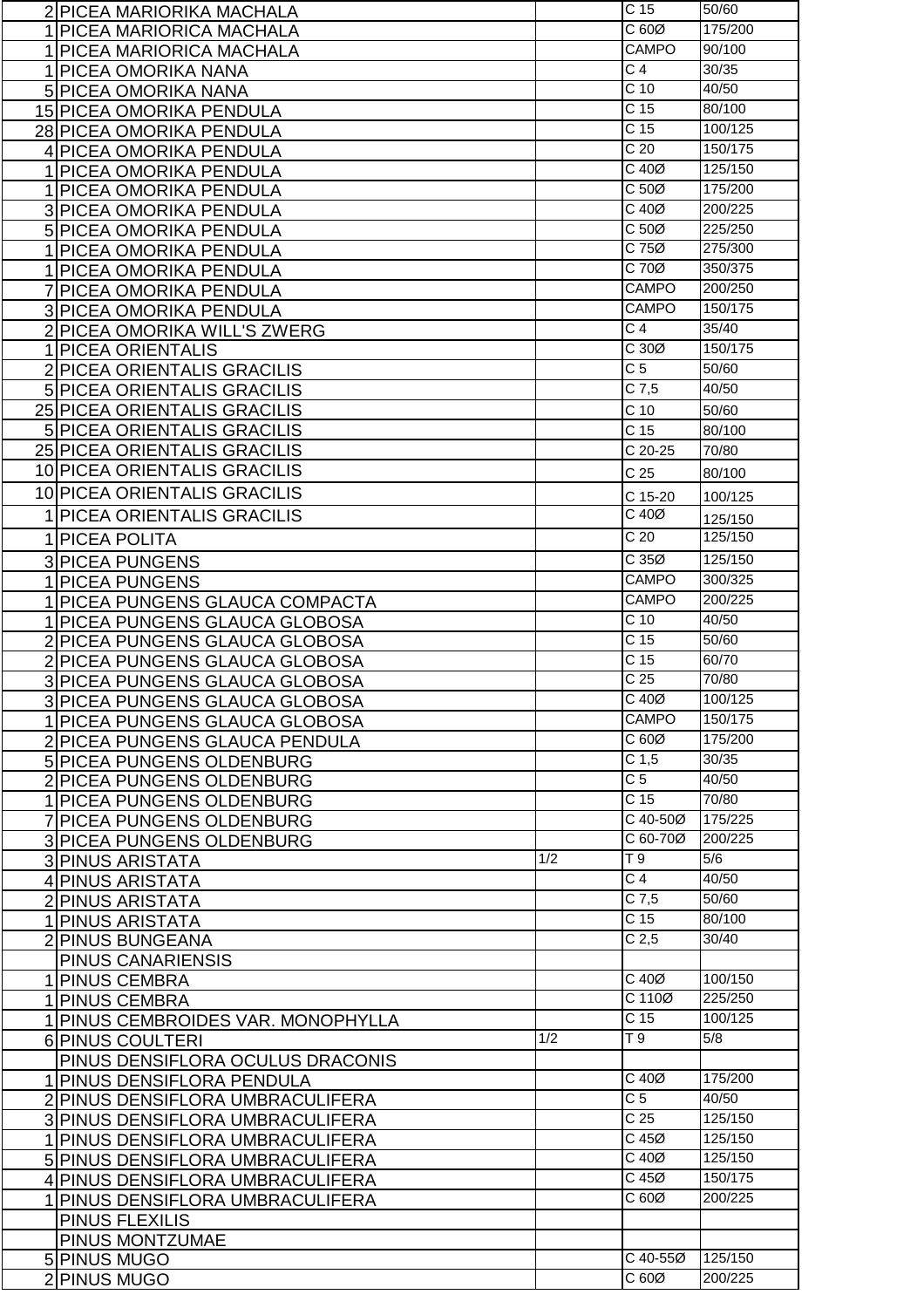| PINUS MUGO MINI MOPS                                       |     |                            |                  |
|------------------------------------------------------------|-----|----------------------------|------------------|
| 5 PINUS MUGO VAR MUGHUS                                    |     | C <sub>1,5</sub>           | 15/20            |
| 1 PINUS MUGO VAR MUGHUS                                    |     | $\overline{C}$ 4           | 25/30            |
| 1 PINUS MUGO VAR MUGHUS                                    |     | C <sub>15</sub>            | 60/70            |
| <b>15 PINUS MUGO VAR MUGHUS</b>                            |     | $\overline{C}$ 25          | 70/90            |
| PINUS MUGO WINTERGOLD                                      |     |                            |                  |
| 1 PINUS NIGRA FASTIGIATA                                   |     | C <sub>5</sub>             | 50/60            |
| 1 PINUS NIGRA FASTIGIATA                                   |     | $C$ 40 $Ø$                 | 150/175          |
| 1 PINUS NIGRA NANA                                         |     | C <sub>5</sub>             | 35/40            |
| 1 PINUS NIGRA NANA                                         |     | C <sub>15</sub>            | 80/100           |
| 1 PINUS NIGRA NANA                                         |     | <b>CAMPO</b>               | 150/175          |
| 45 PINUS NIGRA PIRAMIDALIS                                 | 1/2 | T9                         | 10/15            |
|                                                            |     |                            |                  |
| <b>PINUS NIGRA PISNEA</b><br>1 PINUS PARVIFLORA BLUE ANGEL |     | <b>CAMPO</b>               | 300/325          |
|                                                            | 1/2 | T 9                        | 8/12             |
| 5 PINUS PATULA<br><b>PINUS PINEA</b>                       |     |                            |                  |
|                                                            |     |                            |                  |
| PINUS SABINIANA                                            |     | C 45Ø                      | 250/275          |
| <b>3 PINUS STROBUS PENDULA</b>                             |     | C 15-20                    | 60/80            |
| <b>8 PINUS STROBUS RADIATA</b>                             |     | C 45-55Ø                   | 100/150          |
| 8 PINUS STROBUS RADIATA                                    |     | C 50-60Ø                   |                  |
| 3 PINUS STROBUS RADIATA                                    |     |                            | 125/150          |
| 1 PINUS STROBUS TORULOSA                                   |     | $C$ 45 $Ø$                 | 225/250          |
| 4 PINUS SYLVESTRIS AUREA                                   |     | $C$ 7,5<br>C <sub>50</sub> | 60/90<br>225/250 |
| 2 PINUS SYLVESTRIS AUREA                                   |     |                            |                  |
| 2 PINUS SYLVESTRIS WATERERI                                |     | C <sub>5</sub>             | 40/50            |
| 2 PINUS SYLVESTRIS WATERERI                                |     | $\overline{C}$ 10          | 70/80            |
| 2 PINUS SYLVESTRIS WATERERI                                |     | $\overline{C}$ 15          | 100/125          |
| 10 PINUS SYLVESTRIS WATERERI                               |     | C <sub>15</sub>            | 80/100           |
| 1 PINUS SYLVESTRIS WATERERI                                |     | $C$ 40 $\varnothing$       | 125/150          |
| 5 PINUS TAEDA                                              | 1/2 | $\overline{19}$            | 10/12            |
| 13 PINUS WALLICHIANA DENSE                                 |     | C <sub>25</sub>            | 125/150          |
| 2 PINUS WALLICHIANA DENSE                                  |     | C <sub>50</sub>            | 225/250          |
| 2 PINUS WALLICHIANA DENSE                                  |     | C 50Ø                      | 300/325          |
| 1 PSEUDOLARIX AMABILIS                                     |     | C <sub>50</sub>            | 200/225          |
| 6 PSEUDOLARIX AMABILIS                                     |     | C 60Ø                      | 250/300          |
| <b>PSEUDOLARIX KAEMPFERI</b>                               |     |                            |                  |
| 2 PSEUDOTSUGA MENZIESII                                    |     | C <sub>50</sub>            | 250/275          |
| 2 PSEUDOTSUGA MENZ. FLETCHERI                              |     | $C$ 7,5                    | 30/40            |
| 3 PSEUDOTSUGA MENZ. FLETCHERI                              |     | C <sub>10</sub>            | 40/45            |
| 1 PSEUDOTSUGA MENZ. GLAUCA                                 |     | <b>CAMPO</b>               | 250/275          |
| 4 PSEUDOTSUGA MENZ. GLAUCA FASTIGIATA                      |     | C <sub>15</sub>            | 100/125          |
| 2 PSEUDOTSUGA MENZ. GLAUCA FASTIGIATA                      |     | C <sub>20</sub>            | 125/150          |
| 1 PSEUDOTSUGA MENZ. GLAUCA FASTIGIATA                      |     | $C 50\emptyset$            | 125/150          |
| 1 PSEUDOTSUGA MENZ. GLAUCA PENDULA                         |     | C <sub>15</sub>            | 80/100           |
| 2 PSEUDOTSUGA MENZ. GLAUCA PENDULA                         |     | C <sub>15</sub>            | 125/150          |
| 1 PSEUDOTSUGA MENZ. GLAUCA PENDULA                         |     | C <sub>25</sub>            | 175/200          |
| 2 PSEUDOTSUGA MENZ. GLAUCA PENDULA                         |     | $C$ 45 $Ø$                 | 200/225          |
| 2 SCIADOPITYS VERTICILLATA                                 |     | C <sub>2,5</sub>           | 30/40            |
| 1 SCIADOPITYS VERTICILLATA                                 |     | C <sub>15</sub>            | 175/200          |
| 2 SCIADOPITYS VERTICILLATA PICOLLA                         |     | C <sub>25</sub>            | 125/150          |
| 6 SEQUOIA SEMPERVIRENS                                     |     | $C$ 45 $Ø$                 | 225/250          |
| 1 SEQUOIA SEMPERVIRENS                                     |     | C65Ø                       | 250/275          |
| 5 SEQUOIA SEMPERVIRENS ADPRESSA                            |     | C <sub>25</sub>            | 125/150          |
| 1 SEQUOIADENDRON GIGANTEUM                                 |     | $\overline{C}$ 5           | 50/60            |
| 1 SEQUOIADENDRON GIGANTEUM GLAUCUM                         |     | C <sub>15</sub>            | 100/125          |
| 1 SEQUOIADENDRON GIGANTEUM GLAUCUM                         |     | C60Ø                       | 150/175          |
| 1 SEQUOIADENDRON GIGANTEUM PENDULUM                        |     | C <sub>30</sub>            | 150/175          |
| 7 TAIWANIA CRYPTOMERIOIDES                                 |     | $C$ 7,5                    | 80/125           |
| 1 TAXODIUM ASCENDENS NUTANS                                |     | C65Ø                       | 325/350          |
| <b>TAXODIUM DISTICHUM</b>                                  |     |                            |                  |
| 3 TAXUS BACCATA DOVASTONIANA                               |     | C <sub>1,3</sub>           | 40/45            |
| 1 TAXUS BACCATA LITFASS                                    |     | C 50Ø                      | 125/150          |
| 2 TAXUS BACCATA FASTIGIATA                                 |     | $\overline{C}$             | 70/80            |
| 3 TAXUS BACCATA FASTIGIATA AUREA                           |     | C <sub>1,3</sub>           | 25/30            |
| 1 TAXUS BACCATA FASTIGIATA AUREA                           |     | $\overline{C4}$            | 50/60            |
|                                                            |     |                            |                  |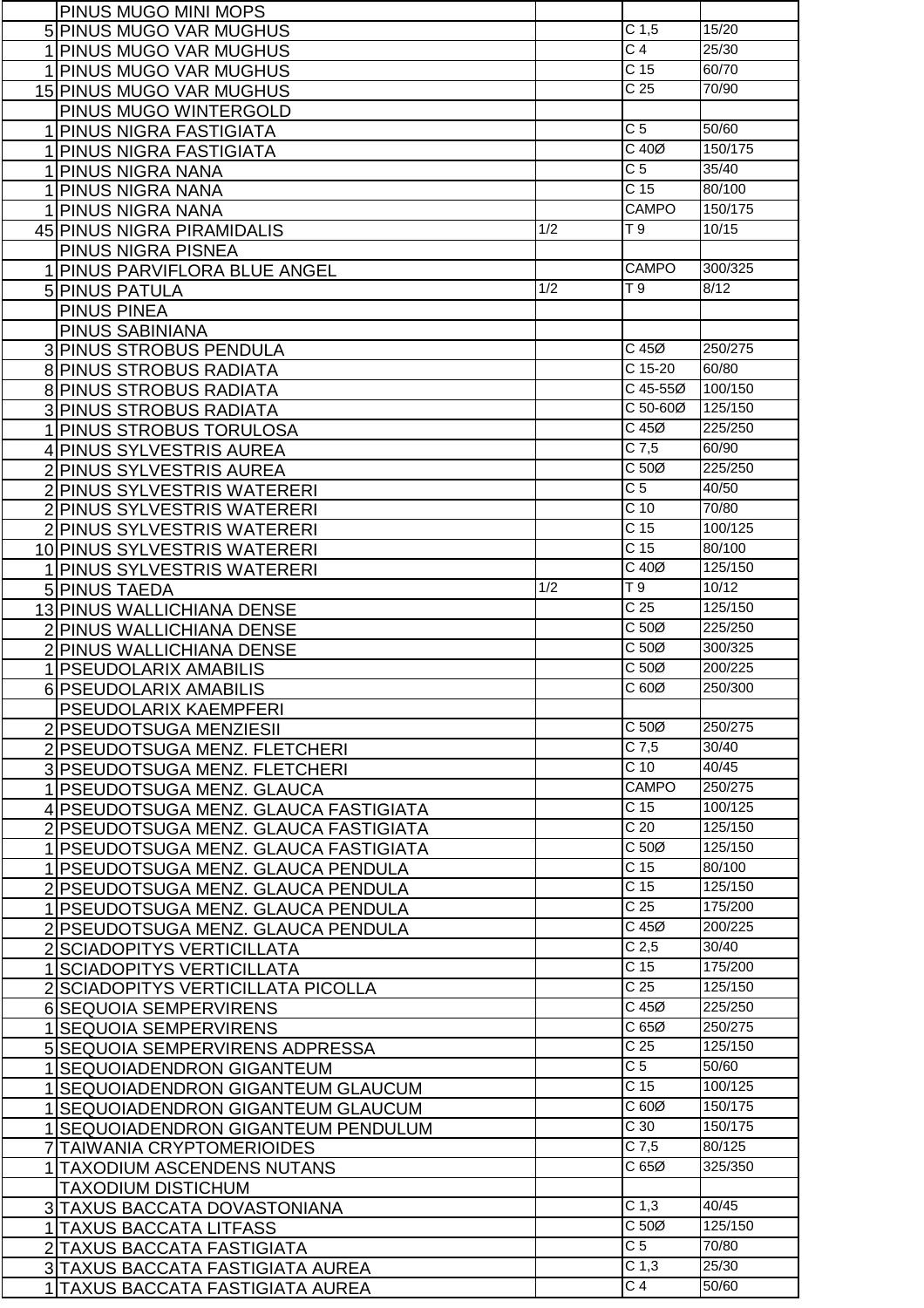| <b>7 TAXUS BACCATA REPANDENS</b>                         |       | C <sub>1,5</sub>                    | 25/30              |
|----------------------------------------------------------|-------|-------------------------------------|--------------------|
| <b>4 TAXUS BACCATA REPANDENS</b>                         |       | $\overline{C}$ 10                   | 50/60              |
| 3 TAXUS MEDIA HILLII                                     |       | C <sub>1,3</sub>                    | 20/25              |
| <b>3 TAXUS MEDIA HILLII</b>                              |       | $\overline{C}$ 10                   | 80/100             |
| 3 THUJA OCCIDENTALIS DANICA                              |       | $C$ 7,5                             | 35/40              |
| 2 THUJA OCCIDENTALIS DANICA                              |       | C <sub>10</sub>                     | 50/60              |
| THUJA OCCIDENTALIS MALONYANA                             |       |                                     |                    |
|                                                          |       | C <sub>20</sub>                     | 150/175            |
| 5 THUJA OCCIDENTALIS FASTIGIATA                          |       | C35Ø                                |                    |
| <b>7 THUJA OCCIDENTALIS FASTIGIATA</b>                   |       |                                     | 225/250            |
| THUJA OCCIDENTALIS OHLENDORFII                           |       |                                     |                    |
| 48 THUJA OCCIDENTALIS SMARAGT                            |       | C 15-20                             | 100/125            |
| 9 THUJA OCCIDENTALIS SMARAGT                             |       | $C$ 20-25                           | 125/150            |
| 4 THUJA OCCIDENTALIS SMARAGT                             |       | C <sub>20</sub>                     | 150/175            |
| 3 THUJA OCCIDENTALIS SUNKIST                             |       | C <sub>20</sub>                     | 80/100             |
| 2 THUJA OCCIDENTALIS SUNKIST                             |       | $C$ 40 $Ø$                          | 100/125            |
| 1 THUJA ORIENTALIS PYRAMIDALIS AUREA                     |       | C <sub>10</sub>                     | 90/100             |
| 1 THUJA ORIENTALIS PYRAMIDALIS AUREA                     |       | C <sub>15</sub>                     | 100/125            |
| 1 THUJOPSIS DOLABRATA NANA                               |       | $\overline{C}$ 15                   | 80/100             |
| 8 THUJOPSIS DOLABRATA VARIEGATA                          |       | $\overline{C}$ 15                   | 90/100             |
| 2 THUJOPSIS DOLABRATA VARIEGATA                          |       | $C$ 40 $Ø$                          | 150/175            |
| 2 TORREYA NUCIFERA REPENS                                |       | $C$ 45 $Ø$                          | 125/175            |
| 1 TSUGA CANADENSIS NANA                                  |       | $C$ 10                              | 35/40              |
| 4 TSUGA CANADENSIS NANA                                  |       | $C$ 10                              | 50/60              |
| 4 TSUGA CANADENSIS NANA                                  |       | C <sub>15</sub>                     | 40/50              |
| 3 TSUGA CANADENSIS PENDULA                               |       | C 35-45Ø                            | 125/175            |
| 3 TSUGA HETEROPHYLLA                                     |       | C 60Ø                               | 225/250            |
|                                                          |       |                                     |                    |
| <b>WOLLEMI PINE</b>                                      |       |                                     |                    |
|                                                          |       |                                     |                    |
| PIANTE RAMPICANTI / KLETTERPFLANZEN / PLANTES GRIMPANTES |       |                                     |                    |
|                                                          |       |                                     |                    |
|                                                          |       |                                     |                    |
|                                                          |       |                                     |                    |
| <b>ACTINIDIA ARGUTA RUBREA</b>                           |       |                                     |                    |
| 9 ACTINIDIA KIWI FEMALE STARELLA                         |       | C <sub>10</sub>                     | 175/200            |
| 5 ACTINIDIA KIWI FEMALE STARELLA                         |       | $\overline{C}$ 25                   | 200/225            |
| 10 ACTINIDIA KIWI MALE                                   |       | C <sub>10</sub>                     | 175/200            |
| 15 ACTINIDIA KIWI MALE                                   |       | C <sub>25</sub>                     | 200/225            |
| 7 ACTINIDIA KIWI ISSAI MINIKIWI                          |       | $C$ 10                              | 125/150            |
| 1 ACTINIDIA KIWI ISSAI MINIKIWI                          |       | $\overline{C}$ 15                   | 100/125            |
| 2 ACTINIDIA KOLOMIKTA                                    |       | C <sub>10</sub>                     | 125/150            |
| <b>ACTINIDIA PILOSULA</b>                                |       |                                     |                    |
| 2 AKEBIA QUINATA                                         |       | $\overline{C}3$                     | 150/175            |
|                                                          |       |                                     |                    |
| <b>ARISTOLOCIA ELEGANS</b>                               |       |                                     |                    |
| ARISTOLOCIA GIGANTEA                                     | 0/1x1 | T8                                  | 10/15              |
| 20 BOUGAINVILLEA GLABRA cv. CYPHERI HORTORUM             |       |                                     |                    |
| 3 BOUGAINVILLEA X BUTTIANA ROSENKA                       |       | C <sub>5</sub><br>C <sub>3,5</sub>  |                    |
| 10 BOUGAINVILLEA GLABRA SANDERIANA                       |       | C <sub>25</sub>                     | 50/60              |
| 2 BOUGAINVILLEA GLABRA SANDERIANA                        |       |                                     | 150/175            |
| 3 BOUGAINVILLEA GLABRA SANDERIANA                        |       | $\overline{C}$ 10                   |                    |
| 10 BOUGAINVILLEA GLABRA SANDERIANA alberello             |       | C <sub>5</sub>                      |                    |
| 3 BOUGAINVILLEA GLABRA SANDERIANA alberello              |       | C <sub>15</sub>                     |                    |
| 5 BOUGAINVILLEA GLABRA SANDERIANA palla                  |       | $C$ 7,5                             |                    |
| 2 BOUGAINVILLEA GLABRA SANDERIANA palla                  |       | C <sub>10</sub>                     | 40/50              |
| <b>BOUGAINVILLEA GLABRA SANDERIANA</b> palla             |       | C <sub>15</sub>                     | 50/60              |
| 15 BOUGAINVILLEA GLABRA SANDERIANA piramide              |       | $\overline{C}$ 5                    |                    |
| 4 BOUGAINVILLEA GLABRA SANDERIANA piramide               |       | C <sub>35</sub>                     |                    |
| 27 CAESALPINIA GILLIESII                                 |       | C <sub>1,3</sub>                    | 30/40              |
| <b>CAMPSIS RADICANS FLAMENCO</b>                         |       |                                     |                    |
| <b>5 CAMPSIS RADICANS FLAVA</b>                          |       | $\overline{C}$                      | 150/175            |
| 5 CAMPSIS TAGLIABUANA INDIAN SUMMER                      |       | $\overline{C}$ 5                    | 90/100             |
| 6 CAMPSIS TAGLIABUANA INDIAN SUMMER                      |       | $C$ 7,5-10                          | 125/150            |
| 35 CAMPSIS TAGLIABUANA MADAME GALEN                      |       | C <sub>1,3</sub>                    | 60/80              |
| 9 CAMPSIS TAGLIABUANA MADAME GALEN                       |       | C <sub>3,5</sub>                    | 50/60              |
| 10 CAMPSIS TAGLIABUANA MADAME GALEN                      |       | $C$ 7,5                             | 100/125            |
| 13 CAMPSIS TAGLIABUANA MADAME GALEN                      |       | C <sub>15</sub><br>$\overline{C}$ 5 | 175/200<br>125/150 |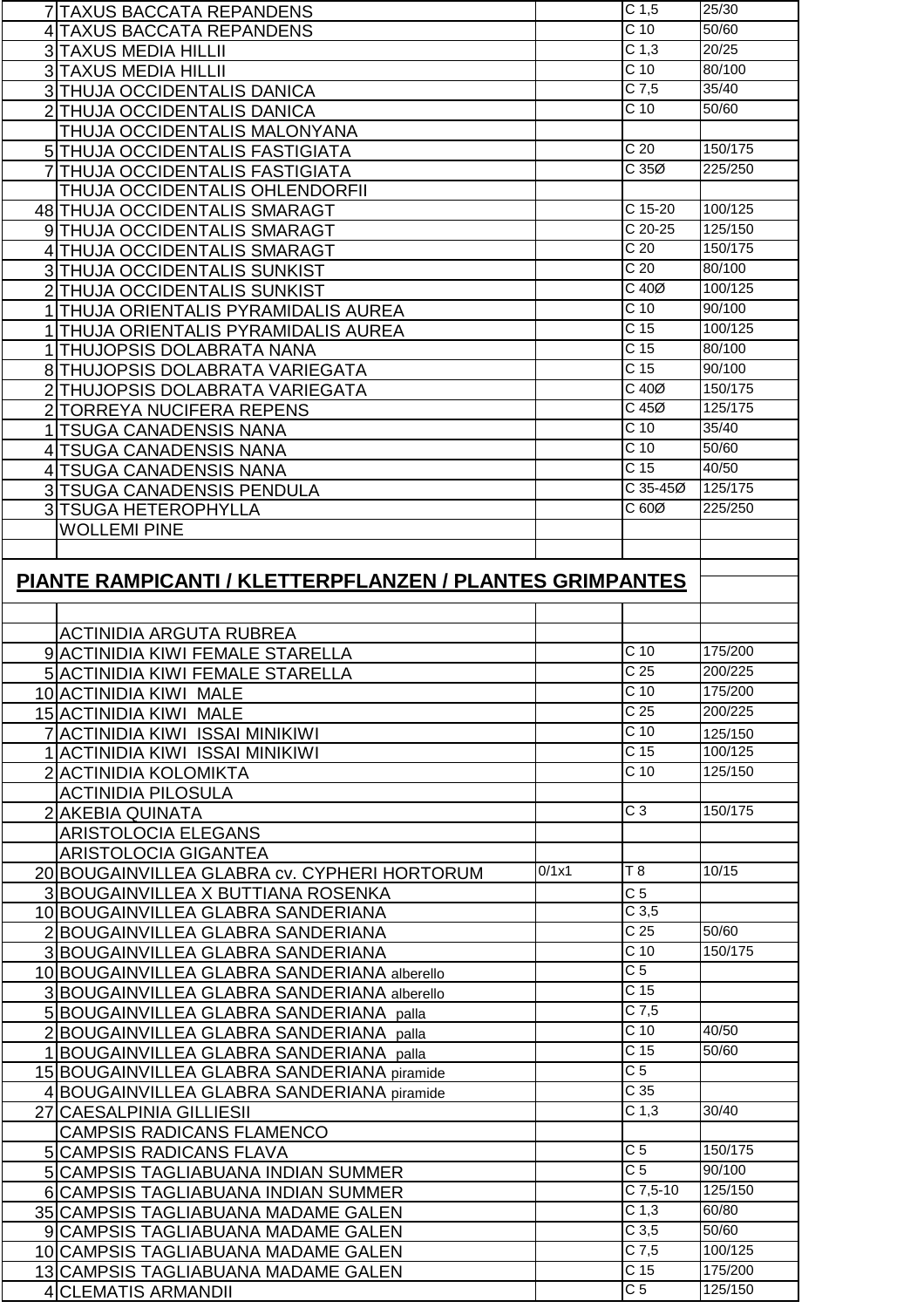| CLEMATIS ALPINA, MONTANA, TANGUTICA, VITALBA,  |       |                   |         |
|------------------------------------------------|-------|-------------------|---------|
| VITICELLA, IN VARIETÀ                          |       |                   |         |
| 15 CLEMATIS MONTANA TETRAROSA                  |       | C <sub>1,5</sub>  | 80/100  |
| 5 DECUMANA BARBARA                             |       | C <sub>3,5</sub>  | 40/50   |
| 20 FICUS PUMILA                                |       | $\overline{C}$ 4  | 35/40   |
| 1 FICUS PUMILA OLD FORM                        |       | $C$ 40 $Ø$        | 125/150 |
| 5 GELSEMIUM SEMPERVIRENS                       |       | C <sub>5</sub>    | 70/80   |
| 8 GELSEMIUM SEMPERVIRENS                       |       | $\overline{C}$ 10 | 200/225 |
| 10 HARDENBERGIA VIOLACEA                       |       | C <sub>4</sub>    | 80/100  |
| HEDERA ALGERIENSIS / CANARIENSIS               |       |                   |         |
| 8 HEDERA ALGERIENSIS GLOIRE DE MARENGO         |       | $C$ 10            | 150/175 |
| 10 HEDERA COLCHICA DENTATA                     |       | $C$ 10            | 175/200 |
| HEDERA COLCHICA DENTATA VARIEGATA              |       |                   |         |
|                                                |       | C <sub>4</sub>    | 100/125 |
| 5 HEDERA COLCHICA SULPHUR HEARD                |       | $C$ 7,5           | 125/150 |
| 15 HEDERA COLCHICA SULPHUR HEARD               |       | C <sub>15</sub>   |         |
| 15 HEDERA COLCHICA SULPHUR HEARD               |       |                   | 200/225 |
| 25 HEDERA HELIX FOGLIA PICCOLA / KLEINBLÄTTRIG |       | $\overline{C}$ 5  | 100/125 |
| 4 HEDERA HELIX GLACIER                         |       | $\overline{C}$ 4  | 100/125 |
| 12 HEDERA HELIX GLACIER                        |       | $C$ 10            | 150/175 |
| 8 HEDERA HELIX GOLDHEART / ORO DI BOGLIASCO    |       | $\overline{C}$ 4  | 100/125 |
| 5 HEDERA HELIX GOLDHEART / ORO DI BOGLIASCO    |       | C <sub>20</sub>   | 200/225 |
| 5 HEDERA HELIX GOLDSCHILD                      |       | $C$ 7,5           | 100/125 |
| 50 HEDERA HIBERNICA                            |       | $C_3$             | 100/125 |
| 10 HEDERA HIBERNICA                            |       | C <sub>10</sub>   | 175/200 |
| <b>HOYA CARNOSA</b>                            |       |                   |         |
| 12 HYDRANGEA ANOMALA PETIOLARIS                |       | C <sub>4</sub>    | 40/50   |
| 10 HYDRANGEA ANOMALA PETIOLARIS                |       | C <sub>20</sub>   | 125/150 |
| <b>JASMINUM LAURIFOLIUM NITDUM</b>             |       |                   |         |
| 9 JASMINUM NUDIFLORUM                          |       | $\overline{C}$ 4  | 50/60   |
| 10 JASMINUM NUDIFLORUM                         |       | $C$ 7,5           | 125/150 |
| 1 JASMINUM OFFICINALE                          |       | $\overline{C}$ 3  | 60/70   |
| 2 JASMINUM OFFICINALE                          |       | C <sub>20</sub>   | 175/200 |
| 6 JASMINUM PRIMOLINUM                          |       | C <sub>15</sub>   | 175/200 |
| 4 JASMINUM SAMBAC                              |       | $\overline{C}3$   | 125/150 |
| <b>3 JASMINUM SAMBAC</b>                       |       | C <sub>10</sub>   | 150/175 |
| 3 LONICERA dropmore Scarlet                    |       | T <sub>11</sub>   | 30/40   |
|                                                |       |                   |         |
| LONICERA Serotima & jap. Holliana              |       |                   |         |
| LONICERA caprifolium                           |       | T 11              | 30/40   |
| 3 LONICERA henry                               |       | C <sub>15</sub>   | 150/175 |
| 5 MANDAVILLE                                   |       |                   |         |
| <b>8 MANDAVILLE ROSA</b>                       |       | C <sub>3,5</sub>  | 60/80   |
| 3 PANDOREA JASMINOIDES                         |       | $\overline{C}3$   |         |
| 3 PARTHENOCISSUS QUINQUEFOLIA                  |       | $C$ 7,5           | 125/150 |
| 5 PARTHENOCISSUS QUINQUEFOLIA LUCIDUM          |       | $C$ 7,5           | 125/150 |
| 15 PARTHENOCISSUS TRICUSPIDATA VEITCHII        |       | $\overline{C}$ 4  | 100/125 |
| 25 PARTHENOCISSUS TRICUSPIDATA VEITCHII        |       | $C_3$             | 100/125 |
| 10 PARTHENOCISSUS TRICUSPIDATA VEITCHII        |       | C <sub>10</sub>   | 175/200 |
| 3 PASSIFLORA COST. ELLIOT                      |       | C <sub>3,5</sub>  |         |
| 2 PASSIFLORA EDULIS                            |       | C <sub>5</sub>    | 150/200 |
| 3 PASSIFLORA SHIPPER                           |       | C <sub>3,5</sub>  |         |
| 2 PASSIFLORA VIOLACEA                          |       | C <sub>5</sub>    | 150/175 |
| 5 PLUMBAGO AURICULATA                          |       | $C$ 7,5           | 125/150 |
| 4 PLUMBAGO CAPENSIS                            |       | $C$ 7,5           | 125/150 |
| POLYGONUM (FALLOPIA) AUBERTII                  |       |                   |         |
| 70 ROSA BANKSIANA                              |       | C <sub>1,3</sub>  | 60/80   |
| 8 ROSA BANKSIANA                               |       | $\overline{C}3$   | 80/120  |
|                                                |       | $C$ 7,5           | 175/200 |
| 10 ROSA BANKSIANA                              |       | C <sub>2,5</sub>  | 60/80   |
| 16 ROSA BANKSIANA ALBA                         |       | $C$ 5-7,5         | 125/150 |
| 5 ROSA BANKSIANA ALBA                          |       | C <sub>25</sub>   |         |
| 1 ROSA BANKSIANA ALBA SIMPLEX                  |       |                   | 225/250 |
| 5 ROSA MERMAID                                 |       | C <sub>4</sub>    | 100/125 |
| 60 ROSE RAMPICANTI IN MOLTE VARIETA            |       | C 7 ALTO          | 100/150 |
| 8 ROSE RAMPICANTI IN MOLTE VARIETA             |       | C <sub>15</sub>   | 225/250 |
| <b>SOLANDRA MAXIMA</b>                         |       |                   |         |
| 4 SOLLYA HETEROPHYLLA                          | 0/1/1 | $T$ 11            | 20/30   |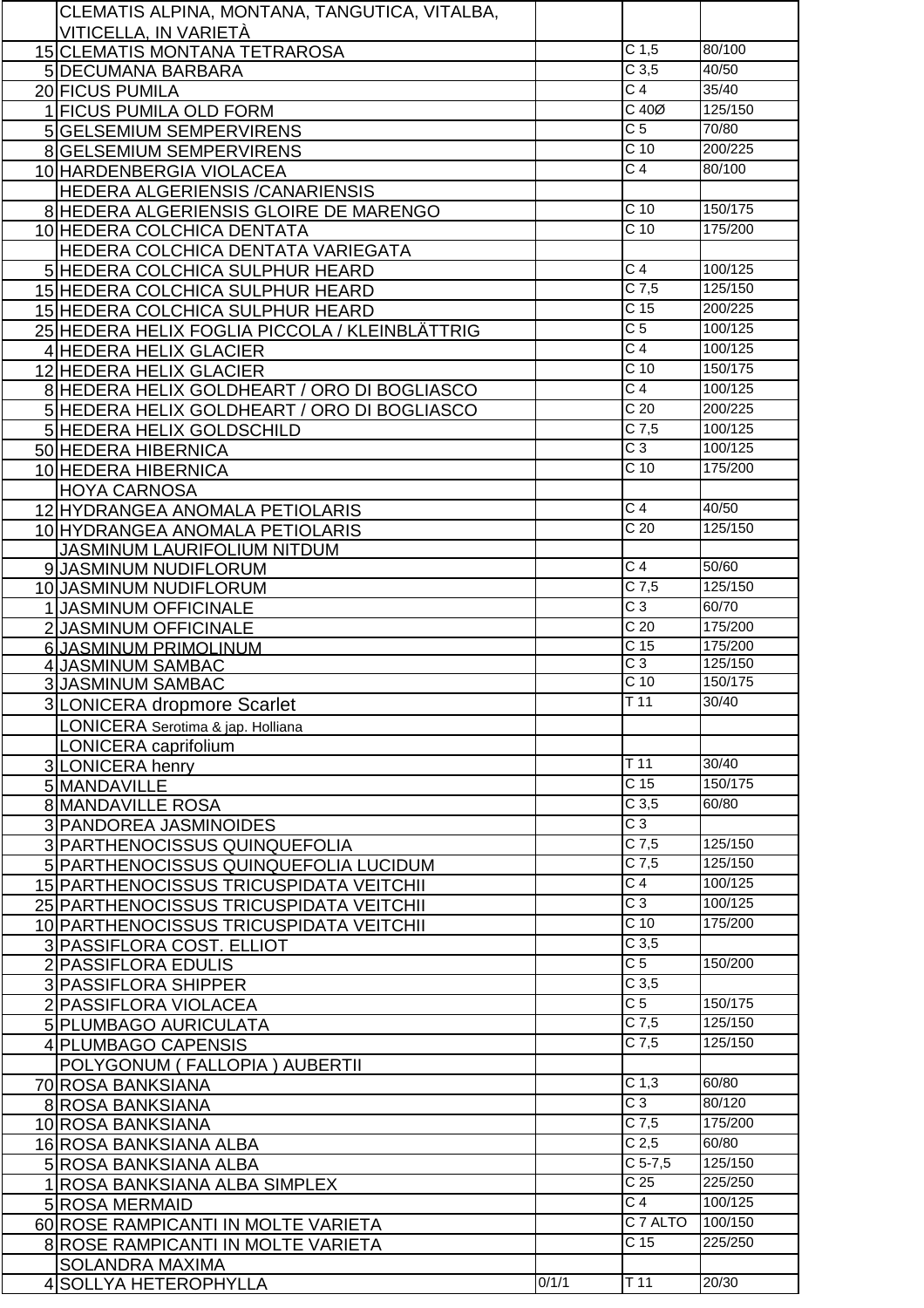| 3 SCHISANDRA                                                           |                | C <sub>15</sub>                | 175/200        |
|------------------------------------------------------------------------|----------------|--------------------------------|----------------|
| 6 STAUTONNIA HEXAPHYLLA                                                |                | $\overline{C}$ 25              | 200/225        |
| 66 TRACHELOSPERMUM ASIATICUM                                           |                | $\overline{C}$ 4               | 30/60          |
| 18 TRACHELOSPERMUM ASIATICUM                                           |                | C <sub>5</sub>                 | 100/125        |
|                                                                        |                |                                |                |
| 37 TRACHELOSPERMUM ASIATICUM AUREA                                     |                | C <sub>2,5</sub>               | 60/80          |
| 38 TRACHELOSPERMUM ASIATICUM AUREA                                     |                | $C$ 7,5                        | 150/175        |
| TRACHELOSPERMUM ASIATICUM JUGENDFORM                                   |                |                                |                |
| 80 TRACHELOSPERMUM ASIATICUM MAJUS NANA                                | 0/1/1          | T8                             | 8/10           |
| 80 TRACHELOSPERMUM ASIATICUM MAJUS NANA                                | 0/1/2          | T <sub>11</sub>                | 15/20          |
| TRACHELOSPERMUM ASIATICUM MADOSON                                      |                |                                |                |
| <b>TRACHELOSPERMUM ASIATICUM MINOL</b>                                 |                |                                |                |
| 28 TRACHELOSPERMUM ASIATICUM SUMMER SUNSET                             | 0/2/1          | T11                            | 10/15          |
|                                                                        | 0/2/1          | T11                            | 10/12          |
| 68 TRACHELOSPERMUM ASIATICUM TRICOLOR                                  |                | C <sub>1,3</sub>               | 10/15          |
| 45 TRACHELOSPERMUM ASIATICUM TRICOLOR                                  |                |                                |                |
| 2 TRACHELOSPERMUM ASIATICUM TRICOLOR                                   |                | $\overline{C9}$                | 40/50          |
| 8 TRACHELOSPERMUM ASIATICUM VARIEGATA                                  |                | C <sub>2</sub>                 | 50/60          |
| 20 TRACHELOSPERMUM ASIATICUM VARIEGATA                                 |                | $C$ 7,5                        | 125/150        |
| 60 TRACHELOSPERMUM ASIATICUM VARIEGATA                                 |                | $C$ 10-15                      | 175/200        |
| <b>TRACHELOSPERMUM DIFORME</b>                                         |                |                                |                |
| 120 TRACHELOSPERMUM JASMINIOIDES                                       |                | C <sub>1,3</sub>               | 30/40          |
| 29 TRACHELOSPERMUM JASMINIOIDES                                        |                | $\overline{C}$ 4               | 60/80          |
| 50 TRACHELOSPERMUM JASMINIOIDES                                        |                | C <sub>5</sub>                 | 200/225        |
| 100 TRACHELOSPERMUM JASMINIOIDES                                       |                | C <sub>10</sub>                | 200/225        |
|                                                                        |                | C <sub>10</sub>                | 175/200        |
| 50 TRACHELOSPERMUM JASMINIOIDES                                        |                | C <sub>15</sub>                | 200/225        |
| 15 TRACHELOSPERMUM JASMINIOIDES                                        |                |                                |                |
| 10 TRACHELOSPERMUM JASMINIOIDES                                        |                | C30Ø                           |                |
| 9 TRACHELOSPERMUM JASMINIOIDES                                         |                | C 30Ø                          | 225/250        |
| 10 UVA AMERICANA BIANCA                                                |                | C 7,5 ALT                      | 125/150        |
| 25 UVA AMERICANA ISABELLA                                              |                | C 7,5 ALT                      | 125/150        |
| 60 UVA AMERICANA KATAWBA BLUE                                          |                | C 7,5 ALT                      | 125/150        |
| 1 WISTERIA IN VARIETA                                                  |                | C <sub>3,5</sub>               | 110/140        |
| 160 WISTERIA IN VARIETA                                                |                | C <sub>3,5</sub>               | 110/140        |
|                                                                        |                |                                |                |
|                                                                        |                |                                |                |
| 160 WISTERIA IN VARIETA                                                |                | $C$ 7,5-15                     | 150/180        |
| 120 WISTERIA IN VARIETA                                                |                | C 10-                          | 200/           |
| 10 WISTERIA IN VARIETA                                                 |                | C 15-30                        | 350/400        |
| 150 WISTERIA IN VARIETA (tagliati ad alberello-abgeschnitten bäumchen) |                | C 20-30                        | 175/200        |
| 2 WISTERIA alberetto                                                   |                | C <sub>25</sub>                |                |
| 1 WISTERIA                                                             | 10/12Ø         | C35Ø                           |                |
|                                                                        |                |                                |                |
|                                                                        |                |                                |                |
| <b>PALME / BAMBUS</b>                                                  |                |                                |                |
|                                                                        |                |                                |                |
| 2 ALOE VERA                                                            |                |                                | 40/50          |
|                                                                        |                | C <sub>1,3</sub><br>T 11-C 1,3 | 20/30          |
| <b>8 AGAVE AMERICANA</b>                                               |                |                                | 30/40          |
| 9 AGAVE AMERICANA                                                      |                | $C$ 2-3,5                      |                |
| 1 AGAVE AMERICANA                                                      |                | C <sub>15</sub>                | 50/60          |
| 1 AGAVE AMERICANA                                                      |                | $\overline{C}$ 20              | 60/70          |
| 2 AGAVE AMERICANA                                                      |                | C <sub>35</sub>                |                |
| 40 AGAVE AMERICANA VARIEGATA                                           |                | T 11-C 1,3 20/30               |                |
| 12 AGAVE AMERICANA VARIEGATA                                           |                | C <sub>2,5</sub>               | 30/40          |
| 2 AGAVE AMERICANA VARIEGATA                                            |                | C <sub>35</sub>                |                |
| <b>AGAVE FEROX</b>                                                     |                |                                |                |
| 15 AGAVE MIX                                                           |                | C <sub>3,5</sub>               |                |
| <b>ASPIDISTRIA ELATIOR</b>                                             |                |                                |                |
| 10 BESCHORNERIA YUCCOIDES                                              |                | $\overline{C4}$                | 50/60          |
| 22 BRAHEA EDULIS                                                       | 10/15cm tronco | $C$ 3,5-5                      | 25/50          |
|                                                                        |                |                                |                |
| <b>BRAHEA MOHEI</b>                                                    |                | $C$ 10                         |                |
| 4 BUTIA CAPITATA                                                       |                |                                |                |
| CHAMAEDOREA MICROSPADIX                                                |                |                                |                |
| <b>CHAMAEDOREA RADICALIS</b>                                           |                |                                |                |
| <b>80 CHAMAEROPS HUMILIS</b>                                           |                | $\overline{C}$                 | 30/35          |
| 135 CHAMAEROPS HUMILIS                                                 |                | $\overline{C}$ 3               | 30/35/40       |
| 50 CHAMAEROPS HUMILIS                                                  |                | C <sub>4</sub>                 | 40/45          |
| 3 CHAMAEROPS HUMILIS SOLITARIO<br>3 CHAMAEROPS HUMILIS SOLITARIO       |                | C35Ø<br>C 50Ø                  | 70/80<br>70/80 |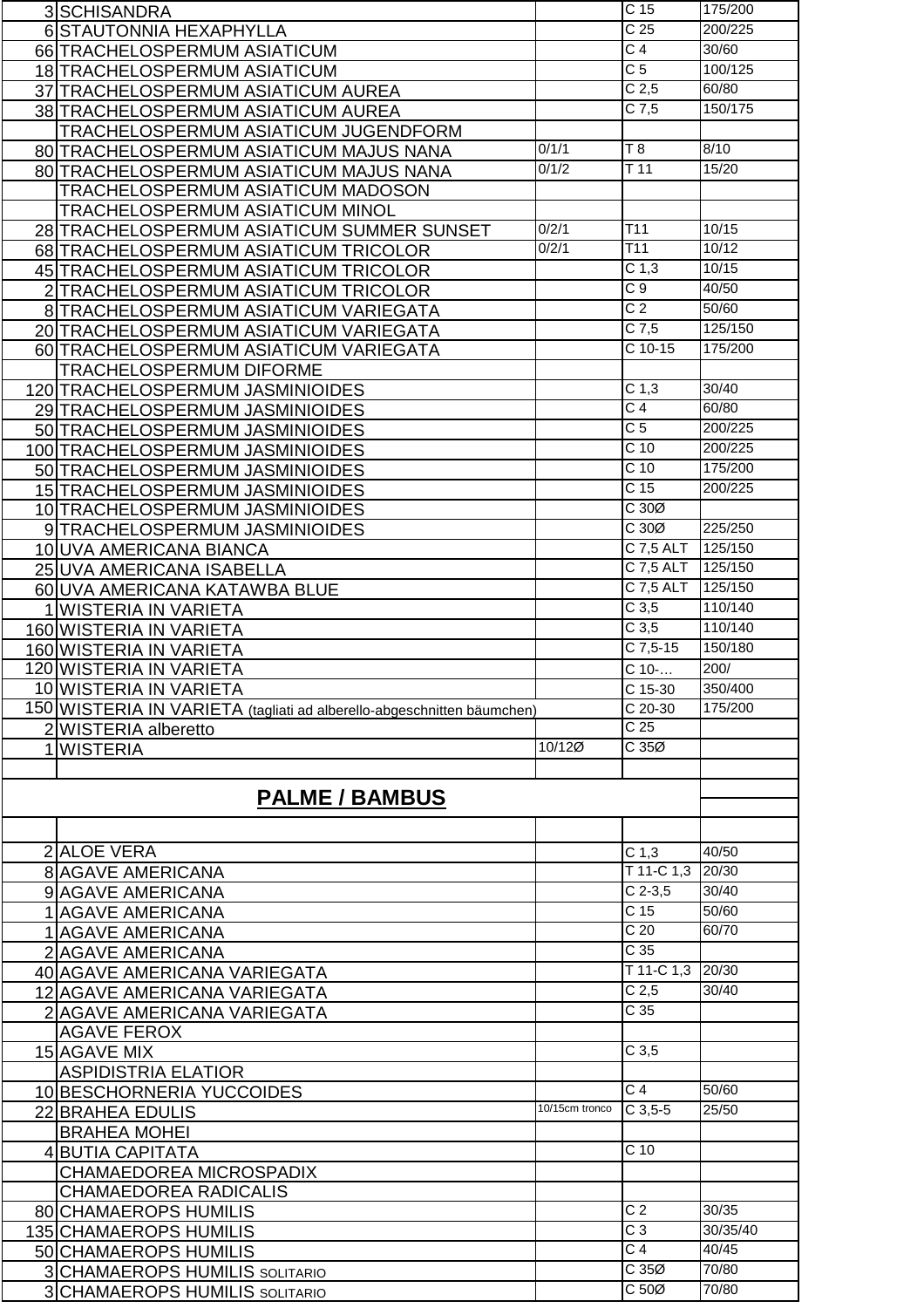| 1 CHAMAEROPS HUMILIS SOLITARIO                                    |                                  | C 70Ø                               | 100/125 |
|-------------------------------------------------------------------|----------------------------------|-------------------------------------|---------|
| 2 CHAMAEROPS HUMILIS CERIFERA                                     |                                  | C <sub>25</sub>                     | 50/60   |
| 10 CHAMAEROPS HUMILIS VULCANO                                     |                                  | $\overline{C7,5}$                   |         |
| 13 CORDYLINE AUSTRALIS / DRACAENA                                 | 20/30Ø                           | C 45-65Ø                            | 175/225 |
| 3 CORDYLINE AUSTR. / DRACAENA ATROPURPUREA                        |                                  | C 15                                | 90/125  |
| 4 CORDYLINE AUSTR. / DRACAENA ATROPURPUREA                        | 20/22Ø                           | C 40Ø                               | 175/200 |
|                                                                   |                                  | $C$ 10                              | 125/150 |
| 5 CORTADERIA SELLOANA                                             |                                  |                                     |         |
| 5 CORTADERIA SELLOANA PUMILA                                      |                                  | C <sub>5</sub>                      | 80/100  |
| <b>3 CYCAS REVOLUTA</b>                                           |                                  | C <sub>5</sub>                      | 40/50   |
| 5 CYCAS REVOLUTA                                                  |                                  | $C$ 7,5                             |         |
| 5 CYCAS REVOLUTA                                                  |                                  | C <sub>10</sub>                     |         |
| <b>3 CYCAS REVOLUTA</b>                                           |                                  | C <sub>25</sub>                     |         |
| 1 CYPERUS PAPYRUS NANA                                            |                                  | C <sub>3,5</sub>                    |         |
| <b>CYMBOPOGON CITRATUS (LEMON GRASS)</b>                          |                                  |                                     |         |
| 2 DASYLIRION SERRATIFOLIUM                                        |                                  | C 40Ø                               | 90/100  |
|                                                                   |                                  |                                     |         |
| <b>DICKSONIA ANTARCTICA</b>                                       |                                  |                                     |         |
| <b>DIOON EDULE</b>                                                |                                  |                                     |         |
| DRACAENA = CORDYLINE AUSTRALIS                                    |                                  |                                     |         |
| <b>ERYTHEA ARMATA</b>                                             |                                  |                                     |         |
| <u> 14 FARGESIA MURIALE BIMBO</u>                                 |                                  | $\overline{C}$                      | 70/80   |
| <b>FARGESIA MURIALE JUMBO</b>                                     |                                  |                                     |         |
| <b>FARGESIA MURIALE SIUMBA</b>                                    |                                  |                                     |         |
| <b>FARGESIA ROBUSTA CAMBELL</b>                                   |                                  |                                     |         |
| <b>JUBAEA CHILENSIS</b>                                           |                                  |                                     |         |
| 1 LIBERTIA                                                        |                                  | C <sub>4</sub>                      | 50/60   |
| 2 LIVISTONIA CHINENSIS                                            |                                  | $\overline{C5}$                     | 60/70   |
| 67 MACROZAMIA COMUNIS                                             |                                  | $\overline{C}$ 2                    | 30/40   |
| 1 MISCANTHUS SINENSIS ZEBRINUS                                    |                                  | $C$ 7,5                             | 70/80   |
| MUSA (BANANA) VEDI LATIFOLIE / LAUBGEHÖLZE /                      |                                  |                                     |         |
| <b>ARBUSTES</b>                                                   |                                  |                                     |         |
|                                                                   |                                  | C <sub>10</sub>                     |         |
| 5 NANNORRHOPS RICHIANA                                            |                                  |                                     |         |
| OPUNTIA FICUS-INDICA / ENGELMANII                                 |                                  |                                     |         |
| 1 OPUNTIA MONACANTHA syn. / vulgaris                              |                                  | C 40Ø                               |         |
| OPUNTIA varietà resistenti / resistenten sorten                   |                                  |                                     |         |
| PHOENIX CANARIENSIS, DACTYLIFERA, SYLVESTRIS, THEOPHRASTRI TURKEY |                                  |                                     |         |
| 1 PHOENIX CANARIENSIS                                             |                                  | $C$ 40 $Ø$                          | 125/150 |
| 2 PHOENIX CANARIENSIS                                             |                                  | C <sub>50</sub>                     | 200/225 |
| 1 PHOENIX DACTYLIFERA                                             |                                  | C 50Ø                               | 175/200 |
| PHORMIUM TENAX                                                    |                                  |                                     |         |
| 5 PHORMIUM TENAX ATROPURPUREUM                                    |                                  | C <sub>3</sub>                      |         |
| 15 PHORMIUM TENAX ATROPURPUREUM                                   |                                  | C 40-50Ø                            | 100/150 |
| 1 PHORMIUM TENAX VARIEGATUM                                       |                                  | C 15                                | 50/60   |
|                                                                   |                                  | C <sub>12</sub>                     | 100/150 |
| 5 PHYLLOSTACHYS AUREA                                             |                                  |                                     |         |
| PHYLLOSTACHYS BISETTI                                             |                                  |                                     |         |
| 4 PHYLLOSTACHYS NIGRA                                             |                                  | C 45Ø                               | 250/275 |
| 5 PHYLLOSTACHYS NIGRA HENARIS                                     |                                  | C <sub>12</sub>                     | 100/150 |
| 15 RHAPHIDOPHYLLUM HYSTRIX                                        |                                  | C <sub>10</sub>                     |         |
| <b>SASA PUMILIA</b>                                               |                                  |                                     |         |
| 51 SABAL MINOR                                                    |                                  | C <sub>2</sub>                      | 30/40   |
| <b>SABAL PALMETTO</b>                                             |                                  |                                     |         |
| <b>SERENOA REPENS</b>                                             |                                  |                                     |         |
| 10 SEMIARONDINARIA YASHADAKE KIMMEI                               |                                  | $\overline{C}$ 15                   | 125/150 |
| 475 TRACHYCARPUS FORTUNEI                                         | tronco/stamm 5CM                 | $\overline{C}$ 1,3                  | 20/30   |
| 800 TRACHYCARPUS FORTUNEI                                         | tronco/stamm                     | $\overline{C}$ 3                    | 40/50   |
| 210 TRACHYCARPUS FORTUNEI                                         | 10 <sub>CM</sub><br>tronco/stamm | $\overline{C}$                      | 40/50   |
|                                                                   | 10 CM<br>tronco/stamm            | $10 \text{ }C$ 7,5                  | 50/60   |
| 10 TRACHYCARPUS FORTUNEI                                          | 15 CM<br>tronco/stamm            |                                     |         |
| 25 TRACHYCARPUS FORTUNEI                                          | 20 CM                            | 15-C 10                             | 40/60   |
| 60 TRACHYCARPUS FORTUNEI                                          | tronco/stamm<br>25-30 CM         | C <sub>15</sub>                     | 70/100  |
| 220 TRACHYCARPUS FORTUNEI                                         | tronco/stamm                     | C <sub>15</sub>                     | 70/80   |
| 30 TRACHYCARPUS FORTUNEI                                          | 20-25 CM<br>tronco/stamm         | <sup>25</sup> <sup>-</sup> C 15     | 100/150 |
|                                                                   | 40 CM<br>tronco/stamm            | 30-C 25                             | 80/125  |
| 25 TRACHYCARPUS FORTUNEI                                          | 45 CM                            |                                     |         |
| 65 TRACHYCARPUS FORTUNEI                                          | tronco/stamm<br>30/40 CM         | $\overline{C}$ 25L-30 $\varnothing$ | 100/125 |
| 50 TRACHYCARPUS FORTUNEL                                          | tronco/stamm<br>35-60 CM         | $\overline{C}$ 35-40Ø               | 100/175 |
| 30 TRACHYCARPUS FORTUNEI                                          | tronco/stamm                     | $\overline{C40}$ -50Ø               | 125/200 |
|                                                                   | 60-120 CM                        |                                     |         |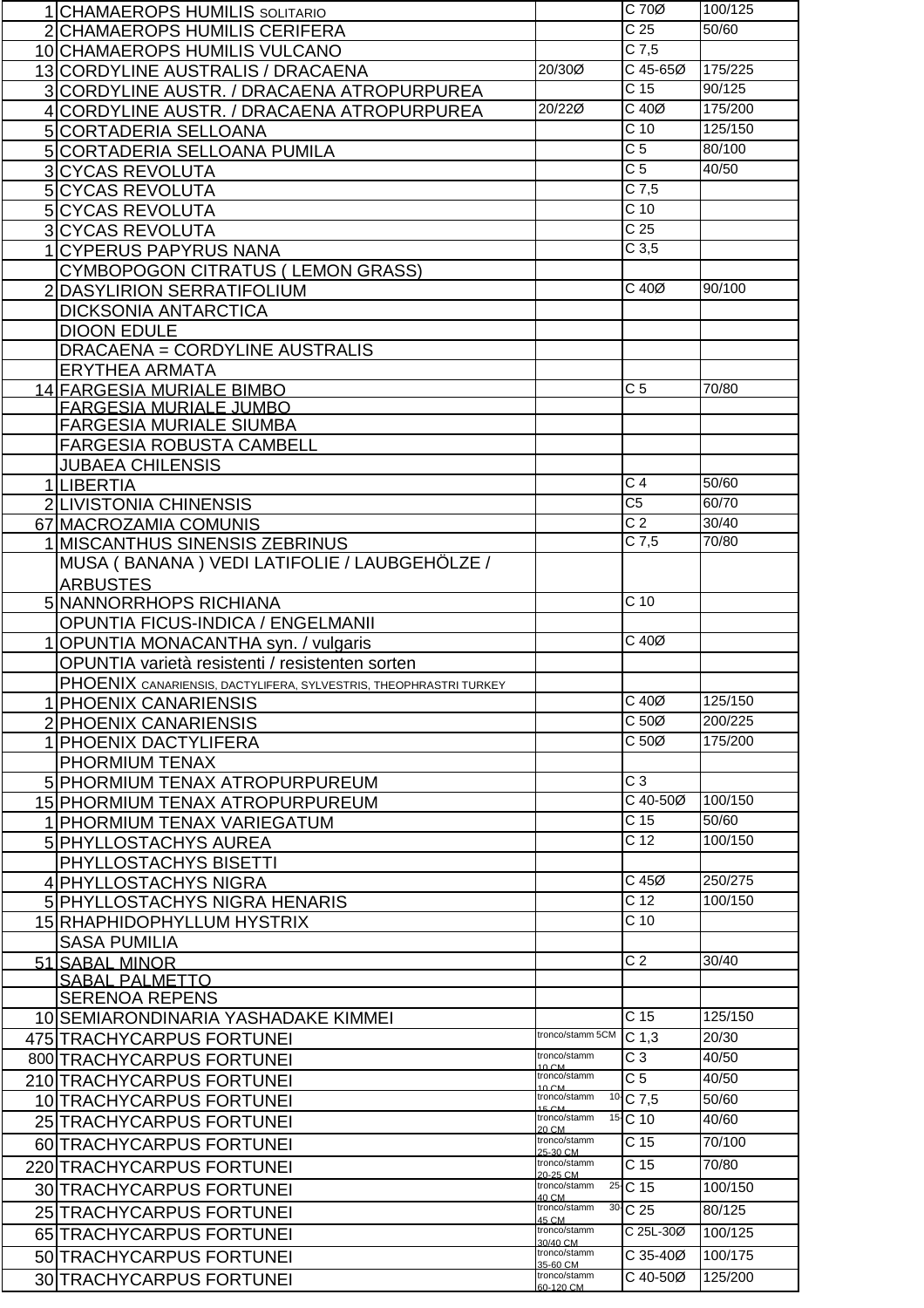| 30 TRACHYCARPUS FORTUNEI                               | tronco/stamm<br>120-150 CM | C 40-60Ø                            | 150/200 |
|--------------------------------------------------------|----------------------------|-------------------------------------|---------|
| 35 TRACHYCARPUS FORTUNEI                               | tronco/stamm               | C 50/85Ø                            | 225/300 |
| 2 TRACHYCARPUS FORTUNEI                                | 150/220 CM<br>tronco/stamm | $C$ 125 $Ø$                         | 475/500 |
|                                                        | 400 CM<br>tronco/stamm     | CAMPO                               | 200/250 |
| 5 TRACHYCARPUS FORTUNEI ceppaie                        | 30-100 CM<br>tronco/stamm  |                                     |         |
| <b>131 TRACHYCARPUS FORTUNEI</b>                       | 25-30 CM                   | <b>CAMPO</b>                        | 60/80   |
| 50 TRACHYCARPUS FORTUNEI                               | tronco/stamm<br>30-100 CM  | <b>CAMPO</b>                        | 100/175 |
| 5 TRACHYCARPUS FORTUNEI                                | tronco/stamm<br>80-150 CM  | <b>CAMPO</b>                        | 150/250 |
| TRACHYCARPUS MARITINUS, MARITINUS KHOSIA               |                            |                                     |         |
| 25 TRACHYCARUS NANUS O TAKIL                           | tronco/stamm               | $C5-10$                             | 40/70   |
| 30 TRACYCARPUS WAGNERIANUS                             | 20CM<br>2/2                | T <sub>11</sub>                     | 10/12   |
| 130 TRACYCARPUS WAGNERIANUS                            |                            | C <sub>1,3</sub>                    | 15/20   |
|                                                        | tronco/stamm               | $\overline{C}$ 20                   |         |
| 10 TRACYCARPUS WAGNERIANUS                             | 10-15 CM                   |                                     |         |
| 8 TRACYCARPUS WAGNERIANUS                              | tronco/stamm<br>30 CM      | <sup>20</sup> C 20                  |         |
| 5 TRACYCARPUS WAGNERIANUS                              | tronco/stamm<br>40 CM      | 30-C 25                             |         |
| 14 TRACYCARPUS WAGNERIANUS                             | tronco/stamm<br>40-50 CM   | $\overline{C}$ 30                   |         |
| 2 YUCCA BACCATA                                        |                            | C <sub>3,5</sub>                    |         |
| 75 YUCCA FILAMENTOSA                                   |                            | T <sub>11</sub>                     | 10/15   |
| 105 YUCCA FILAMENTOSA                                  |                            | C <sub>1,3</sub>                    | 10/15   |
| 60 YUCCA FILAMENTOSA                                   |                            | $C$ 2,5-4                           | 20/25   |
| 25 YUCCA FILAMENTOSA VARIEGATA                         |                            | $C$ 1-2,5                           | 10/20   |
| 26 YUCCA FILAMENTOSA VARIEGATA                         |                            | C <sub>2,5</sub>                    | 30/40   |
| YUCCA FLORIBUNDA GORLAN'S GOLD                         |                            |                                     |         |
|                                                        |                            |                                     |         |
| YUCCA FLACCIDA GOLDEN SWORD                            |                            | C <sub>3,5</sub>                    | 40/60   |
| 80 YUCCA GLORIOSA                                      |                            | C <sub>3,5</sub>                    |         |
| 2 YUCCA RIGIDA                                         |                            |                                     |         |
| <b>YUCCA ROSTRATA</b>                                  | tronco/stamm               |                                     |         |
| 1 WASCHINGTONIA FILIFERA                               | 45CM                       | C 45Ø                               | 150/175 |
| DIVERSI BAMBU NERE/GIALLE/VARIEGATE                    |                            |                                     |         |
|                                                        |                            |                                     |         |
| PIENA TERRA - ACIDA / MOORBEET /PLEINE TERRE - BRUYERE |                            |                                     |         |
|                                                        |                            |                                     |         |
|                                                        |                            |                                     |         |
|                                                        |                            |                                     |         |
| 25 AZALEE IN VARIETA                                   |                            | С                                   | 50/55   |
| 15 AZALEE IN VARIETA                                   |                            | $\overline{\mathrm{c}}$             | 60/70   |
| 10 AZALEE IN VARIETA                                   |                            | CAMPO                               | 40/50   |
| 5 AZALEE IN VARIETA                                    |                            | <b>CAMPO</b>                        | 80/90   |
| 5 AZALEE IN VARIETA                                    |                            | <b>CAMPO</b>                        | 90/100  |
| 5 AZALEE IN VARIETA                                    |                            | CAMPO                               | 100/150 |
| 450 AZALEE IN VARIETA                                  |                            | $\overline{C}$ 3                    | 25/40   |
| 900 AZALEE IN VARIETA                                  |                            | CAMPO                               | 30/40   |
| 450 AZALEE IN VARIETA                                  |                            | <b>CAMPO</b>                        | 40/70   |
| 700 AZALEE IN VARIETA                                  |                            | <b>CAMPO</b>                        | 40/50   |
| 470 AZALEE IN VARIETA                                  |                            | <b>CAMPO</b>                        | 50/70   |
| 280 AZALEE IN VARIETA                                  |                            | CAMPO                               | 70/100  |
| 90 AZALEE RUSTICA LAGO                                 |                            | C <sub>1,3</sub>                    | 30/40   |
| 250 AZALEE RUSTICA LAGO                                |                            | CAMPO                               | 50/60   |
| 3 ENKIANTHUS CAMPANULATUS                              |                            | C <sub>15</sub>                     | 50/60   |
| 4 ENKIANTHUS CAMPANULATUS                              |                            | <b>CAMPO</b>                        | 150/200 |
| <b>KALMIA ANGUSTIFLIA</b>                              |                            |                                     |         |
| 10 KALMIA LATIFOLIA ROSSO E VARIEGATO                  |                            | <b>CAMPO</b>                        | 80/100  |
|                                                        |                            |                                     |         |
| KALMIA LATIFOLIA CAROUSEL                              |                            |                                     |         |
| <b>KALMIA LATIFOLIA MINUET</b>                         |                            |                                     |         |
| KALMIA LATIFOLIA OLIMPIC FIRE                          |                            |                                     |         |
| KALMIA LATIFOLIA OSBO RED                              |                            |                                     |         |
| KALMIA LATIFOLIA QUINNIPIAC                            |                            |                                     |         |
| KALMIA LATIFOLIA IN VARIETA                            |                            | $\overline{C}$ 25I-50 $\varnothing$ | 80/125  |
| 150 KALMIA LATIFOLIA IN VARIETA                        |                            | <b>CAMPO</b>                        | 50/80   |
| 10 KALMIA LATIFOLIA IN VARIETA                         |                            | <b>CAMPO</b>                        | 60/100  |
| 25 KALMIA LATIFOLIA IN VARIETA                         |                            | CAMPO                               | 80/100  |
| LEUCOTHOE WALTERI RAINBOW                              |                            |                                     |         |
| 2 PIERIS JAPONICA DEBUTANTE                            |                            | C <sub>5</sub>                      | 30/40   |
| PIERIS JAPONICA PURITY                                 |                            |                                     |         |
| PIERIS JAPONICA VARIEGATA<br>PIERIS FLAMING SILVER     |                            |                                     |         |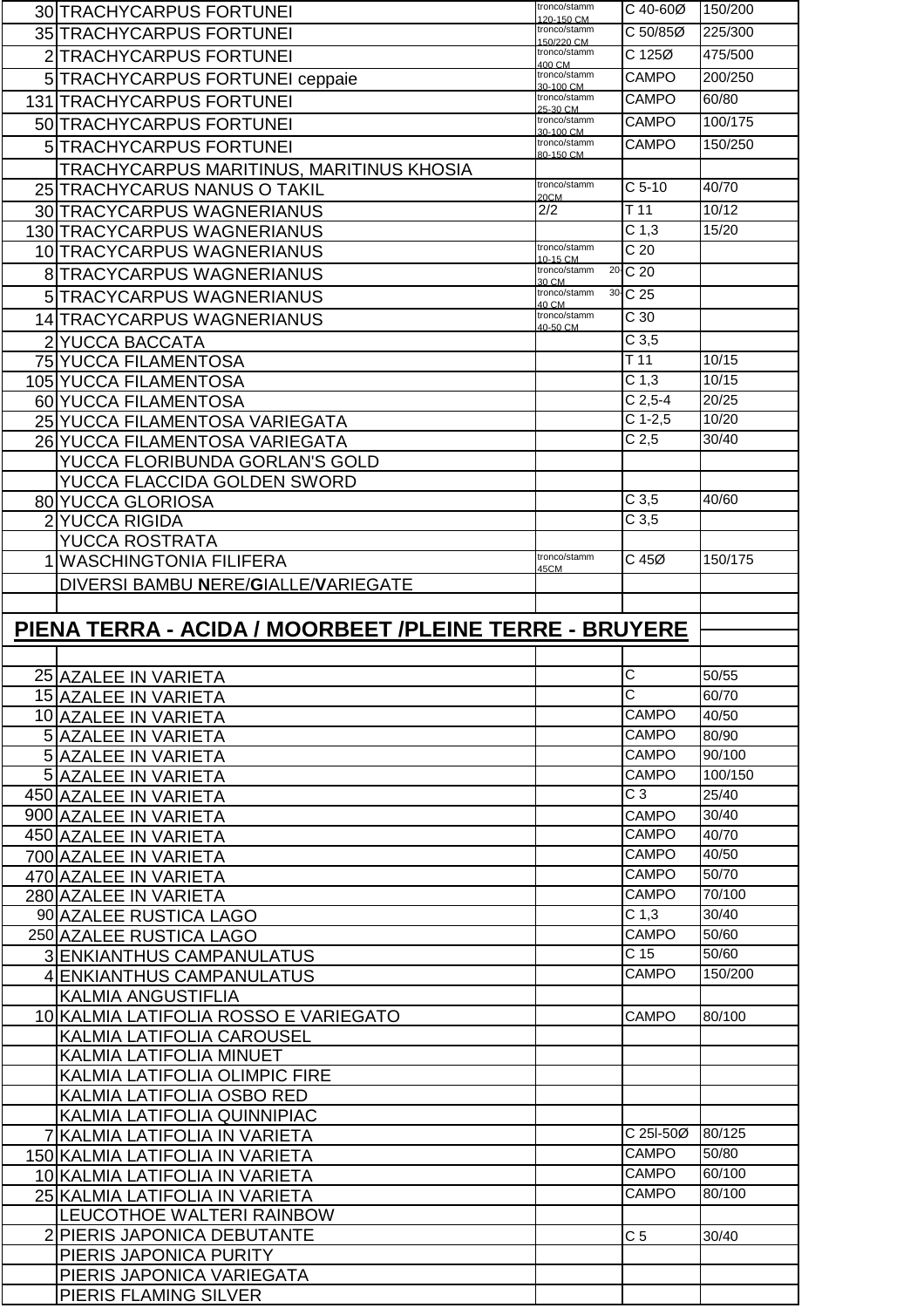| 10 PIERIS FOREST FLAME                       | CAMPO                           | 100/125 |
|----------------------------------------------|---------------------------------|---------|
| 30 PIERIS JAPONICA IN VARIETA                | <b>CAMPO</b>                    | 80/100  |
| 65 Rhodo da collezione                       | <b>CAMPO</b>                    | 80/125  |
| 3 RHODODENDRON ARBOREA                       | C <sub>3,5</sub>                | 30/40   |
| 3 RHODODENDRON ARBOREA                       | C <sub>5</sub>                  | 60/80   |
| 4 RHODODENDRON ARBOREA                       | C 50-65Ø                        | 125/150 |
|                                              | CAMPO                           | 80/100  |
| 135 RHODODENDRON ARBOREA                     | <b>CAMPO</b>                    | 125/150 |
| 60 RHODODENDRON ARBOREA                      |                                 |         |
| 50 RHODODENDRON ARBOREA                      | <b>CAMPO</b>                    | 150/175 |
| 40 RHODODENDRON ARBOREA VECCHI / ALT         | <b>CAMPO</b>                    | 175/200 |
| RHODODENDRON Brachycarpum                    |                                 |         |
| RHODODENDRON Canadense                       |                                 |         |
| RHODODENDRON Calophytum                      |                                 |         |
| 1 RHODODENDRON Carol. Dora Ameteis           | C 35Ø                           | 70/80   |
| RHODODENDRON Carol. P.J.Mezitt               |                                 |         |
| 15 RHODODENDRON CATAWBIENSE                  | <b>CAMPO</b>                    | 90/100  |
| RHODODENDRON CATAWBIENSE Grandiflorum        |                                 |         |
| RHODODENDRON Flavidum Yellow Hammer          |                                 |         |
| RHODODENDRON Hanceanum Princess Anne         |                                 |         |
| RHODODENDRON Hippophaeoides                  |                                 |         |
| 150 RHODODENDRON HYBRIDI IN varietà speciali | <b>CAMPO</b>                    | 40/70   |
|                                              |                                 |         |
| RHODODENDRON HYBRIDI Alfred                  | C <sub>20</sub>                 | 60/70   |
| 2 RHODODENDRON HYBRIDI Beliner Liebe         |                                 |         |
| RHODODENDRON HYBRIDI Bernstein               |                                 |         |
| 3 RHODODENDRON HYBRIDI Blue Peter            | C <sub>10</sub>                 | 60/70   |
| 2 RHODODENDRON HYBRIDI Blue Peter            | $\overline{C}$ 25               | 70/90   |
| RHODODENDRON HYBRIDI Blue Tit Major          |                                 |         |
| RHODODENDRON HYBRIDI Bob Yellow              |                                 |         |
| RHODODENDRON HYBRIDI Britannia               |                                 |         |
| RHODODENDRON HYBRIDI Catherine van Tol       |                                 |         |
| RHODODENDRON HYBRIDI Cosmopolitan            |                                 |         |
| 10 RHODODENDRON HYBRIDI Cunningham's white   | $C$ 40 $Ø$                      | 80/100  |
| 10 RHODODENDRON HYBRIDI Cunningham's white   | <b>CAMPO</b>                    | 70/100  |
| 2 RHODODENDRON HYBRIDI Cunningham's white    | <b>CAMPO</b>                    | 125/150 |
| RHODODENDRON HYBRIDI Dreamland               |                                 |         |
| 5 RHODODENDRON HYBRIDI Erato                 | C <sub>10</sub>                 | 50/60   |
| 6 RHODODENDRON HYBRIDI Erato                 | $C10-15$                        | 60/70   |
| 5 RHODODENDRON HYBRIDI Erato                 | $\overline{C}$ 25               | 80/100  |
| RHODODENDRON HYBRIDI Englisch Roseum         |                                 |         |
| RHODODENDRON HYBRIDI Gomer Waterer           |                                 |         |
| 2 RHODODENDRON HYBRIDI Hachmann'Feuerschein  | $C$ 40 $Ø$                      | 60/70   |
| 10 RHODODENDRON HYBRIDI Hachmann Feuerschein | $C$ 10                          | 70/80   |
| 7 RHODODENDRON HYBRIDI Hachmann'Feuerschein  | C <sub>25</sub>                 | 80/90   |
| 5 RHODODENDRON HYBRIDI Hachmann'Feuerschein  | $C$ 40 $Ø$                      | 90/100  |
|                                              |                                 |         |
| RHODODENDRON HYBRIDI Hachmann'Charmant       |                                 |         |
| RHODODENDRON HYBRIDI Half lam Dem            |                                 |         |
| 2 RHODODENDRON HYBRIDI Hyperion              | $C$ 10                          | 50/60   |
| RHODODENDRON HYBRIDI Grumpy                  |                                 |         |
| RHODODENDRON HYBRIDI Percy Wiseman           |                                 |         |
| 2 RHODODENDRON HYBRIDI Progress              | $C$ 10                          | 60/70   |
| RHODODENDRON HYBRIDI Purpureum Elegans       |                                 |         |
| RHODODENDRON HYBRIDI Sappho                  |                                 |         |
| 5 RHODODENDRON HYBRIDI Stadt Westerstede     | $\overline{C}$ 10               | 70/80   |
| 2 RHODODENDRON HYBRIDI Stadt Westerstede     | $C$ 40 $Ø$                      | 80/90   |
| RHODODENDRON HYBRIDI Tortoise Schell         |                                 |         |
| 1 RHODODENDRON HYBRIDI Vulcan                | C <sub>20</sub>                 | 70/80   |
| 50 RHODODENDRON HYBRIDI                      | <b>CAMPO</b>                    | 70/100  |
| 60 RHODODENDRON HYBRIDI                      | <b>CAMPO</b>                    | 100/125 |
| 25 RHODODENDRON HYBRIDI                      | <b>CAMPO</b>                    | 125/150 |
| 25 RHODODENDRON IMPEDITUM Moerheim           | C <sub>3</sub>                  | 30/35   |
| RHODODENDRON Keiskei Patty Bee               |                                 |         |
| 2 RHODODENDRON Keleticum                     | C <sub>2</sub>                  | 15/20   |
| 35 RHODODENDRON KNAP HILL AZALEE             | CAMPO                           | 70/125  |
| 1 RHODODENDRON KNAP HILL GIBRALTAR           | C <sub>25</sub>                 | 50/60   |
| 15 RHODODENDRON KNAP HILL GIBRALTAR          | $\overline{C}$ 45 $\varnothing$ | 90/125  |
|                                              |                                 |         |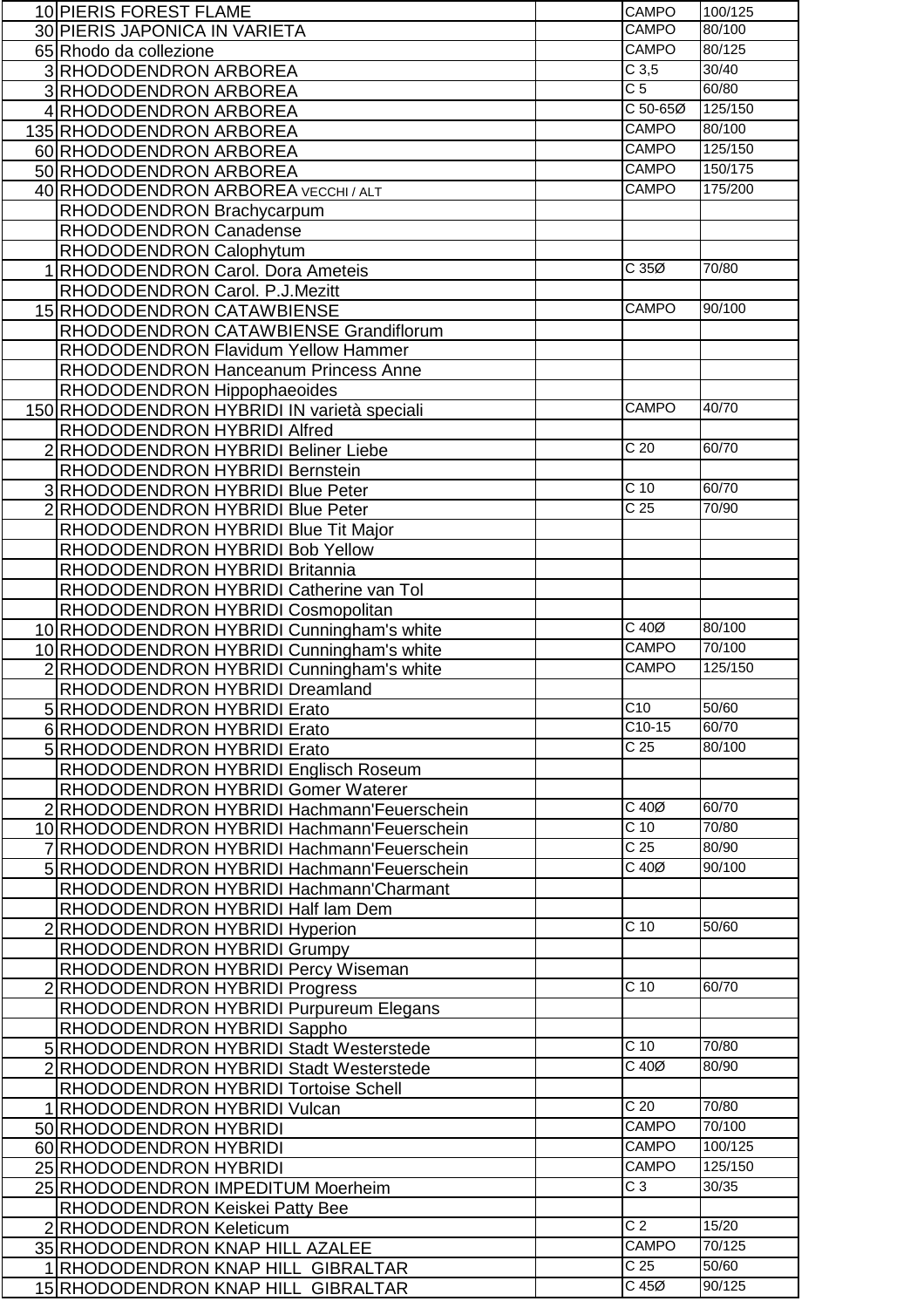| 22 RHODODENDRON MACROSEPALUM LINEARILOBUM                 | C <sub>2,5</sub>  | 35/40   |
|-----------------------------------------------------------|-------------------|---------|
| 1 RHODODENDRON MAKINOI                                    |                   | 30/40   |
| RHODODENDRON MAKINOI Rosa Perle                           |                   |         |
| 30 RHODODENDRON MOLLIS/PONTICA                            | <b>CAMPO</b>      | 70/125  |
|                                                           | $\overline{C}$ 3  | 35/40   |
| 7 RHODODENDRON MOLLIS fiore doppio                        |                   |         |
| 20 RHODODENDRON NANA IN VARIETA                           | <b>CAMPO</b>      | 30/45   |
| RHODODENDRON OBT. BLUE DANUBE                             |                   |         |
| 5 RHODODENDRON PONTICA                                    | $C$ 7,5           | 60/80   |
| 3 RHODODENDRON PONTICA                                    | $\overline{C}$ 25 | 70/80   |
| 3 RHODODENDRON PONTICA                                    | $C$ 40 $Ø$        | 90/100  |
| 19 RHODODENDRON PONTICA                                   | CAMPO             | 60/70   |
| RHODODENDRON PRAECOX                                      |                   |         |
|                                                           | $C 50\emptyset$   |         |
| 4 RHODODENDRON PRAECOX GIALLE / GELB                      |                   | 100/150 |
| 15 RHODODENDRON PRAECOX GIALLE / GELB                     | <b>CAMPO</b>      | 90/150  |
| RHODODENDRON Russatum Gletschernacht                      |                   |         |
| 15 RHODODENDRON SCHLIPPENBACHII                           | C 7,5-10          | 60/80   |
| 20 RHODODENDRON SCHLIPPENBACHII                           | CAMPO             | 60/80   |
| RHODODENDRON Smirnowi                                     |                   |         |
| RHODODENDRON YAKUSHIMANUM                                 |                   |         |
| 4 RHODODENDRON YAKUSHIMANUM Anuschka                      | C <sub>10</sub>   | 50/60   |
|                                                           | C <sub>25</sub>   | 60/70   |
| 2 RHODODENDRON YAKUSHIMANUM Anuschka                      |                   |         |
| RHODODENDRON YAKUSHIMANUM FCC Form                        |                   |         |
| 9 RHODODENDRON YAKUSHIMANUM Flava                         | C <sub>10</sub>   | 50/60   |
| 4 RHODODENDRON YAKUSHIMANUM Flava                         | C <sub>20</sub>   | 60/70   |
| 1 RHODODENDRON YAK. Hachmanns' Charmant                   | C <sub>10</sub>   | 40/50   |
| 2 RHODODENDRON YAK. Hachmanns' Charmant                   | C <sub>10</sub>   | 50/60   |
| 5 RHODODENDRON YAKUSHIMANUM Kalinka                       | C <sub>10</sub>   | 40/50   |
| 1 RHODODENDRON YAKUSHIMANUM Kalinka                       | C <sub>25</sub>   | 70/80   |
|                                                           | $C$ 7,5           | 40/50   |
| 7 RHODODENDRON YAKUSHIMANUM Morgenrot                     |                   |         |
| 1 RHODODENDRON YAKUSHIMANUM Morgenrot                     | C35Ø              | 50/60   |
| 1 RHODODENDRON YAKUSHIMANUM Morgenrot                     | C <sub>25</sub>   | 70/80   |
| 5 RHODODENDRON YAKUSHIMANUM Polaris                       | $C$ 7,5           | 40/50   |
| 1 RHODODENDRON YAKUSHIMANUM Polaris                       | C <sub>25</sub>   | 60/70   |
| 3 RHODODENDRON YAKUSHIMANUM Sneezy                        | $\overline{C}$ 10 | 50/60   |
| RHODODENDRON Viscosum                                     |                   |         |
| RHODODENDRON Viscosum Jolie Madame                        |                   |         |
|                                                           |                   |         |
|                                                           |                   |         |
| PERENNI/STAUDEN & ERBE AROMATICHE / GEWÜRZKRÄUTER         |                   |         |
|                                                           |                   |         |
| <b>ALCHEMILLA MOLLIS</b>                                  |                   |         |
|                                                           |                   |         |
| ALLIUM (ERBA CIPPOLLINA) (SCHNITTLAUCH)                   |                   |         |
| <b>ARMORACIA</b>                                          |                   |         |
| ARTEMISIA ABSINTHIUM (WERMUT)                             |                   |         |
| ARTEMISIA DRACUNCULUS ( ESTRAGON )                        |                   |         |
| <b>CURRY</b>                                              |                   |         |
| HYSSOPUS (YOPS)                                           |                   |         |
| <b>LAVANDULA HIDCOTE BLUE</b>                             |                   |         |
| LAVANDULA                                                 |                   |         |
| LEVISTICUM OFFICINALIS                                    |                   |         |
|                                                           |                   |         |
|                                                           |                   |         |
| <b>LIPPIA CITRIODORA</b>                                  |                   |         |
| <b>MELISSA OFFICINALIS</b>                                |                   |         |
| <b>MENTHA X ANANAS</b>                                    |                   |         |
| <b>MENTHA X PIPERITA</b>                                  |                   |         |
| <b>MONARDA</b>                                            |                   |         |
| <b>ORIGANUM VULGARE</b>                                   |                   |         |
| ROSMARINUS OFFICINALIS "BEST SELECTION"                   |                   |         |
| <b>RUTA</b>                                               |                   |         |
| <b>SALVIA OFFICINALIS</b>                                 |                   |         |
| SALVIA OFFICINALIS PURPUREA                               |                   |         |
| SALVIA OFFICINALIS VARIEGATA                              |                   |         |
|                                                           |                   |         |
| SANGUISORBA MINOR                                         |                   |         |
| SATUREJA MONTANA                                          |                   |         |
| <b>THYMUS VULGARE</b>                                     |                   |         |
| THYMUS VULGARE CITRODORUS<br><b>VALERIANA OFFICINALIS</b> |                   |         |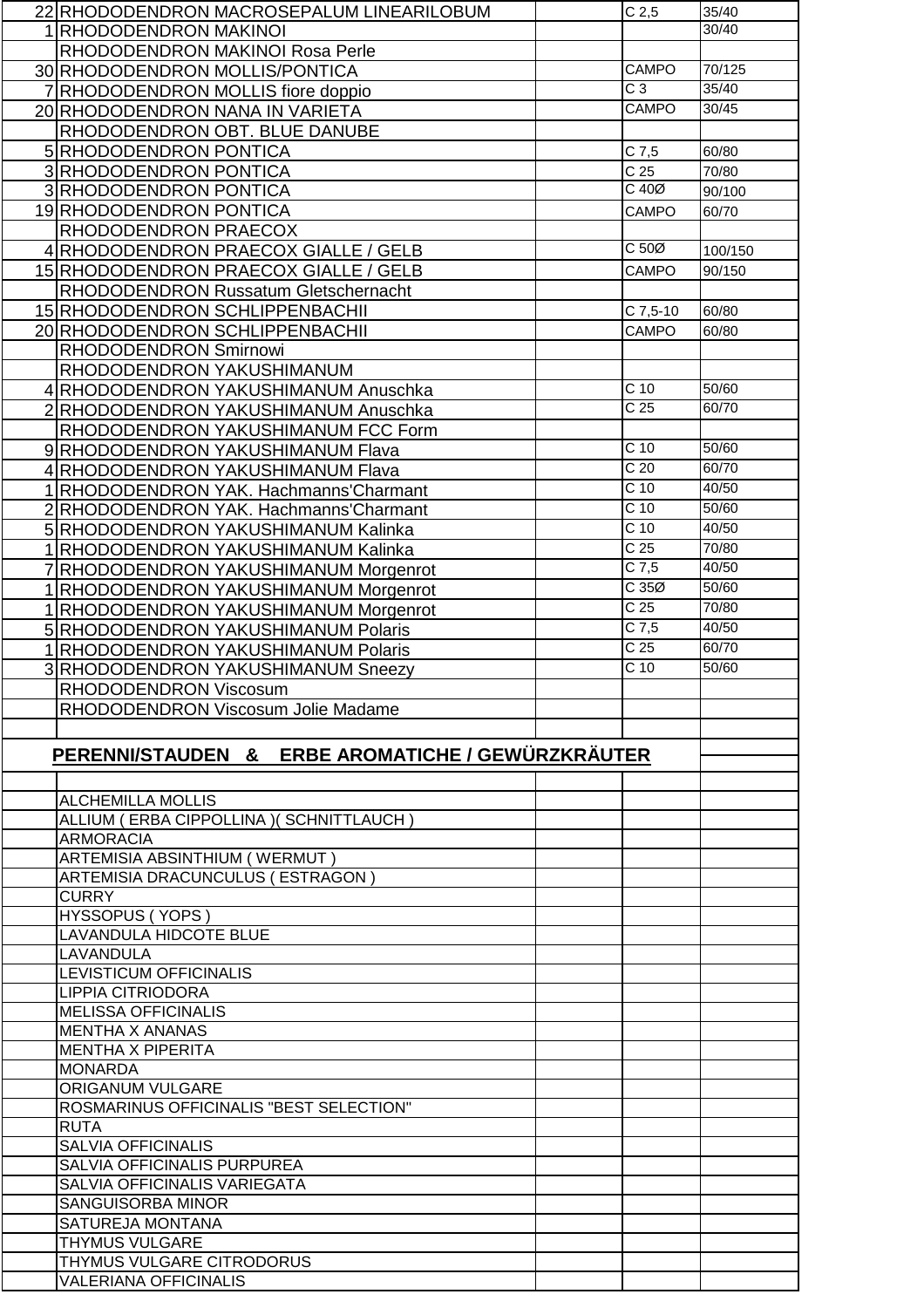| <b>ACHILLEA</b> in Varietà                                      |                |  |
|-----------------------------------------------------------------|----------------|--|
| <b>ACONITUM in Varietà</b>                                      |                |  |
| AJUGA REPTANS ATROPURPUREA                                      |                |  |
| ALIYSSUM (AURINIA) SAXATILIS COMPACTUM                          |                |  |
| ANEMONE HUPEHENSIS & HYBRIDA in Varietà                         |                |  |
| <b>AQUILEGIA in Varietà</b>                                     |                |  |
| ARABIS CAUCASICA in Varietà                                     |                |  |
| ARMERIA MARITIMA in Varietà                                     |                |  |
| <b>ASCLEPIAS</b> in Varietà                                     |                |  |
| <b>ASTER ALPINUS</b>                                            |                |  |
| <b>ASTER AUTUNNALI in Varietà</b>                               |                |  |
| <b>ASTILBE PUMILA</b>                                           |                |  |
| ASTILBE ARENDSII in Varietà                                     |                |  |
| <b>ASTRANTIA MAJOR</b>                                          |                |  |
| <b>AUBRIETA</b> in Varietà                                      |                |  |
| <b>BERGENIA</b> in Varietà                                      |                |  |
| <b>BRUNNERA MACROPHYLLA</b>                                     |                |  |
| CAMPANULA in Varietà                                            |                |  |
| CENTAUREA in Varietà                                            |                |  |
|                                                                 |                |  |
| <b>CENTRANTHUS RUBER</b>                                        |                |  |
| CERASTIUM TOMENTOSUM VAR COLUMNAE                               |                |  |
| CRYSANTHEMUM COCCINEUM & MAXIMUM                                |                |  |
| <b>CONVALLARIA MAJALIS</b>                                      |                |  |
| <b>COREOPSIS</b> in Varietà                                     |                |  |
| <b>CORYDALIS LUTEA</b>                                          |                |  |
| CROCOSMIA CROCOSMIFLORA                                         |                |  |
| <b>CYCLAMEN COUM &amp; EUROPAEUM</b>                            |                |  |
| <b>DELOSPERMA LINEARE</b>                                       |                |  |
| DELPHINIUM in Varietà                                           |                |  |
| DIANTHUS in Varietà                                             |                |  |
| DICENTRA SPECTABILIS & SPECTABILIS ALBA & FORMOSA               |                |  |
| <b>DODECAEDON MEADIA</b>                                        |                |  |
| <b>DORONICUM ORIENTALE</b>                                      |                |  |
| <b>DRABA AIZOIDES</b>                                           |                |  |
| <b>DRYAS</b>                                                    |                |  |
| ECHINACEA PURPUREA & ALBA                                       |                |  |
| <b>ERIGERON</b> in Varietà                                      |                |  |
| EUPHORBIA in Varietà                                            |                |  |
| <b>FRAGRARIA VESCA</b>                                          |                |  |
| <b>GAILLARDIA KOBOLT</b>                                        |                |  |
| <b>GERANIUM</b> in Varietà                                      |                |  |
| <b>GENTIANA AUCAULIS ANDASCLEPIADEA</b>                         |                |  |
| <b>GLOBULARIA</b>                                               |                |  |
| GYPSOPHILA PANICULATA BRISTO FAIRY & REPENS                     |                |  |
| HELIANTHEMUM in Varietà                                         |                |  |
| HELLEBORUS NIGER in Varietà & ORIENTALIS                        |                |  |
| 350 HEMEROCALLIS IN 130 VARIETÀ catalogo su richiesta / Katalog | C <sub>3</sub> |  |
|                                                                 |                |  |
| auf anfrage<br><b>HEPATICA NOBILIS</b>                          |                |  |
| HEUCHERA in Varietà                                             |                |  |
|                                                                 |                |  |
| HOSTA in Varietà                                                |                |  |
| <b>IBERIS SEMPERVIRENS SCHNEEFLOCKE</b>                         |                |  |
| <b>INULA</b>                                                    |                |  |
| IRIS in Varietà                                                 |                |  |
| KNIPHOFIA in Varietà                                            |                |  |
| LEONTOPODIUM ALPINUM                                            |                |  |
| LEWISIA COTYLEDON in Varietà                                    |                |  |
| <b>LIATRIS SPICATA</b>                                          |                |  |
| LIGULARIA in Varietà                                            |                |  |
| <b>LIMONIUM</b>                                                 |                |  |
| <b>LOBELIA SIPHILITICA</b>                                      |                |  |
| LUPINUS in Varietà                                              |                |  |
| <b>LYCHNIS in Varietà</b>                                       |                |  |
| LYSIMACHIA in Varietà                                           |                |  |
| <b>NEPETA</b>                                                   |                |  |
| OENOTHERA in Varietà                                            |                |  |
| <b>OMPHALODES VERNA</b>                                         |                |  |
| PAEONIA LACTIFLORA & OFFICINALIS in Varietà                     |                |  |